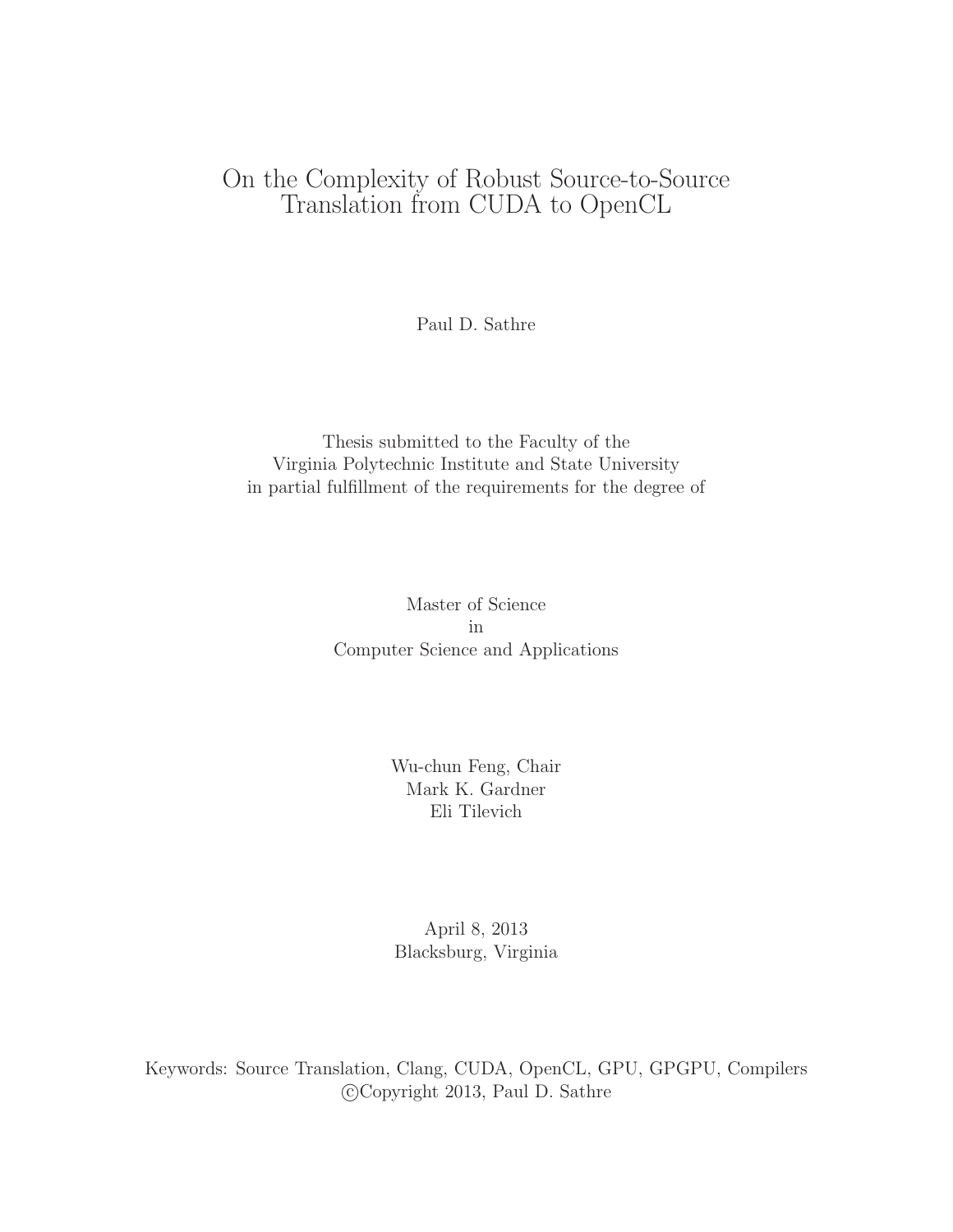#### On the Complexity of Robust Source-to-Source Translation from CUDA to OpenCL

Paul D. Sathre

#### ABSTRACT

The use of hardware accelerators in high-performance computing has grown increasingly prevalent, particularly due to the growth of graphics processing units (GPUs) as generalpurpose (GPGPU) accelerators. Much of this growth has been driven by NVIDIA's CUDA ecosystem for developing GPGPU applications on NVIDIA hardware. However, with the increasing diversity of GPUs (including those from AMD, ARM, and Qualcomm), OpenCL has emerged as an open and vendor-agnostic environment for programming GPUs as well as other parallel computing devices such as the CPU (central processing unit), APU (accelerated processing unit), FPGA (field programmable gate array), and DSP (digital signal processor).

The above, coupled with the broader array of devices supporting OpenCL and the significant conceptual and syntactic overlap between CUDA and OpenCL, motivated the creation of a CUDA-to-OpenCL source-to-source translator. However, there exist sufficient differences that make the translation non-trivial, providing practical limitations to both manual and automatic translation efforts. In this thesis, the performance, coverage, and reliability of a prototype CUDA-to-OpenCL source translator are addressed via extensive profiling of a large body of sample CUDA applications. An analysis of the sample body of applications is provided, which identifies and characterizes general CUDA source constructs and programming practices that obstruct our translation efforts. This characterization then led to more robust support for the translator, followed by an evaluation that demonstrated the performance of our automatically-translated OpenCL is on par with the original CUDA for a subset of sample applications when executed on the same NVIDIA device.

This work was supported in part by NSF I/UCRC IIP-0804155 via the NSF Center for High-Performance Reconfigurable Computing (CHREC).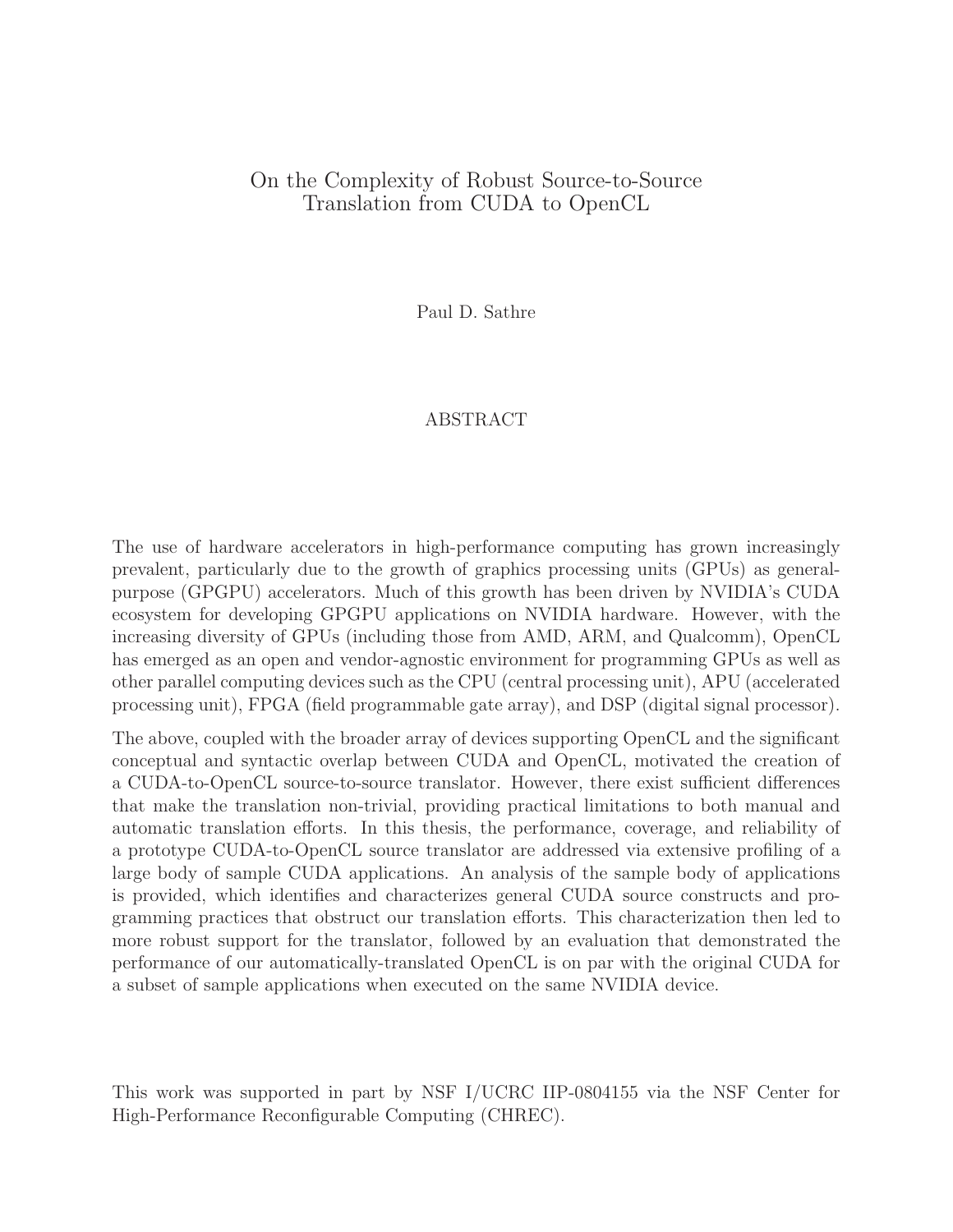# Acknowledgements

Looking back on the winding path that has led me to this achievement, I struggle to put to words the gratitude I feel to the people around me who have helped make it a reality. I can honestly say that without their phenomenal support, I could not have made it to where I am today.

To my advisors and mentors, Dr. Wu Feng and Dr. Mark Gardner: I thank you for inspiring the young undergraduate me who had too much time on his hands to challenge myself and explore the cutting-edge of high performance computing. Throughout the four years since, you have provided me with troves of opportunities and knowledge that have helped shape the researcher and developer I am today. I am immensely grateful for your guidance, understanding, and most importantly, patience as I've struggled to learn focus and how to navigate my graduate work.

To the members of the Synergy Lab: I thank you for our numerous discussions throughout the years, your technical insights, and your humanity. You have been fantastic role models and colleagues, and your support has been invaluable during the stressful and disillusioning periods of my academic growth.

To my teachers, supervisors, and other mentors throughout my life: I thank the multitude of you who've shared your talents and wisdom, and provided me the opportunities, encouragement, and freedom to chase all of my passions.

To my family: I can scarcely begin to express my gratitude for the unwavering support you've provided throughout my life. From my youngest days you showed me the value of books, nature, sound and silence, ideas and dreams, culture, and balance. Thank you for being a light in dark times and the biggest supporters of my dreams. Thank you for all you've done to help mould me into the scientist and human being that I am today.

And to my friends: I thank you for constantly reminding me that life is about more than just where you go and what you do; it's about who you share the journey with. You have all been the source of my freedom, my sanity, and my favorite adventures. Thank you for sharing the small moments, the laughter and tears, that keep me going.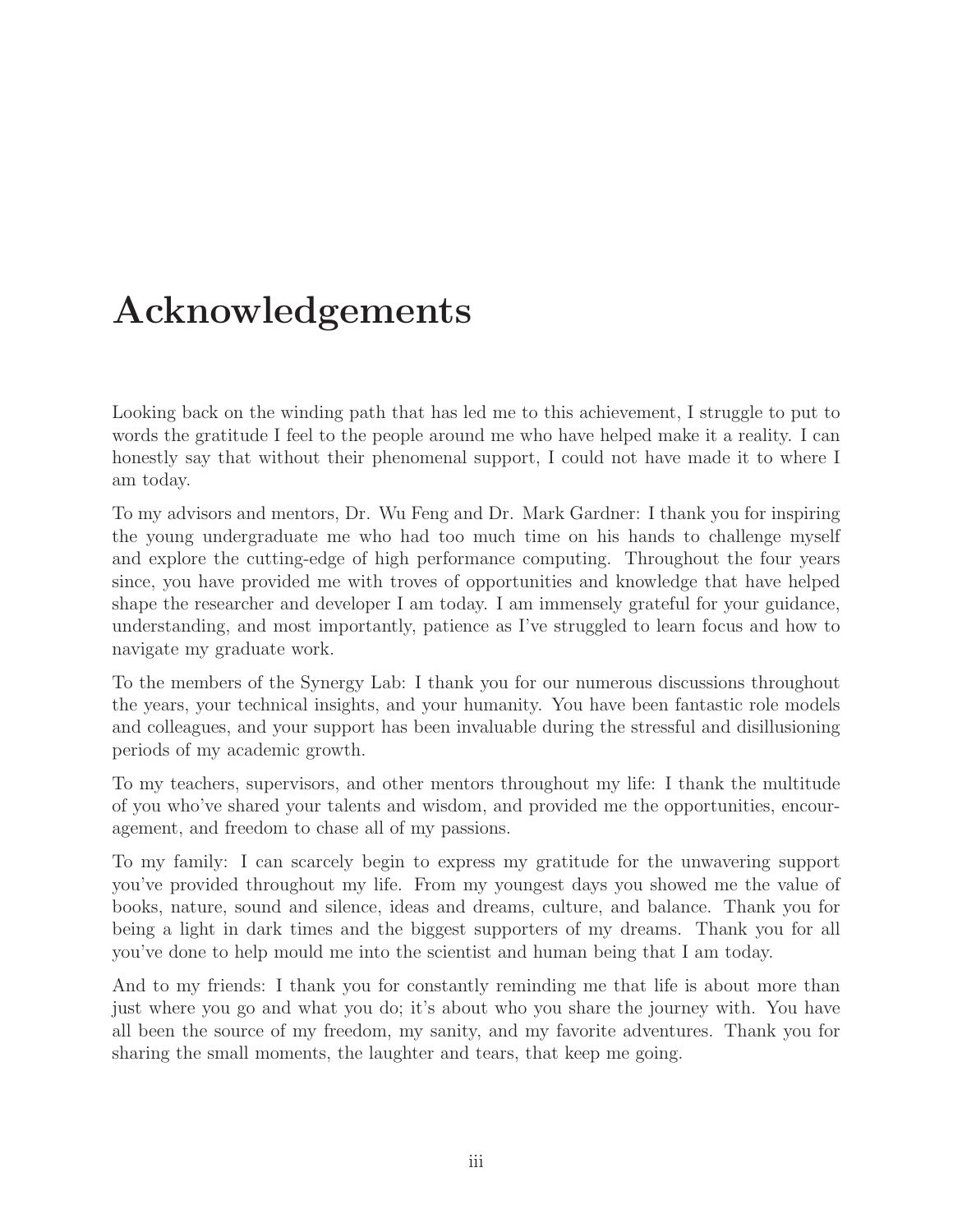# **Contents**

| $\mathbf{1}$   |     | Introduction                                     | $\mathbf{1}$ |
|----------------|-----|--------------------------------------------------|--------------|
|                | 1.1 |                                                  | 3            |
|                | 1.2 |                                                  | 6            |
|                |     | 1.2.1                                            | 9            |
|                | 1.3 |                                                  | 11           |
|                | 1.4 |                                                  | 12           |
|                | 1.5 |                                                  | 12           |
| $\overline{2}$ |     | <b>Characterization of Translator Capability</b> | 14           |
|                | 2.1 |                                                  | 15           |
|                |     | 2.1.1                                            | 15           |
|                |     | 2.1.2                                            | 16           |
|                |     | 2.1.3                                            | 16           |
|                | 2.2 |                                                  | 18           |
|                | 2.3 |                                                  | 18           |
|                | 2.4 |                                                  | 20           |
|                | 2.5 |                                                  | 21           |
|                | 2.6 |                                                  | 24           |
| 3              |     | <b>Improved Robustness</b>                       | 26           |
|                | 3.1 |                                                  | 27           |
|                |     | 3.1.1                                            | 27           |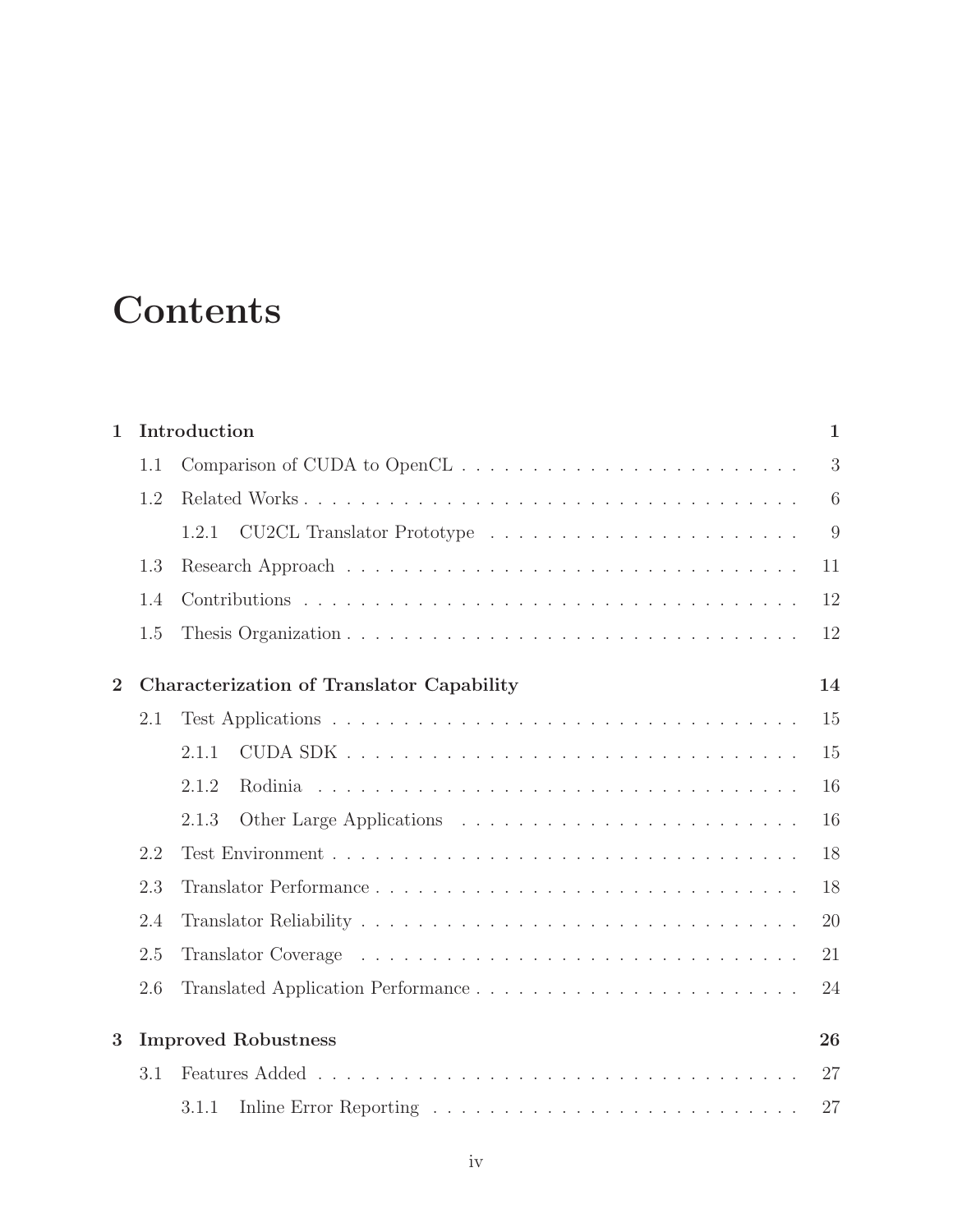|   |     | 3.1.2 |                                                                                                 | 28 |
|---|-----|-------|-------------------------------------------------------------------------------------------------|----|
|   |     | 3.1.3 |                                                                                                 | 29 |
|   |     | 3.1.4 |                                                                                                 | 30 |
|   |     | 3.1.5 | Partial Support for Literal Parameter Values to Kernels                                         | 31 |
|   |     | 3.1.6 | Scaffolding for Struct Alignment Attribute Handling                                             | 34 |
|   |     | 3.1.7 |                                                                                                 | 35 |
|   | 3.2 |       |                                                                                                 | 36 |
|   |     | 3.2.1 | Support for Device Buffers as Members of Host-side Structures                                   | 36 |
|   |     | 3.2.2 |                                                                                                 | 37 |
|   |     | 3.2.3 | File Overwrites Due to Naming Convention                                                        | 38 |
|   |     | 3.2.4 | Handling of Device-Side Kernel Parameter Rewrites                                               | 39 |
|   |     | 3.2.5 | Removal of Functions Lacking Explicitly-Declared Return Type                                    | 40 |
|   |     | 3.2.6 | Inhibited Translation of Implicitly-Defined Functions                                           | 41 |
|   |     | 3.2.7 |                                                                                                 | 42 |
|   | 3.3 |       |                                                                                                 | 42 |
|   |     | 3.3.1 |                                                                                                 | 43 |
|   |     | 3.3.2 |                                                                                                 | 44 |
|   |     | 3.3.3 | Failure When Main Method is not Present                                                         | 46 |
|   |     | 3.3.4 | Handling of Separately Declared and Defined Kernels                                             | 47 |
|   |     | 3.3.5 |                                                                                                 | 48 |
| 4 |     |       | Characterization of Translator Limitations                                                      | 49 |
|   | 4.1 |       |                                                                                                 | 50 |
|   |     | 4.1.1 |                                                                                                 | 50 |
|   | 4.2 |       | Unsupported 1-to-1 Mappings $\dots \dots \dots \dots \dots \dots \dots \dots \dots \dots \dots$ | 52 |
|   |     | 4.2.1 | Constant Memory                                                                                 | 52 |
|   |     | 4.2.2 |                                                                                                 | 53 |
|   |     | 4.2.3 |                                                                                                 | 54 |
|   | 4.3 |       |                                                                                                 | 55 |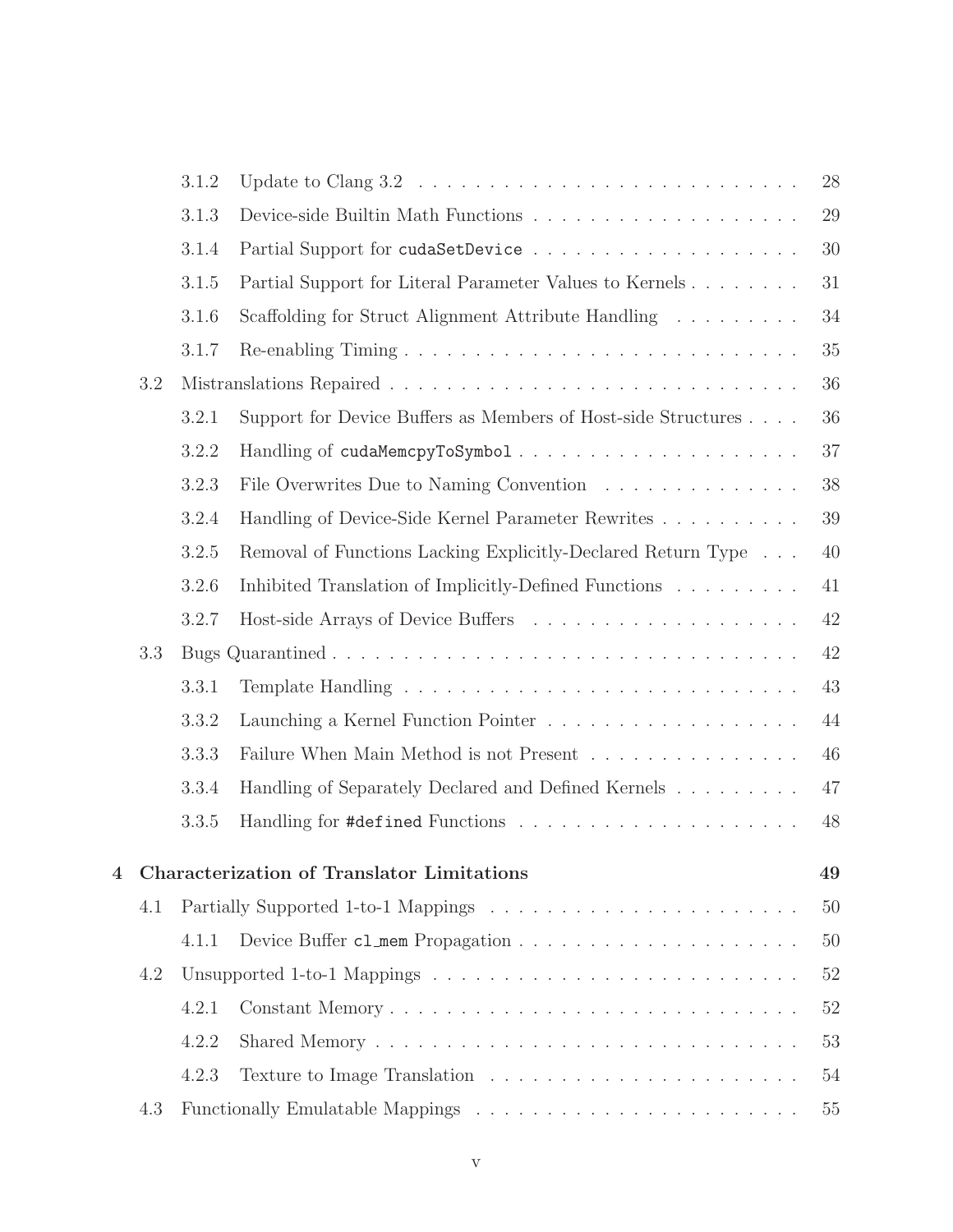|             |                           | 4.3.1      |                                                                                       | 56 |  |
|-------------|---------------------------|------------|---------------------------------------------------------------------------------------|----|--|
|             |                           | 4.3.2      |                                                                                       | 57 |  |
|             |                           | 4.3.3      |                                                                                       | 58 |  |
|             | 4.4                       |            |                                                                                       | 59 |  |
|             |                           | 4.4.1      |                                                                                       | 59 |  |
|             |                           | 4.4.2      | Threadfence and Other Intrinsic Device Functions                                      | 60 |  |
|             | 4.5                       |            |                                                                                       | 61 |  |
|             |                           | 4.5.1      |                                                                                       | 61 |  |
|             |                           | 4.5.2      | Separate Compilation $\ldots \ldots \ldots \ldots \ldots \ldots \ldots \ldots \ldots$ | 62 |  |
|             |                           | 4.5.3      |                                                                                       | 63 |  |
|             | 4.6                       |            |                                                                                       | 64 |  |
| $5^{\circ}$ |                           | Conclusion |                                                                                       | 66 |  |
|             | Appendix                  |            |                                                                                       | 69 |  |
|             | 75<br><b>Bibliography</b> |            |                                                                                       |    |  |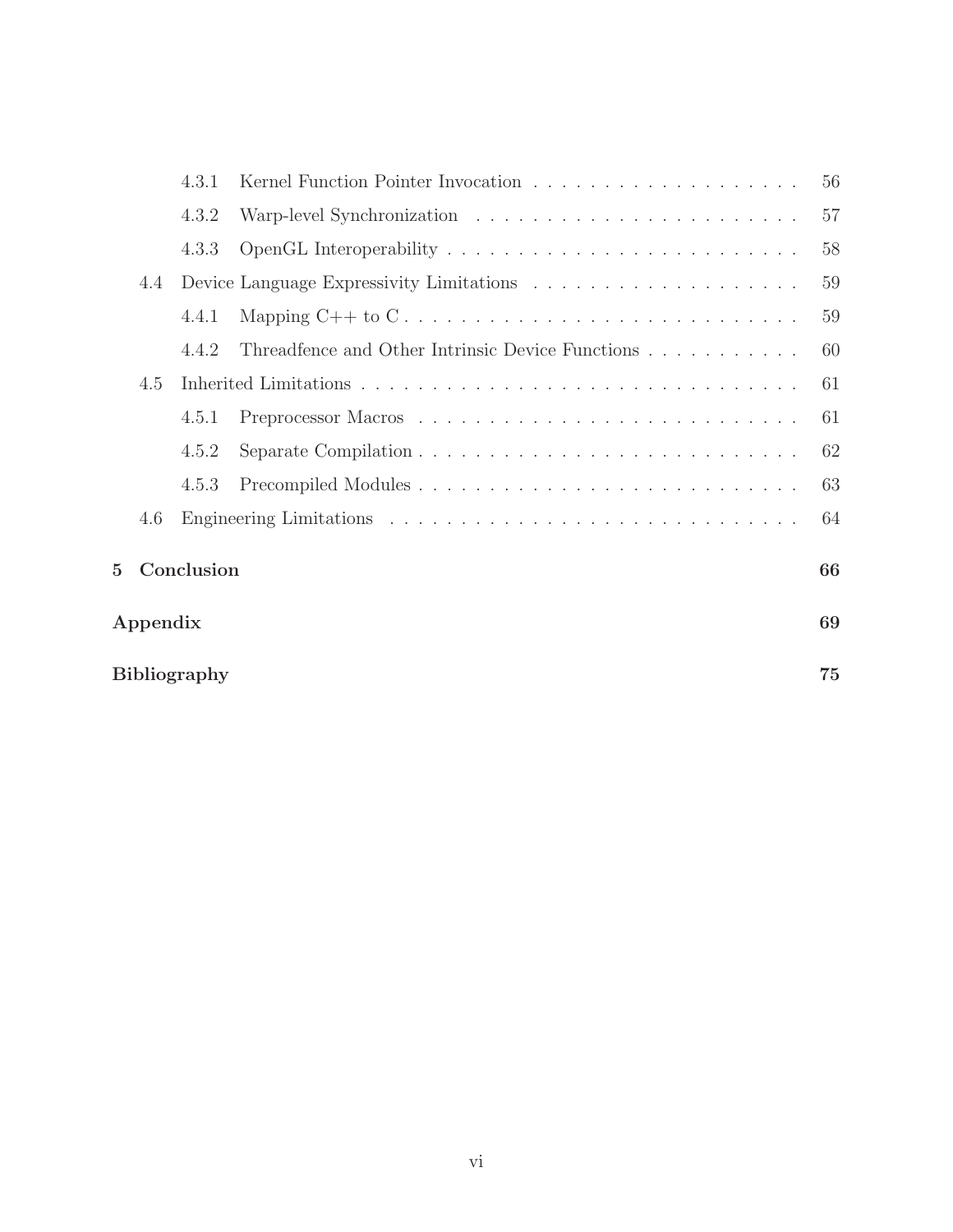# List of Figures

| 1.1 | Setting CUDA/OpenCL Execution Configuration $\ldots \ldots \ldots \ldots \ldots$                                                                      | 3              |
|-----|-------------------------------------------------------------------------------------------------------------------------------------------------------|----------------|
| 1.2 |                                                                                                                                                       | $\overline{4}$ |
| 1.3 |                                                                                                                                                       | $\overline{5}$ |
| 2.1 | Translator Performance vs. Source Lines of Code                                                                                                       | 19             |
| 2.2 | CU2CL Translator Reliability                                                                                                                          | 20             |
| 3.1 |                                                                                                                                                       | 32             |
| 3.2 |                                                                                                                                                       | 33             |
| 3.3 | Comparison of CUDA/OpenCL Alignment Attributes                                                                                                        | 34             |
| 3.4 |                                                                                                                                                       | 37             |
| 3.5 |                                                                                                                                                       | 38             |
| 3.6 |                                                                                                                                                       | 39             |
| 3.7 |                                                                                                                                                       | 45             |
| 4.1 | Dynamically allocated shared memory experiences and service and service services are serviced in the Dynamically allocated shared memory experiences. | 53             |
| 4.2 |                                                                                                                                                       | $57\,$         |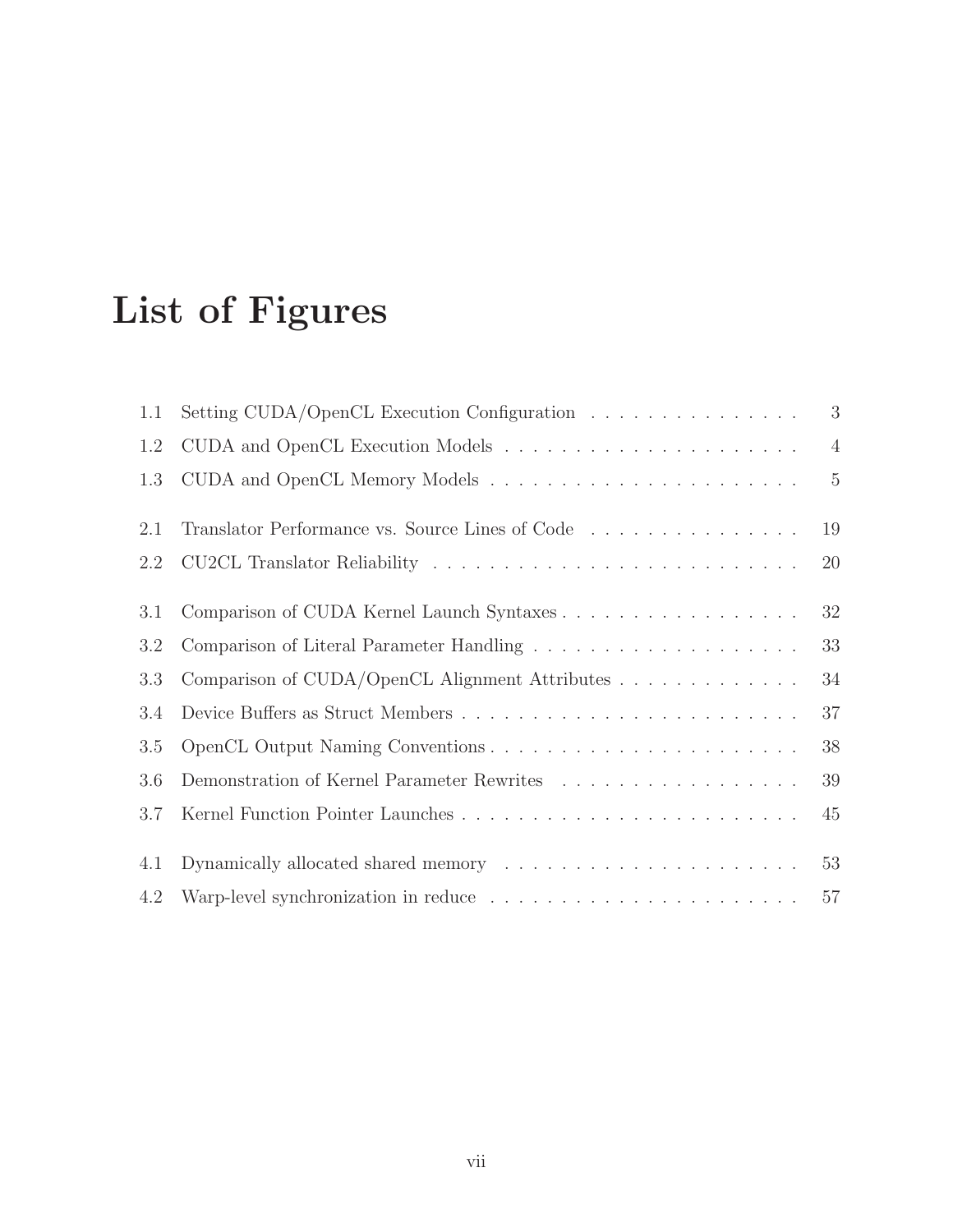# List of Tables

| 2.1 |                                                            |    |
|-----|------------------------------------------------------------|----|
| 2.2 |                                                            |    |
| 4.1 | Frequency of Translation Challenges in Sample Applications | 50 |
|     |                                                            |    |
|     |                                                            |    |
|     |                                                            | 71 |
|     |                                                            |    |
|     |                                                            | 72 |
|     |                                                            | 73 |
|     | A.7 CUDA SDK Sample Translation Robustness (cont.) 74      |    |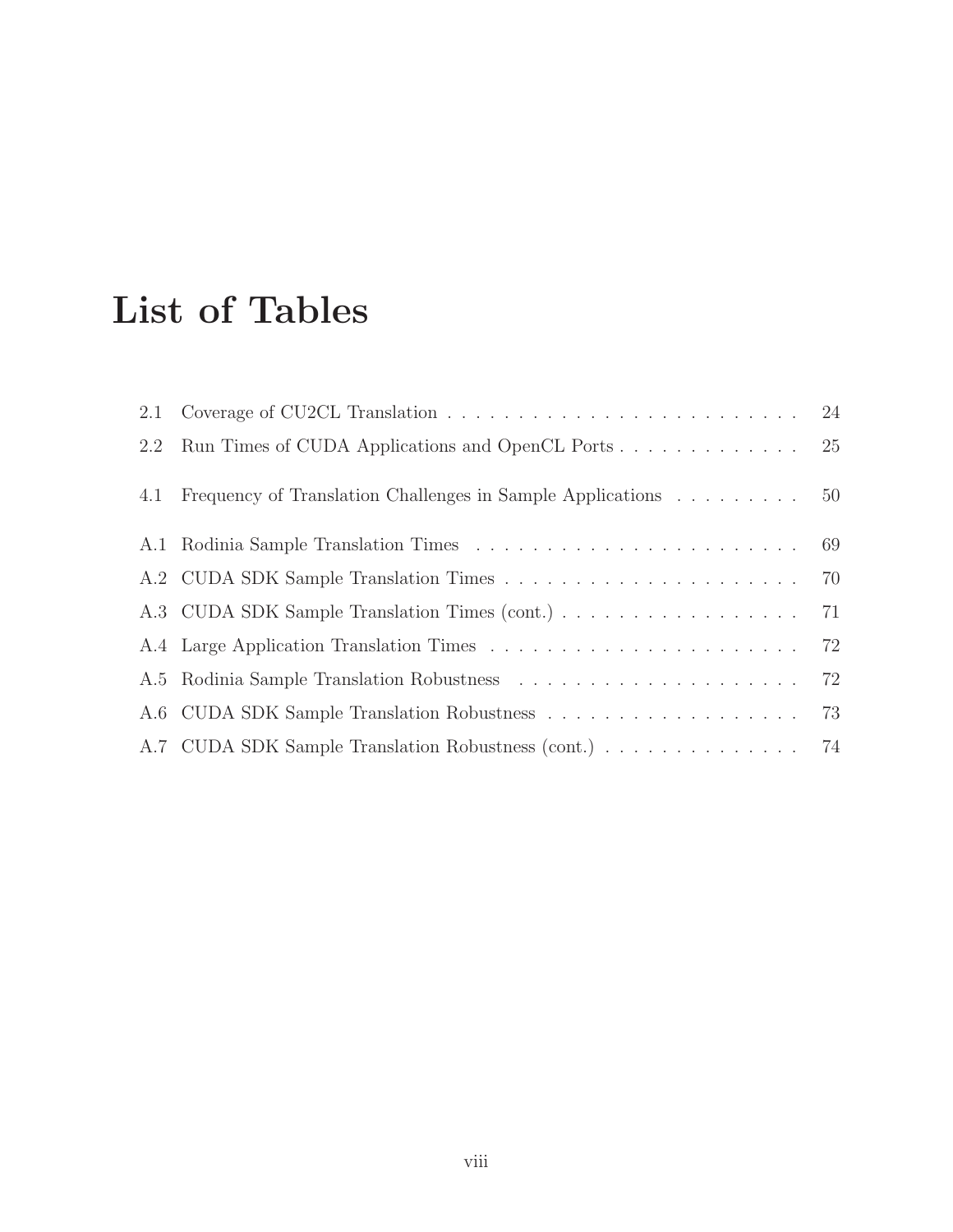# <span id="page-8-0"></span>Chapter 1

# Introduction

Reminiscent of the days when discrete floating point units remained separate from machines' central CPUs, in recent years graphics processing units (GPUs) — as well as other discrete hardware components, such as field programmable gate arrays (FPGAs) — have seen rapid growth as hardware accelerators for general parallel applications. This growth has been driven largely by the massive performance gains possible given the intrinsic extreme dataparallelism afforded by GPUs. However, at the onset of general purpose GPU (GPGPU) computing, there were no easily-used application programming interfaces (APIs) for developing computational applications for graphics devices. Rather, key computations were labor-intensively "force-fit" into traditional graphics shader languages. There were efforts to provide general-purpose compute languages for GPGPU devices, such as BrookGPU [\[4\]](#page-82-0), but adoption was somewhat limited. However, in 2006 NVIDIA released a programming environment designed to dramatically simplify the development of data-parallel applications for their graphics hardware, known as the Compute Unified Device Architecture (CUDA) [\[29\]](#page-84-0). This development environment allowed application programmers to write highly-parallel "kernels" for execution on NVIDIA GPUs alongside standard CPU code via a relatively easy to grasp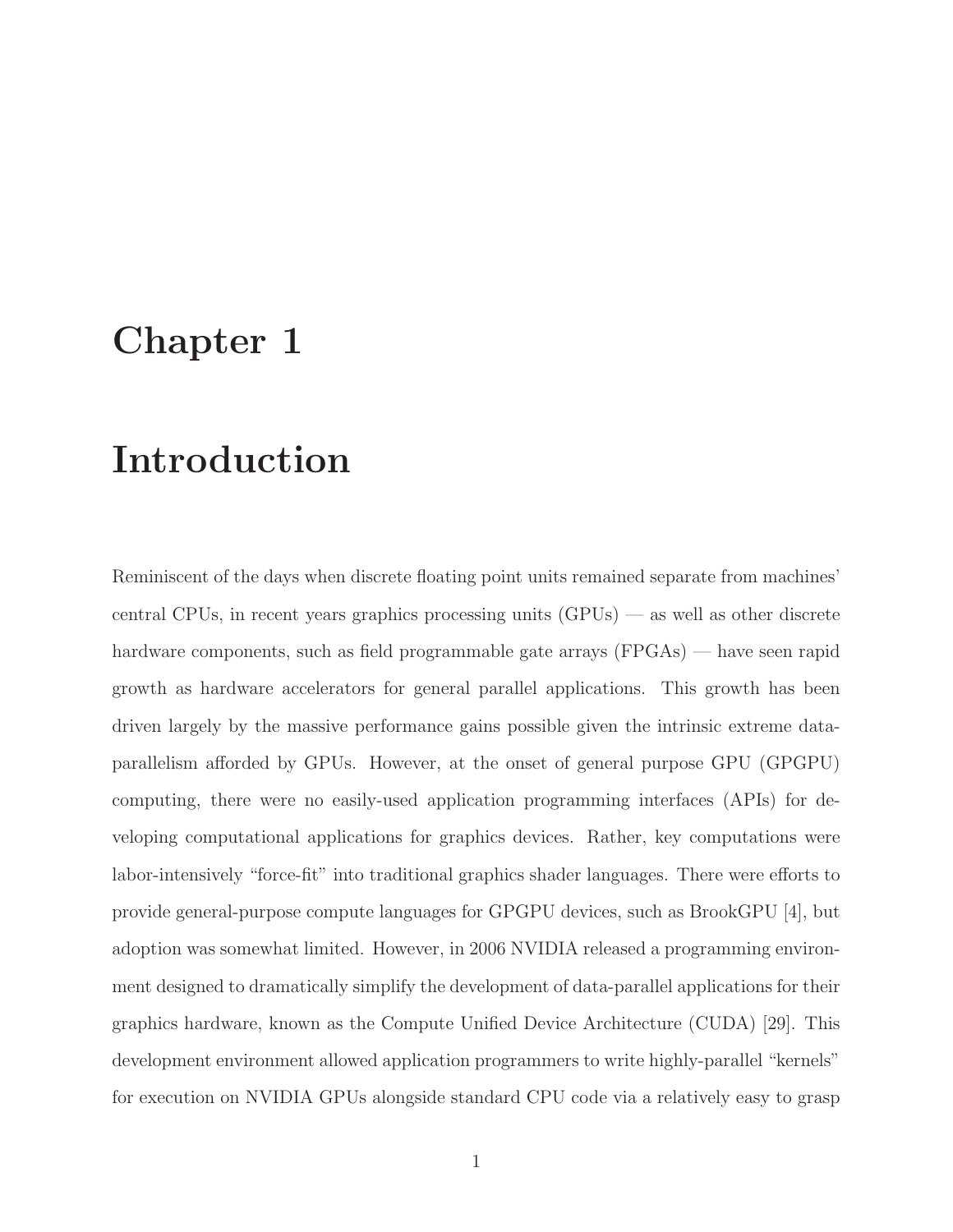variant of  $C/C++$ , known as CUDA C. With access to a more programmable method for utilizing GPUs as accelerators, developers were able to more easily achieve often multiple orders of magnitude acceleration over their serial CPU codes, driving a surge in interest.

Apple, however, wanted a similar means of easily writing data parallel applications but wished for greater flexibility in hardware choices than the proprietary nature of CUDA afforded. Thus, they began the development of OpenCL, which was later transferred to the Khronos Group to steward as a vendor-neutral, open standard API for developing data parallel applications. Notably, it was intended not just for GPUs, but for any other current or future hardware for which a vendor wished to implement the standard. NVIDIA, as well as other high-powered and embedded hardware vendors such as AMD, Intel, and IBM played key roles in the development of the standard, however much of its conceptual foundation draws heavily upon the CUDA model. Therefore, the two APIs show a remarkable similarity, despite the obvious difference of CUDA being officially supported solely on NVIDIA hardware and OpenCL's potential support on a vast array of hardware from multiple vendors. However, due to CUDA's head start as well as its programmability advantage, there remain a significant number of applications written solely in CUDA. These applications cannot attempt to make use of the performance afforded by another vendor's device, without requiring lengthy and error-prone translation to OpenCL or the vendor's own proprietary framework. Further, while there is remarkable similarity between CUDA and OpenCL, the fact remains that the two languages are not semantically identical, and there are many situations in which there is no robust mapping between them. Therefore there is a demand for a robust automatic CUDA-to-OpenCL translator in addition to an improved understanding of the challenges inherent to achieving such translation.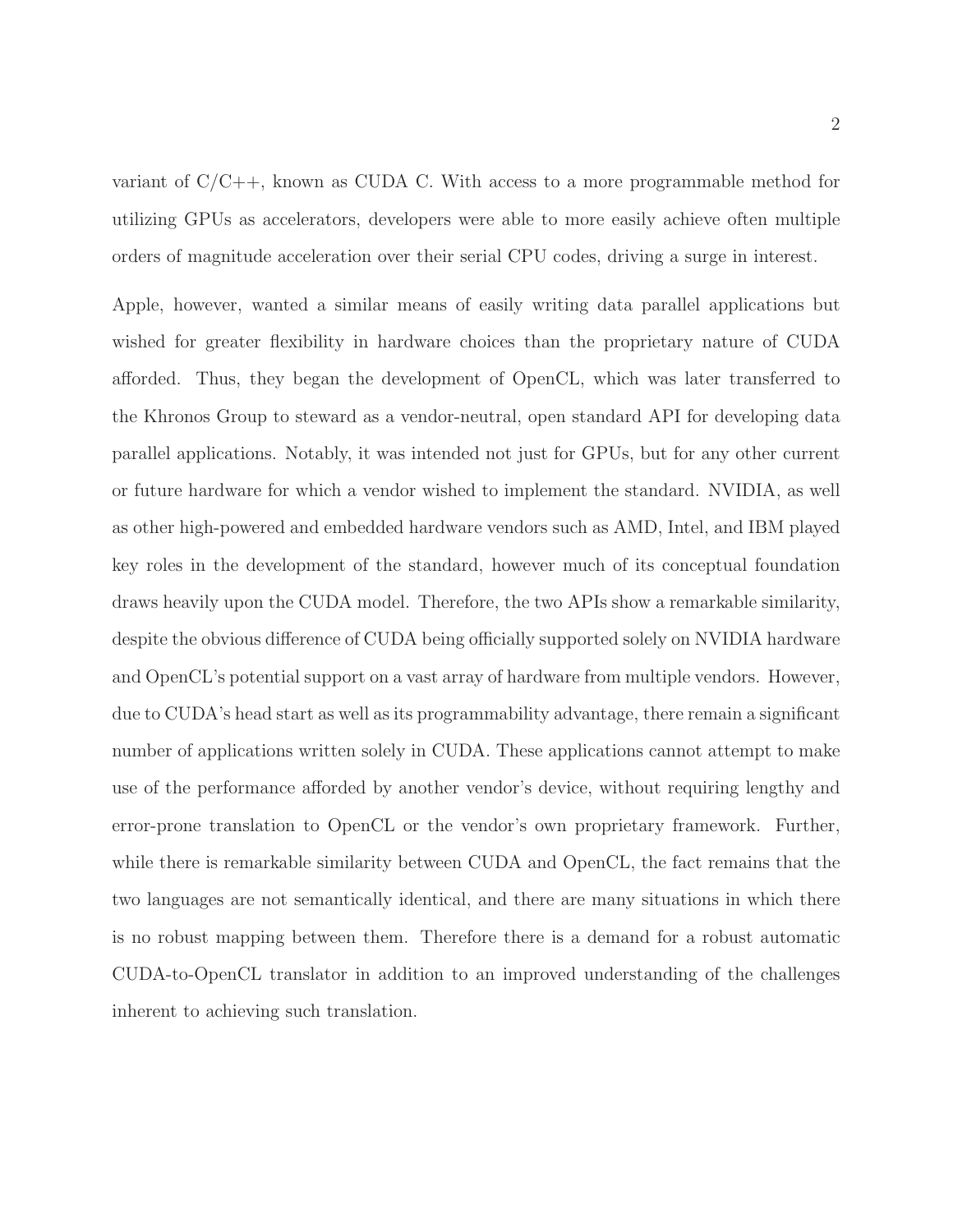### <span id="page-10-0"></span>1.1 Comparison of CUDA to OpenCL

CUDA and OpenCL share a number of conceptual and linguistic similarities as both have a basis in GPGPU acceleration. These similarities are one of the primary enabling factors behind efforts to achieve translation from one specification onto the other. For the purposes of translating a majority of applications, the most significant similarities lie within their execution and memory models.

> dim3 block (BDIM\_X, BDIM\_Y); dim3 grid (GDIM $X$  / block  $x$ , GDIM $Y$  / block  $y$ );  $\text{kernel} \ll \ll \text{grid}, \text{block} >> (\dots);$

> > (a) CUDA C

<span id="page-10-1"></span> $size_t [3]$  group\_size = {BDIM\_X, BDIM\_Y, 1}  $size_t[3] range_size = \{GDIM.X, GDIM.Y, 1\}$ clEnqueueNDRangeKernel ( command queue, k ernel , 3, NULL, range size, group size, ... ) ;

(b) OpenCL

Figure 1.1: Setting CUDA/OpenCL Execution Configuration

Within CUDA, host- and device-side code share the same source scope, but device functions are annotated with the  $\text{Qlobal}_\text{1}$  or  $\text{Qdevice}_\text{2}$  attribute on the function declaration and definition.  $\text{Qlobal}_r$  functions may be invoked from the host and are known as kernels whereas  $\text{\_}device \text{\_}$  functions may only be invoked by other functions executing on the device. To invoke a kernel, one of several methods can be employed — discussed further in Section  $3.1.5$  — but the most popular takes the form of an expanded function invocation, specifying the kernel's *execution configuration*. Figure [1.1a](#page-10-1) provides an example of this syntax in a typical kernel invocation. This allows the programmer to specify a 1- to 3-dimensional grid of 1- or 2-dimensional blocks of threads, which execute the function in parallel across one or more streaming multiprocessors (SMs). The conceptual hierarchy of these thread groupings is demonstrated in Figure [1.2.](#page-11-0) Additionally, on current NVIDIA architectures, the threads are executed in lock-step in batches of 32, known as warps.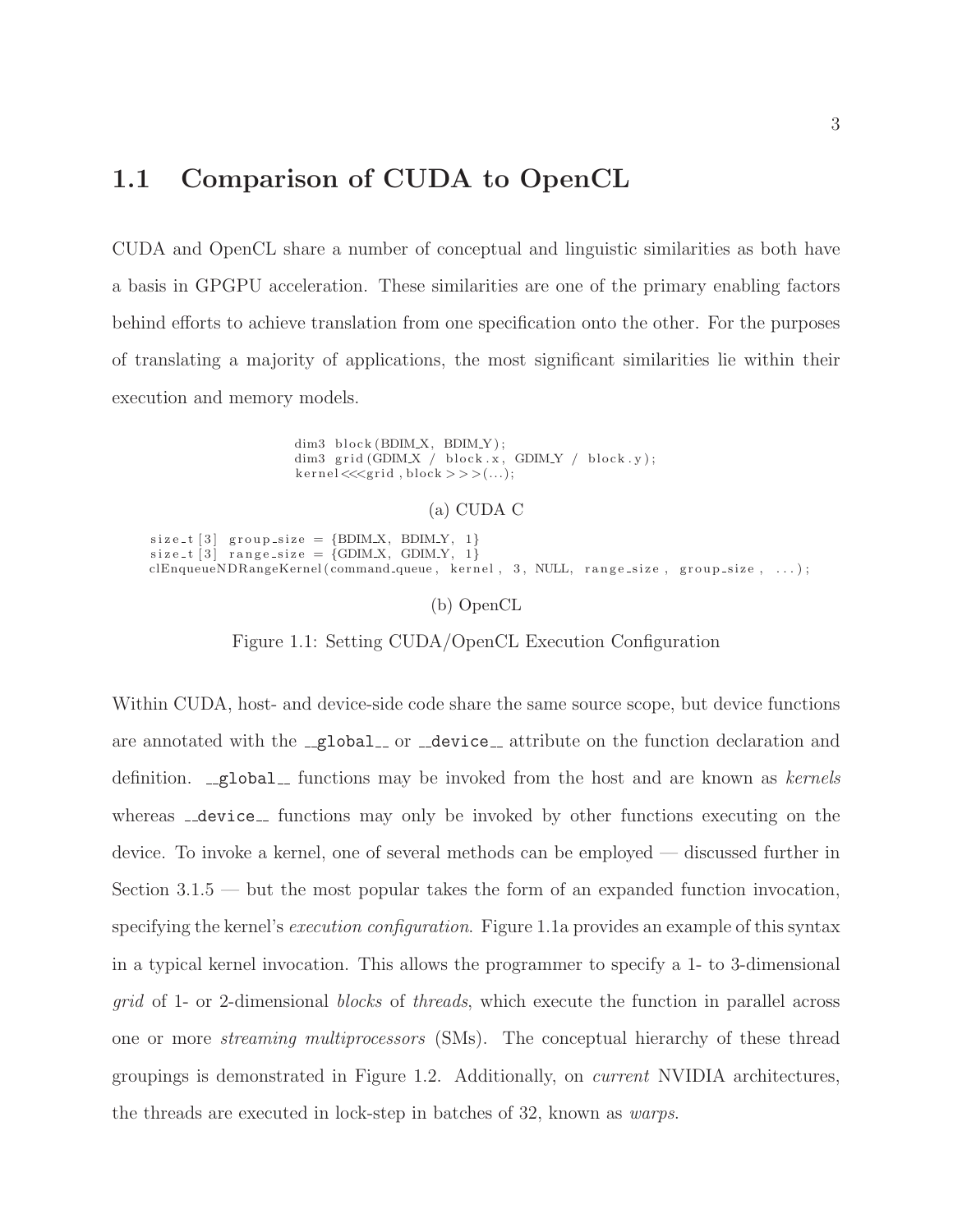<span id="page-11-0"></span>

Figure 1.2: CUDA and OpenCL Execution Model (Multiple labels signify first the CUDA terminology, followed by the OpenCL terminology)

OpenCL maintains a similar conceptual execution model with varying terminology and syntax. A key difference is that OpenCL host- and device-side code do not share the same source scope, as OpenCL kernel code is generally compiled just-in-time from a string. This string is either stored as a constant in the host application or read from a separate file on disk at runtime. Thus, device-side accessory functions need no explicit annotation as device code remains isolated from host, and host-invokable kernels in device code are specified via the **kernel** attribute. OpenCL makes use of a significantly more verbose kernel invocation, discussed in Section [3.1.5,](#page-38-0) but retains a mechanism of specifying an execution configuration. This requires the programmer to set a global work size specifying the 1- to 3-dimensional Ndimensional range of 1- or 2-dimensional work-groups of work-items. These work-items then execute the kernel function in parallel across one or more compute units (CUs), but without the implicit lock-step execution of CUDA's warps, an inconsistency addressed further in Section [4.3.2.](#page-64-0) The equivalence of these organizational concepts to CUDA is demonstrated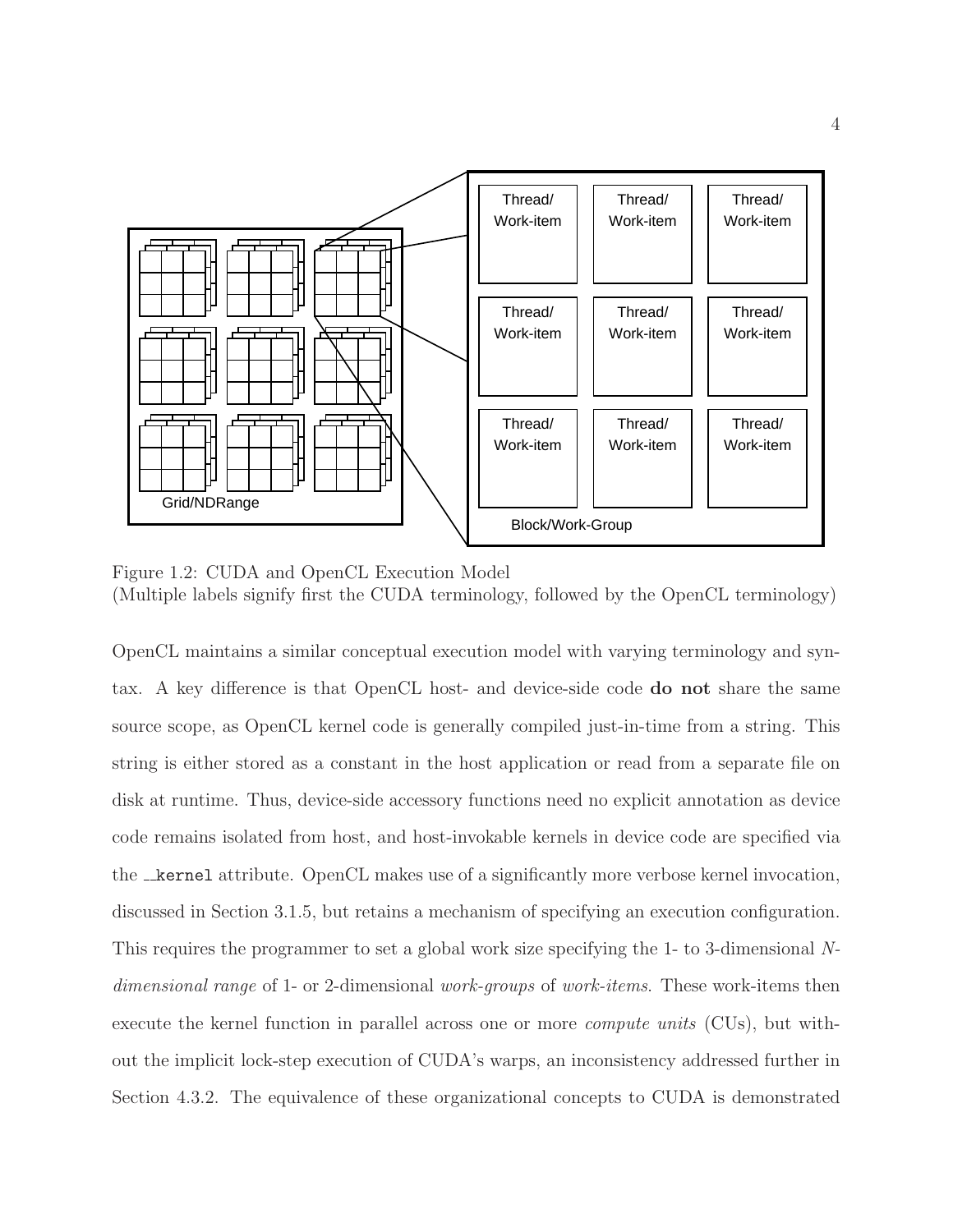in Figure [1.2,](#page-11-0) and an example of a typical OpenCL kernel invocation specifying the global and local work sizes is shown in Figure [1.1b.](#page-10-1)

<span id="page-12-0"></span>

| <b>Global Memory</b>                                                                                                                                    |                             |  |  |  |  |  |
|---------------------------------------------------------------------------------------------------------------------------------------------------------|-----------------------------|--|--|--|--|--|
| <b>Constant Memory</b>                                                                                                                                  |                             |  |  |  |  |  |
| <b>Texture/Image Memory</b>                                                                                                                             |                             |  |  |  |  |  |
| Shared/Local<br>Shared/Local<br>Shared/Local<br>Memory<br>Memory<br>Memory                                                                              |                             |  |  |  |  |  |
| Local/<br>Local/<br>Local/<br>Local/<br>Local/<br>Private<br>Private<br>Private<br>Private<br>Private<br>Memory<br>Memory<br>Memory<br>Memory<br>Memory | Local/<br>Private<br>Memory |  |  |  |  |  |
| Thread/<br>Thread/<br>Thread/<br>Thread/<br>Thread/<br>Work-item<br>Work-item<br>Work-item<br>Work-item<br>Work-item                                    | Thread/<br>Work-item        |  |  |  |  |  |
| Block/Work-group<br>Block/Work-group<br>Block/Work-group<br>Grid/NDRange                                                                                |                             |  |  |  |  |  |

Figure 1.3: CUDA and OpenCL Memory Models

(Multiple labels signify first the CUDA terminology, followed by the OpenCL terminology

Likewise, CUDA and OpenCL's memory models have significant similarities, shown in Figure [1.3.](#page-12-0) Both have the notion of a bulk global memory, accessible by all threads running on the device and declared and initialized by explicit host-side calls. Additionally, both provide access to a small amount of faster, special purpose memory accessible to only those threads/work-items that are in the same block/work-group. This is known in CUDA as shared memory and *local* memory in OpenCL. Likewise both support another small region of constant memory that is set by the host or as statically defined device program scope variables and is read-only for device threads. Both maintain a concept of registers/private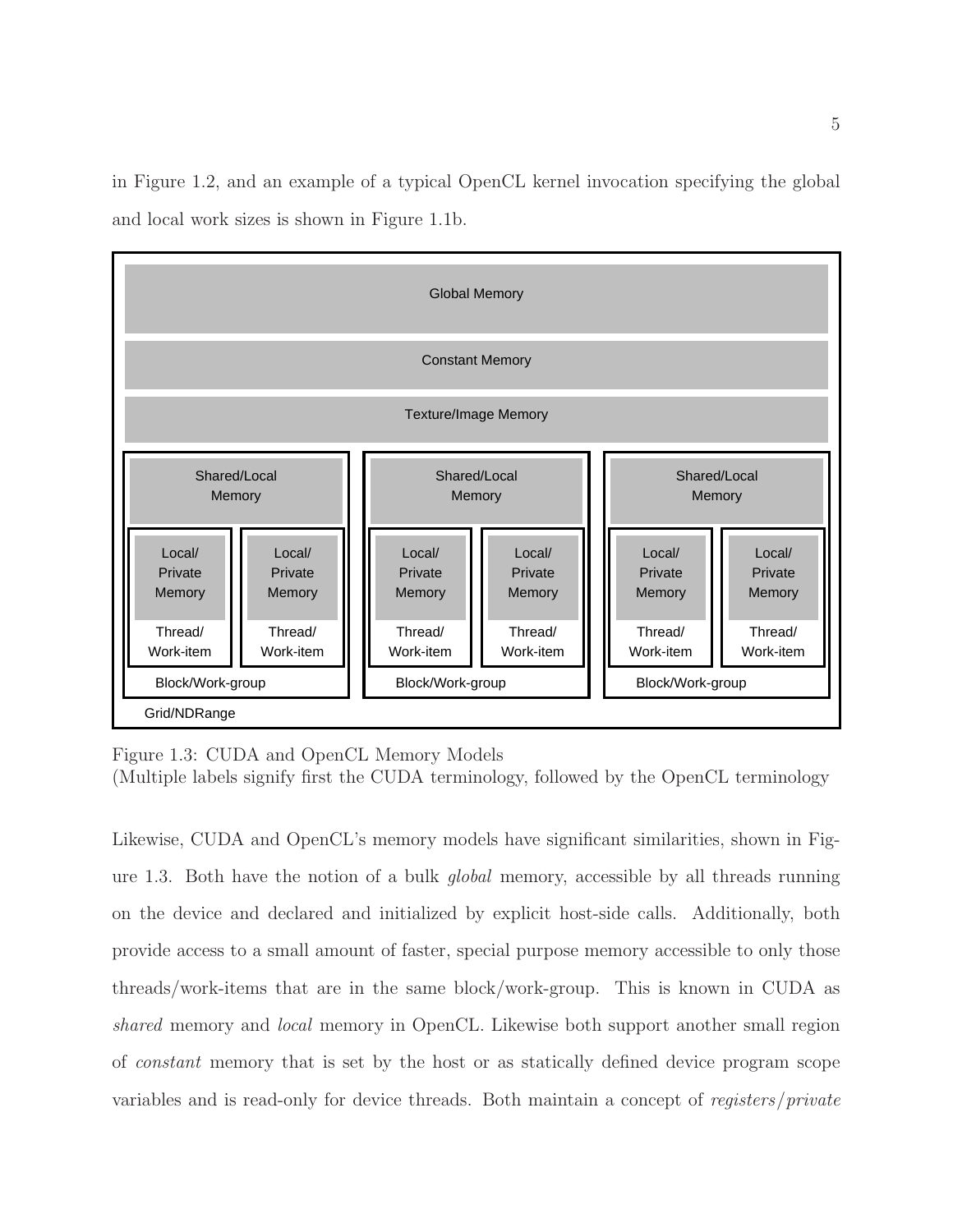memory that are accessible only by a single thread. Finally, due to the GPU origins of both CUDA and OpenCL, they support a region of texture/image memory that provides fast read and write access through special-purpose functions.

### <span id="page-13-0"></span>1.2 Related Works

Works most directly related to this thesis lie in the areas of source translation, CUDA, OpenCL, and general GPGPU and accelerated application development and performance, and more specifically, translation to or from CUDA/OpenCL. Historically, there have been a number of efforts to provide source translation and analysis of C and C-like languages. Over the past several years there has been an explosion in the popularity of GPGPU development, largely driven by potential performance gains and the availability of compute APIs like CUDA and OpenCL. As such there is a vast trove of literature documenting issues encountered during development of applications for GPU devices as well as addressing their performance and architecture-specific optimization methods. Further, this popularity has driven a number of attempts at providing automated translation to or from GPGPU development frameworks in order to provide access to the potential performance gains provided by the devices without requiring time-intensive manual porting of applications.

The C language, and its descendants, including C++, have undergone significant evolution since their creation, growing in functionality and expressivity based on the demands of their developer communities. Throughout the histories of these languages, various forces have created demands for automated analysis, transformation, and translation of their source code. As both CUDA and OpenCL inherit much from their  $C/C++$  ancestors, many of the approaches used for source-level interaction could likely be applied to modern translation efforts. For example, the first implementation of a  $C++$  compiler, CFront, was effectively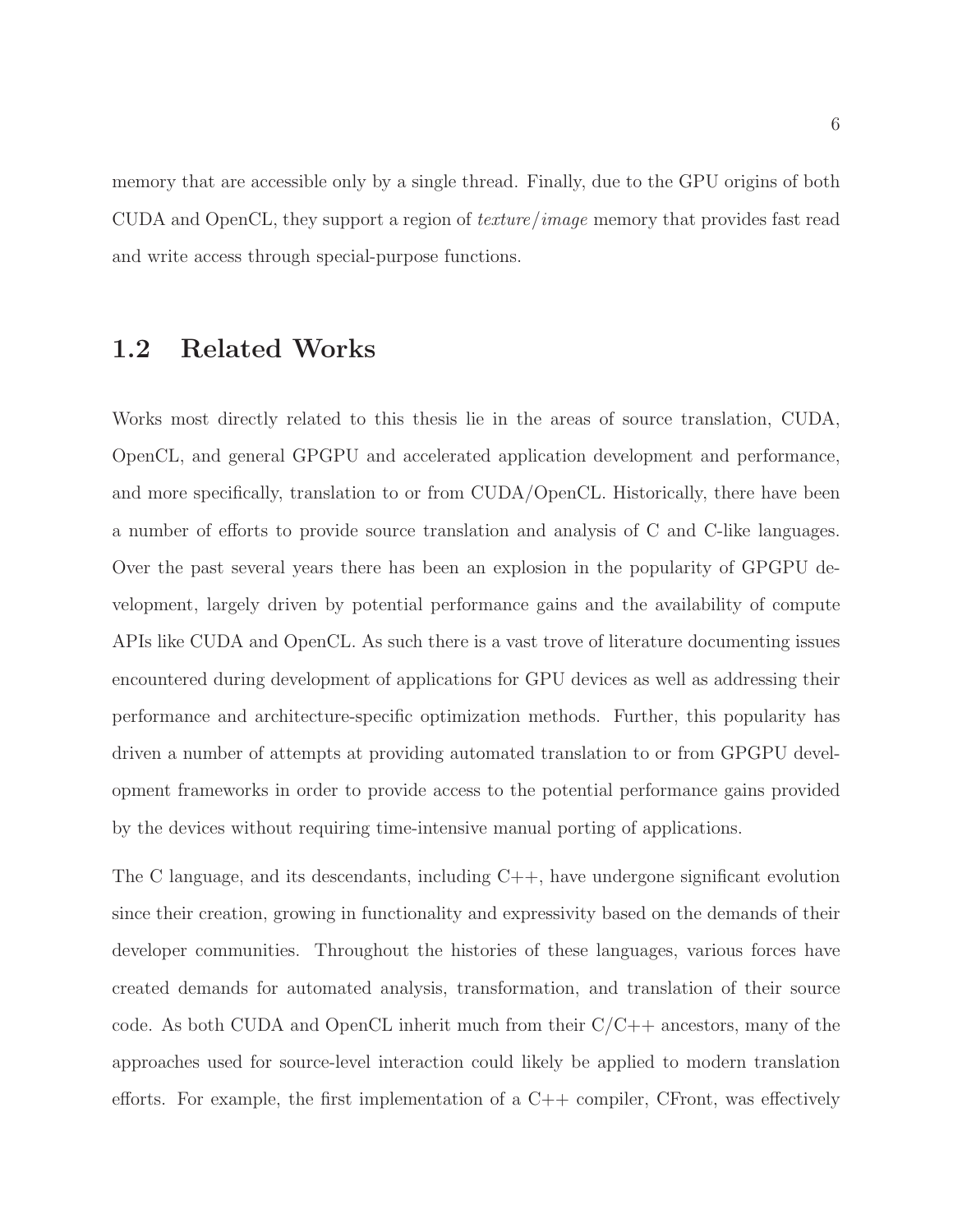a C++ to C translator [\[39\]](#page-85-0), which therefore might provide insights into mapping CUDA's device-side C++ onto OpenCL's device-side C99 requirement. Developers utilizing C, C++, and descendants such as CUDA and OpenCL also frequently make heavy use of the languages' separate preprocessing step in order to develop multiple variants of an application within a single body of source code, which complicates and limits source-level operations. Fortunately, there has been much work to understand [\[13\]](#page-83-0) and address problems with sourcelevel operations introduced by the preprocessing step. As an example, automated source code refactoring tools must account for preprocessing, particularly in the presence of conditional compilation directives [\[17,](#page-83-1) [37\]](#page-85-1).

The primary goal in automating CUDA-to-OpenCL translation is focused on providing functional portability in order to ensure that codes translated from CUDA provide accurate results when running OpenCL on any vendor's device. However, realizing true *performance* portability remains the paramount goal to many OpenCL developers. Since CUDA's birth, a significant body of literature documenting various optimization strategies for NVIDIA GPUs has been developed, almost all of which apply to OpenCL codes when executed on NVIDIA devices [\[24,](#page-84-1) [35,](#page-85-2) [43\]](#page-86-0). Similarly, optimization techniques for various CPU architectures have also been well-studied [\[41,](#page-85-3) [42\]](#page-85-4). However, there remains a significant gap in the extensiveness of published studies of optimization techniques for AMD GPUs. While OpenCL is intended to provide functional portability across all these, as well as other devices, past work has shown that code that is optimized for a specific underlying architecture will not necessarily execute at similar levels of performance when executed on a dissimilar underlying architecture. For example, studies on linear algebra solvers [\[12\]](#page-83-2), Monte Carlo simulations [\[40\]](#page-85-5), and molecular modelling simulations [\[7\]](#page-82-1), as well as many other problems, such as stencil computations [\[8\]](#page-82-2) have demonstrated the need for device-specific optimizations to achieve high performance.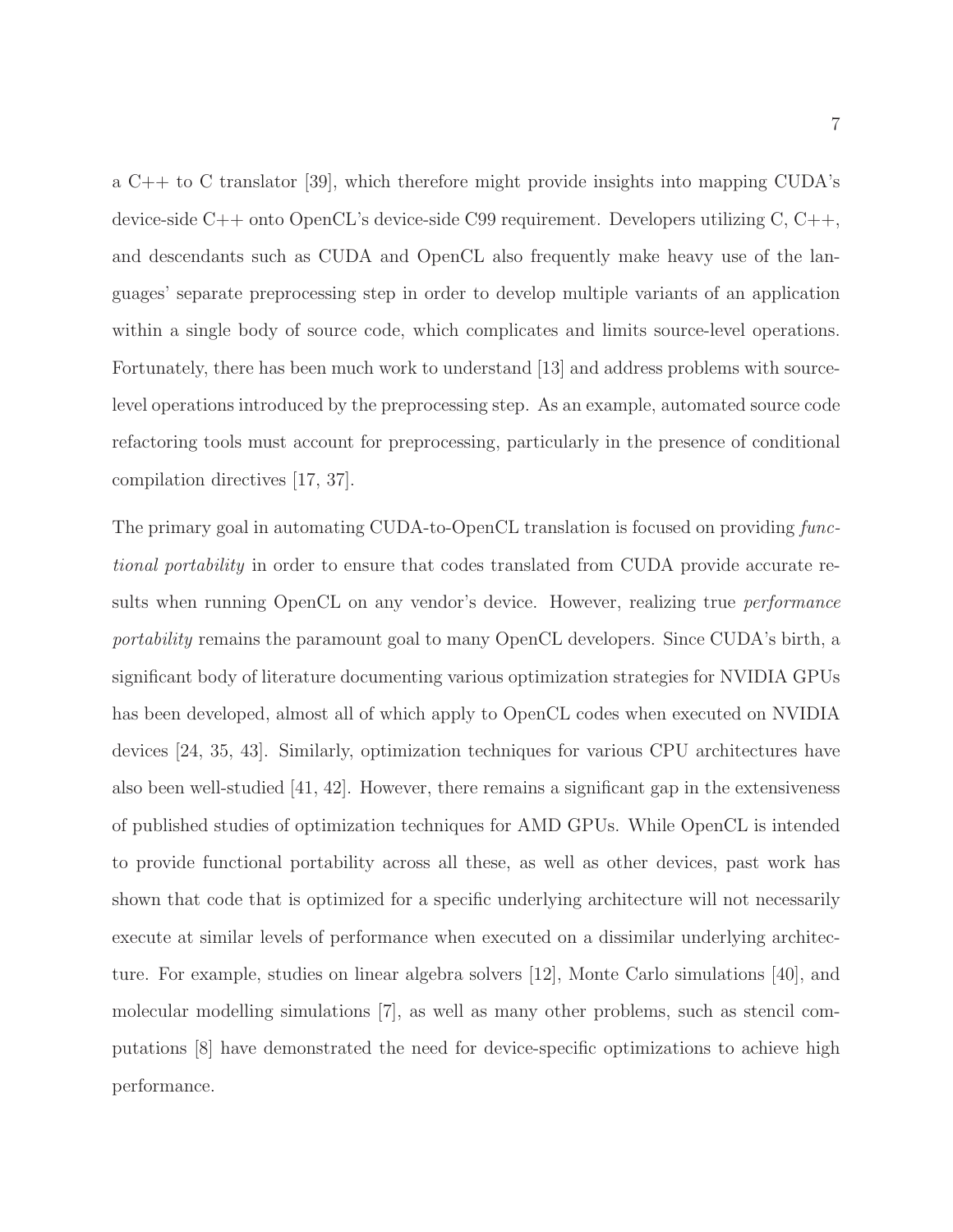Given the large interest in CUDA since its development, a number of efforts have attempted to provide translation to the CUDA framework or from the CUDA framework. Additionally, the rise of OpenCL and interest in non-NVIDIA accelerator architectures has driven the development of similar translation tools providing accelerated codes portability to devices outside the scope of their original development language. In general, these translation tools take one of three forms, (1) source translation from one framework onto another, (2) translation of an intermediate representation (IR) to another, or (3) abstraction of multiple frameworks into a single high-level interface.

Source-level translation to or from CUDA has been largely driven by a desire to write data parallel applications through a framework with which one has more familiarity, while retaining the benefits of the target framework, be they performance, portability, or programmability. Attempts to translate to CUDA frequently consist of efforts to write applications in a previously existing parallel framework, such as OpenMP [\[23\]](#page-84-2) and make use of an underlying CUDA accelerator in place of the original underlying hardware. However, as a number of applications have already been written in CUDA, and many consider it to be a developerfriendly accelerator framework, there is also interest in translation of CUDA codes to other platforms. For example, MCUDA implements a translator from CUDA to multi-threaded CPU applications [\[38\]](#page-85-6). There have also been efforts to automatically translate native CUDA applications to a form amenable for remote execution, such as CU2rCU [\[32\]](#page-85-7). Finally, there have been efforts to translate CUDA source directly to OpenCL in order to allow accelerated codes to run on devices other than NVIDIA without manual rewrites. Examples of usch efforts include CUDAtoOpenCL [\[27\]](#page-84-3) and CU2CL [\[26,](#page-84-4) [25\]](#page-84-5), upon which the work in this thesis is based.

Another popular approach to CUDA translation is to directly translate from CUDA's *Parallel* Thread Execution (PTX) IR onto another language or IR. The advantage of this approach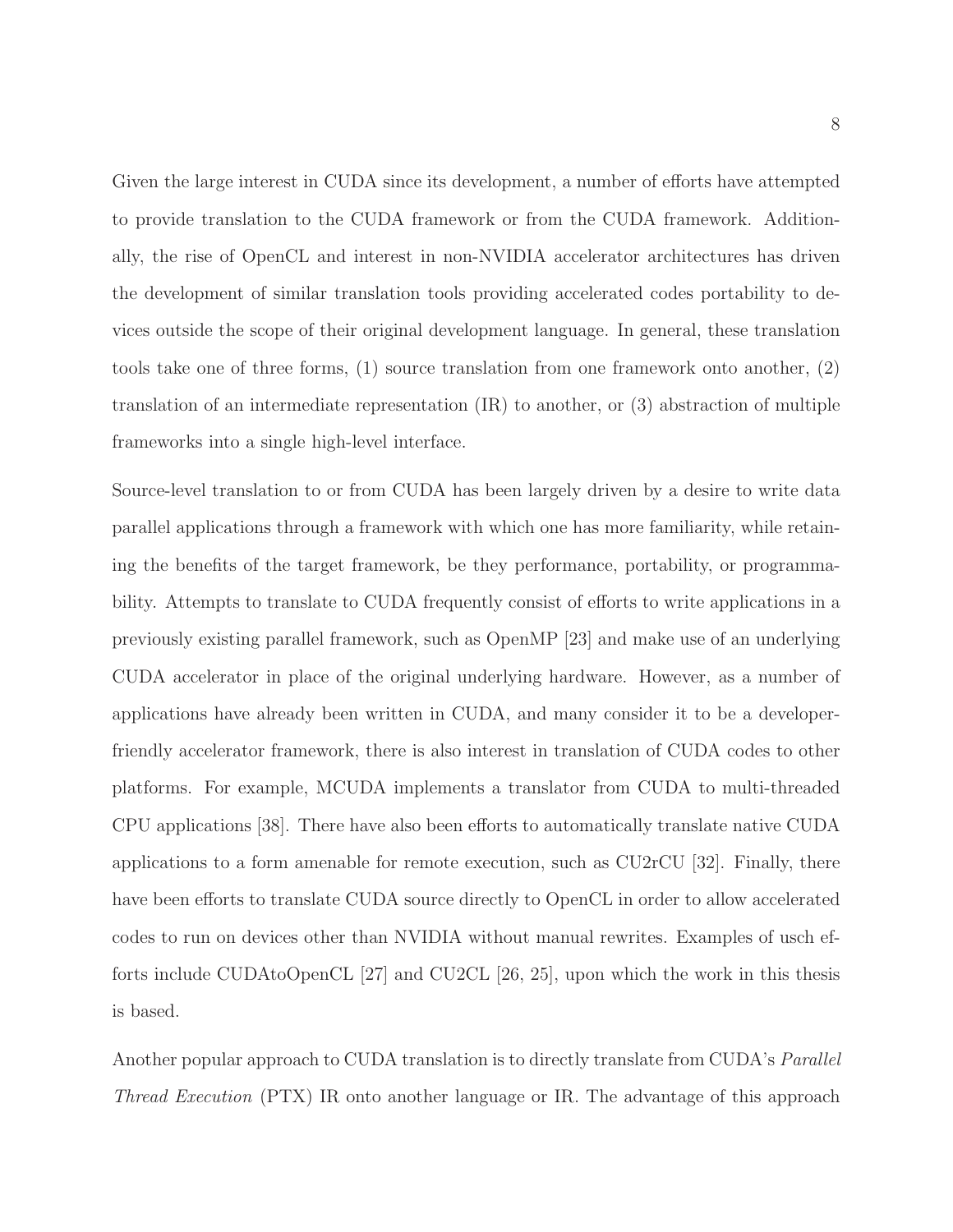is that CUDA modules that have already been compiled to PTX need not be recompiled from source to target a differing underlying architecture. This is the approach taken by Ocelot [\[9,](#page-83-3) [10\]](#page-83-4) and Caracal [\[11\]](#page-83-5), which translate from PTX to SPU assembly for the Cell Broadband Engine, LLVM for CPU execution, and AMD's Compute Abstract Language (CAL) for execution on AMD GPUs, respectively. However, one downside to this approach is that a separate back-end must be implemented for each new intermediate representation one wishes to target. In contrast, translation to OpenCL allows users to instead rely on vendors to provide the necessary back-end.

A third approach for realizing portability between multiple device types or compute language specifications is to abstract multiple underlying frameworks into a single high-level interface. This is the approach taken by the Swan tool [\[19\]](#page-84-6), which allows developers to write applications for both CUDA and OpenCL in a single high-level API, which is then executed using CUDA or OpenCL, depending on which version of libswan is linked. CUDACL takes a similar approach, which provides code generation for CUDA or OpenCL from an abstract C/Java API, implemented as an Eclipse plugin [\[20\]](#page-84-7). Other approaches make use of source annotation frameworks such as OpenACC [\[31\]](#page-84-8), and there have been efforts to provide implementations supporting both CUDA and OpenCL [\[33\]](#page-85-8). While seeking a high-level representation of parallel software is a laudable goal for easing parallel development, as additional layers of abstraction are added, it becomes more difficult to access the fine-grained control of parallel architectures provided by lower-level alternatives like CUDA and OpenCL.

#### <span id="page-16-0"></span>1.2.1 CU2CL Translator Prototype

The vast majority of the work presented in this thesis is either enabled by, or directly in support of, a prototype CUDA to OpenCL translator, known as *CU2CL*. The first imple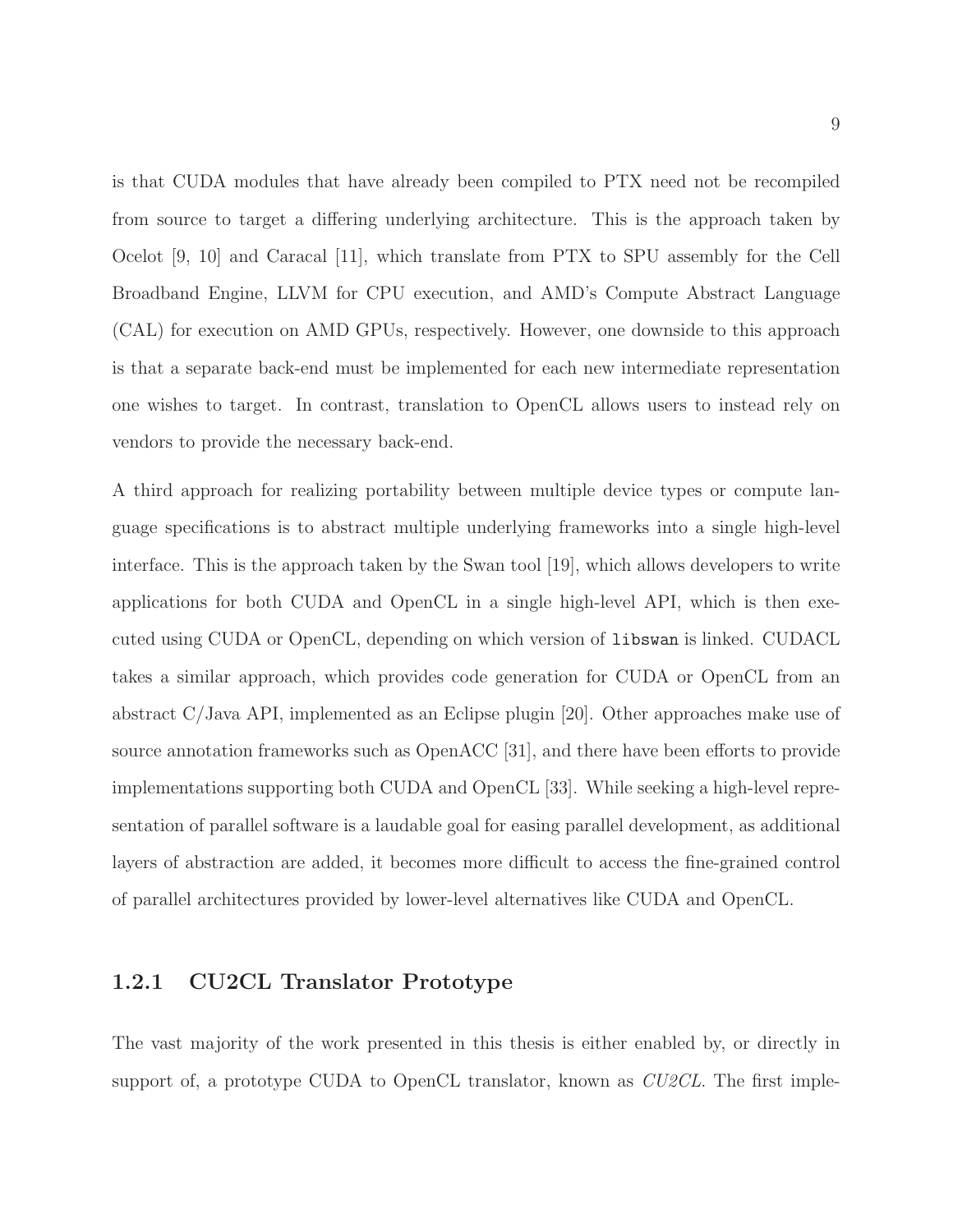mentation of this tool was created at Virginia Tech as part of a previous student's thesis [\[26\]](#page-84-4). As such, it is critical to address a number of its key features to provide context for the work presented here.

CU2CL was developed as a plugin to the Clang compiler framework [\[1\]](#page-82-3), based on LLVM [\[22\]](#page-84-9). While a number of other frameworks were considered, Clang was settled upon due to its extensibility as well as its vibrant development community, rapid growth, and growing builtin support for compiling CUDA source code [\[26,](#page-84-4) [25\]](#page-84-5). Clang and LLVM provide lexing, parsing, semantic analysis, abstract syntax tree (AST) generation, rewriting, and many additional capabilities of use to a source-to-source translator.

The CU2CL plugin is implemented as an AST consumer, relying on the AST generated by Clang for identifying and recursively iterating over CUDA components of interest to be translated. However, in contrast to other efforts at source translation, modifications are not performed on the AST itself, to later be reconstituted into source code. Instead, by using Clang's Lex and Rewrite libraries, transformations are applied directly to CUDA source code, a technique known as AST-driven, string-based rewriting [\[26,](#page-84-4) [25\]](#page-84-5). This permits all non-CUDA specific structures in the original source code to be passed through unchanged, preserving original meta-content, such as commenting and formatting, therefore easing efforts to continue development on the translated source.

While the basic CU2CL prototype realizes translation of a significant portion of the CUDA specification, the vast majority of its work falls under translating either CUDA data types or CUDA API function calls. As such, a large portion of the translation makes use of common patterns that at a high level are largely agnostic to the specific API call or data type that is being converted. This high degree of abstraction allowed the first prototype to be assembled in under 2000 lines of code, while still providing decent coverage of commonly used CUDA structures and integrating a number of other notable features. Among these are support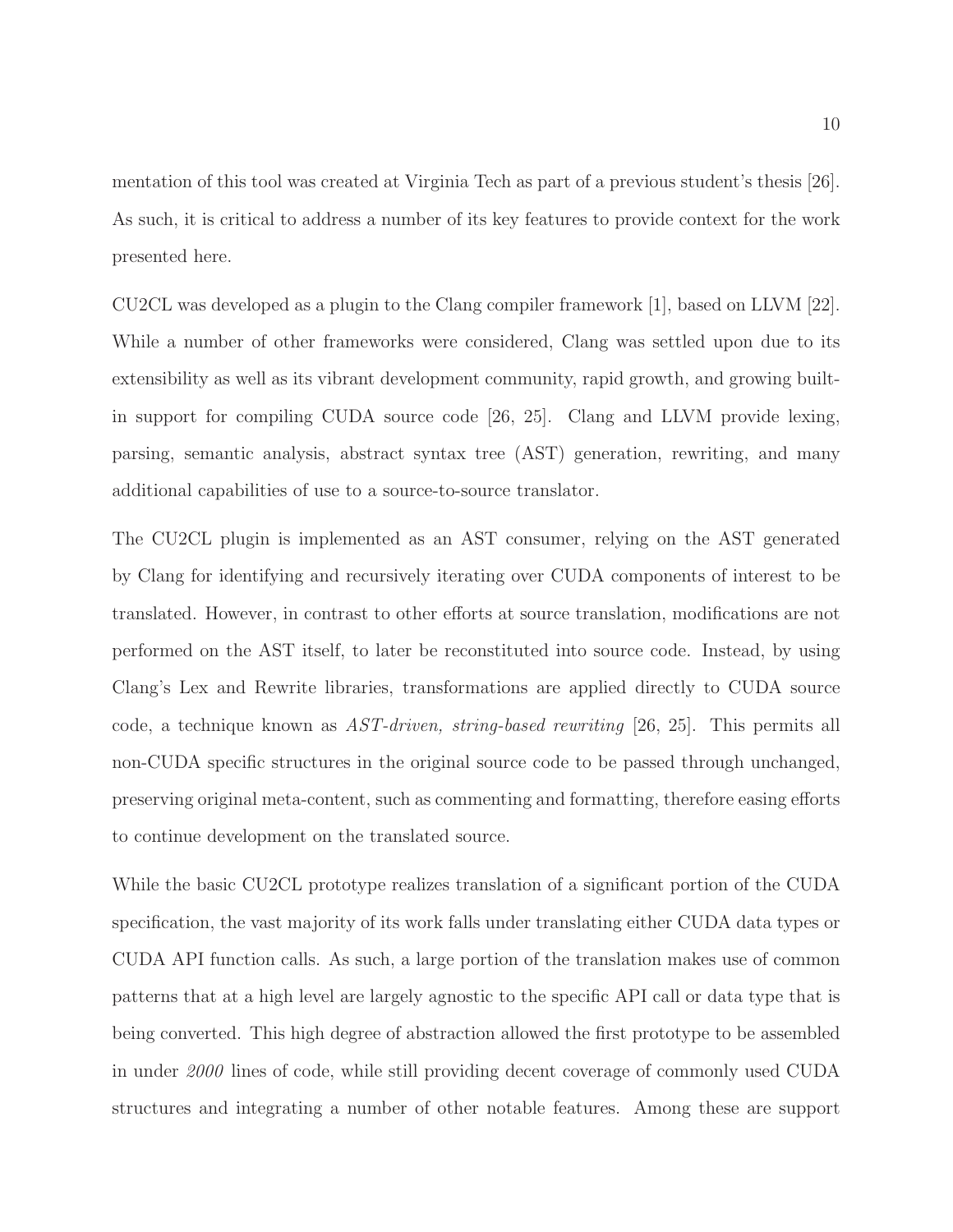for recursive expression rewriting as well as automatic translation of #include preprocessor directives [\[26,](#page-84-4) [25\]](#page-84-5). Several other features and mechanics of the initial prototype are discussed in greater detail in the thesis sections to which they are relevant.

# <span id="page-18-0"></span>1.3 Research Approach

A multi-step approach was taken to improve the viability of CU2CL as a production-ready translator suitable for the general translation of CUDA applications to OpenCL. The endgoal of the project is to promote their execution and continued development on non-CUDAenabled platforms. As discussed in Section [1.2.1,](#page-16-0) an initial prototype providing the general framework and most frequently encountered CUDA structures was already developed as a launching point. To develop an understanding of the prototype's initial capability, an extensive study of its reliability was undertaken by attempting to translate nearly 100 CUDA applications. These applications include many from the CUDA SDK [\[30\]](#page-84-10) and the Rodinia benchmark suite [\[5,](#page-82-4) [6\]](#page-82-5), as well as three "large applications" in the domains of molecular modelling, molecular dynamics, and neural networks. By collecting and analyzing both the translator output as well as source code for these applications, an understanding was formed of the generalized patterns among CUDA source structures that the initial translator prototype was unable to fully handle. These patterns were then reconciled against both the CUDA and OpenCL documentation to further characterize them based on their theoretical translatability. This study also provided a more complete understanding of the relative frequency of inadequately-supported CUDA structures in order to help prioritize development efforts. This knowledge promoted expansion of the prototype's effective coverage and utility in the three following ways: (1) by improving its ability to provide at least a best-effort translation in the presence of difficult or potentially untranslatable structures, (2) by increasing the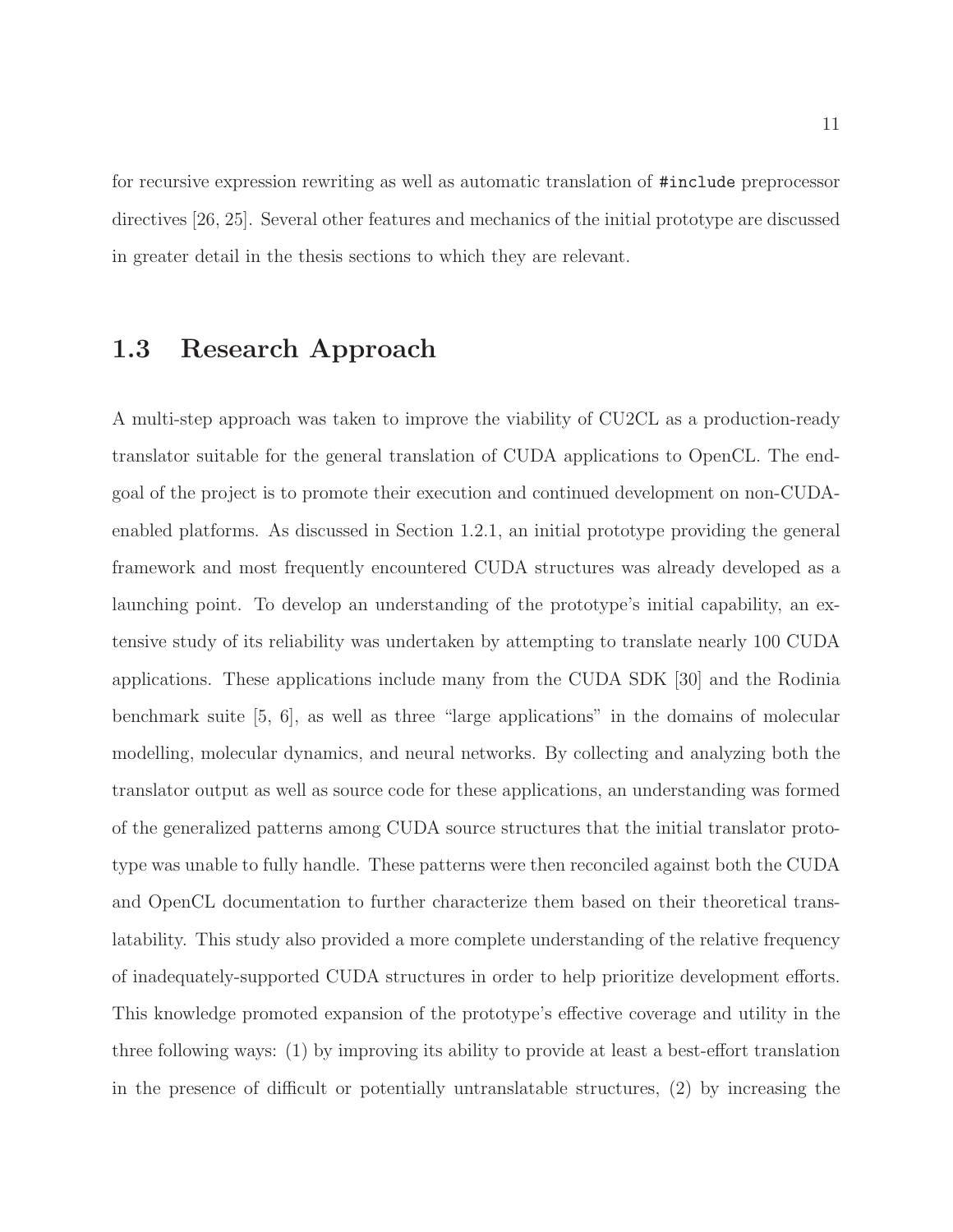quality and coverage of error reporting, and (3) by adding select features to the translator's functionality. After enhancement of the prototype, a repeat translation of the population of sample applications was performed to gauge the relative increase in effective coverage and reliability, in addition to collecting data on translator performance.

## <span id="page-19-0"></span>1.4 Contributions

The primary contributions of this thesis are:

- A characterization of CUDA source structures and programming practices that complicate manual or automatic translation of source code to OpenCL.
- Enhancement of the CU2CL prototype translator's reliability and verbosity by integration of knowledge gained by source code characterization and CU2CL-specific error analysis.
- A demonstration of the improved translator's reliability, performance, and CUDA source code coverage.
- A brief study demonstrating that performance of automatically-translated OpenCL applications as being comparable to the original CUDA when executed on the same NVIDIA hardware.

## <span id="page-19-1"></span>1.5 Thesis Organization

The organization of this thesis is as follows. First, this provides background on the area and problem of study and previous works related to CUDA and OpenCL translation. Fur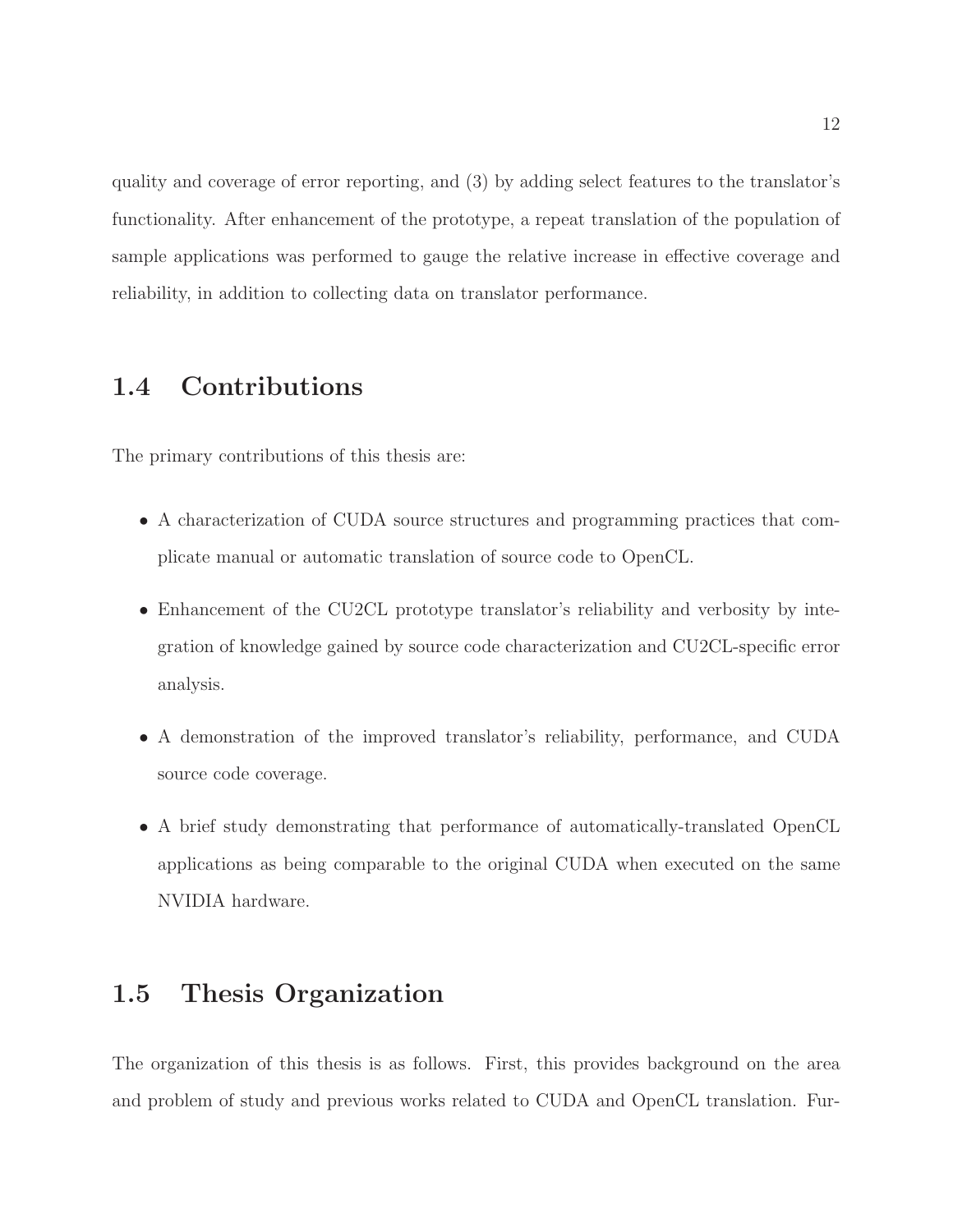ther, it details the research approach taken, as well as the primary contributions of the work. Chapter [2](#page-21-0) presents and discusses a study of CUDA applications through the lens of the original CU2CL translator prototype, in order to identify commonly-occurring structures in CUDA source that provided practical limitations to automatic translation. It next presents a study of the effective increase in translator coverage and reliability, analysis of translator performance, and analysis of the performance of automatically translated applications. Chapter [3](#page-33-0) then provides a detailed discussion of enhancements added to the prototype translator, which were designed to address several of the issues identified during profiling. Chapter [4](#page-56-0) then transitions to a theoretical discussion on the viability of providing automatic translation for several of the structures identified during profiling, detailing numerous opportunities for future work. Finally, Chapter [5](#page-73-0) presents a summary of the work alongside primary conclusions. An additional appendix is then provided, consisting of the data tables used to construct the graphs in Chapter [2.](#page-21-0)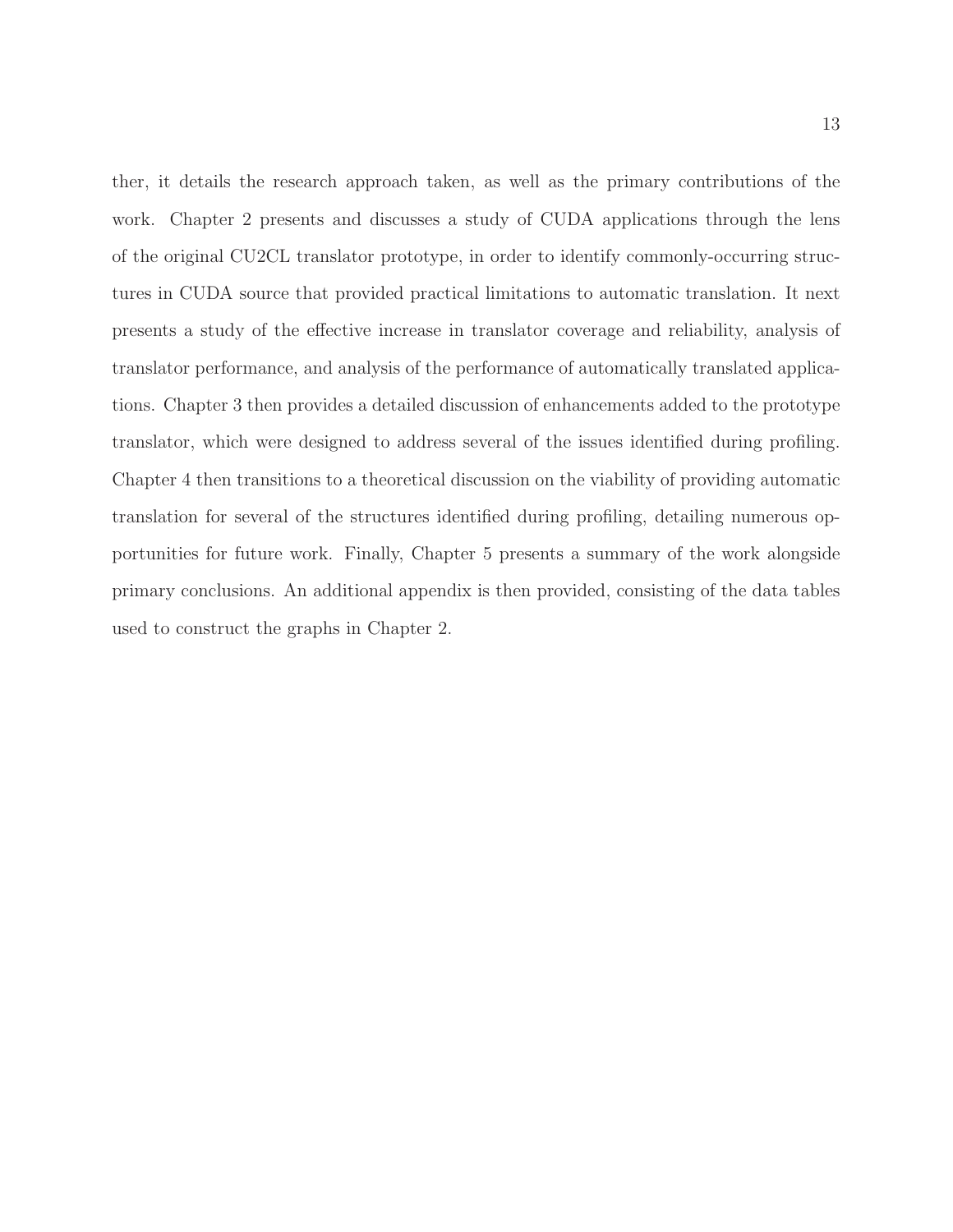# <span id="page-21-0"></span>Chapter 2

# Characterization of Translator **Capability**

To work towards a more complete understanding of the practical difficulties in performing source-level translation of CUDA to OpenCL, an analysis of a large body of CUDA applications was performed. This analysis primarily consisted of a search for specific CUDA constructs and programming practices that present difficulties to the human or machine translator. The first phase of the analysis was to manually inspect CUDA source code for syntax and behaviors that could not be represented in OpenCL. The second phase utilized the CU2CL prototype translator to attempt translation of a subset of sample applications. This provided volumes of information on the diversity and relative frequencies of difficult CUDA source structures and programming practices. This information was then used to form generalizations of the structures, reason about their theoretical translatability (discussed in Chapter [4\)](#page-56-0), and prioritize development to enhance the effective reach of the translator prototype (discussed in Chapter [3\)](#page-33-0). After enhancement, a third phase of analysis using the upgraded prototype was conducted to provide more direct observation of the gains in the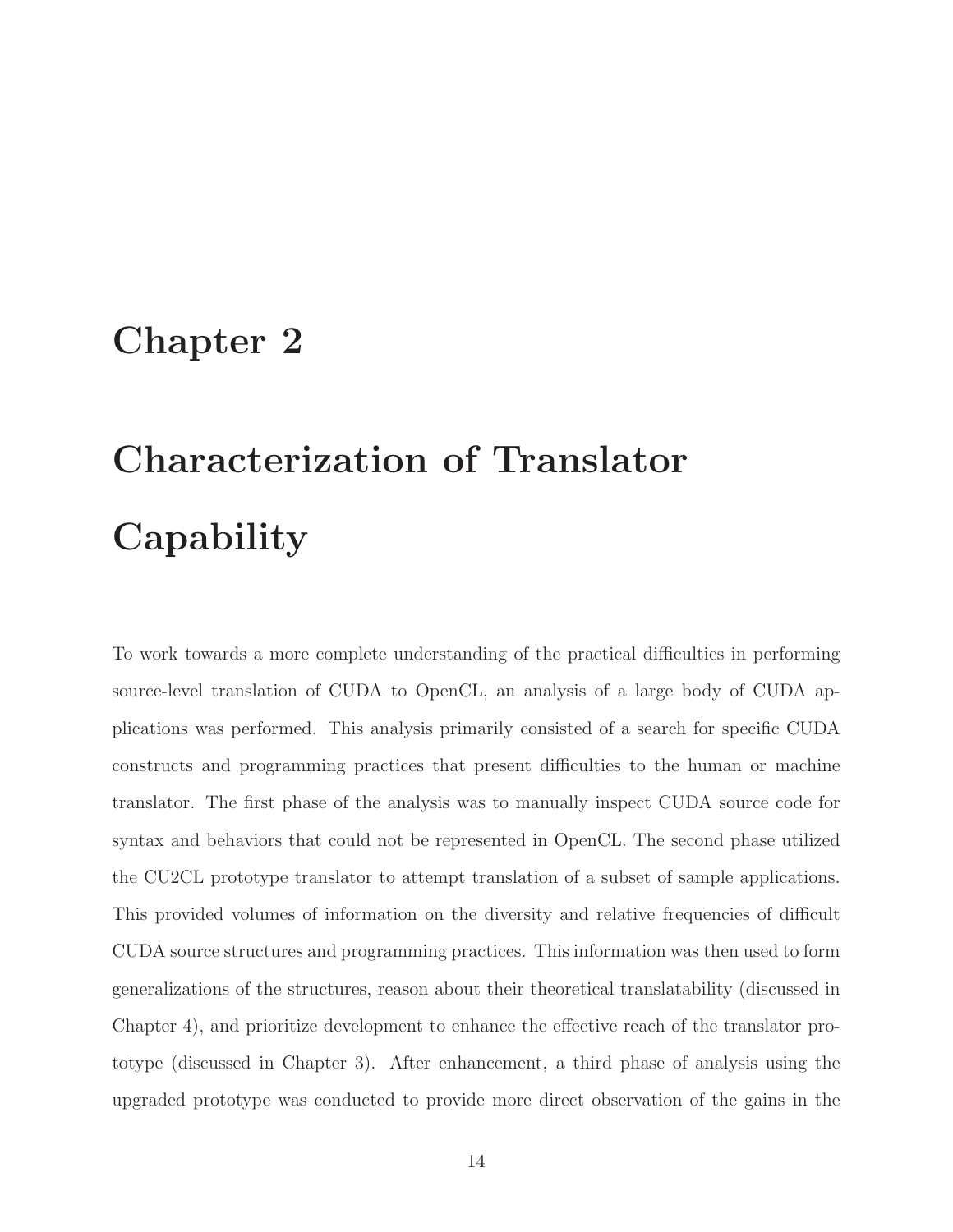tool's utility. This chapter presents an analysis of the primary metrics used to analyze the translator's capability: translator performance, translator reliability, translator coverage, and the performance of translated applications.

### <span id="page-22-0"></span>2.1 Test Applications

The population of sample CUDA applications used for analysis came from a number of sources, including both industrial/commercial affiliates and academics. The mix of application sources was chosen to ensure a high diversity of programming styles, coverage of CUDA language features, and range of application areas on complexities. Application areas present in the population include molecular modelling, bioinformatics, neural networks, finance, and several others.

#### <span id="page-22-1"></span>2.1.1 CUDA SDK

By far the largest singular source of applications is a selection of 79 samples from version 3.2 of the CUDA SDK [\[30\]](#page-84-10). These samples are provided to demonstrate the use of a range of CUDA functionalities and programming styles. Combined, they demonstrate a multitude of difficult-to-translate features, including precompiled CUDA libraries, OpenGL interoperability, device-side C++, texture, shared, and constant memories, and special purpose on-device functions. Further, they range in complexity from single-file math demonstrations to significantly larger-scale particle simulations, demonstrating GPGPU approaches to a range of application areas, such as linear algebra, finance, N-Body simulation, image processing, and quasirandom number generation.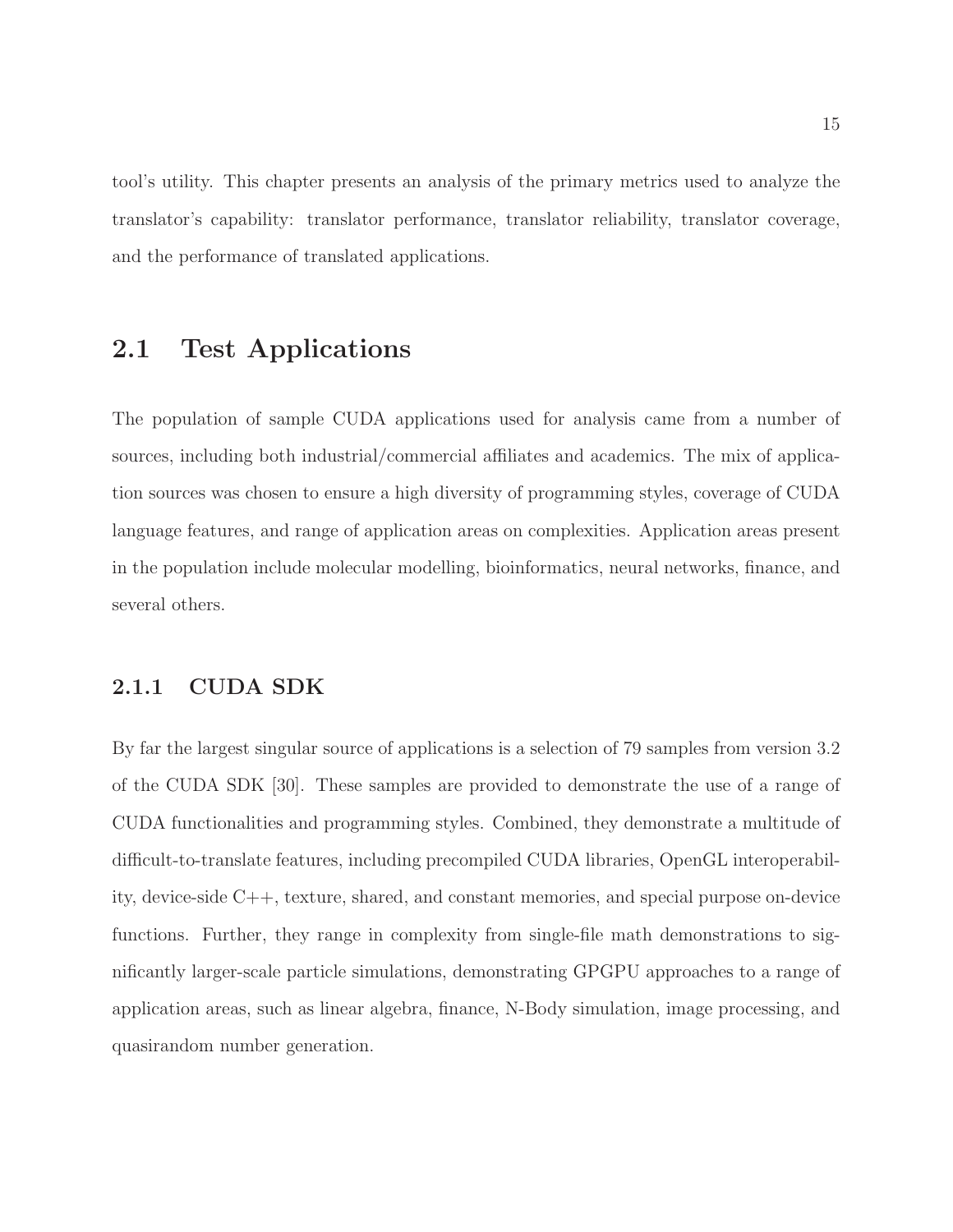#### <span id="page-23-0"></span>2.1.2 Rodinia

The next most significant source of samples is the 17 CUDA applications that made up version 2.0.1 of the Rodinia Benchmark suite [\[5,](#page-82-4) [6\]](#page-82-5), which have been selected as representative of small-scale academic application development. They are developed to be largely standalone, and possess far fewer of the "SDK-isms" frequently present in the applications taken from the CUDA SDK, such as the use of cutils and shrUtils. These provide additional convenience wrappers and functions that are not part of the canonical CUDA specification. Additionally, they have been developed by a number of different authors of differing levels of CUDA/C experience, which increases the overall variance in programming style in the sample population.

#### <span id="page-23-1"></span>2.1.3 Other Large Applications

In addition to the 96 "small" applications with source lines of code (SLOC) numbering in the hundreds to few thousands, the analysis includes three "large" CUDA applications to gauge the tool's effectiveness on more production-ready codes. All of these applications consist of several thousand lines of CUDA and  $C/C++$  code, and together demonstrate use of several features of the  $C/C++/CUDA$  C languages that complicate the translation process.

#### GEM

The first large-scale application profiled for CUDA constructs was a molecular modelling application for computing the electrostatic surface potential of biomolecules, known as GEM [\[2,](#page-82-6) [14\]](#page-83-6). While analysis of its translation time as well as code coverage have been previously published [\[25\]](#page-84-5), it is included here for completeness as well as its potential to offer insights during the code examination phases of profiling. Additionally, the methodology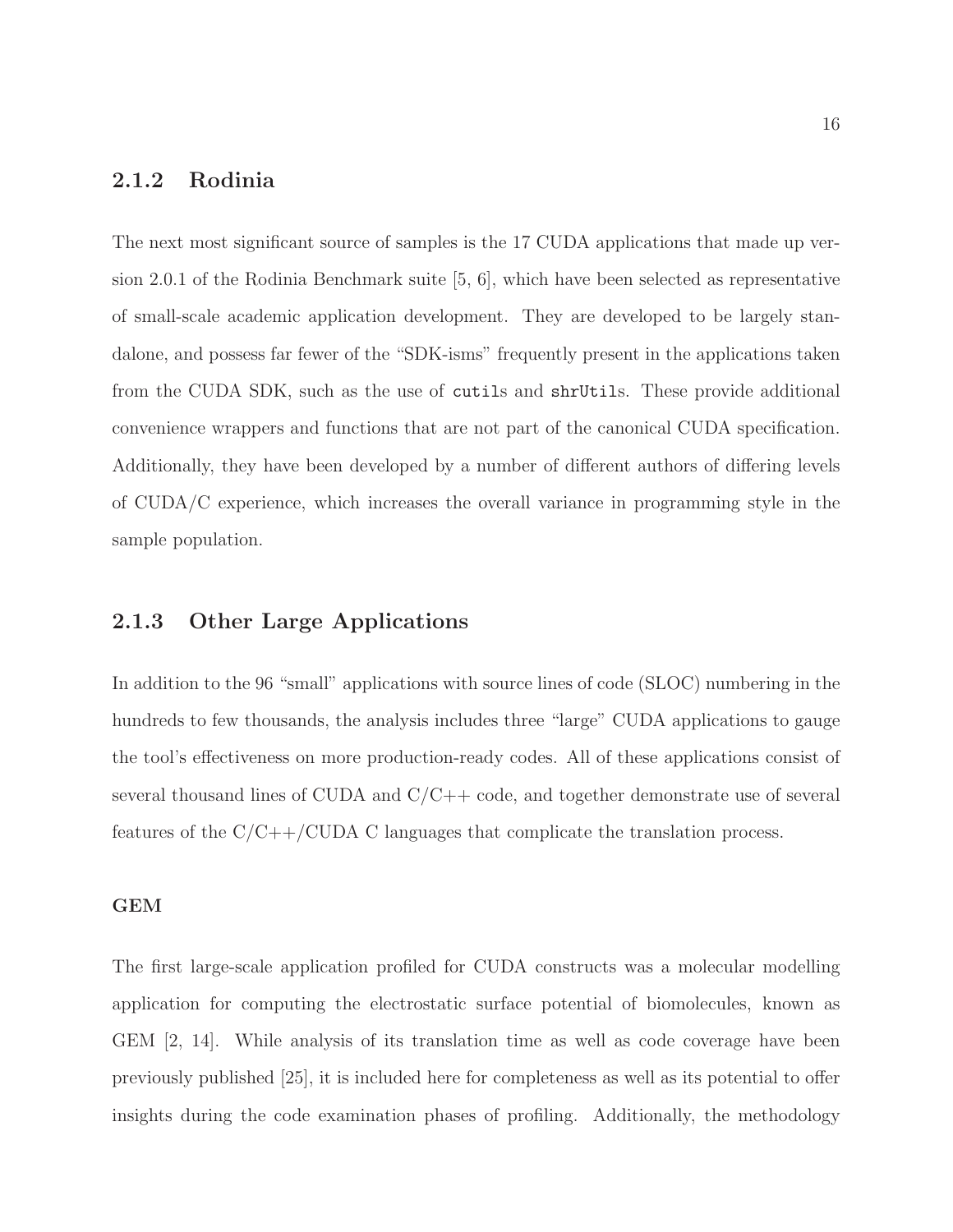used for determining code coverage differs slightly from that used in previous works in its improved analysis of device-side code coverage via NVIDIA's OpenCL kernel compiler.

#### Fen Zi

The second large-scale application profiled is a molecular dynamics simulation for modelling membrane-bound protein receptors, known as Fen Zi [\[3,](#page-82-7) [15,](#page-83-7) [16\]](#page-83-8). Fen Zi implements a version of the Particle Mesh Ewald method specifically designed for GPU execution, switching from a traditional charge-centric algorithm to a more GPU-amenable lattice-centric form. A particular facet of the method that is of direct interest to this work is its dependence on a Fast Fourier Transform (FFT), internally utilizing the closed-source CUFFT library of CUDA-accelerated FFT kernels. The use of this library represents a distinct challenge for a source-level translator, reducing effective translator coverage of the application's source code, an issue discussed further in Chapter [4.](#page-56-0) Fen Zi was developed by the Global Computing Lab at the University of Delaware.

#### IZ PS

The third production CUDA application profiled was a spiking neural network simulation implementing the Parker-Sochacki numerical integration method applied to the Izhikevich neuron model [\[44\]](#page-86-1). Of particular interest to translation efforts is their use of CUDA's shared and texture memory spaces for improved performance, as well as use of the CUDA Data Parallel Primitives (CUDPP) Library. Additionally, the source code makes heavy use of often-nested preprocessor macros, which complicate translation significantly (discussed further in Section [4.5.1\)](#page-68-1).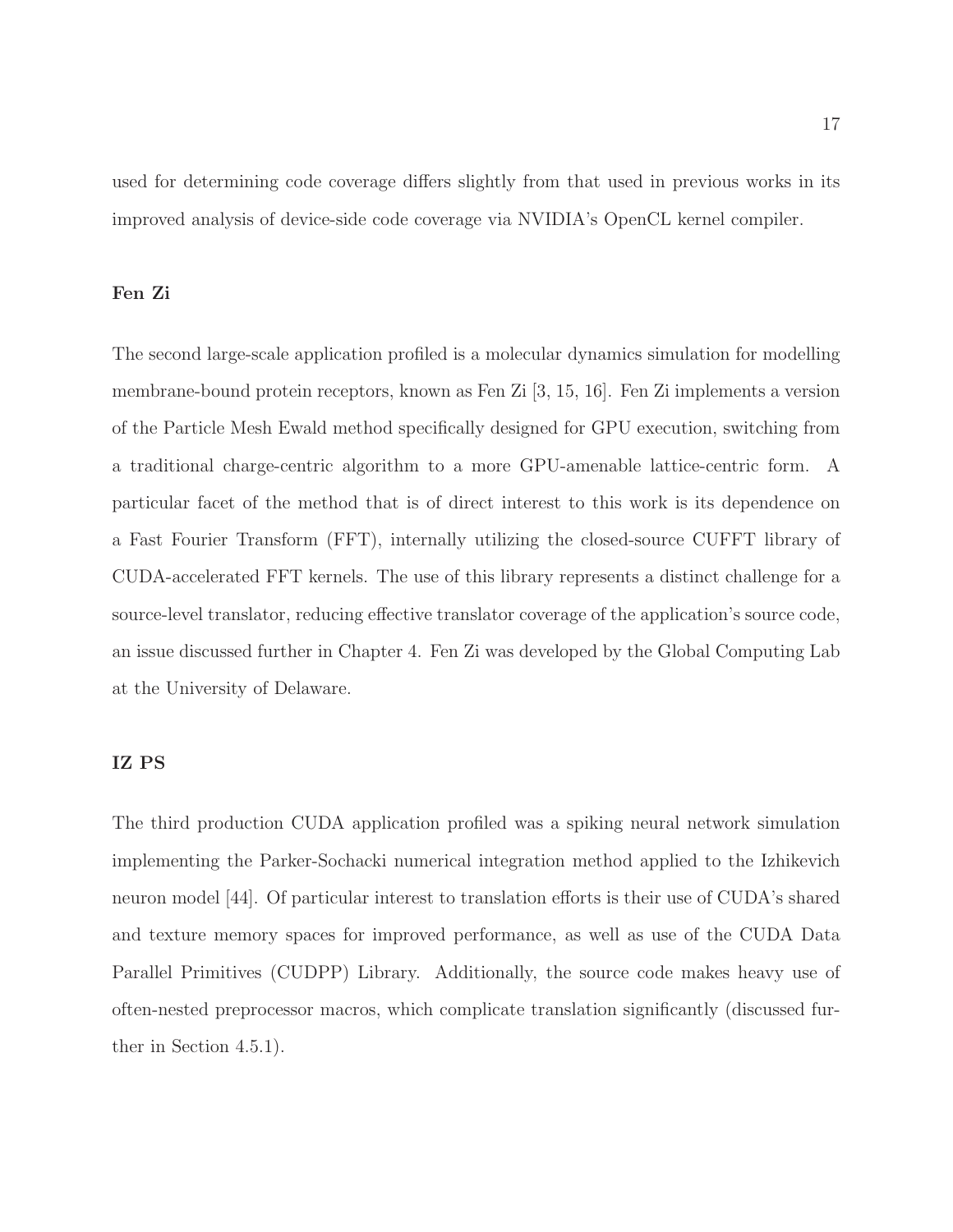### <span id="page-25-0"></span>2.2 Test Environment

For performance analysis of both the translator prototype as well as automatically-translated applications, a consistent test platform was used. This platform consisted of a commodity desktop running 64-bit Ubuntu 12.04 with Linux kernel 3.2.0-35-generic. The CPU used was an AMD Phenom II X6 (six-cores at 3.2 GHz) equipped with 16 GB RAM, and the GPU used was a NVIDIA GeForce GTX 480 running NVIDIA driver version 310.32 with CUDA Runtime version 5.0.

### <span id="page-25-1"></span>2.3 Translator Performance

The main emphasis of a translation effort is likely to translate an existing application from CUDA to OpenCL, and then continue development in OpenCL. However, it is likely that some developers may opt to continue their primary development in CUDA, either for reasons of personal familiarity with the language, or due to the generally-accepted increased ease of developing that CUDA provides. Therefore, a reasonable emphasis is placed on the translator's performance to support users who opt for frequent retranslations from their canonical CUDA source as part of building the application. For one-off translations a rapid translation time is likely unnecessary, as the speed of automatic translation will almost certainly surpass that of manual efforts. Fortunately, as previously demonstrated on a small number of codes [\[25,](#page-84-5) [26\]](#page-84-4) the average time of translation is low, usually less than a second. However, as a number of features were added to the translator and a large and diverse population of sample applications was available, an expanded analysis of CU2CL's performance was conducted.

Tables [A.1,](#page-76-0) [A.2,](#page-77-0) [A.3,](#page-78-0) and [A.4](#page-79-0) provide translator performance measurements on samples from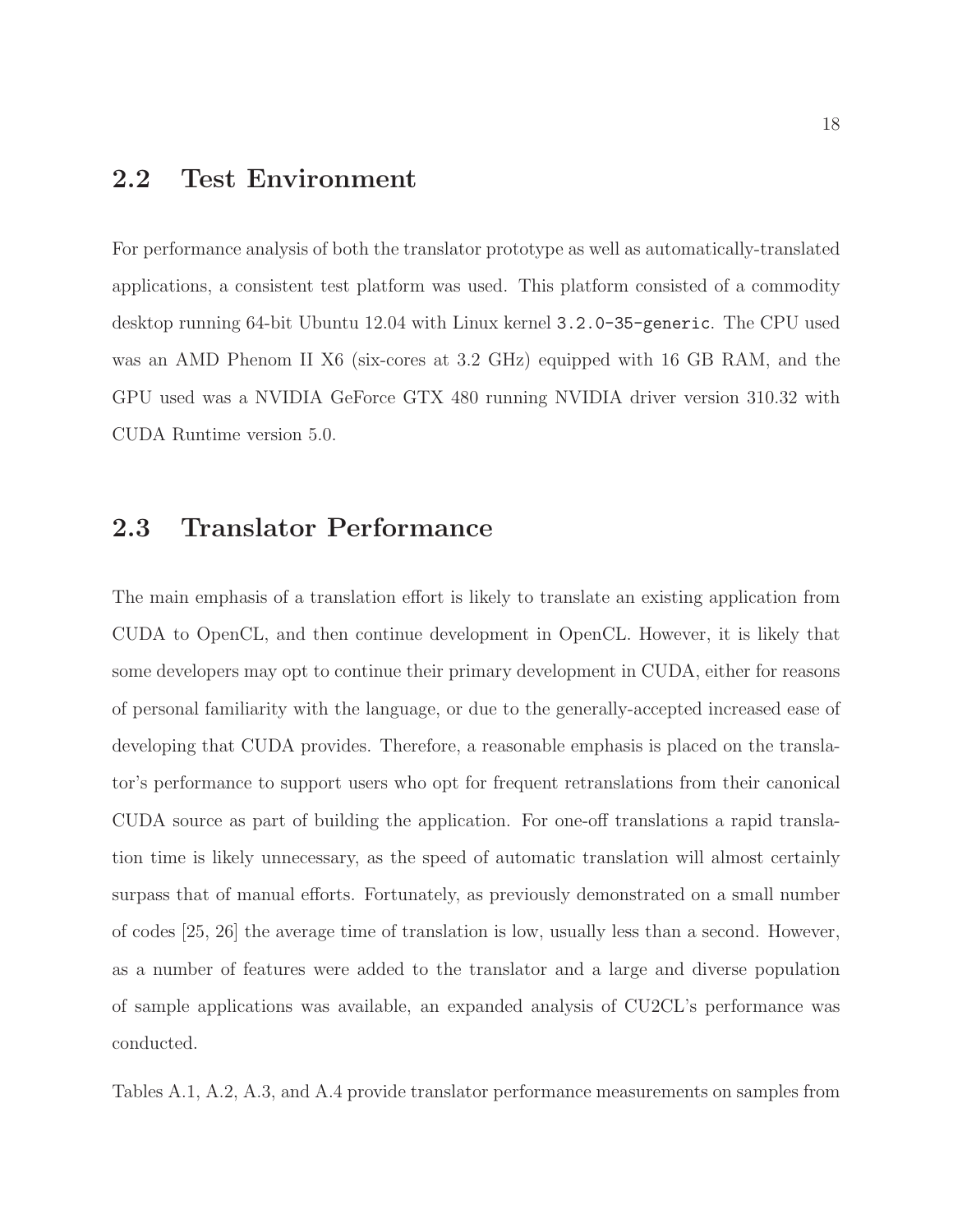<span id="page-26-0"></span>

(a) Total translation time of sample applications with respect to application CUDA SLOCs.

(b) CU2CL portion of sample application translation time with respect to application CUDA SLOCs.

Figure 2.1: Translator Performance vs. Source Lines of Code

the Rodinia benchmark suite [\[5,](#page-82-4) [6\]](#page-82-5), CUDA SDK [\[30\]](#page-84-10), and large applications. Figures [2.1a](#page-26-0) and [2.1b](#page-26-0) show the full time of translation and the subset of time taken by the CU2CL portion of the translator, respectively, with respect to the number of CUDA SLOCs in the application. Reported times represent the average time of 10 translations using the most current development build of CU2CL, modified December 9, 2012, based on the Clang/LLVM 3.2 development tree, revision 159674. As can be seen in Figure [2.1a,](#page-26-0) although even the largest applications can be translated in a few seconds or less, there is no clear correlation between total time of translation and SLOCs. This can be explained by variations in the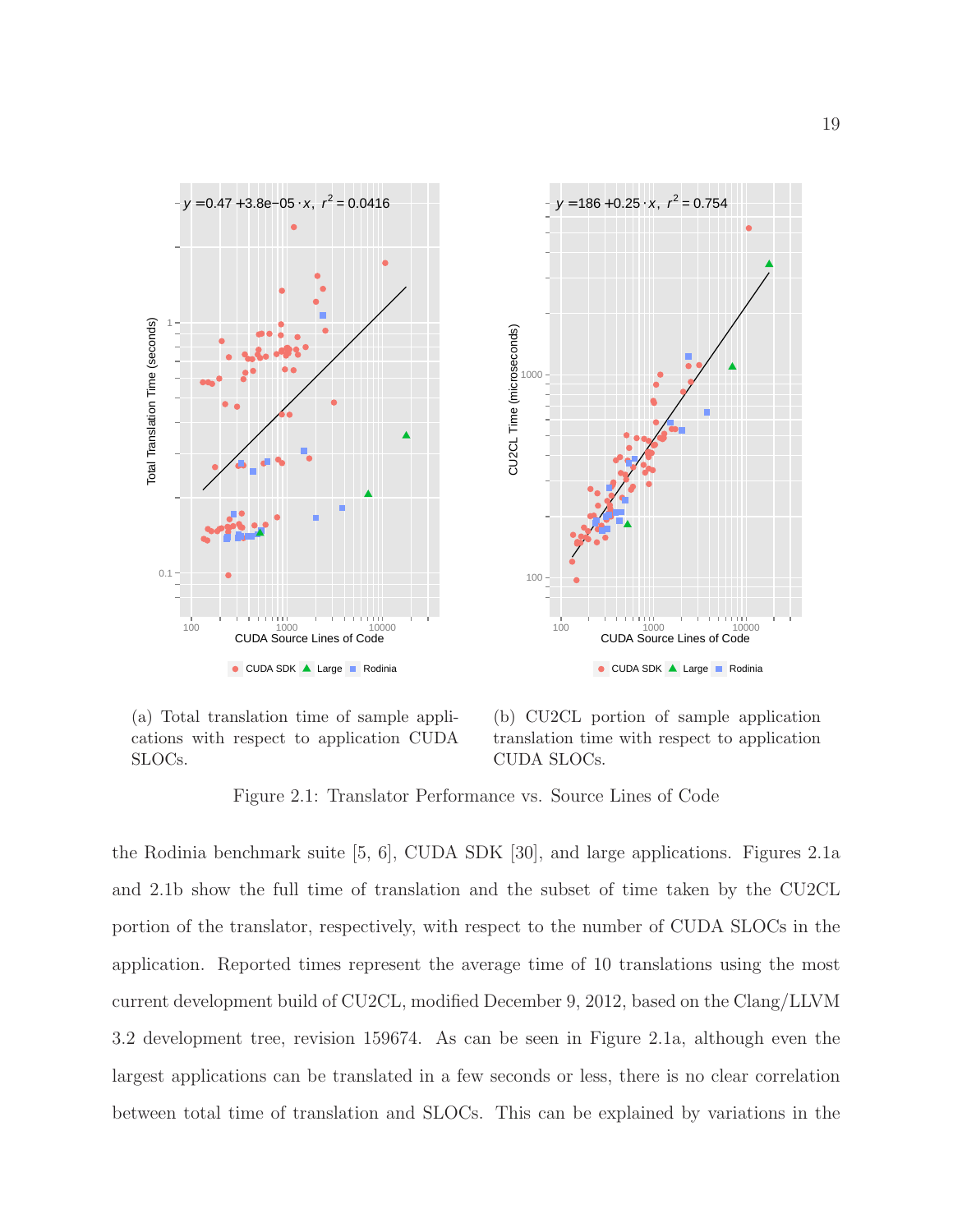time required by Clang to generate an AST, potentially caused by the presence of template functions and deeply-nested included header files. In contrast, Figure [2.1b](#page-26-0) demonstrates a relatively strong correlation between SLOCs and the time taken by the CU2CL portion of translation. This is attributed to the one-time walk of the AST that CU2CL performs during translation; as the number of SLOCs grows, so does the AST.

<span id="page-27-1"></span>

# <span id="page-27-0"></span>2.4 Translator Reliability

Figure 2.2: Reliability of the CU2CL Translator before and after enhancement when translating CUDA SDK and Rodinia sample applications.

Profiling a large selection of diverse applications provided a demonstration of the first prototype's effective limitations. Throughout testing it was discovered that a rather large portion of applications produced either only a partial translation or resulted in unidentified failures within the translator itself, producing no OpenCL output whatsoever. Therefore, it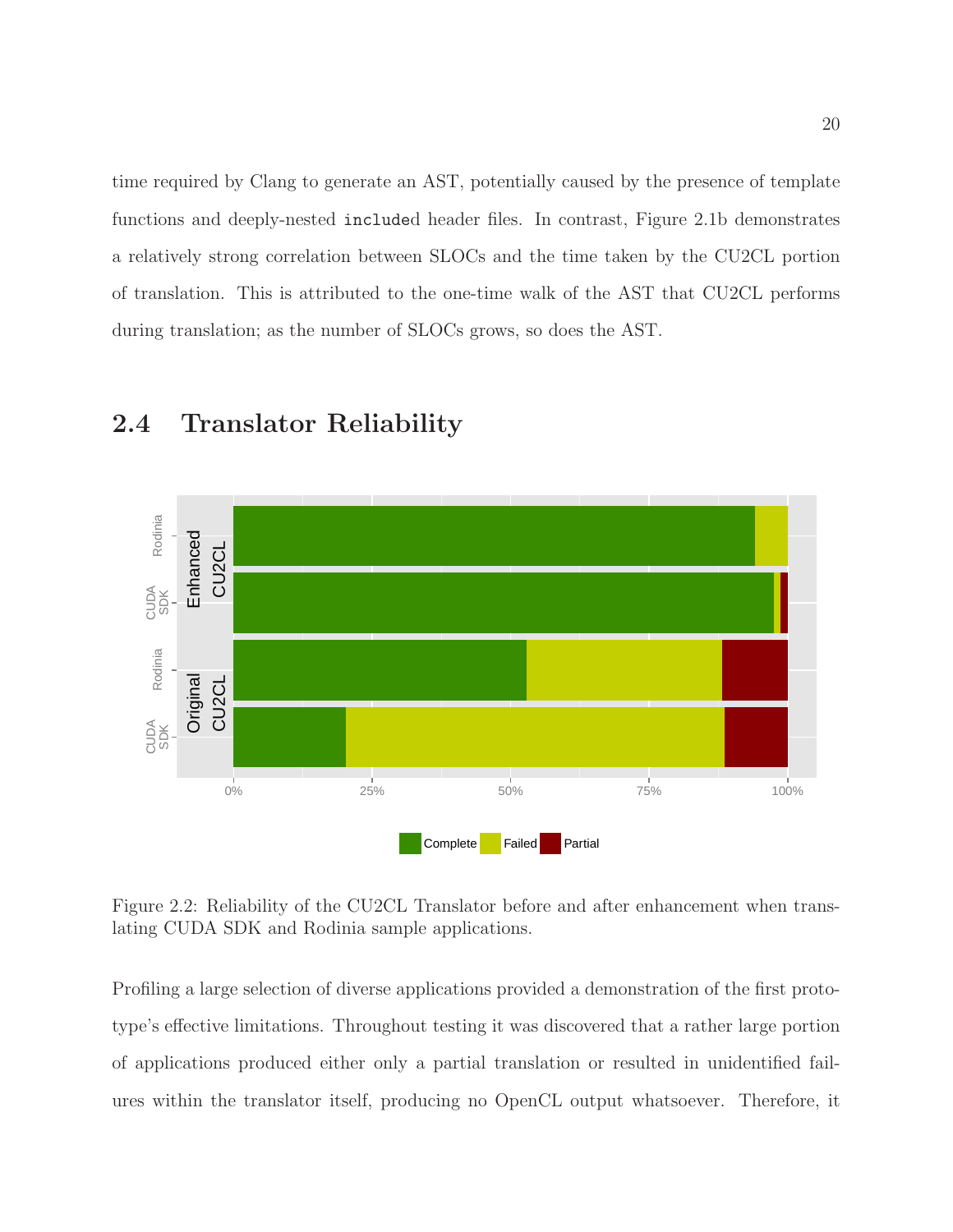was critical that the underlying causes of these failures were identified, in order to direct improvement of the translator's robustness. Figure [2.2](#page-27-1) shows a visual comparison of the current prototype's reliability to the original's when translating samples from the CUDA SDK and Rodinia. The colors represent CU2CL's ability to provide at least a partial translation for every CUDA source file in an application. The green "Complete" bars signify that OpenCL is output for every CUDA source file in the application, the yellow "Partial" bars signify that OpenCL is output for at least one CUDA source file from the application, but not all, and the red "Failed" bars mean the translator was unable to produce OpenCL output for any CUDA source files in the application. As shown, the translator's reliability has dramatically improved, translating an additional 77% and 41% of CUDA SDK and Rodinia samples, respectively. Tables [A.5,](#page-79-1) [A.6,](#page-80-0) and [A.7](#page-81-0) provide more depth on the translation status of individual applications both before and after enhancement of the prototype. Further, for each partial or failed translation, the tables show additions to the translator, discussed further in Chapter [3,](#page-33-0) that removed the underlying failures and enabled the production of a more complete translation of the application. However, despite the numerous additions designed to improve robustness, two applications from the CUDA SDK samples — Interval and MonteCarloCURAND — still fail to provide complete translation, due to a limitation of Clang's ability to simultaneously parse  $C++0x$  and CUDA syntax elements. Additionally, one Rodinia sample, MummerGPU, contained an implicit cast that was invalid on 64-bit platforms, and prevented Clang from reaching the CU2CL plugin to perform translation.

### <span id="page-28-0"></span>2.5 Translator Coverage

Profiling tests on the sample applications identified many instances of unsupported, incomplete, or malformed translations. While this is not unexpected for an academic prototype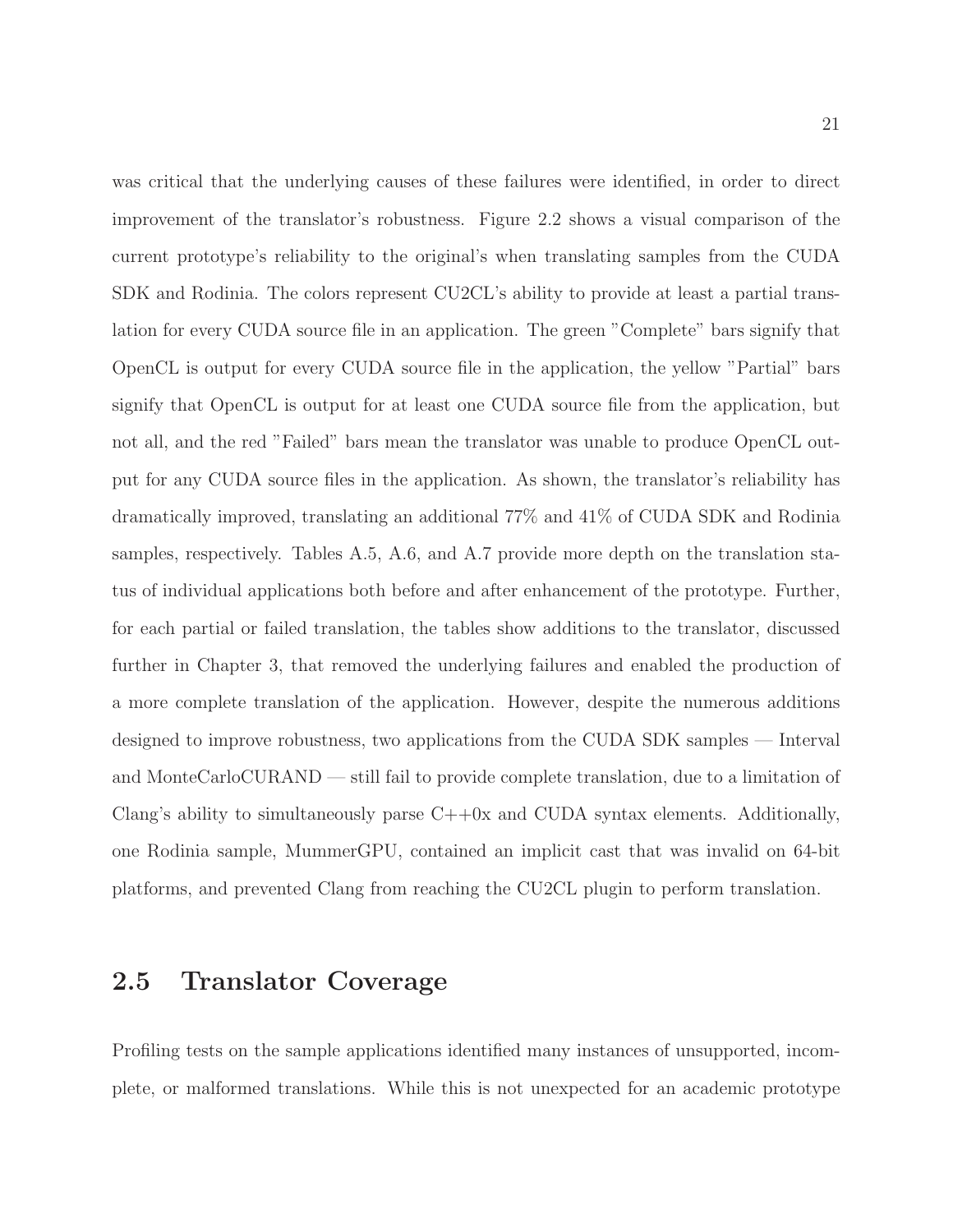undergoing active development, it is critical to develop an understanding of the translator's scope, both to be honest in advertisement of its capability, as well as to drive future development efforts. The methodology used to analyze application coverage consisted of the following stages:

- 1. Perform manual preprocessing of the CUDA application to remove "SDK-isms" such as the usage of CUDA's cutils or shrUtils. These lines changed are not counted as part of characterization score as they apply to both the original CUDA as well as the OpenCL, and are only to remove non-canonical convenience wrappers, which are not intended to be translated. Otherwise they do not result in a net change of application semantics. The most frequent changes in this category are replacement of shrLog calls with standard printf calls, as well as removal of the cutilSafeCall wrapper function.
- 2. Translate all source files of the application that require either the nvcc compiler or inclusion of one of the standard CUDA header files (cuda.h, cuda runtime api.h, or cuda runtime.h, for example) using default compiler definition arguments required for GPU execution.
- 3. Attempt compilation of both host and device OpenCL code using the same compiler definitions used during translation. This expands on earlier works that only characterized changes required in the host-side code, neglecting to address the potential for device-side code to also require post-translational repair.
- 4. Then either
	- (a) Correct all errors identified during attempted compilation until compiled code runs to completion giving functionally-equivalent output to the original CUDA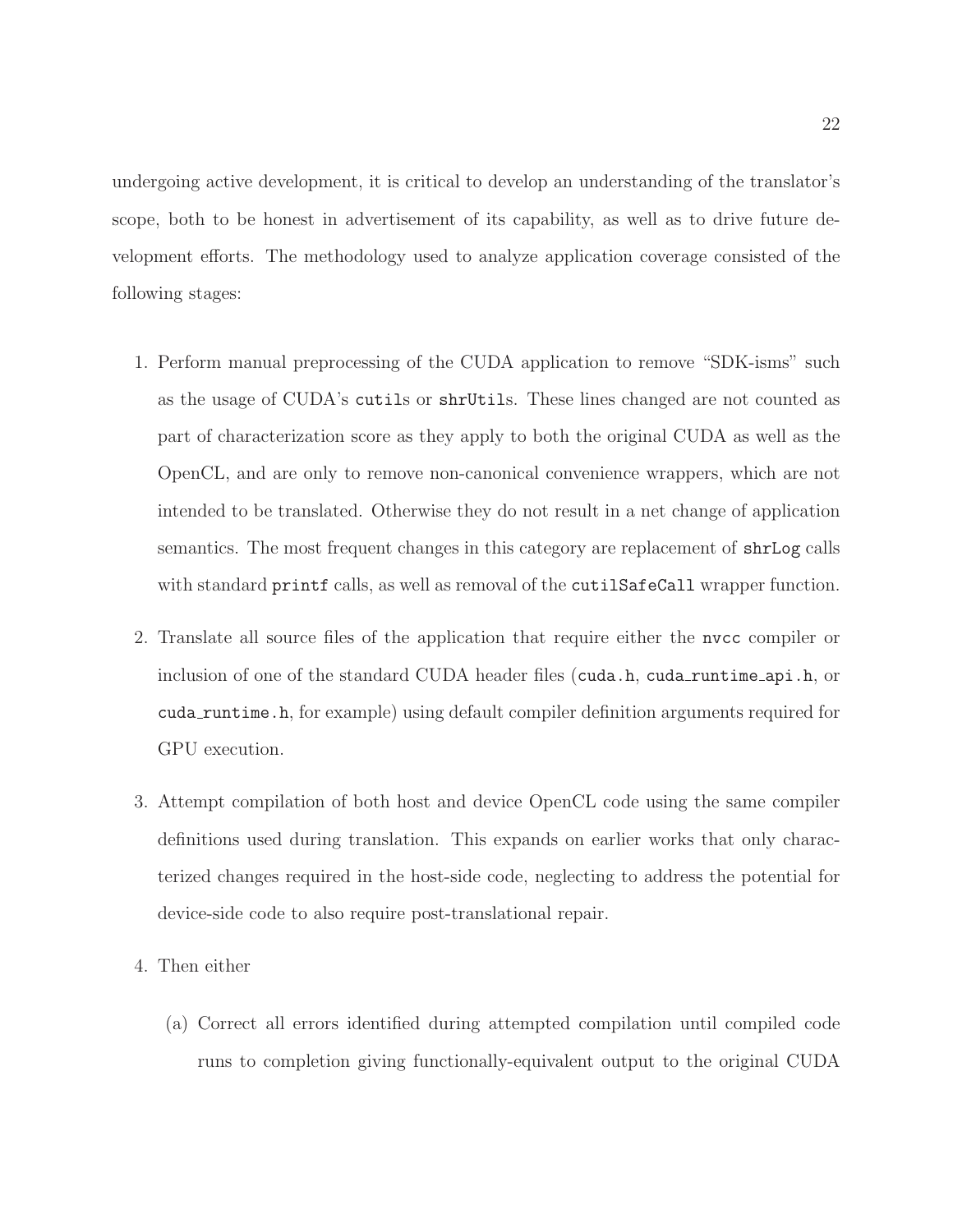when run on the same NVIDIA hardware<sup>[1](#page-30-0)</sup>. This was the approach taken to analyze coverage on the five Rodinia samples, seven CUDA SDK samples, and GEM.

OR

- (b) Selectively flag erroneous source code in a manner that preserves compilation semantics<sup>[2](#page-30-1)</sup>. This ensures that lines that would need to be manually modified are accounted for without spending inordinate amounts of time performing one-off translations of simple applications. This approach was used to analyze coverage of the other two large applications, Fen Zi and IZ PS.
- 5. After code compiles without errors or translation-induced warnings<sup>[3](#page-30-2)</sup> perform a minimal diff of the modified OpenCL with the original output of the translator, counting the number of lines changed, excluding whitespace.
- 6. Count the number of SLOCs in the original CUDA files before translation, subtract the number obtained in step 5 from this value, and then divide that by the CUDA SLOCs to count the percentage of lines correctly translated.

As the process of analyzing code coverage requires investment of significant developer time to actively perform extensive modifications on poorly-translated source files, only a subset of the applications have been profiled. While sample applications that would require substantive changes to execution patterns have been omitted from coverage analysis — such as those

<span id="page-30-0"></span><sup>&</sup>lt;sup>1</sup>"Functionally equivalent output", means production of the exact data set produced by the original CUDA, within acceptable range of floating point round-off variance.

<span id="page-30-1"></span><sup>&</sup>lt;sup>2</sup>In this case flagging implies the manual removal and replacement of source structures that cause failures during compliation with NVIDIA's OpenCL kernel compiler. In general this implies commenting of untranslated CUDA expressions, and the replacement of select function values and initializations with appropriate dummy values.

<span id="page-30-2"></span><sup>3</sup>For example, warnings about dangling attributes left behind in output OpenCL code due to incomplete removal during the translation process.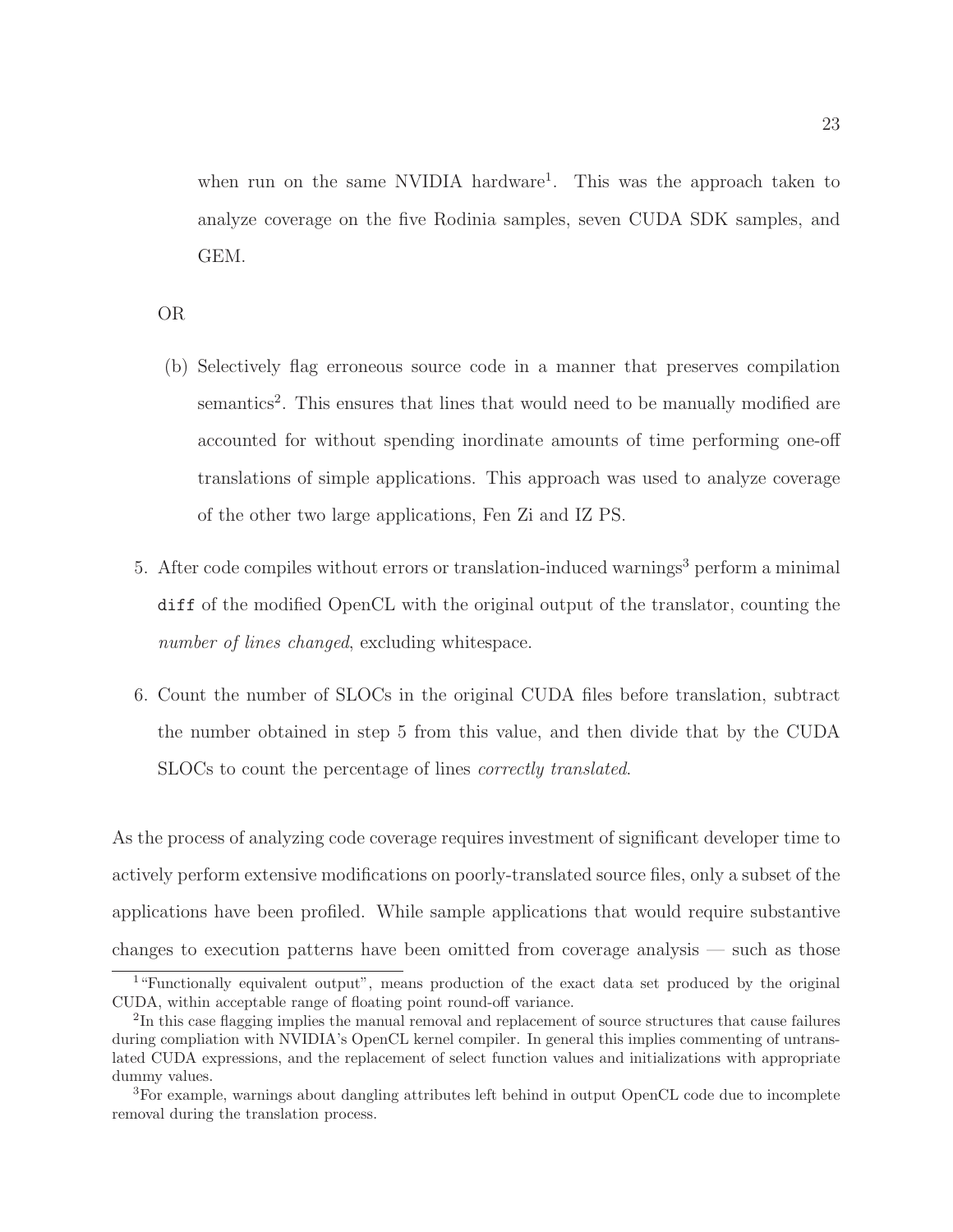<span id="page-31-1"></span>

|                              |                         |                      |                  | Percent                            |
|------------------------------|-------------------------|----------------------|------------------|------------------------------------|
| <b>Source</b>                | Application             | <b>CUDA</b><br>Lines | Lines<br>Changed | Automatically<br><b>Translated</b> |
|                              | asyncAPI                | 135                  | 5                | 96.3                               |
|                              | bandwidthTest           | 891                  | 5                | 98.9                               |
|                              | <b>BlackScholes</b>     | 347                  | 14               | 96.0                               |
| CUDA SDK                     | fastWalshTransform      | 327                  | 30               | 90.8                               |
|                              | matrixMul               | 351                  | 9                | 97.4                               |
|                              | scalarProd              | 251                  | 18               | 92.8                               |
|                              | vectorAdd               | 147                  | $\overline{0}$   | 100.0                              |
|                              | <b>Back Propagation</b> | 313                  | 24               | 92.3                               |
|                              | Breadth-First Search    | 306                  | 35               | 88.6                               |
| Rodinia                      | Gaussian                | 390                  | 26               | 93.3                               |
|                              | Hotspot                 | 328                  | $\overline{2}$   | 99.4                               |
|                              | Needleman-Wunsch        | 430                  | 3                | 99.3                               |
| [15, 16, 3]                  | Fen Zi                  | 17768                | 1786             | 89.9                               |
| $\left\lceil 2 \right\rceil$ | <b>GEM</b>              | 524                  | 15               | 97.1                               |
| 44                           | IZ PS                   | 8402                 | 166              | 98.0                               |

Table 2.1: Coverage of CU2CL Translation

with device-side template usage, discussed further in Chapters [3](#page-33-0) and  $4 - a$  number include frequent use of CUDA structures that the translator currently has no support for, such as textures. Table [2.1](#page-31-1) demonstrates that for even the largest applications, CU2CL provides a relatively high degree of coverage, significantly reducing the percentage of applications which remains to be translated by hand.

## <span id="page-31-0"></span>2.6 Translated Application Performance

Of high concern for those considering translating their code is ensuring they will not pay significant performance penalties for moving from CUDA to OpenCL. While earlier work showed that NVIDIA's earliest implementations of OpenCL occasionally provided performance well below that of CUDA [\[25,](#page-84-5) [26\]](#page-84-4) their modern implementations have largely removed this con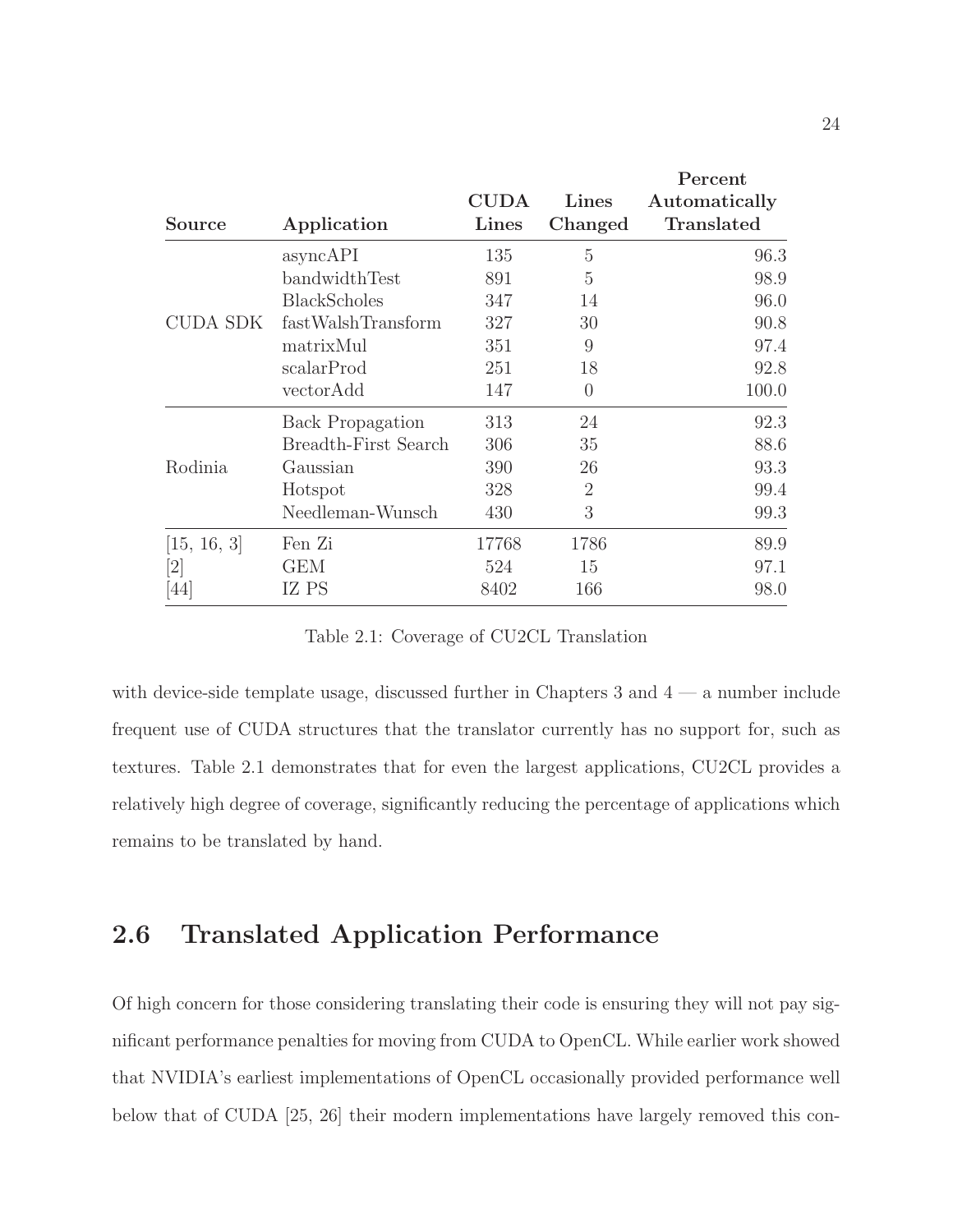cern. The performance of applications that were repaired to give functionally equivalent as defined in Section [2.5](#page-28-0) was compared to the performance of the original CUDA to show that performance is preserved when translated codes are executed on the same NVIDIA hardware. Tests were run on the platform detailed in Section [2.2.](#page-25-0) Whole application performance was measured using the Unix time command and the average of ten trials is reported. As can be seen in Table [2.2,](#page-32-0) in all applications there are only minor differences between the OpenCL and CUDA run times, with many examples of the automatically-translated OpenCL outperforming the original CUDA. Given that both source codes are near-identical other than API calls, it is unclear what underlies these performance differences. However, for fairness this analysis is restricted to solely executing automatically-translated OpenCL on NVIDIA devices. Due to different underlying devices requiring different optimization strategies, it is not necessarily true that functional portability via OpenCL will guarantee a similar level of performance on devices from other vendors.

<span id="page-32-0"></span>

| Application         | <b>CUDA</b><br>Runtime (s) | OpenCL<br>Runtime (s) | Percent<br>Change |
|---------------------|----------------------------|-----------------------|-------------------|
| asyncAPI            | 0.58                       | 0.55                  | $-6.6$            |
| bandwidthTest       | 0.94                       | 0.86                  | $-8.5$            |
| <b>BlackScholes</b> | 1.98                       | 1.75                  | $-11.5$           |
| FastWalshTransform  | 2.00                       | 2.03                  | $+1.3$            |
| matrixMul           | 0.47                       | 0.47                  | $-1.6$            |
| scalarProd          | 0.51                       | 0.51                  | $-0.2$            |
| vectorAdd           | 0.47                       | 0.46                  | $-0.8$            |
| Backprop            | 0.87                       | 0.87                  | $+0.4$            |
| <b>BFS</b>          | 2.09                       | 2.17                  | $+4.1$            |
| Gaussian            | 0.48                       | 0.46                  | $-2.8$            |
| Hotspot             | 0.81                       | 0.79                  | $-1.9$            |
| Needleman-Wunsch    | 0.57                       | 0.52                  | $-9.2$            |
| <b>GEM</b>          | 0.51                       | 0.49                  | $-2.9$            |

Table 2.2: Run Times of CUDA Applications and OpenCL Ports on an NVIDIA GTX 480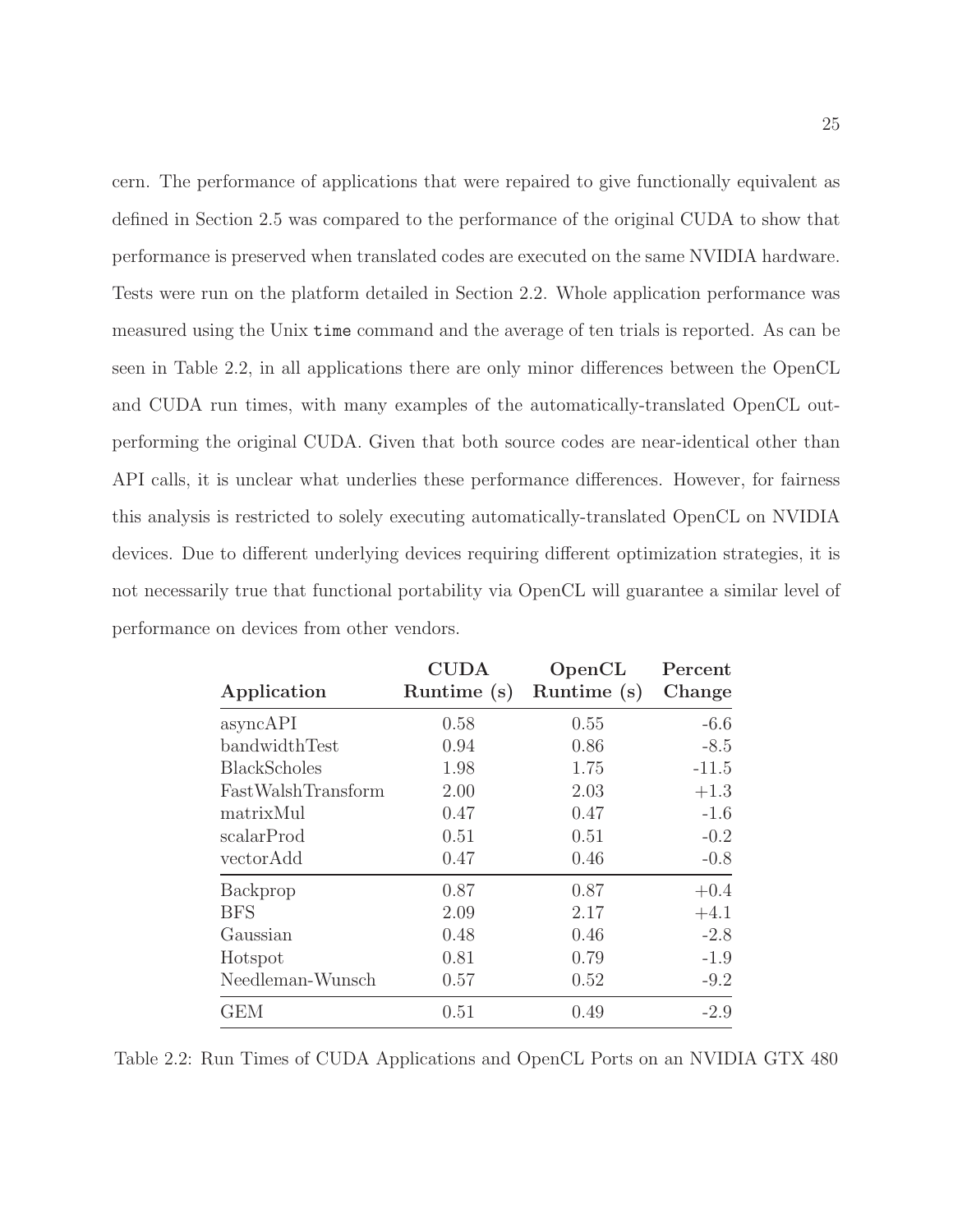# <span id="page-33-0"></span>Chapter 3

# Improved Robustness

One of the primary contributions of this thesis is an effort to move the CU2CL source to source translator from academic prototype towards being a robust production tool. Before fully-automated CUDA-to-OpenCL translation can be realized, there remains much work to be done, both to extend coverage of the translator and to expand the capabilities of OpenCL. A substantial effort has been given to improving the translator prototype's robustness in hopes that it might soon be released to the community for continued expansion. Several additional functionalities have been integrated into the enhanced prototype since the initial versions were published [\[26,](#page-84-4) [25\]](#page-84-5), which are intended to address a number of issues identified during the first profiling runs discussed in Chapter [2.](#page-21-0) These additions fall loosely into three categories: Features Added, Mistranslations Repaired, and Bugs Quarantined. This chapter first discusses those features that are newly added, then repairs made to certain infrequentlyused code paths for select translations, and finally the methods used to prevent the translator from failing when encountering irregularities in the incoming source code.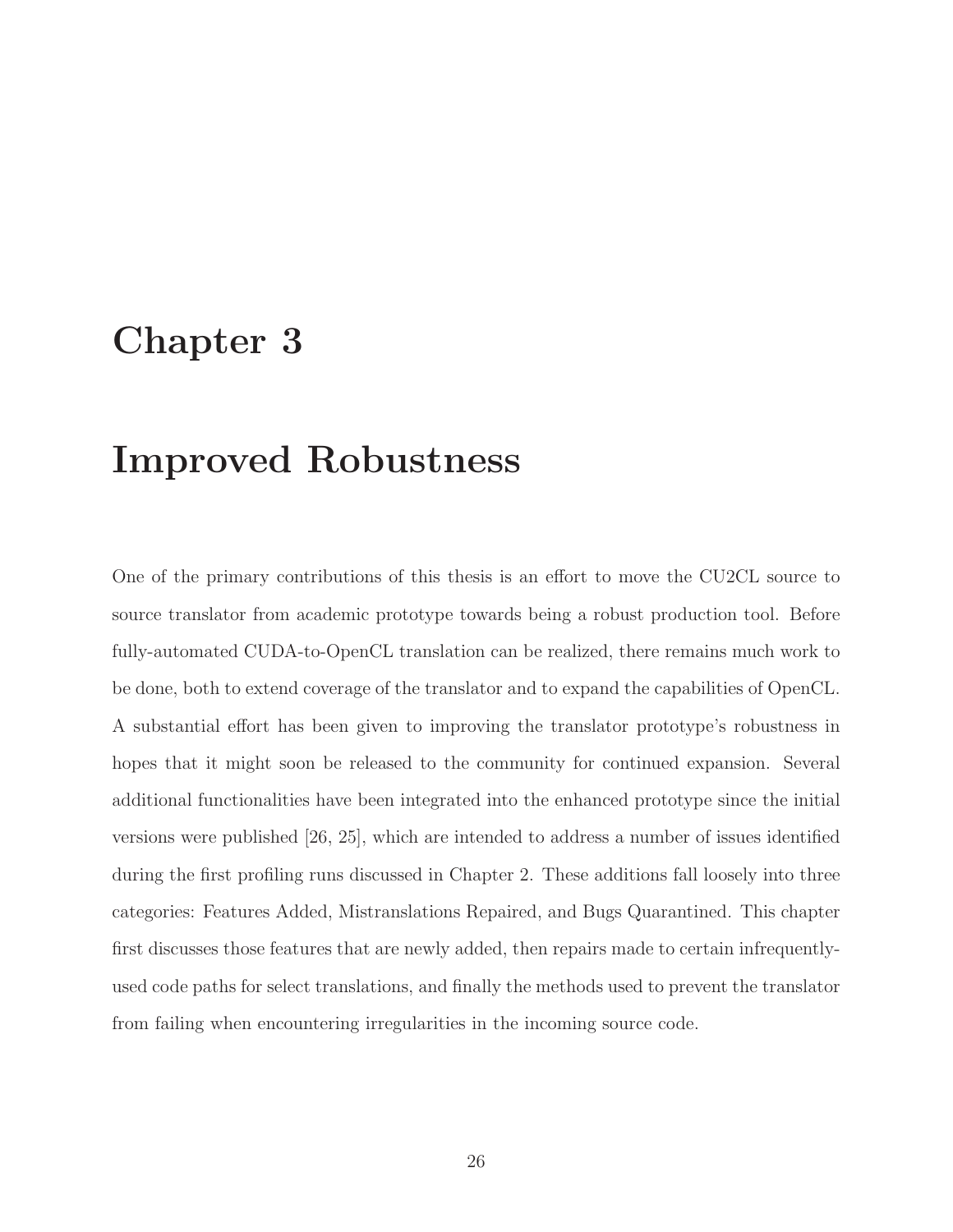### <span id="page-34-0"></span>3.1 Features Added

As part of the effort to expand the translator, support was added for a number of new features, either to improve effective coverage of CUDA structures, or to improve the utility to the end user of the translator and translated source code. In some cases addition of functionality simply required filling in a scaffold already present in the early prototype, but the majority required addition of new code. Additionally, in a few cases implementation of a new feature is incomplete, but a significant portion of the scaffold has been constructed from which to finalize support at a later date.

#### <span id="page-34-1"></span>3.1.1 Inline Error Reporting

A key update to the usefulness of CU2CL is a more robust error and warning reporting mechanism. In the original prototype, translator output messages were dumped directly to a console error stream, and were rather simplistic, containing only a brief message hinting at the underlying problem. While this has some utility to a CU2CL developer who has access to the source code, and can readily identify the CUDA source structures causing the error by examining the Clang structures used in that region of CU2CL, it has rather low utility for the end user. Additionally, the vast majority of encountered errors were accompanied by no explicit message whatsoever. Therefore, to more significantly assist the end user in resolving the issue, a generic error reporting facility was added. This facility allows highly-specific error notifications to be emitted to the standard error stream alongside pointers into the original source, similar to a traditional compiler. However, as the output OpenCL source code will also likely need modification, this idea is expanded on by utilizing Clang's rewriting functionality to emit similar error notifications directly into the output OpenCL source files as comments, including standardized tags that are easily searched by the developer.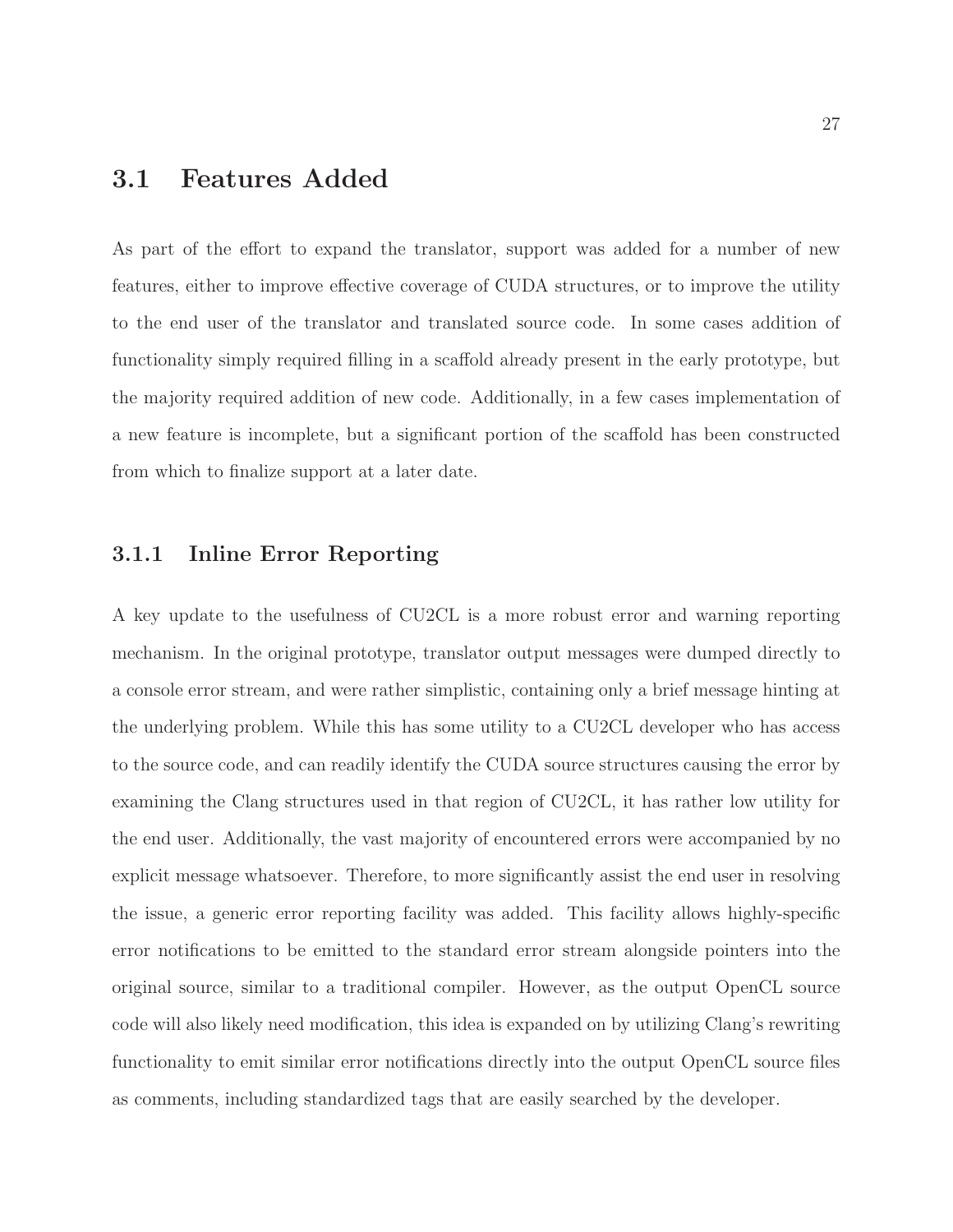To this end a standardized interface was created for all translation-time messages to be sent to the user. Each such message takes a "severity level" that determines the output tag prepended to the message in the output stream. Currently, the tool uses four such levels. The first, "CU2CL Error" is for exotic source code that the translator doesn't know how to handle. The second, "CU2CL Untranslated" is for CUDA structures that are identified but not actively translated and are thus emitted unmodified into the output OpenCL source. The third, "CU2CL Unsupported" is for similar cases in which CU2CL has identified a CUDA structure that can be translated but is not currently implemented. Finally, "CU2CL Notes" and "CU2CL Warnings" are akin to standard compiler warnings, in that they advise the user that the translator has had to make assumptions or perform some non-standard translation. These notes and warnings are generally emitted in areas where there is high confidence in translation accuracy, but it was achieved via atypical methods, as a courtesy to the end user to draw attention that there could be a flaw. Currently, this error interface is implemented as a hand-built feature of the CU2CL plugin to Clang; implementing similar handling through Clang's unified diagnostic subsystem remains for future work.

Note: due to an implicit ordering constraint in Clang's Rewrite library, all comments destined to be inserted directly into output source code are necessarily buffered until the end of translation, while their counterparts destined for the error stream are emitted at detection time.

#### <span id="page-35-0"></span>3.1.2 Update to Clang 3.2

As an effort to simplify the installation and development process for CU2CL, as well as to ensure forward compatibility, the entire CU2CL plugin source was updated to make use of the LLVM/Clang 3.2 API, specifically revision 159674. This required a number of minor source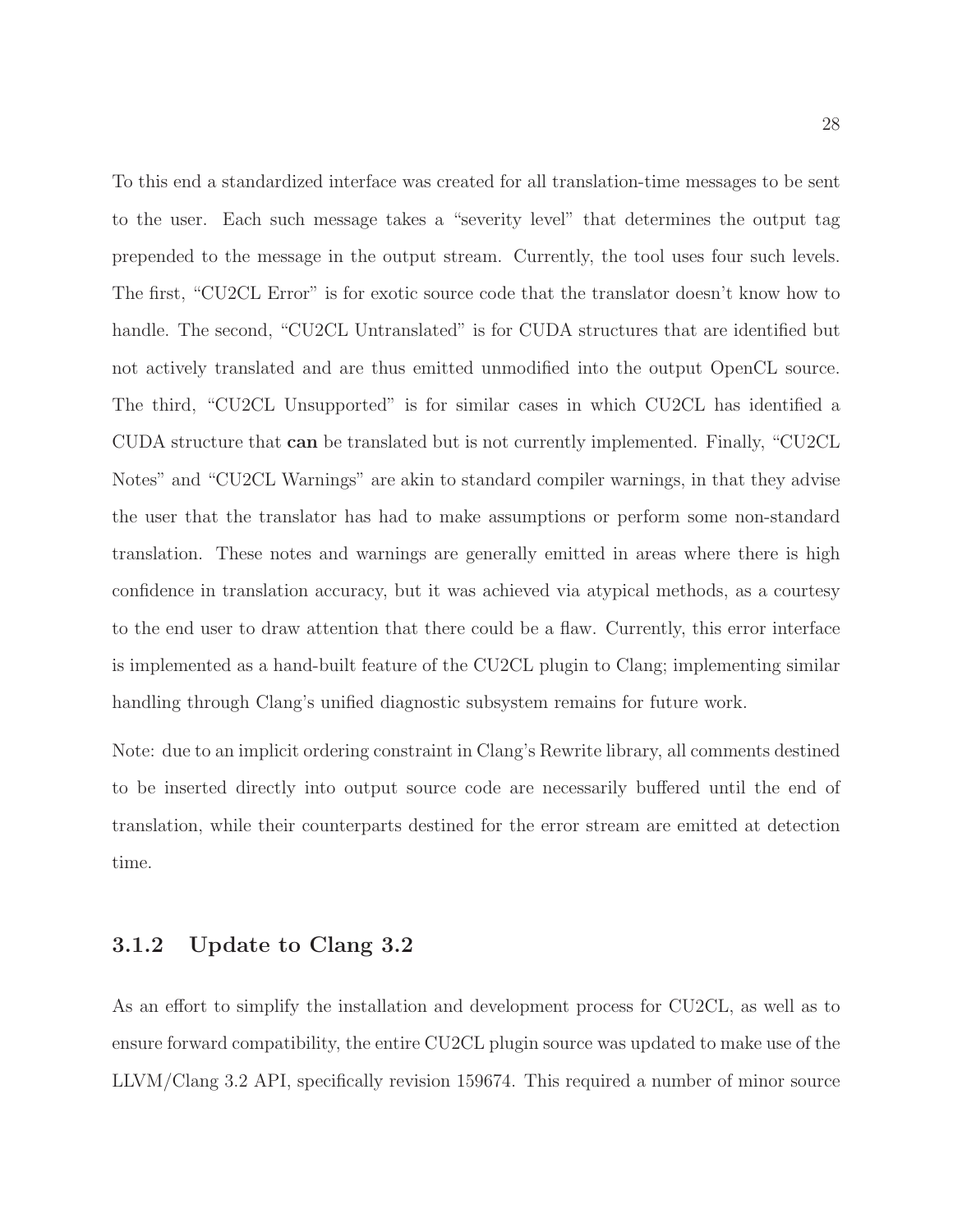changes throughout the plugin to adapt to a slightly modified API and tweaked behaviors of a number of functions. Of particular relevance were changes to the API components allowing access to SourceLocations referring to macro pointers. Additionally, this update removed the need to manually apply patches to the LLVM and Clang source trees, as their support for CUDA parsing within the main development branches has significantly improved since version 2.9 upon which CU2CL was originally based. This update also contributed to the translation of a large number of the sample applications that previously encountered a known error with Clang 2.9's support for the 4.6 version of GNU Standard C++ Library [\[34\]](#page-85-0). In this revision, there remains an issue with support for simultaneous parsing of  $C++0x$  and CUDA.

#### <span id="page-36-0"></span>3.1.3 Device-side Builtin Math Functions

As noted elsewhere, CUDA and OpenCL share a remarkable similarity in the capabilities of their device languages. One area in which there is a near perfect overlap is builtin support for many commonly used math functions. However, there is a slight discrepancy in the naming convention used by these functions, in particular their single-precision floating point versions. In CUDA these all take the form " $\sin f$ " with the "f" denoting that the singleprecision version should be used. However, in OpenCL all variants of these math functions, including vector versions, make use of the same entry-point function, requiring only that all operands and return values share the same, possibly explicitly-cast, supported type. Therefore, several versions of the CUDA kernel math builtin functions must be converted in order to provide valid OpenCL kernel code. While the initial CU2CL prototype only provided a sparse scaffold demonstrating the translation of a select few of these functions fabsf, sqrtf,  $\text{length}$ ,  $\text{length}$ ,  $\text{length}$ ,  $\text{length}$ , and  $\text{input}$  support has been expanded to include all such functions for which a direct OpenCL equivalent exists. However, translation of the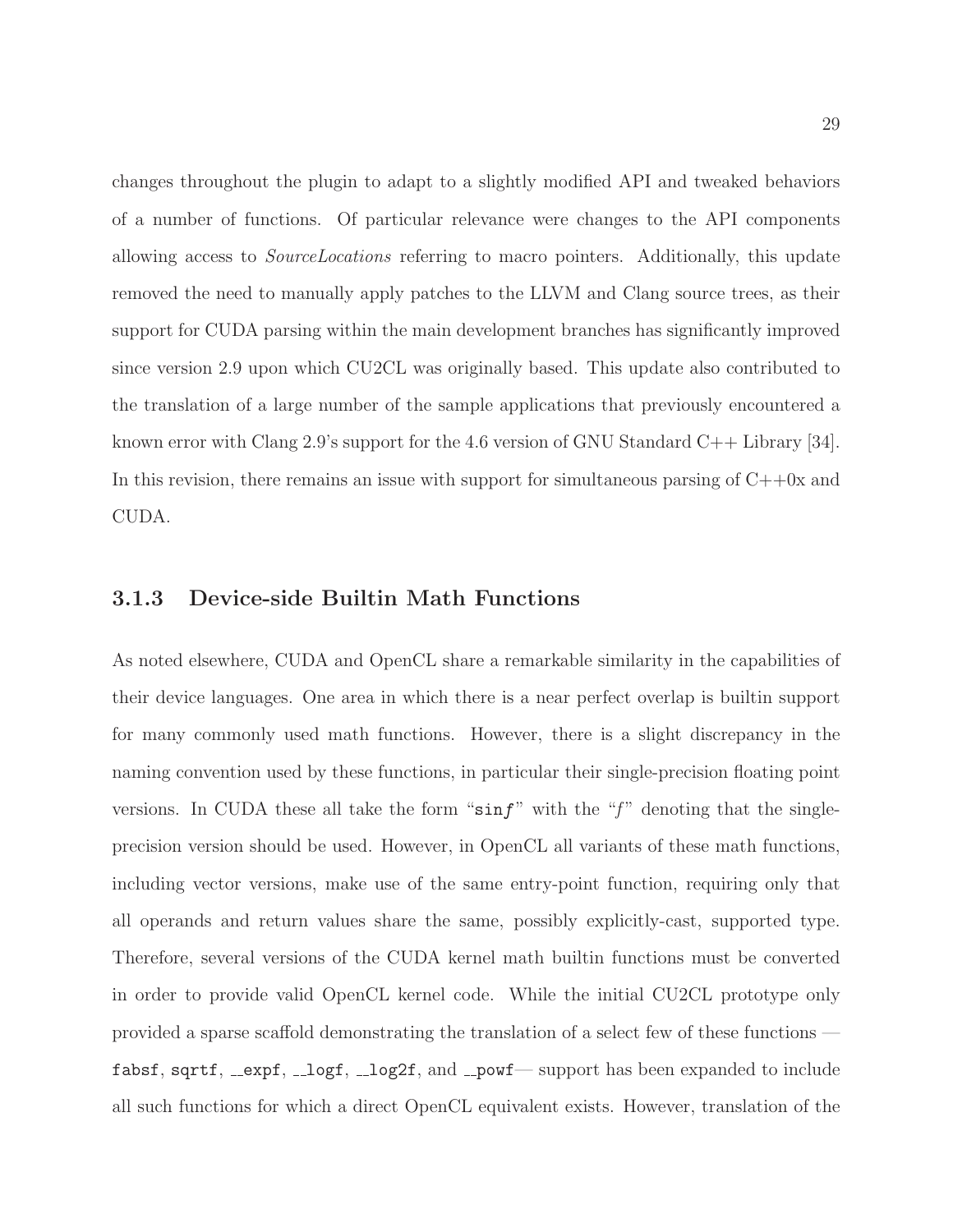versions of these functions that provide explicit control of internal rounding modes are not yet supported and remain for future work.

#### 3.1.4 Partial Support for cudaSetDevice

One of the most frequently observed "optional" CUDA calls witnessed throughout profiling was cudaSetDevice, which takes a simple integer argument specifying a CUDA-capable device in a system, and requests that the CUDA context for the program be switched to refer to that device. It was observed that in many cases, the call simply requests a default device, which is redundant as CUDA already initializes a default at the occurrence of the first CUDA call in a program. However, in a few select cases the call is used to iterate over all or a subset of the devices present in a system. Therefore for compatibility, an equivalent method for explicitly setting the OpenCL context to refer to a specific device must be implemented, without interfering with the more common automatic initialization of a device.

To avoid interfering with the pre-existing code that implements the automatic initialization behavior required of CUDA codes which do not make use of the cudaSetDevice call, a separate utility function was developed. This handler,  $\text{\_}\_c2c1SetDevice$ , assumes an OpenCL context has already been created for some device. It begins by executing the necessary OpenCL calls to release the context associated with the default device<sup>[1](#page-37-0)</sup>. However, one key difference between how CUDA and OpenCL refer to devices is that CUDA uses simple integers, whereas OpenCL uses the cl device opaque type. Therefore the handler also makes use of a helper method that, if and only if cudaSetDevice is detected, performs a one-time scan of all OpenCL devices across all OpenCL platforms present in the system, and provides an array of the devices that can be dereferenced by a simple integer. This array is then

<span id="page-37-0"></span><sup>1</sup>This behavior is inconsistent with CUDA, but is implemented as a simple precursor to later be replaced by a proper mechanism for preserving and switching between multiple active contexts.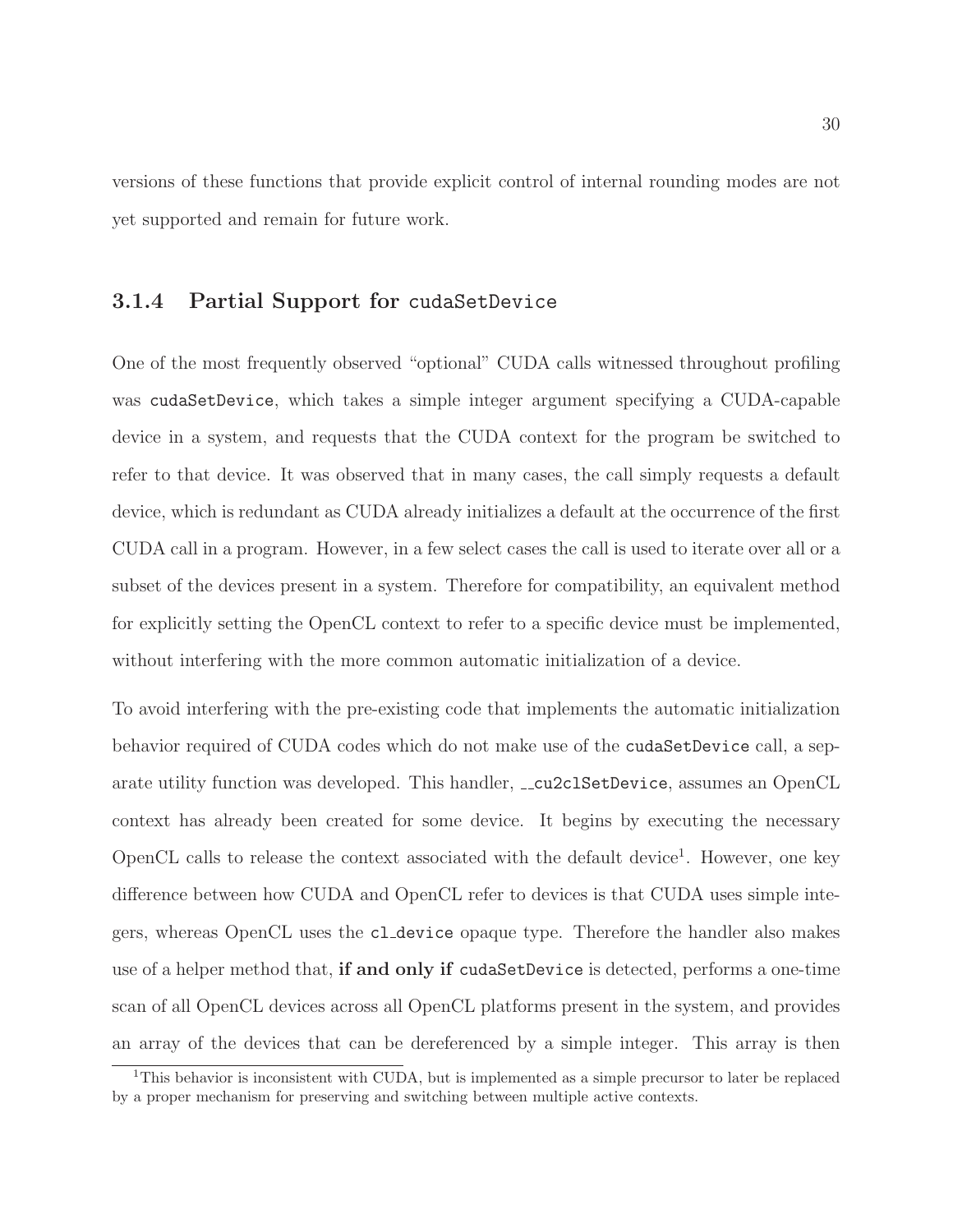used by the **cu2clSetDevice** method to initialize a context for the device specified by the integer argument supplied<sup>[2](#page-38-0)</sup>.

However, currently the handler lacks support for recompiling the OpenCL kernels for the new context, which is known to result in silent errors when attempting to execute said kernels after a translated cudaSetDevice. Addition of this functionality should not require significant development effort as code already present in CU2CL for iterating over all kernels for compilation could likely be repurposed with slight modification. In addition, it was observed that cudaSetDevice calls are usually paired with a matching cudaThreadExit call, which, when translated, results in attempts to release the OpenCL context multiple times, causing segmentation faults in the translated OpenCL application. A mechanism will need to be devised for detecting such paired calls, in order to either inhibit the addition of a redundant clReleaseContext call associated with the default automatically-initialized context or provide another adequate handler in the form of a  $\text{\textendash}_c$  cu2clThreadExit method.

#### 3.1.5 Partial Support for Literal Parameter Values to Kernels

The semantics of invoking a parallel device kernel differ significantly between CUDA and OpenCL. While CUDA provides three such mechanisms, shown in Figure [3.1,](#page-39-0) the first [\(3.1a\)](#page-39-0), in the form of an annotated function call is by far the most common. OpenCL only provides one such mechanism that is similar to both lower-level CUDA invocations in specifying parameters using pass-by-reference semantics (Figures [3.1b](#page-39-0) and [3.1c\)](#page-39-0). However, this conflicts with CUDA C's high level invocation, which uses pass-by-value semantics for parameters. The initial version of CU2CL easily handles any case in which the passed parameter is simply a referenceable variable, by prepending the '&' reference operator to the variable name.

<span id="page-38-0"></span><sup>&</sup>lt;sup>2</sup>This is not guaranteed to provide the same device as the same integer in a CUDA program, but relying on OpenCL's functional portability, will provide a compatible device without otherwise breaking application code.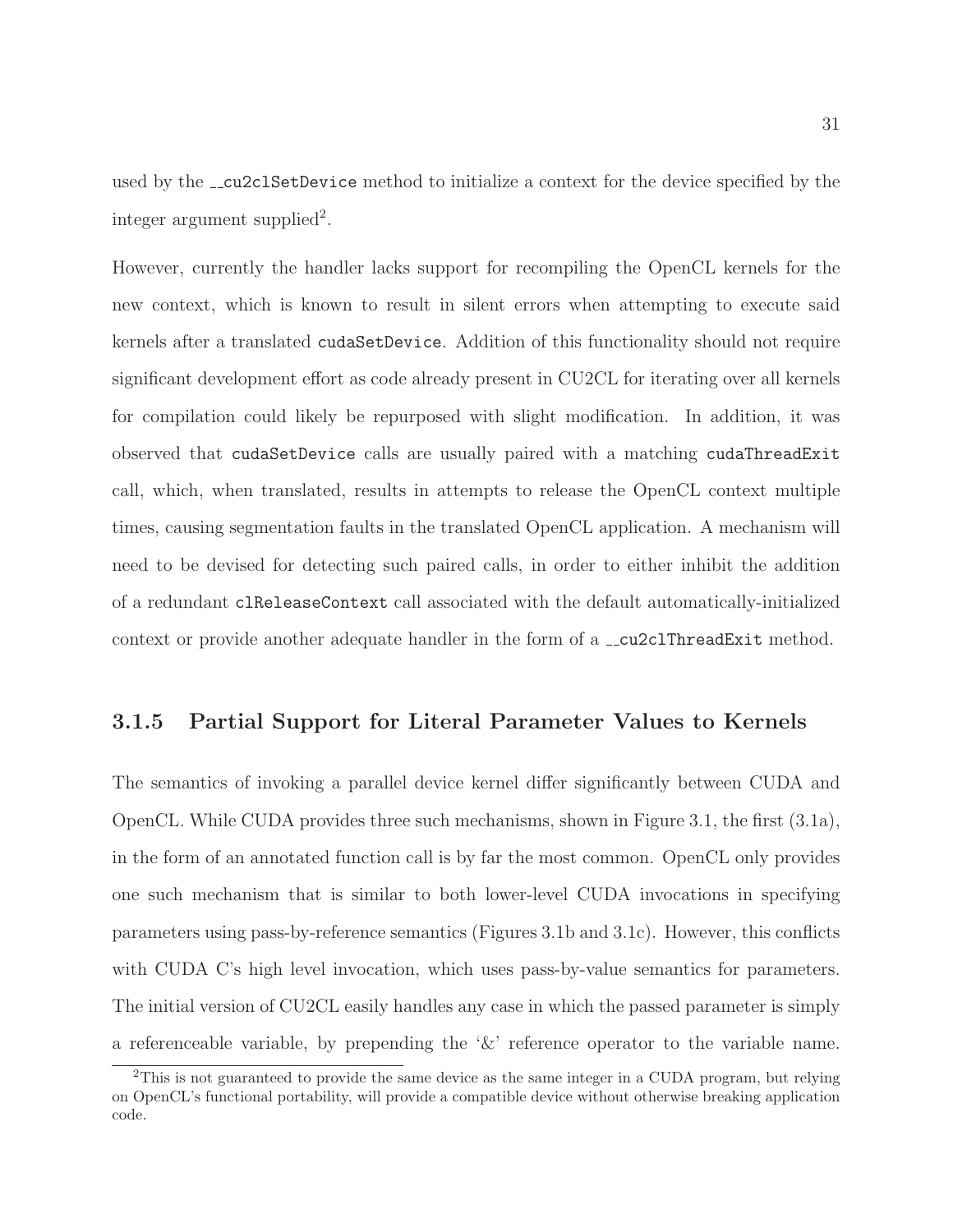<span id="page-39-0"></span> $dim3 \text{ block} (BDIM.X, BDIM.Y);$  $\label{eq:dim3} \text{dim3 grid (GDIMX / block.x, GDIMY / block.y)};$  $\text{kernel} \ll \text{erid}$ ,  $\text{block} \gg > (\text{in1}, \text{in2}, \text{out});$ 

#### (a) CUDA C

```
dim3 block(BDIM_X, BDIM_Y);
dim3 grid (GDIMX / block.x, GDIMY / block.y);
cudaConfigureCall(qrid, block, 0, 0);cudaSetupArgument(in1, 0);
cudaSetupArgument ( in2 , 4 ) ;
cudaSetupArgument ( out , 8 ) ;
cudaLaunch (" kernel");
```
#### (b) CUDA Runtime API

cuFuncSetBlockShape (kernel, BDIM\_X, BDIM\_Y, 1);  $cuParamSeti (kernel , 0, in1);$  $cuParamSeti (kernel , 4 , in2);$ cuParamSeti(kernel, 8, out); cuParamSetSize (kernel, 12); cuLaunchGrid ( kernel , GDIM X/BDIM X, GDIM Y/BDIM Y );

(c) CUDA Driver API

Figure 3.1: Comparison of CUDA Kernel Launch Syntaxes

However, it did not provide any special handling for those cases in which the parameter being passed by value could not be reduced to a single memory address. For example any numerical or #defined constant would result in a malformed reference expression, as would the result of other complex expressions, such as simple math and the substitution of function-like macros. Figure [3.2a](#page-40-0) demonstrates a kernel call with several literal parameters, and Figure [3.2b](#page-40-0) demonstrates how they were handled by the original prototype.

Fortunately, a simple solution to these cases is rather easily achieved, by detecting such expressions, storing the result in a locally-scoped temporary variable, and then providing a reference to said temporary variable to the necessary clSetKernelArg call, in place of the malformed expression reference. This functionality is successfully implemented for all the above-mentioned cases, save that of function-like macros. As CU2CL examines the source code at the AST level, it is limited in its ability to correctly rewrite macros. It currently successfully uses macro names, but does not yet achieve reliable identification of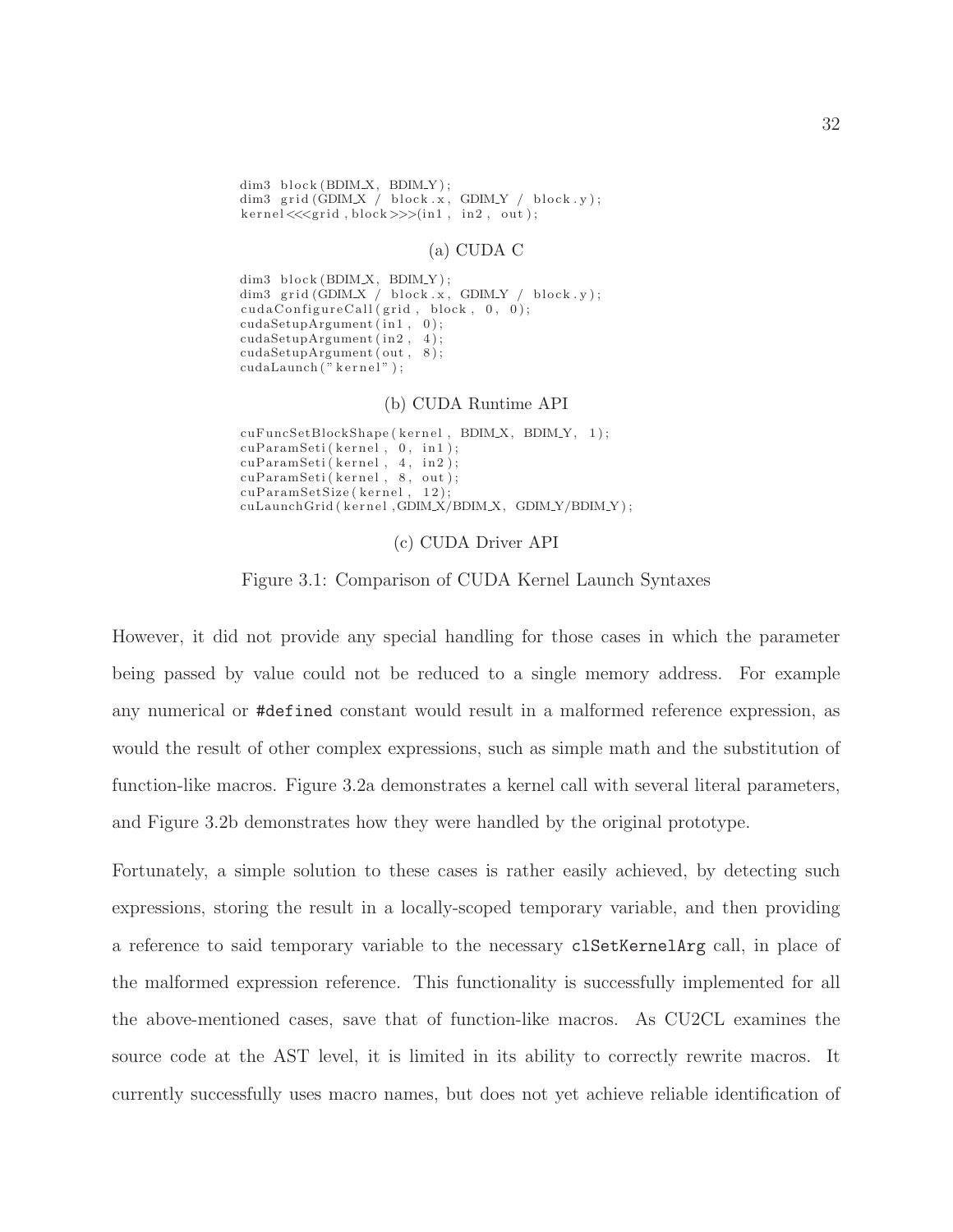```
#define MIN(a, b) ((a < b)? a : b)
\#define PLF 3.14f
 . . .
float foo1 = 0.0 f, foo2 = 1.0 f;
dim3 \text{ block} (BDIM.X, BDIM.Y);dim3 grid (GDIMX / block .x, GDIMY / block .y);
\text{ker} \, \text{rel} \ll \text{sg} \, \text{id}, \text{block} \gg \text{dim} \, 1, \text{in} \, 2, \text{dim} \, 3, \text{dim} \, 4, \text{dim} \, 1, \text{dim} \, 1, \text{dim} \, 2, \text{dim} \, 1, \text{dim} \, 1, \text{dim} \, 2
```
#### (a) CUDA C

```
#define MIN(a, b) ((a < b)? a : b)
\#define PI_F 3.14 f
. . .
size_t \text{ block } [3] = \{BDIM.X, BDIM.Y, 1\};size_t grid [3] = {GDIM_X / block.x, GDIM_Y / block.y, 1};cl Set KernelArg ( __ cu 2 cl_Kernel_kernel, 0, size of ( cl_mem ), &in1 );
clSetKernelArg(__cu2cl_Kernel_kernel, 1, sizeof(cl_mem), &in2);
clSetKernelArg(__cu2cl_Kernel_kernel, 2, sizeof(int), &256);
cl Set Kernel Arg ( __ cu 2 cl_K ernel_k ernel, 3, size of (float), &foo1 * 2);
cl SetKernelArg (__cu 2 cl_Kernel_kernel, 4, size of (float), &PI_F);
cl Set K ernel Arg ( __ cu 2 c l _ K ernel _ k ernel , 5, size of (float ), & MIN );
localWorkSize [0] = block [0];localWorkSize [1] = block [1];localWorkSize [2] = block [2];globalWorkSize[0] = grid [0]*localWorkSize [0];globalWorkSize[1] = grid [1]*localWorkSize [1];globalWorkSize[2] = grid [2]*localWorkSize [2];clEnqueueNDRangeKernel (__cu2cl_CommandQueue, __cu2cl_Kernel_kernel, 3, NULL,
        globalWorkSize, localWorkSize, 0, NULL, NULL);
```
#### (b) Original CU2CL Prototype

```
#define MIN(a, b) ((a < b)? a : b)
\#define PLF 3.14f
size_t block[3] = {BDIM.X, BDIM.Y, 1};size_t grid \boxed{3} ={GDIM X / block x, GDIM Y / block y, 1};
cl Set Kernel Arg ( __ cu 2 cl _ Kernel _ kernel , 0, size of ( cl_mem ) , &in 1 ) ;
\text{clSetKernelArg}( ._cu2cl_Kernel_kernel, 1, sizeof(cl_mem), &in2);
int __cu2cl_Kernel_kernel_arg_2 = 256;
clSetKernelArg (__cu2cl_Kernel_kernel, 2, sizeof (int), &__cu2cl_Kernel_kernel_arg_2);
float \text{\_cu2cl\_\}Kernel\_\text{kernel\_\!arg_3 = \text{foo1 } * 2;clSetKernelArg (__cu2cl_Kernel_kernel, 2, sizeof (float), &__cu2cl_Kernel_kernel_arg_3);
float __cu2cl_Kernel_kernel_arg_4 = PI_F;
clSetKernelArg (__cu2cl_Kernel_kernel, 2, sizeof (float), &__cu2cl_Kernel_kernel_arg_4);
float __cu2cl_Kernel_kernel_arg_5 = MIN;
clSetKernelArg ( __cu2cl_Kernel_kernel, 2, size of (float), &__cu2cl_Kernel_kernel_arg _5);
localWorkSize[0] = block[0];. . .
```

```
globalWorkSize[2] = \text{grid}[2]*localWorkSize[2];clEnqueueNDRangeKernel ( __cu2cl_CommandQueue , __cu2cl_Kernel_kernel , 3, NULL,
        globalWorkSize, localWorkSize, 0, NULL, NULL);
```
#### (c) Current CU2CL Prototype

Figure 3.2: Comparison of Literal Parameter Handling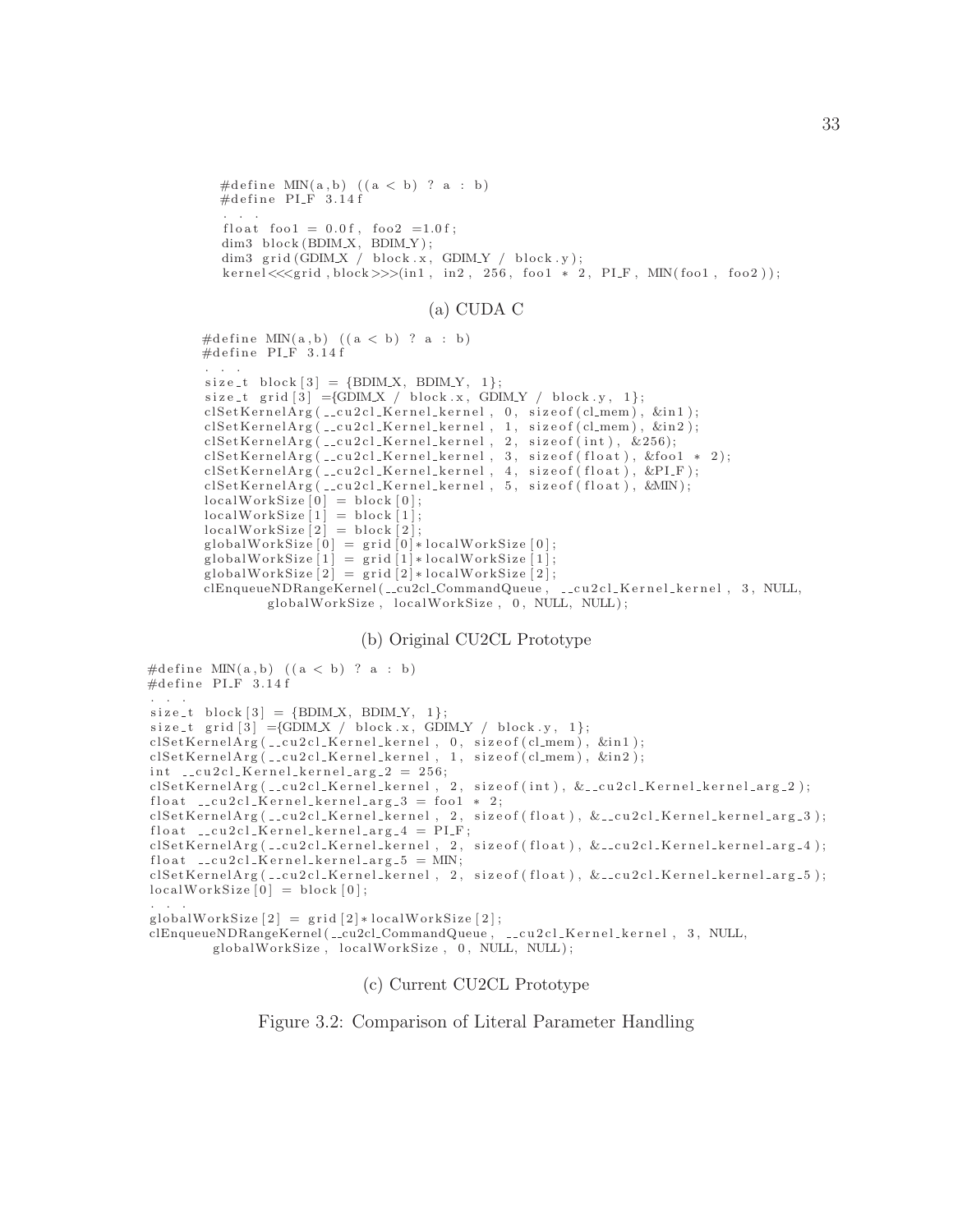the parenthetical portion of a function-like macro instantiation, which remains for future work. This is demonstrated in Figure [3.2c](#page-40-0) by the lack of the parenthetical portion of the MIN  $macco - (foot, foo2) - during the assignment of the temporary variable for argument$ 5.

#### 3.1.6 Scaffolding for Struct Alignment Attribute Handling

 $struct$   $1 = align = (8)$  foo {  $int$  f1;  $float$   $f2;$ } (a) CUDA  $struct$  \_\_attribute\_\_ $((aligned (8)))$  foo {  $int$  f1; float  $f2$ ; } (b) OpenCL

Figure 3.3: Comparison of CUDA/OpenCL Alignment Attributes

In either CUDA or OpenCL, when transferring memory that uses structural organization more complicated than simple contiguous arrays between host and device, it often becomes necessary to explicitly set the alignment of these structs, in order to ensure memory offsets are interpreted identically on both host and device. Both languages provide an attribute that can be applied either to entire struct declarations or the members themselves to request the memory be aligned to a certain byte-width. However, there exists a slight difference between the user-facing version of the attribute in both languages. OpenCL uses the standard  $\text{a}$ -attribute ((aligned(n))) form whereas CUDA uses a macro wrapper for this statement to allow the simpler  $\text{0.1cm}$ . The statement of simply copy the simplifying macro from the CUDA headers, this would result in a departure from "canonical" OpenCL. Therefore it would be preferable to properly translate the simplified CUDA form into the expanded OpenCL form.

This appears to be a relatively simple task, simply extracting the  $n$  alignment expression from the attribute and rewrapping it. However, as CU2CL operates on the AST generated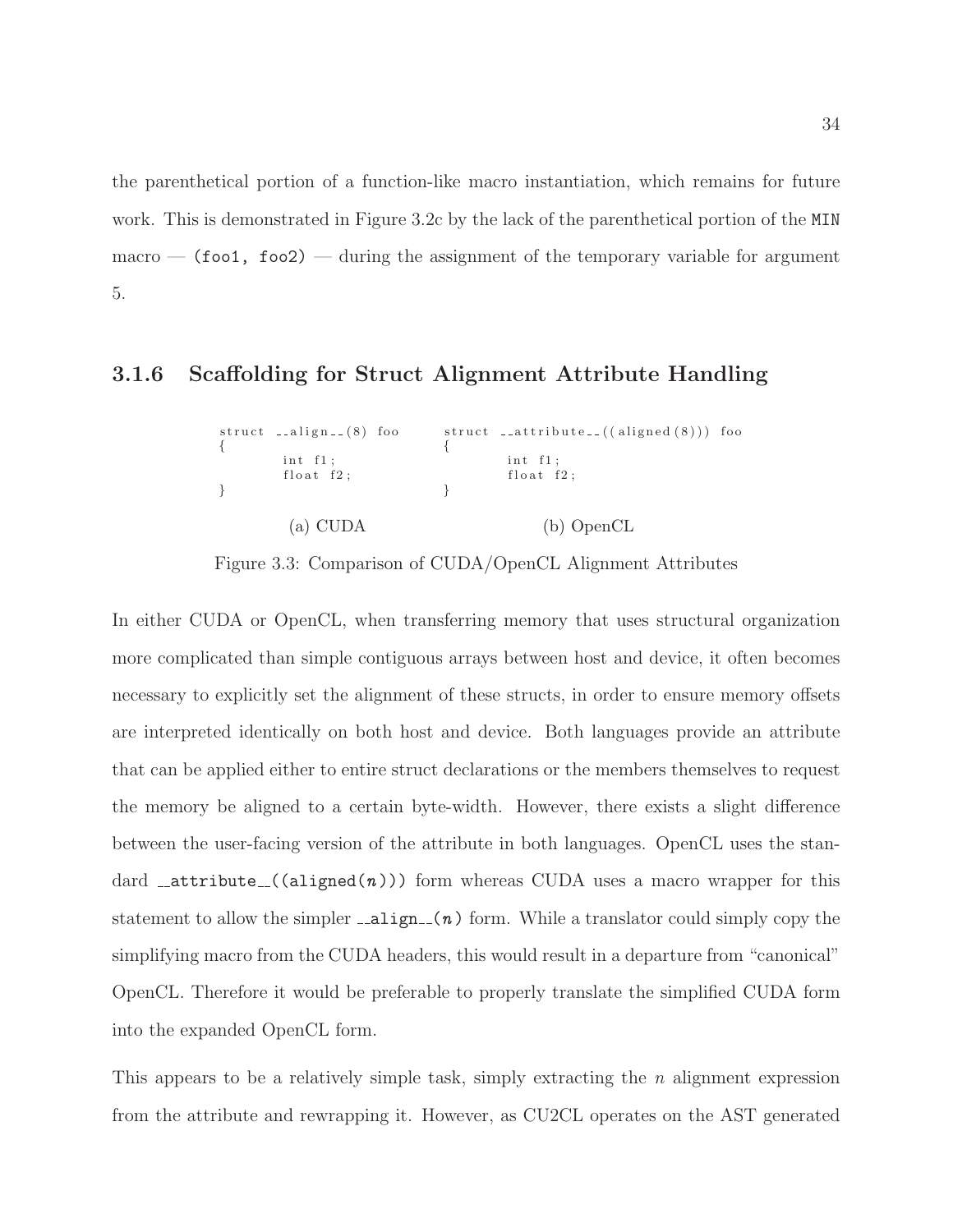by Clang, access to such preprocessor directives is limited, as discussed elsewhere. Fortunately, as explicit alignments are integral to compilation, information from them is retained. However, for alignments that are not dependant on a class or function template, only the precise alignment in bits is preserved, not the full expression. As an interim, one could simply extract this bit value, convert it to a byte-width, and use it in the translated output, but this ignores situations in which this value is intended to be non-constant, such as when the *n* expression is conditionally  $\# \text{defined}$ . Therefore fully replicating the original expression, on the chance that it might contain such a macro is critical. The scaffold necessary to locate such alignment attributes was developed, but implementation of the parsing behavior required for extracting the relevant unpreprocessed expression for non-dependent alignments remains as future work.

#### 3.1.7 Re-enabling Timing

The original CU2CL prototypes did not contain explicit timing code, as performance was measured for the entire time of translation. However, in efforts to more completely profile the translation time taken by both the Clang driver and the CU2CL plugin, the original authors created a branch that integrated timers for the CU2CL portion of the translation time. These timers measure the time required to walk the AST, perform all rewrites, and write output to disk. Thus, by also timing the duration of the entire translation process, they were able to infer the relative portion taken by Clang to perform preprocessing, parsing, and AST generation, based on the time CU2CL took to perform the actual translation. As a minor addition, this fork has been integrated into the CU2CL trunk, to ensure it is readily available to future users and developers. As this modification is largely a remnant of prior development, it is included here only for completeness and documentation purposes.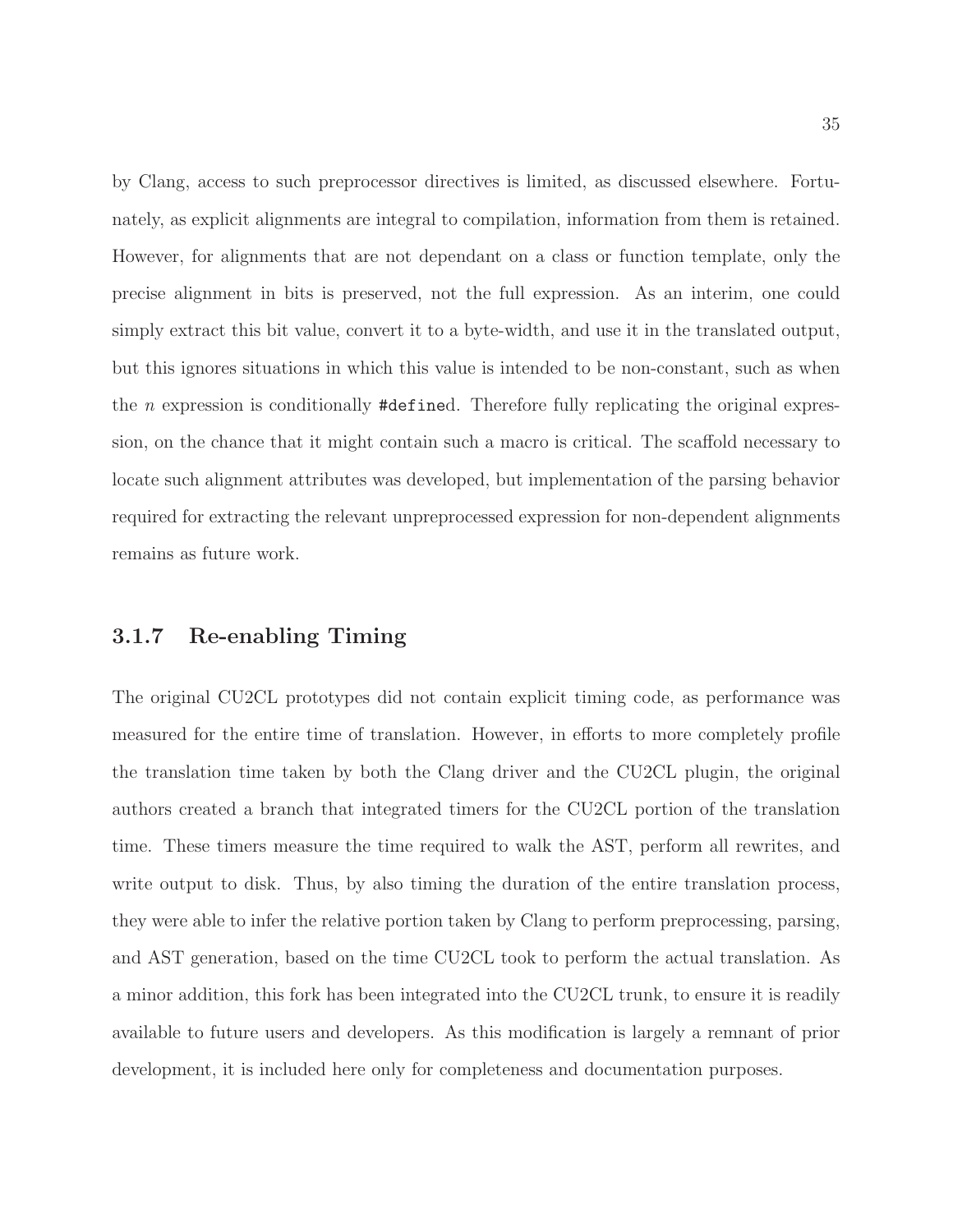# 3.2 Mistranslations Repaired

Atypical use of source components is a potential pitfall that is almost certain to appear during efforts to automate source-to-source translation. These atypical variations manage to either fall through the cracks of translation entirely due to being unrecognised, or result in malformed structures after translation due to being improperly handled. CUDA-to-OpenCL translation is no different, in part because of the sheer number of ways of accomplishing certain behaviors provided by CUDA. Consequently, as the initial CU2CL prototype made an effort to achieve translation of only the most commonly-encountered structures, along with providing a scaffold for implementation of less frequent variants, a number of corner cases were identified in which CU2CL's basic assumptions resulted in malformed or incomplete translations. While there undoubtedly remain many more that have yet to be encountered, handling has been repaired for a number of those encountered during profiling, particularly in cases where a mistranslation resulted in a loss of information, potentially exacerbating the difficulty of a manual repair.

# 3.2.1 Support for Device Buffers as Members of Host-side Structures

While OpenCL does not support C++ constructs on the device side, there are no formal constraints on using OpenCL seamlessly with host-side C++. As previously mentioned, CUDA supports  $C++$  on both host and device. As such several cases were observed where application developers found it most prudent to create a host-side C++ class that contains one or more device-side buffers as members. Additionally, the related technique in which host-side C structs are used to wrap one or more device side buffers appeared in several applications as well. The initial CU2CL prototype correctly supported conversion of cudaMalloc calls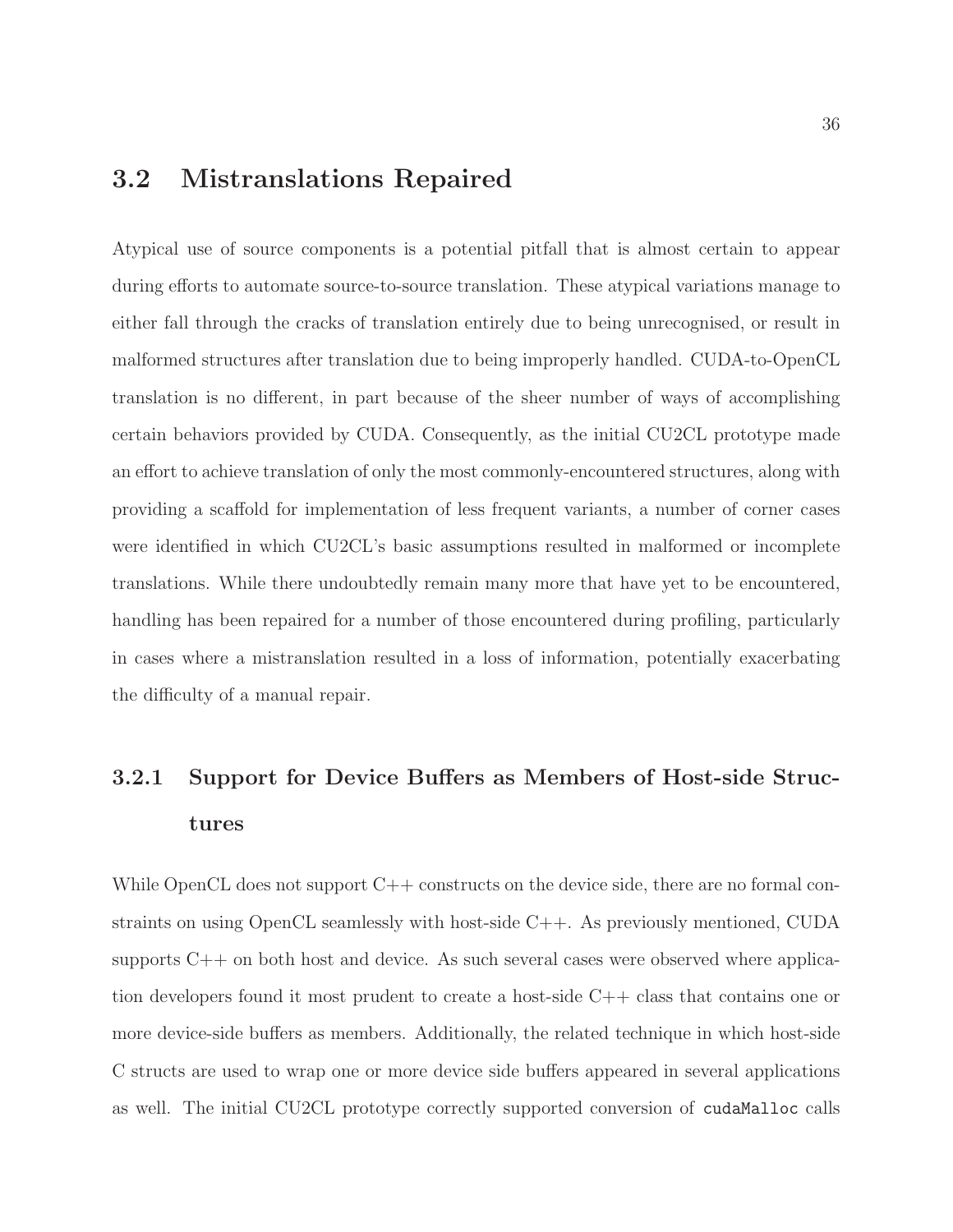<span id="page-44-0"></span>

| typedef struct buff<br>$\left\{ \right.$<br>float $*$ d_buff;<br>int buff_size;<br>$\}$ buff: | typedef struct buff<br>float $*$ d_buff;<br>int buff_size;<br>$\}$ buff:                                                                                                                          | typedef struct buff<br>$cl_{\text{mem}}$ $d_{\text{ebuff}}$ ;<br>int buff_size;<br>$butf$ :                                                                                               |
|-----------------------------------------------------------------------------------------------|---------------------------------------------------------------------------------------------------------------------------------------------------------------------------------------------------|-------------------------------------------------------------------------------------------------------------------------------------------------------------------------------------------|
| buff foo:                                                                                     | $cl$ -mem foo;                                                                                                                                                                                    | buff foo:                                                                                                                                                                                 |
| $\cdots$<br>cudaMalloc(<br>$(void **&$ foo.d_buff,<br>foo.buff_size<br>* size of (float));    | $\cdots$<br>$*(\text{void } **) \& \text{foo}. d_buff =$<br>clCreateBuffer(<br>$\text{-}c$ u2cl $\text{-}$ Context,<br>CL_MEM_READ_WRITE,<br>foo, buff_size<br>* size of (float),<br>NULL, NULL); | $\cdots$<br>$*(\text{void } **) \& \text{foo}. d_buff =$<br>clCreateBuffer(<br>$_{--}$ cu2cl $_{-}$ Context,<br>CL_MEM_READ_WRITE,<br>foo.buff_size<br>* size of (float),<br>NULL, NULL); |

(a) CUDA (b) Initial CU2CL Prototype (c) Current CU2CL Prototype

Figure 3.4: Device Buffers as Struct Members

that referred to a device buffer declared as a singleton (either as a program global variable, a local scope variable, or a function parameter). However, when the buffer was a structure member, it would incorrectly convert the struct variable's declaration to a cl mem rather than the internal struct member declaration. This behavior, as well as the corrected trans-lation, are shown in Figure [3.4.](#page-44-0) CU2CL's handling of the *cudaMalloc* call has been slightly modified to appropriately handle these instances. However, no special protections have been implemented to ensure that the wrapping structure is not itself a device buffer, which is not currently supported by OpenCL. Implementing such checks remains for future work.

#### <span id="page-44-1"></span>3.2.2 Handling of cudaMemcpyToSymbol

A minor mistranslation that is adjusted in the current version of CU2CL is the handling of the cudaMemcpyToSymbol call, designed to copy a buffer from the host into constant device memory. Originally, the call was simply removed, with no translation performed or error emitted, breaking semantics of the output program and destroying evidence of the untranslated call. Understandably, it would be preferable to fully support the translation of constant memory from CUDA to OpenCL, but this would require substantial changes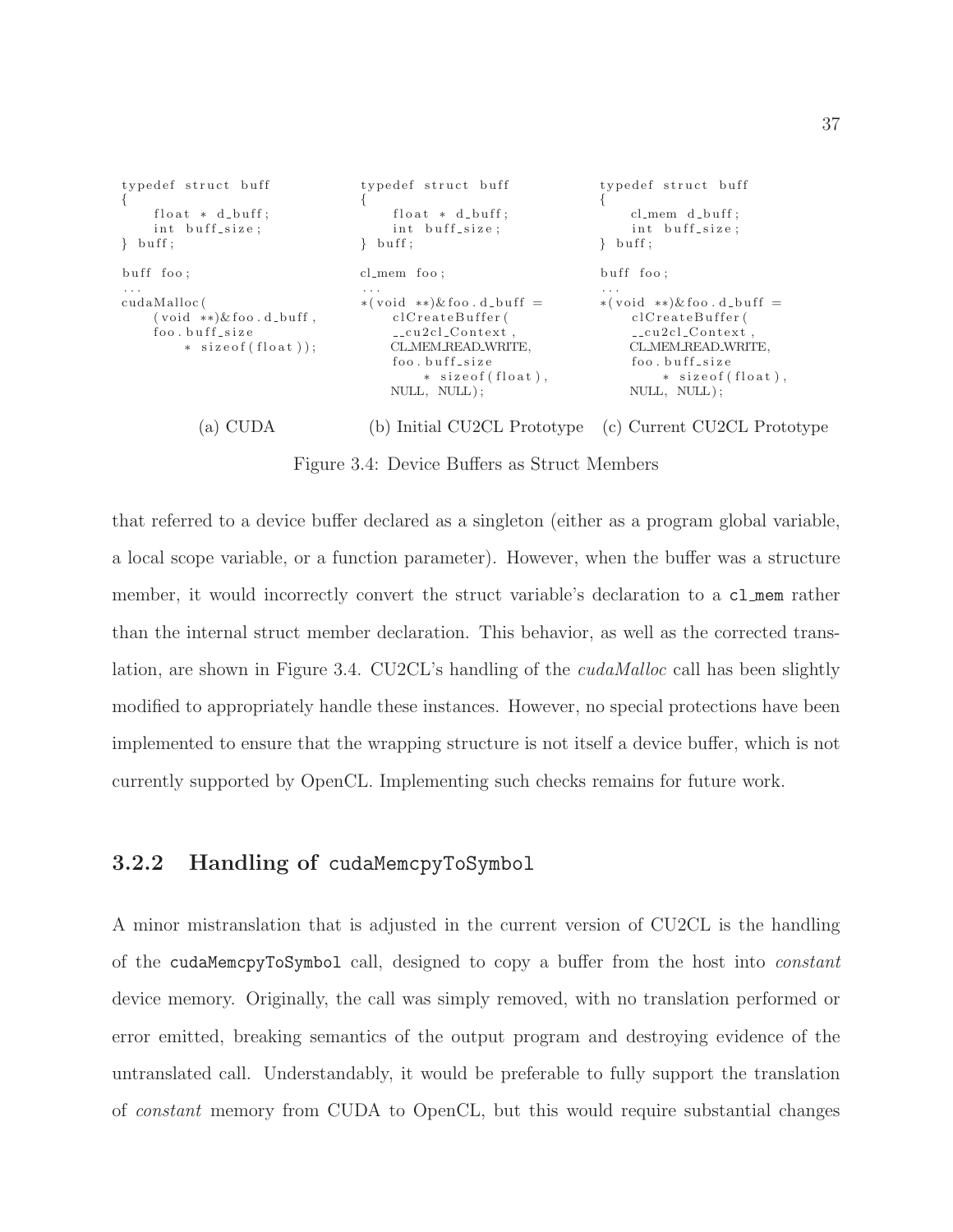in other regions of the translator, not just this singular method call. These difficulties are address further in Section [4.2.1.](#page-59-0) For the time being, the silent removal behavior has been replaced with a "CU2CL Untranslated" error identifying that the original CUDA call is emitted untranslated into the OpenCL code. This provides a translation-time warning including the location of the call, an inline comment tagging the call to make it easily searchable for manual repair, and finally the less-elegant fallback of an OpenCL compilation error since the call will remain undefined without inclusion of the CUDA header files.

<span id="page-45-0"></span>3.2.3 File Overwrites Due to Naming Convention



Figure 3.5: OpenCL Output Naming Conventions

Another small, but potent issue that has been repaired is the naming convention CU2CL uses for its translated output files. The original prototype would take the original CUDA filename, "foo.cu" for example, strip off the extension, and append "-cl.cpp", "-cl.h", or "-cl.cl" depending on whether the output was a primary host, included host, or device code source file, resulting in the form "foo-cl.cpp". However, a number of applications were noticed that make use of multiple source files needing translation which share a filename, other than the extension. (In particular, identically-named ".cu" and ".cpp" files were frequently seen, which contain the device and host code, respectively. In these cases, the ".cpp" file must be translated as it contains all CUDA API calls, such as device memory declarations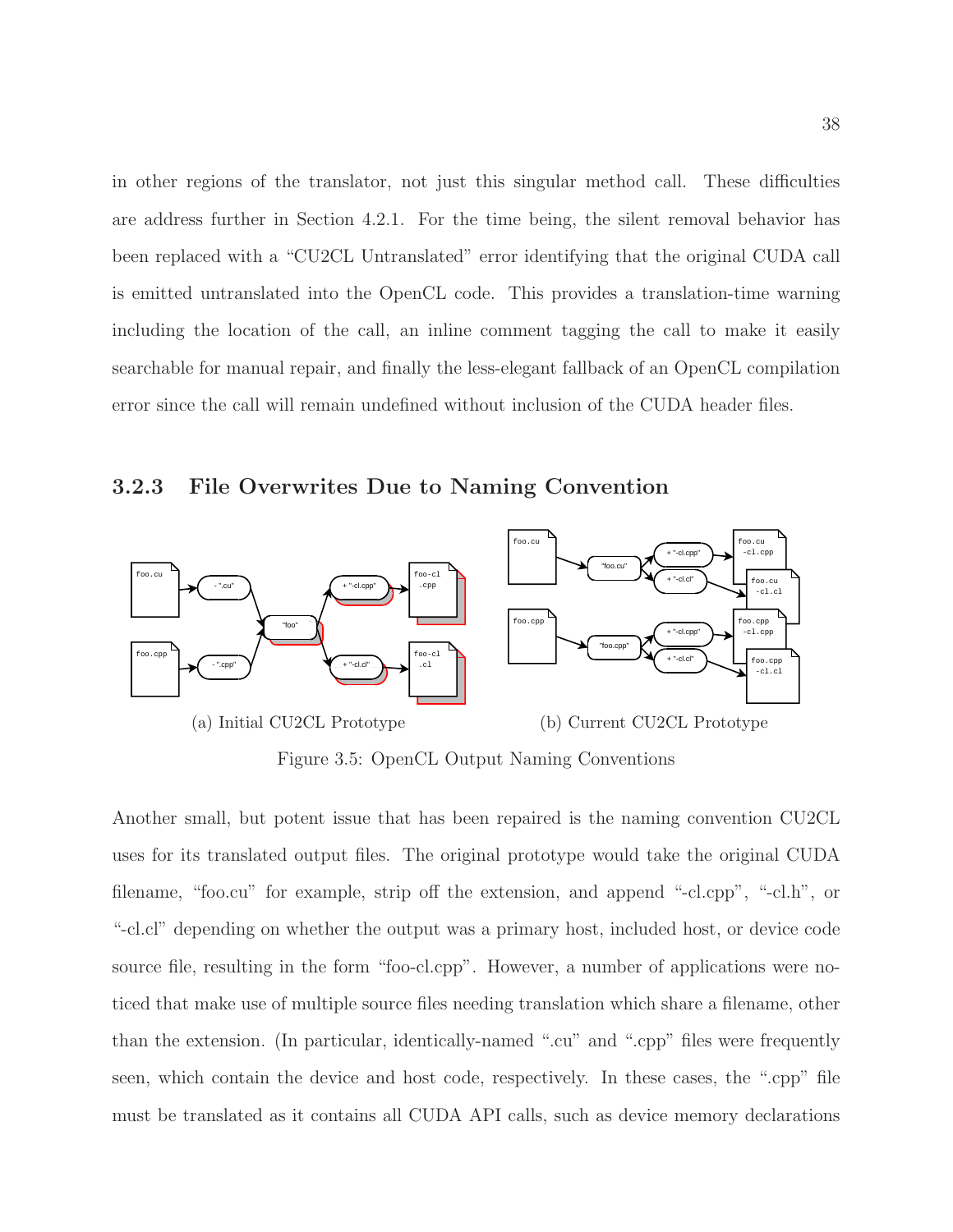and initializations.) Therefore, as CU2CL would simply trim the file extension during construction of the output files, these cases would result in a silent overwrite of the output files from whichever source file was translated first, as shown by the overlapped red and grey files in Figure [3.5a.](#page-45-0) To reliably ensure that no such overwrites could occur, the behavior of the output writing routines was modified to no longer remove the original file extension, but still confer the same new extension, as shown in Figure [3.5b.](#page-45-0) (For example "foo.cu" and "foo.cpp" would result in output of the form "foo.cu-cl.cpp", "foo.cu-cl.cl", and "foo.cpp-cl.cpp".) The behavior of CU2CL's automatic #include rewriting was also modified to reflect this change.

#### <span id="page-46-1"></span>3.2.4 Handling of Device-Side Kernel Parameter Rewrites

\_\_global\_\_ void Kernel(float\* foo1,  $float3*$   $foo2$ ,  $float3*$   $foo3$ ,  $float3*~fooKernVar4);$ 

#### (a) CUDA

\_\_kernel void Kernel( \_\_global float\* foo1,  $-$ global float $4$  $-$ global float $4$  $\text{lglobal}$  float  $4 \text{Var} 4$  );

(b) Initial CU2CL Prototype<sup>[3](#page-46-0)</sup>

\_\_kernel void Kernel(\_\_global float\* foo1,  $\text{-global float4*}$  foo2,  $\text{-global float4*}$  foo3, \_\_global float4\* fooKernVar4);

(c) Current CU2CL Prototype

Figure 3.6: Demonstration of Kernel Parameter Rewrites

When translating CUDA kernel declarations to OpenCL, a key facet of the process is the translation of kernel parameter declarations. While in most cases this simply requires prepending the  $\text{-global attribute}$  to pointers to device buffers transferred from the host, a select set of buffer types require an additional translation phase to convert the actual variable

<span id="page-46-0"></span><sup>3</sup>The loss of formatting and critical syntax here is intentional and matches the original prototype's output from the CUDA code in Figure [3.6a.](#page-46-1)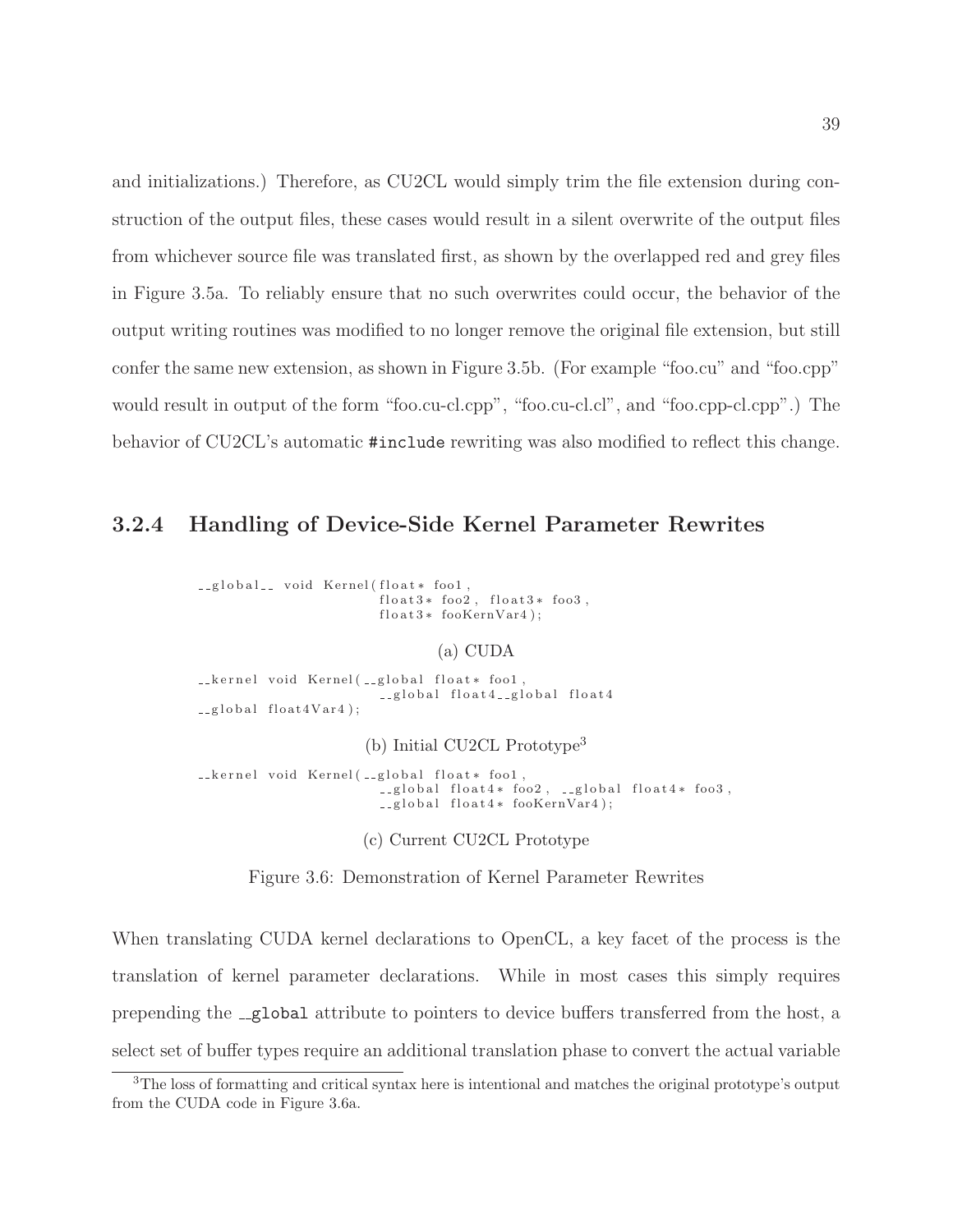type to one supported by OpenCL. One such example is the float3 vector type, which must be converted to the float4 type in order to support OpenCL 1.0, as 3-member vector types were not supported until OpenCL 1.1. The original translator prototype provided functional code for performing both translation steps, which performed correctly in isolation. However, when both stages were performed together, there was a slight unforeseen consequence to the type translation that occurred after the insertion of the **global** attribute, due to the internal (intentional) behavior of the Clang Rewrite mechanism which does not modify SourceLocations to account for inserted text. This resulted in malformed translation of the variable's type, as the source range modified was expanded by 9 characters, accounting for the 8 characters of the global attribute as well as the addition of a space. In many cases this caused errant overwrites of portions of the variable's identifier, as well as instances of deleting a portion of the next parameter declaration or the closing parenthesis of the function parameter listing. Figures [3.6a](#page-46-1) and [3.6b](#page-46-1) show an example of a CUDA kernel declaration with vector parameters, and demonstrate the original malformed OpenCL output. To avoid this behavior, CU2CL's generic wrapper method for type rewrites has been modified to include an adjustable offset, in order to manually adjust the size of source ranges to account for expansions or contractions resulting from previous rewrites. This results in the correct translation, demonstrated in Figure [3.6c.](#page-46-1)

# 3.2.5 Removal of Functions Lacking Explicitly-Declared Return Type

The original CU2CL prototype largely assumed C-like CUDA source with very little use of CUDA's C++ support. As such, its handling of classes had notable deficiencies in some areas. While OpenCL provides no real barriers to usage of  $C++$  on the host-side, it explicitly disallows any C++ code present in source files compiled for the device. As CU2CL creates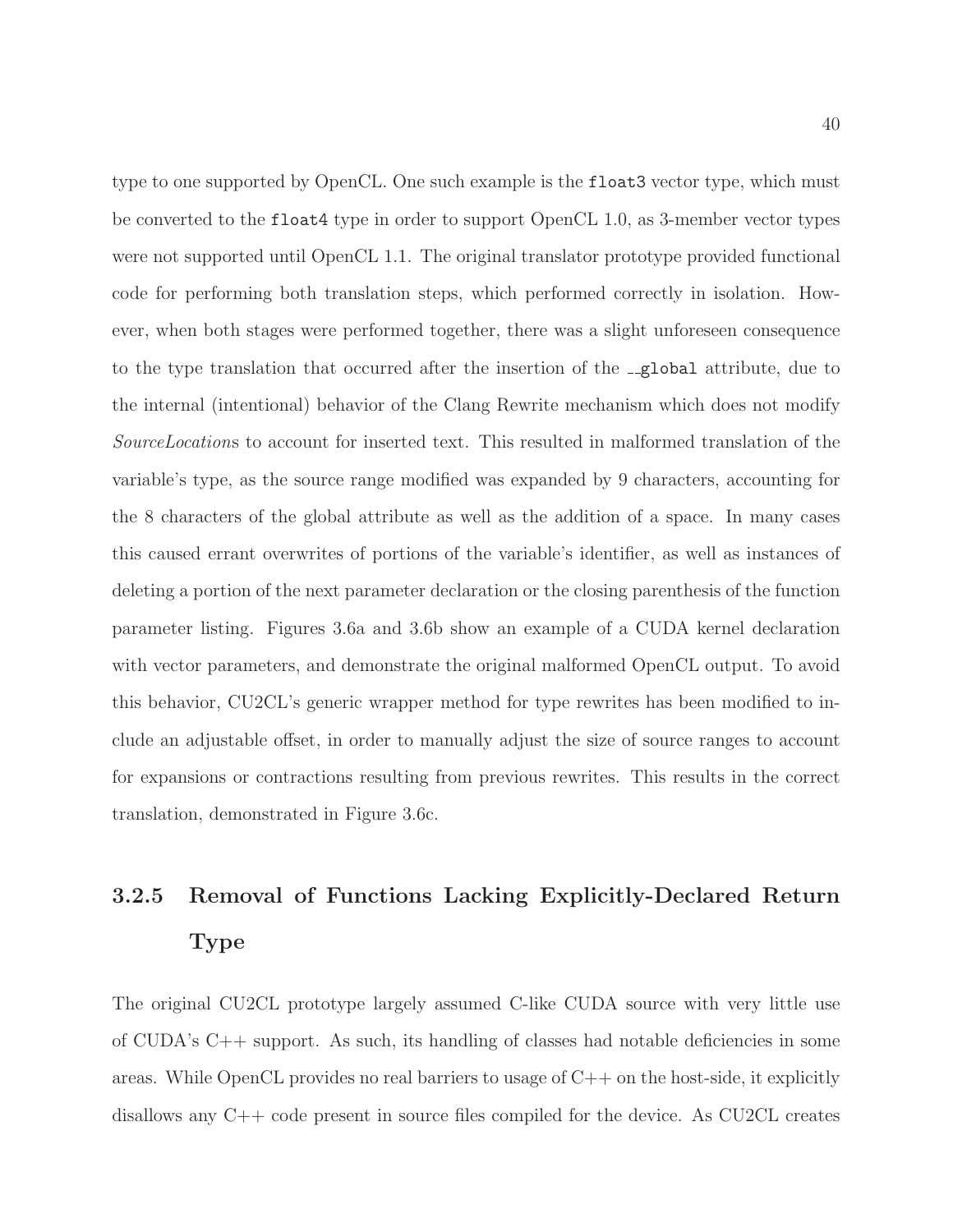host- and device-specific files by selective editing and removal of code from duplicates of the original source file, this presents the case of having to remove valid host-side C++ structures from an output device source file. Originally, the prototype was built with the assumption that all methods that might be removed would either have an explicit return type declaration or function attributes, such as CUDA's \_global\_ attribute for kernels. However, this ignored special C++ functions such as constructors and deconstructors, whose return type is implicit. Thus, the translator was incapable of correctly removing these functions from device code. CU2CL's function removal method has been expanded to now correctly support the removal of all functions without an explicit type declaration or attributes.

#### 3.2.6 Inhibited Translation of Implicitly-Defined Functions

Another side effect of CUDA's support for  $C++$  is the potential presence of implicitly-defined functions such as default copy and assignment operators for classes. As these are implicitly defined, there exists no actual source code to be removed from the device output source file for these functions. However, such implicitly defined functions are nonetheless present in the AST generated by Clang. In the first prototype this created a situation in which the translator encountered such an implicitly-defined host-side function on the AST, and thus concluded it needed to be removed from device code, despite the fact that no explicit source was present. Additionally, it would attempt to recurse into the function to examine it for necessary rewrites before being emitted into the host-side source. The translator's function declaration handling code has been upgraded to explicitly detect such implicit functions in the AST and skip over them, emitting a courtesy notification in the process. This prevents errors caused by the translator's attempts to remove or modify non-existent code.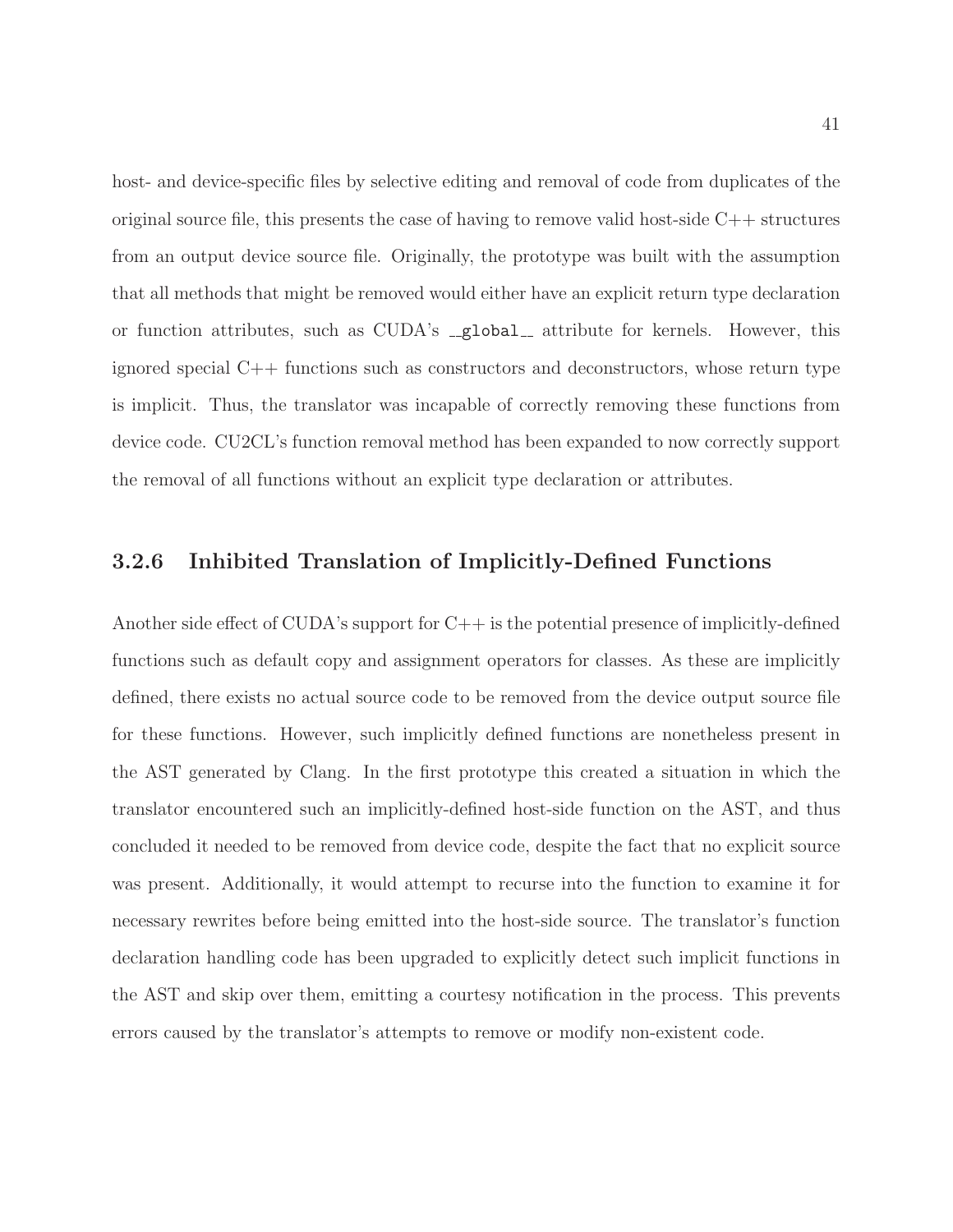## 3.2.7 Host-side Arrays of Device Buffers

A number of sample applications made use of the common programming pratice of storing device buffers that are associated with the same task in an array on the host side. This practice is of particular utility to applications that perform multiple device iterations that need to update input or output values between iterations in an asynchronous fashion, a practice commonly known as multiple buffering. However, the possibility of a host-side array of pointers to device memory was not adequately supported in the original CU2CL prototype. It appropriately translated array references when translating a cudaMalloc call, but when translating the original type of a statically-sized array to a cl mem pointer it lost the array size declaration, resulting in only a single cl mem variable declaration. This results in a number of possible post-translation compilation errors with little to no indication as to the cause, without direct comparison to the original CUDA declarations and device memory allocations. Thus, the mechanism that provides cl mem translation has been adapted to to appropriately handle such statically-allocated host-side arrays of device pointers.

# 3.3 Bugs Quarantined

A major detriment to the utility of any tool to accomplish its stated purpose is the prevalence of high-profile errors, such as segmentation faults, and other large-scale failures. The original CU2CL prototype's "survivability" in the presence of unanticipated structures in input CUDA source was somewhat deficient. As shown in Figure [2.2](#page-27-0) and Tables [A.5,](#page-79-0) [A.6,](#page-80-0) and [A.7,](#page-81-0) a large number of the sample applications failed to produce even a partial translation due to a range of different failures, which often compounded on one another, as demonstrated by the numerous applications with multiple related repairs. Although many of these cases represent source structures that are unlikely to be automatically translated in the immediate future,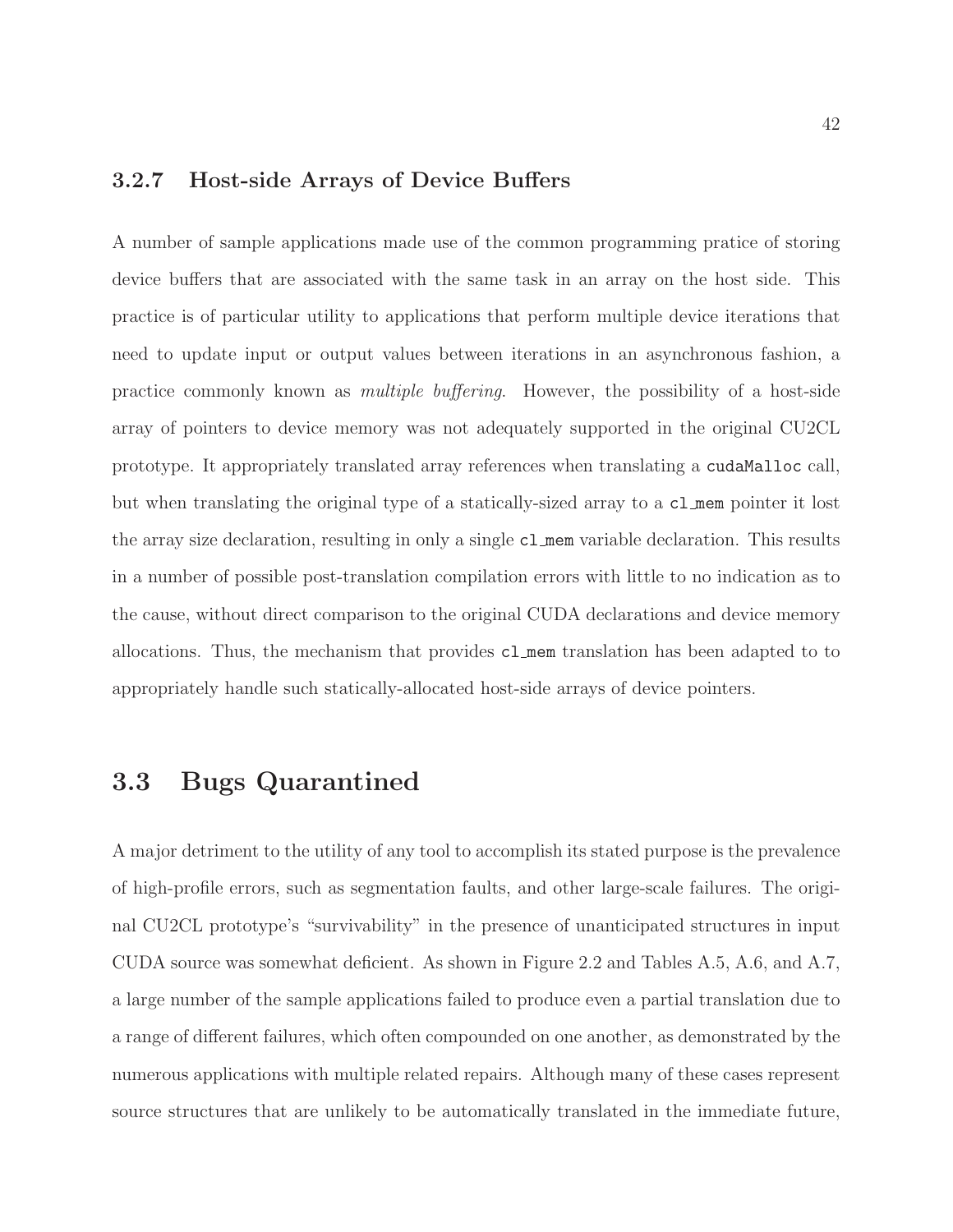or possibly ever if no mapping becomes available, each of these applications still contains a significant quantity of translatable CUDA structures. Therefore, to eliminate complete failure cases, the tool had to be upgraded to provide automated detection and avoidance of the source structures causing failure. By detecting these structures, CU2CL can emit intelligent notifications to the user in order to facilitate manual translation efforts. Further, by avoiding affected regions of code, it is able to continue producing a best-effort translation of the remaining source. Thus, by effectively quarantining these failure cases, the effective utility of the tool has dramatically increased.

#### <span id="page-50-0"></span>3.3.1 Template Handling

As the OpenCL standard does not support any form of device-side C++ code, supporting translation of C++ templates when they are present in CUDA code — as allowed by the  $\text{CUDA}$  standard  $\text{---}$  is difficult, particularly when they occur within device code. Many instances were observed of template-dependent kernels being used to execute similar code on varying data structures via template specializations. While it is theoretically plausible that individual OpenCL kernels could be generated for each individual template specialization used by a program, such support would require large-scale additions to the translator. These would take the form of specialized code for handling detection of all possible kernel template specializations, development of a standardized naming convention for generated specialized kernels, as well as addition of a significant amount of host-side handling code for converting templated kernel entry points into wrappers which correctly select the device side kernel invocation required by the specialization. The OpenCL standard has advanced rapidly and there have been demands for simplified  $C++$  support more similar to CUDA, which has resulted in improvements like OpenCL's host-side C++ bindings [\[21\]](#page-84-0). Thus, it is also plausible that a new OpenCL standard supporting device-side C++ might be released before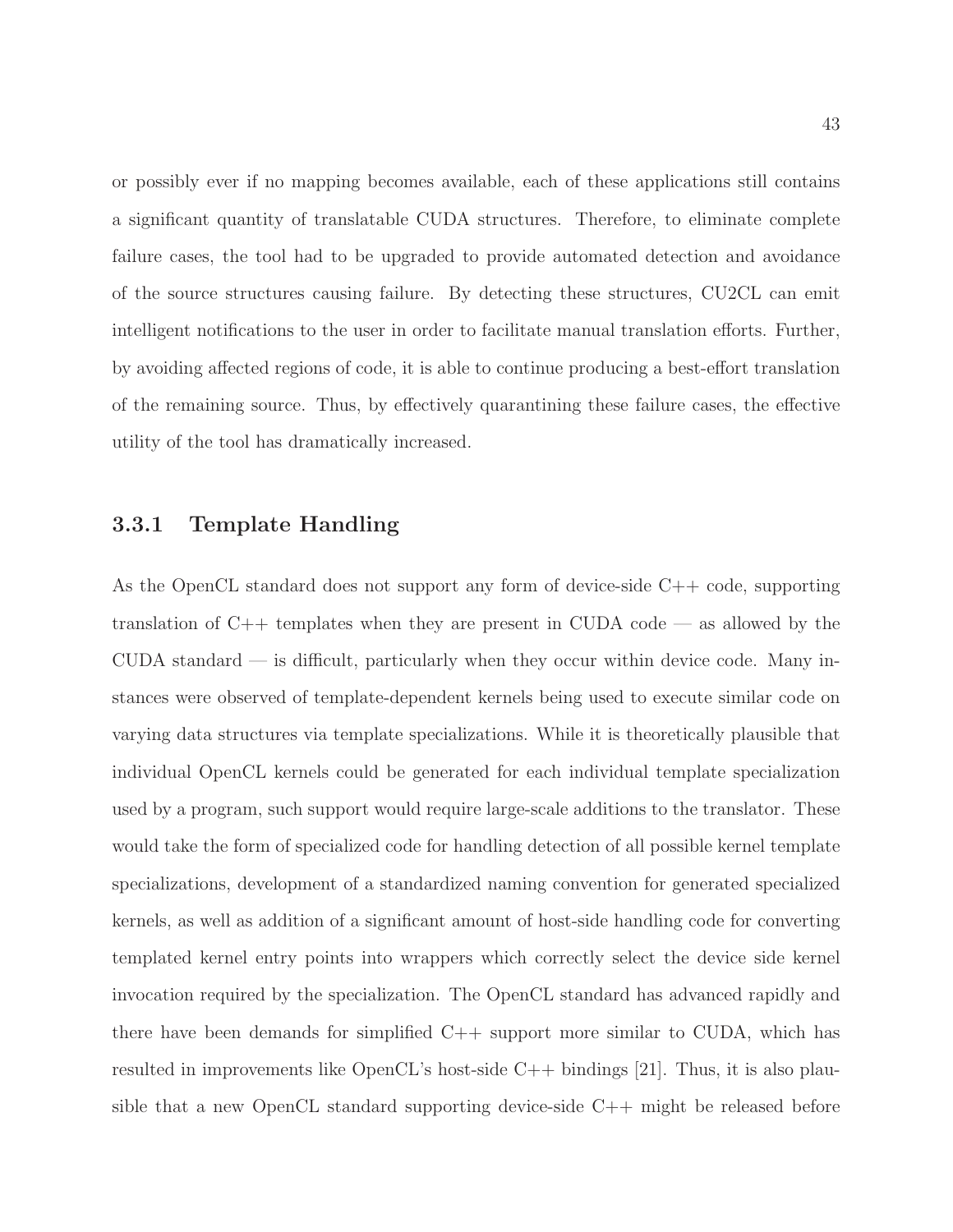adequate translation support can be added to CU2CL. As such, attempting translation of templates has been deferred in favor of targeting more readily-reachable gains in effective coverage.

However, the original translator often encountered inelegant translation failures in CUDA codes that made use of templates, due in part to attempted multiple removals of individual specializations of CUDA kernels when rewriting host code. Specialized code has been added to detect instances of template usage, both in host and device code, and to inhibit any attempts at translation of individual specializations. The code eliminates these failures and instead produces various error notifications through our standard error reporting mechanism. The exact notification returned is dependent on which CU2CL module encountered the template-dependent structure. This allows the translator to continue to work on the remainder of the CUDA application that is not dependent on template specialization, including portions of kernel functions unrelated to the template type, producing a best-effort partial translation. It also helps to direct programmer attention to the affected regions to support their manual translation.

#### <span id="page-51-0"></span>3.3.2 Launching a Kernel Function Pointer

As a fortunate side effect of how CUDA kernels and their invocations are handled by the nvcc CUDA compiler, it is rather easy to make use of function pointers to these kernels directly in invocations, with or without a dereference, using the standard execution configuration syntax shown in Figures [3.7a](#page-52-0) and [3.7b.](#page-52-0) This practice was observed in only two of the sample applications — transpose from the CUDA SDK and Fen  $Z_i$ — and intended to make use of varying accelerated kernels depending on runtime configuration parameters, much like the use of traditional host-side function pointers. However, CU2CL performs kernel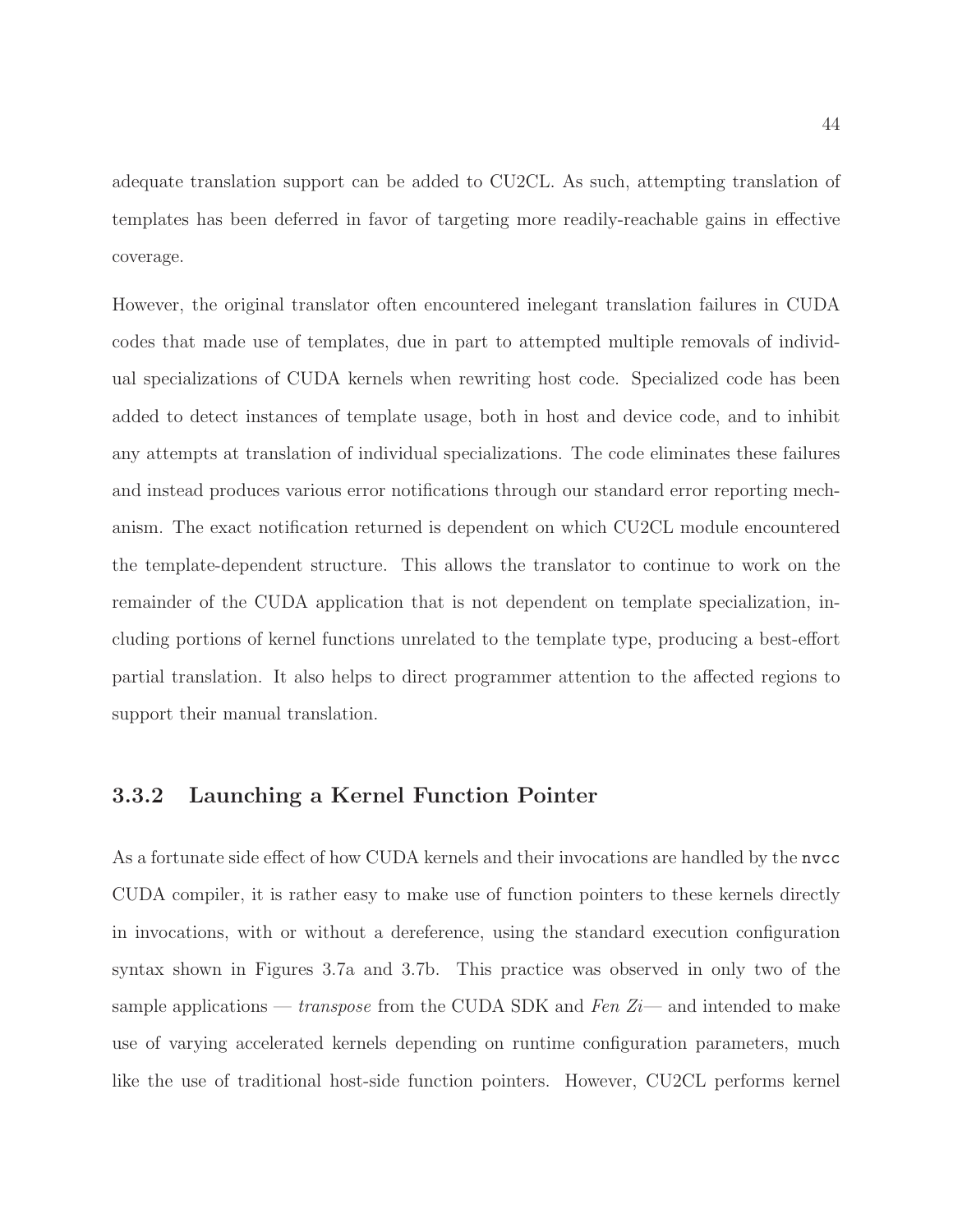```
void (*\text{kernelPtr})() = \&\text{kernel};dim3 block(BDIM_X, BDIM_Y);
dim3 grid (GDIMX / block.x, GDIMY / block.y);
(*\,ker\,nelPtr) \ll \ll grid, block \gg \gg)();
```
#### (a) Dereferenced CUDA Kernel Pointer Launch

```
void (*\text{kernelPtr})() = \&\text{kernel};dim3 \text{ block} (BDIM.X, BDIM.Y);dim3 grid (GDIMX / block.x, GDIMY / block.y);
kernelPtr <<< grid, block >>>);
```
#### (b) Direct CUDA Kernel Pointer Launch

```
cl\_{\tt{kernel}\_{\tt=}cu2cl\_{\tt{Kernel}\_{\tt{kernel}}=clCreateKernel\,(\ldots)};
. . .
void (*\text{kernelPtr})() = \&\text{kernel};size_t block [3] = {BDIM.X, BDIM.Y, 1};size_t grid [3] ={GDIM X / block x, GDIM Y / block y, 1};
localWorkSize [0] = block [0];localWorkSize [1] = block [1];localWorkSize [2] = block [2];globalWorkSize[0] = grid[0]*localWorkSize[0];globalWorkSize[1] = \text{grid}[1]* \text{localWorkSize}[1];globalWorkSize [2] = \text{grid} [2]* \text{localWorkSize} [2];
```
clEnqueueNDRangeKernel ( \_\_cu2cl\_CommandQueue , \_\_cu2cl\_Kernel\_kernelPtr, 3, NULL,  ${\tt globalWorkSize\ ,\ localWorkSize\ ,\ 0\ ,\ NULL\ ,\ NULL\ };$ 

(c) Incorrect CU2CL Kernel Pointer Translation

```
\text{cl}\text{-} \text{ker}\text{-} \text{rel}\text{-}\text{curl}\text{-} \text{K}ernel = cl Create Kernel (\dots);. . .
cl_kernel kernelPtr= __cu2cl_Kernel_kernel;
size_t block [3] = {BDIM.X, BDIM.Y, 1};\texttt{size\_t} \ \ \texttt{grid} \ [3] \ \texttt{=}\{ \texttt{GDMX}\ /\ \ \texttt{block.x}, \ \ \texttt{GDMY}\ /\ \ \texttt{block.y}, \ \ 1 \};localWorkSize [0] = block [0];localWorkSize [1] = block [1];localWorkSize [2] = block [2];globalWorkSize[0] = grid [0]*localWorkSize [0];globalWorkSize[1] = grid [1]*localWorkSize [1];globalWorkSize[2] = \text{grid}[2]*localWorkSize[2];clEnqueueNDRangeKernel ( __ cu2cl_CommandQueue, kernelPtr, 3, NULL,
          globalWorkSize, localWorkSize, 0, NULL, NULL);
```
(d) Ideal CU2CL Kernel Pointer Translation

Figure 3.7: Kernel Function Pointer Launches

translation in two separate stages. The first translates the device-side kernel declaration and definition, and creates a cl kernel object based on prefixing  $\text{\textendash}z$  Leonard to the function's name. The second translates the host-side kernel invocation by adding an identical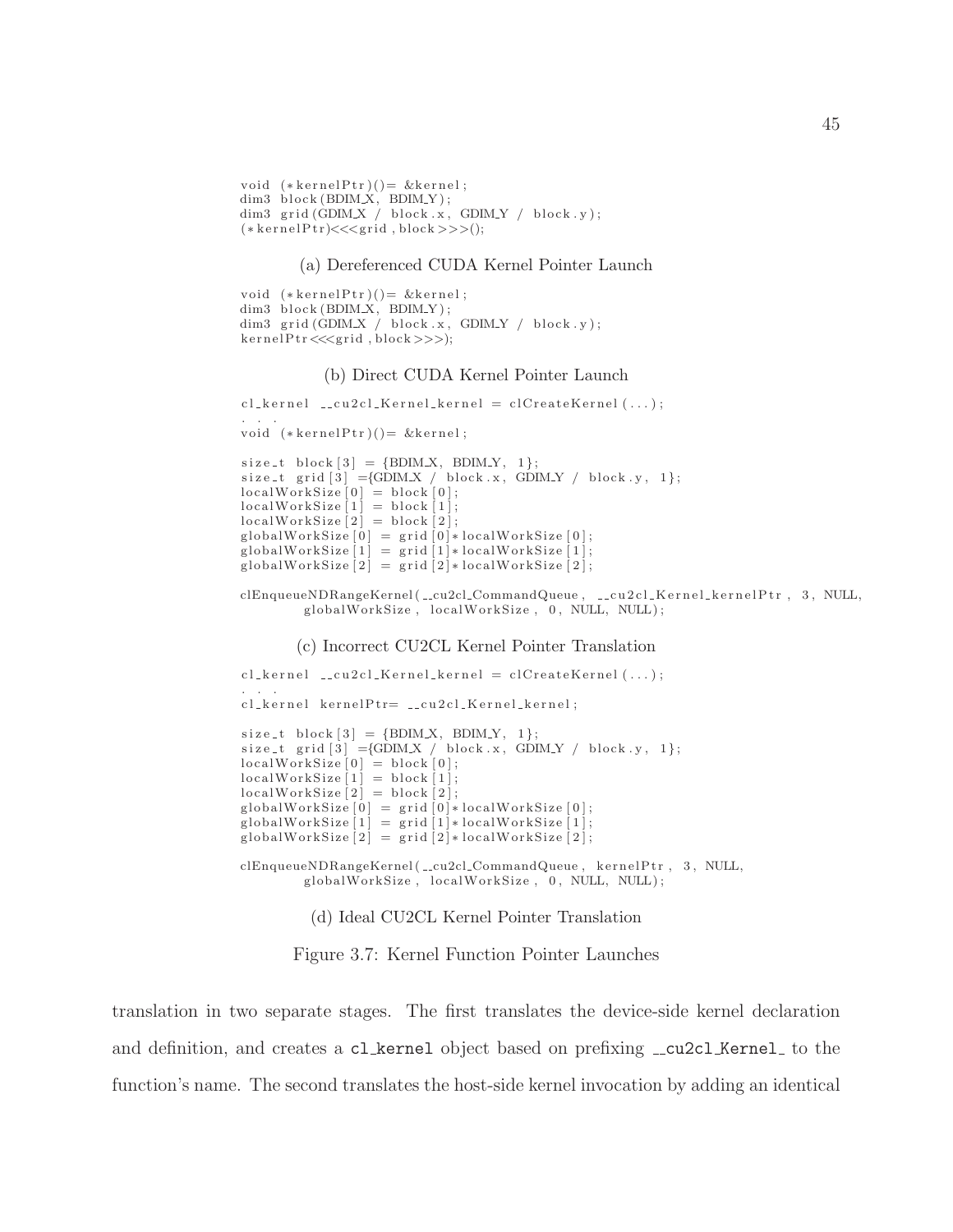prefix to the name of the invoked kernel. An issue arose when this prefix was applied to a direct invocation of a kernel function pointer, resulting in a reference to a non-existent cl kernel object, as demonstrated by Figure [3.7c.](#page-52-0) This results in inelegant post-translation compilation failure without readily observable cause, as the translated kernel call is otherwise correctly formatted. OpenCL would theoretically support the emulation of these function pointers, via conversion to the cl kernel opaque type, in a form similar to Figure [3.7d.](#page-52-0) Upgrading the translator to handle detection or conversion of kernel pointer declarations remains as future work. However, as a precursor to adding this functionality, CU2CL's handling of kernel invocations has been upgraded to include explicit detection of direct invocation of kernel function pointers. As CU2CL does not yet provide a robust translation of these pointers, this explicit detection code skips translation of these invocations, and emits a standardized error to direct manual post-translation code repair efforts.

#### <span id="page-53-0"></span>3.3.3 Failure When Main Method is not Present

It is well known that standard OpenCL requires extensive explicit initialization code for setting up portions of an execution environment like creating a device context and command queue and compiling device kernels. Fortunately, assuming one wishes to emulate CUDA's automatic device initialization code, much of this initialization code, referred to as boilerplate, is almost completely identical between programs. Therefore the original CU2CL prototype provided automatic insertion of this code, as well as associated cleanup OpenCL calls into the main method of the translated application. However, this was based on the assumption of rather simple single-source-file CUDA programs, when in practice applications frequently make use of many source files, often mixing between CUDA, C++, C, and occasionally other languages such as FORTRAN within a single application. While the original work noted the need for explicit support of separate compilation [\[26,](#page-84-1) [25\]](#page-84-2), the assumptions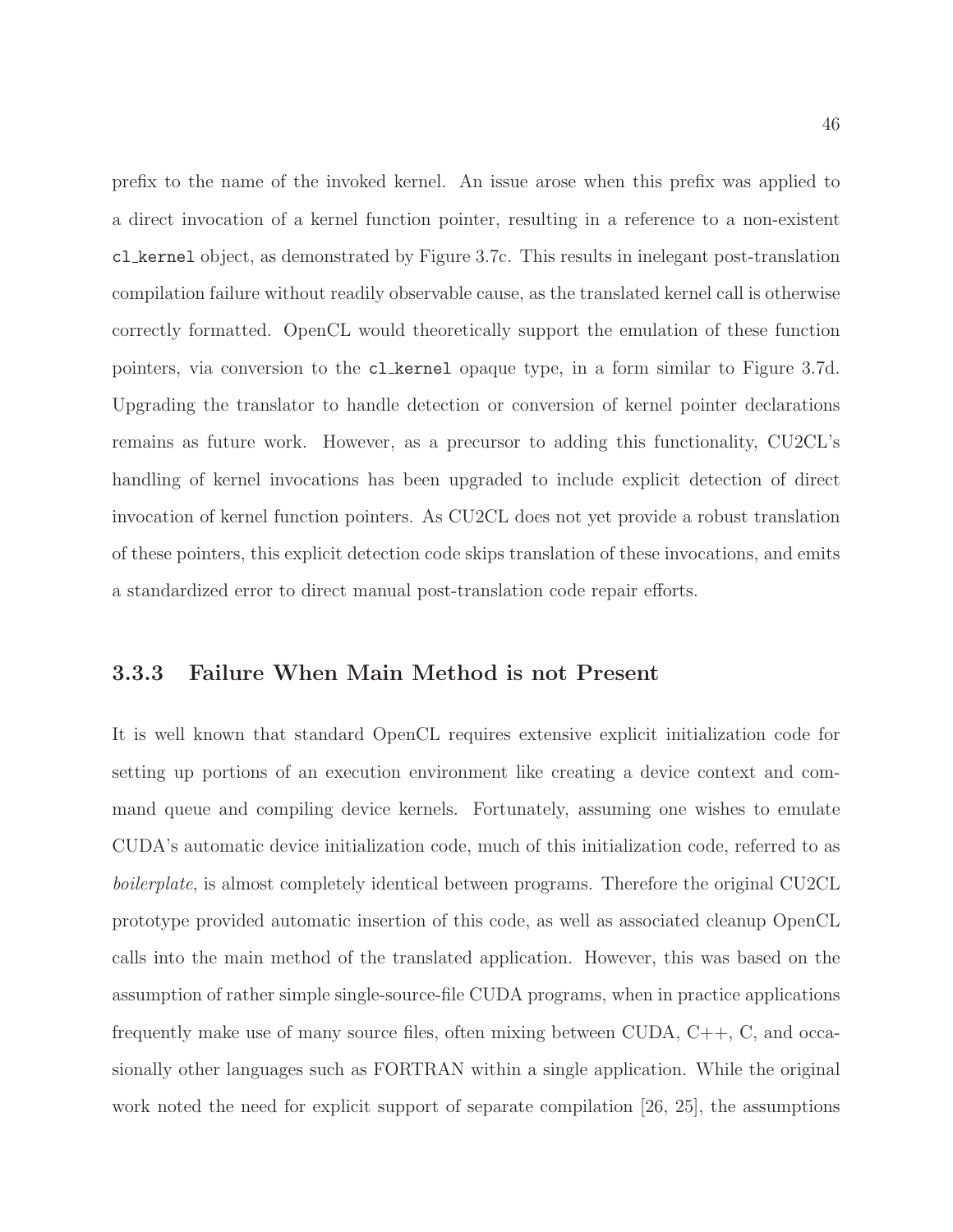inherent in the original prototype prevented even partial translation of source files that did not bear a main method. Due to a lack of verification that a main method was present when attempting to insert boilerplate, the prototype would always encounter a segmentation fault when attempting to translate a file that did not contain a main method.

While the newest version of the translator still does not provide the hooks necessary for full support of separate compilation, the assumption underlying these segmentation faults was addressed by adding an explicit check for the existence of a main method. This check then inserts the required boilerplate as usual if such a method is found, or emits a notification to the user via the standardized error reporting mechanism if no such method is found. Regardless of whether a method is found, translation of the remainder of the application is preserved. Thus, even if the necessary boilerplate for a non-main-bearing source file must be developed and added by hand, the newest version of CU2CL survives to provide a partial translation. This still significantly reduces the amount of hand translation required compared to the first prototype. However, the avoidance mechanism could be further expanded to automatically dump suggested boilerplate into a comment region at the beginning of the source file, to further aid manual efforts as an interim effort until full support is added.

#### 3.3.4 Handling of Separately Declared and Defined Kernels

A rather significant issue that is removed in the current CU2CL release was an inherent assumption that a CUDA kernel would solely have a definition, not a forward declaration as well as a definition. CU2CL detects CUDA kernel declarations/definitions based on presence of the  $\text{\_global\_}$  or  $\text{\_device\_}$  attribute in order to replace them with the OpenCL equivalents. This resulted in a number of cases in which the translator would attempt to remove all code between declaration and definition when rewriting the host-side OpenCL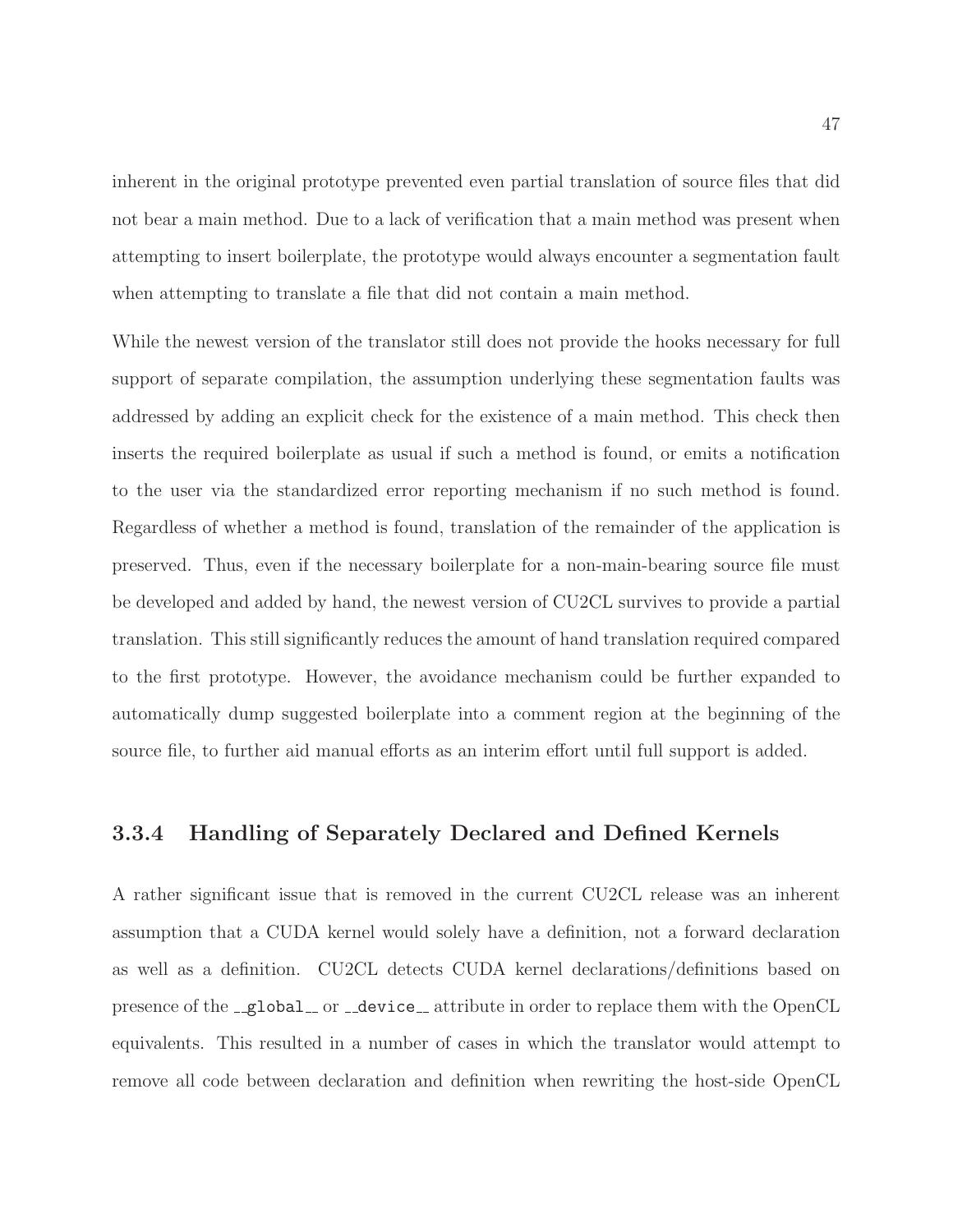by basing a removal off the SourceLocation of the wrong attribute. Were this to occur with source structures early in the source file, this behavior cascaded into additional further obfuscated errors due to the resulting extreme malformation of the partially-rewritten host code. However, a method for checking if both a declaration and definition were present, based on the presence of a duplicate of either of these attributes was sufficient to eliminate this errant behavior and prevent the translation failure. While the kernel definition is now appropriately removed from host-side OpenCL output, removal of the corresponding forward declaration is yet to be implemented.

#### 3.3.5 Handling for #defined Functions

During investigation of several applications that make use of OpenGL interoperability, an additional failure was discovered when the translator attempted to recurse into certain OpenGL function calls. This was due to the translator being unable to identify a direct callee for the expression. An explicit catch was inserted to eliminate segmentation faults associated with this situation by inhibiting translation and emitting a notification, much like the other failures in this section. However, beyond identifying a chain of typedef and #define statements that collectively assemble these functions' declarations, a more formal understanding of the underlying cause and need/potential for translation has yet to be constructed.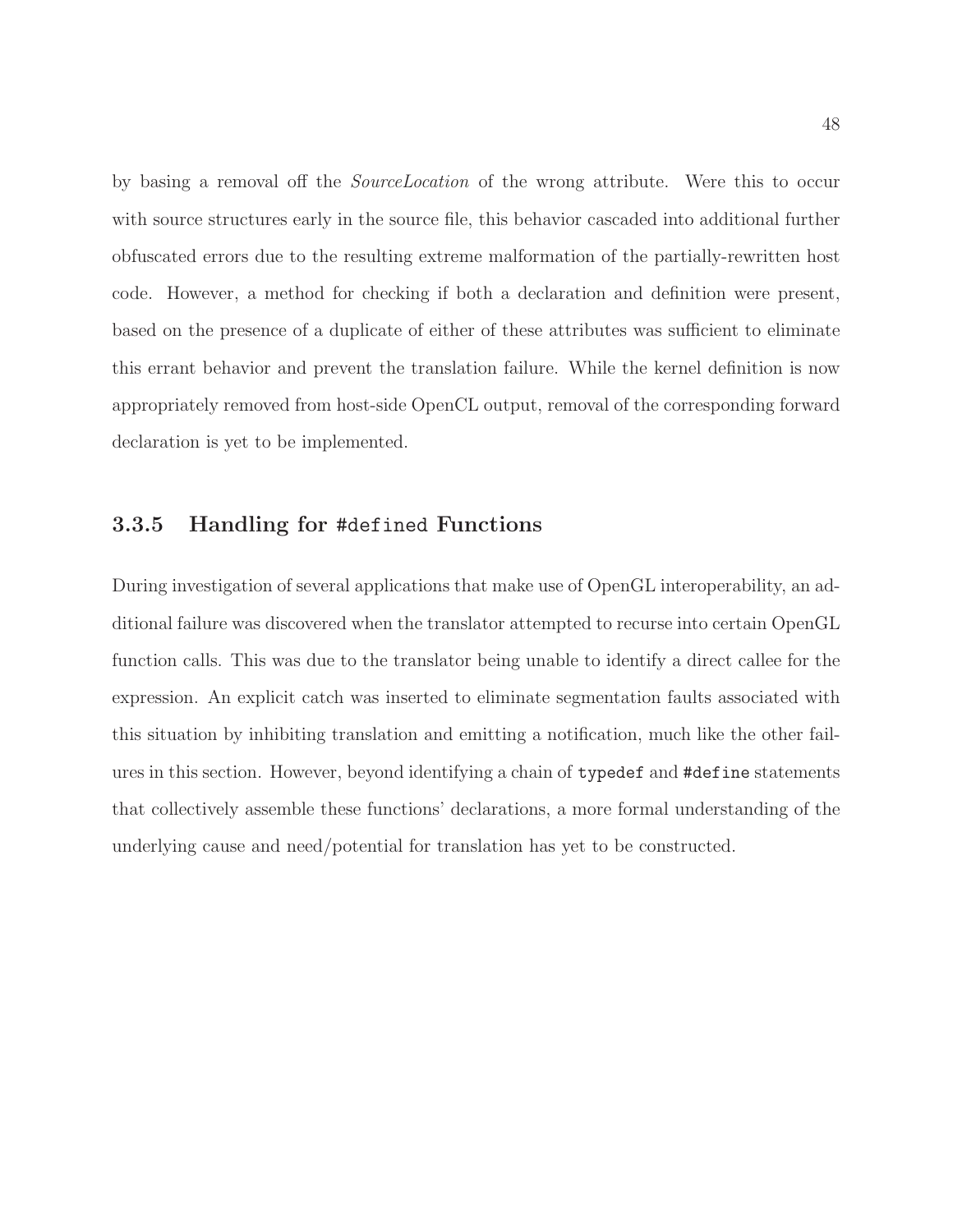# Chapter 4

# Characterization of Translator Limitations

Information gained from profiling the sample applications both before and after enhancement of the translator was used to develop a characterization of structures that pose current and future limitations to translation. This characterization is provided to help prioritize development and reason about the theoretical translatability of difficult structures. Table [4.1](#page-57-0) demonstrates the percentage of applications from both the CUDA SDK samples and Rodinia samples that make use of a number of these structures. By aggregating information on untranslated structures across these applications a more adequate estimate of their relative popularity in the wider population of CUDA applications was developed. Further, by studying multiple disjoint instances of these CUDA structures, more complete characterizations of potential difficulties in realizing their translation were developed. Based on this characterization, each of the identified issues that remain to be translated have been further classified based on their potential for translation. Alongside the theoretical discussion of identified issues, possible avenues to realizing their partial or complete translation are pre-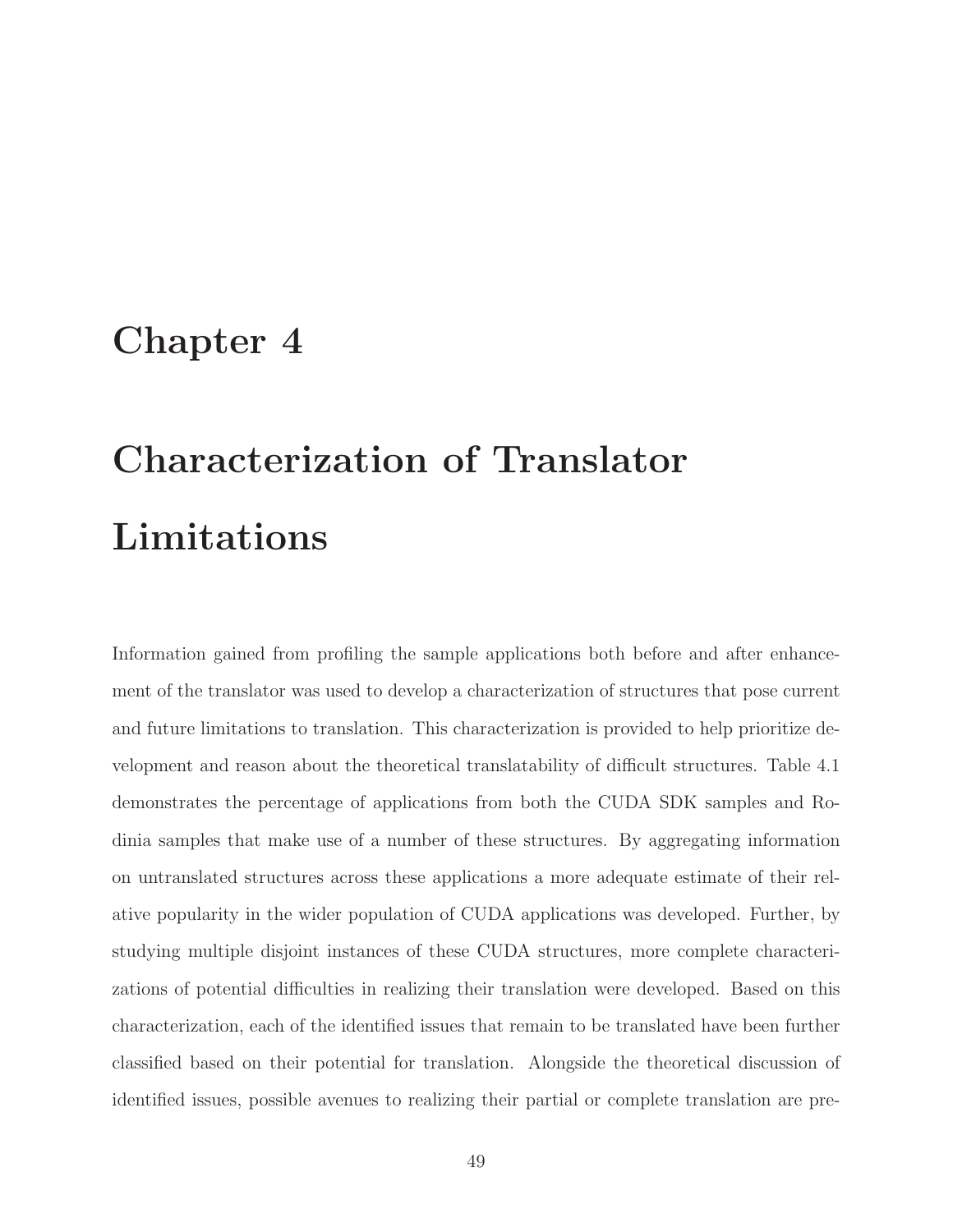<span id="page-57-0"></span>

|                           | <b>CUDA SDK</b>  | Rodinia          |
|---------------------------|------------------|------------------|
| Challenge                 | Frequency $(\%)$ | Frequency $(\%)$ |
| Separate Compilation      | 54.4             | 29.4             |
| <b>CUDA</b> Libraries     | 10.1             | 0.0              |
| Kernel Templates          | 21.5             | 0.0              |
| cudaSetDevice             | 54.4             | 29.4             |
| Textures                  | 27.8             | 23.5             |
| Graphics Interoperability | 24.1             | 11.8             |
| <b>CUDA Driver API</b>    | 8.9              | 5.9              |
| Literal Parameters        | 19.0             | 17.6             |
| Aligned Types             | 6.3              | 5.9              |
| Constant Memory           | 17.7             | 29.4             |
| Shared Memory             | 46.8             | 70.6             |
|                           |                  |                  |

Table 4.1: Frequency of Translation Challenges in Sample Applications

sented. A portion of this work is presented in [\[36\]](#page-85-1). Exploring the issues presented in this chapter further and implementing automatic translations for those that are possible provide ample opportunities for future work.

# 4.1 Partially Supported 1-to-1 Mappings

#### 4.1.1 Device Buffer cl mem Propagation

As mentioned in previous works and earlier sections in this thesis, when translating buffers of on-device memory from CUDA to OpenCL, one must translate the buffer's standard pointer type from CUDA into OpenCL's opaque cl mem type. This type must be used in translated memory allocations, memory transfers, and kernel invocations, which often reside in separate scopes. Currently, CU2CL supports translation of the variable's nearest declaration that shares the scope of the translated *cudaMalloc* call, either as a global variable, function parameter, or local variable. Further, during conversion of kernel functions, it can infer that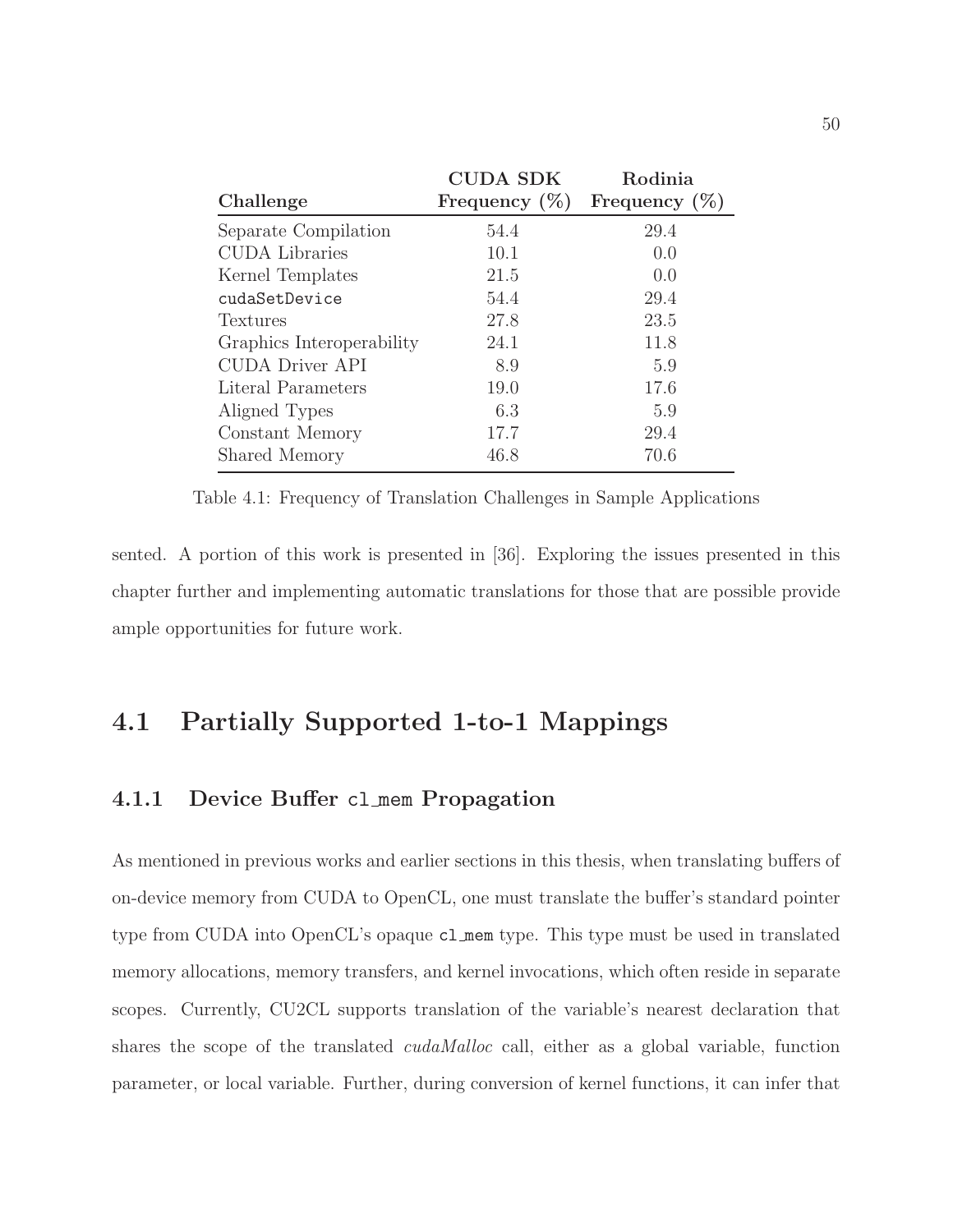any pointer argument to a kernel function must be translated to an OpenCL cl mem type within the host-side invocation. However, when these two translated structures do not occur within the same scope, and the device variable is instead passed as a parameter to one or more additional function calls, it is likely that the cl mem type rewrite will require additional propagation throughout each of these additional function calls, as noted in [\[27\]](#page-84-3).

As CU2CL currently provides rather localized translation for device buffers — often requiring post-translation manual intervention to perform the necessary modifications to accessory functions in the call stack — it is critical to begin devising ways of reducing or removing the necessity of manual intervention in favor of more complete automation. One such method might be to simply wrap all outbound and inbound cl mem references with an explicit cast to the original type before they are propagated up and down the stack. This method would be a relatively "quick fix". However it could cause potentially grievous issues if accessory methods attempt to naively access the cast cl mem pointers as if they were pointers to host-side buffers, as the change in actual type would not be apparent to those methods. Fortunately, dereferencing of a device buffer that is not allocated on the host and page $locked$  — i.e. allocated with a traditional cudaMalloc and not one of the host-side variants — is also invalid in CUDA, so the prevalence of such attempts to access device memory from the host should be reduced.

Another approach would be to integrate within CU2CL a form of control flow analysis to deduce functions requiring rewrites of parameters to the cl mem type. This would obviate the noted problems with the explicit cast technique, ensuring translation propagation within explicitly-included source files. However, a potential issue could still be reached within the case of separate compilation as necessary changes for an already-translated portion of the source may not be immediately visible to the translator while work is being performed on other source files. As separate compilation necessitates the use of header files that are shared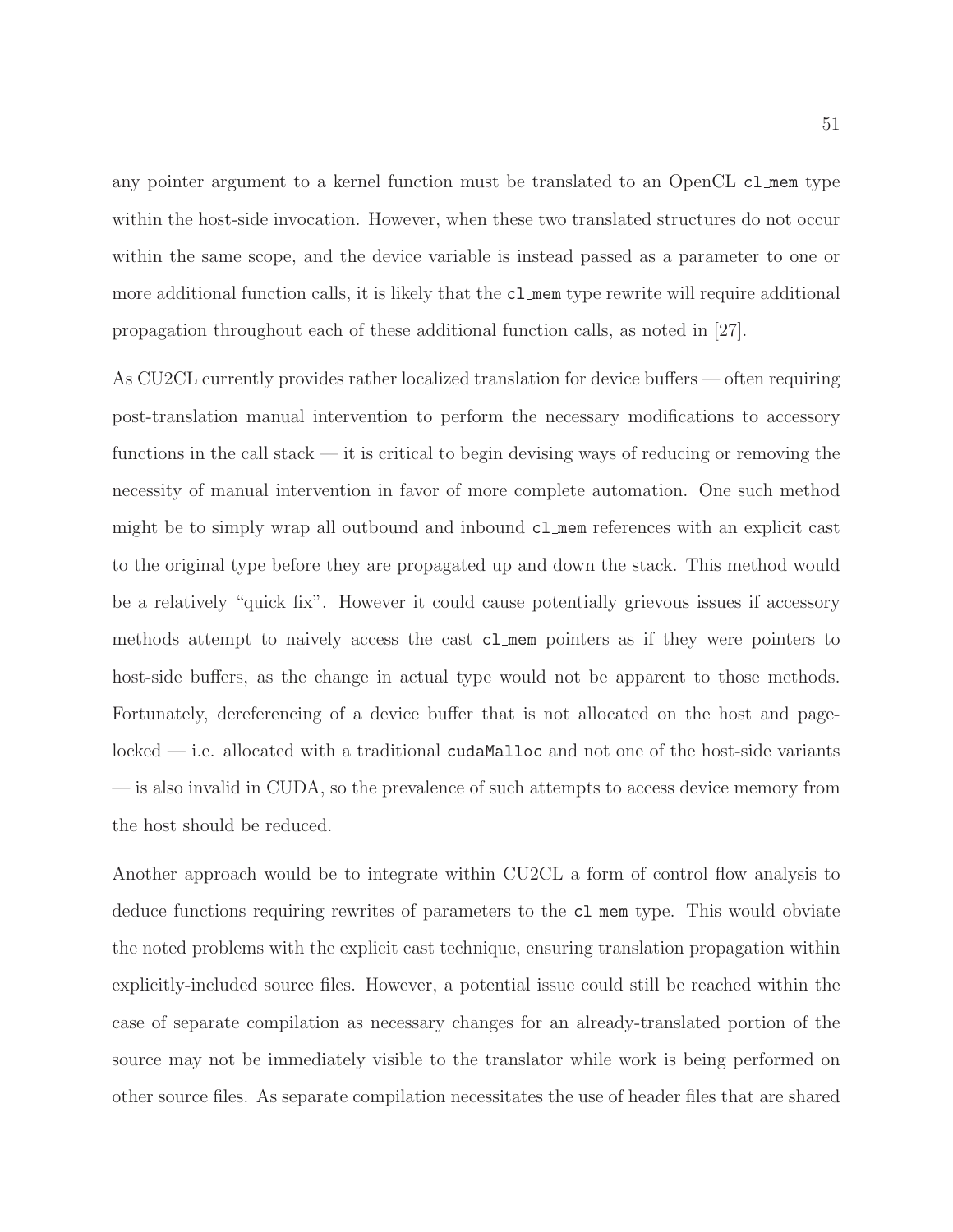between separately compiled source files, a potential solution might be to add functionality that searches for partially-translated header files from previous translation passes.By examining these partially-translated header files CU2CL could infer a list of translations from other sources that must be propagated into the current source file undergoing translation. However, this does not address the possibility of cyclical dependencies between source files that share a header, requiring additional propagation of rewrites from a later-translated file into an earlier-translated one. This potential may require that the translator perform analysis on all program source files simultaneously, or perform a possibly-variable number of translation passes.

## <span id="page-59-0"></span>4.2 Unsupported 1-to-1 Mappings

#### 4.2.1 Constant Memory

As noted in Section [3.2.2,](#page-44-1) the CU2CL translator is yet to support the translation of *constant* memory regions, despite there being an effective 1-to-1 mapping of functional usage within the device kernels. The current lack of support is largely due to variations on the scope for declarations and initializations of such memory regions. In CUDA,  $\_\_constant\_\_$  variables declared at program scope can be initialized via cudaMemcpyToSymbol as long as declaration and initialization reside in the same source file  $[28]$ . However, in OpenCL  $\_\_$ constant memory can either have device program scope, or device function scope. The program scope variant cannot easily be set at runtime via an analog of cudaMemcpyToSymbol  $-$  it would require detailed modification of the string containing the OpenCL kernel source code at runtime before invoking clCreateProgramWithSource — but the function scope variant can, as to the host it appears as a cl mem type, just like any other device side buffer. However, this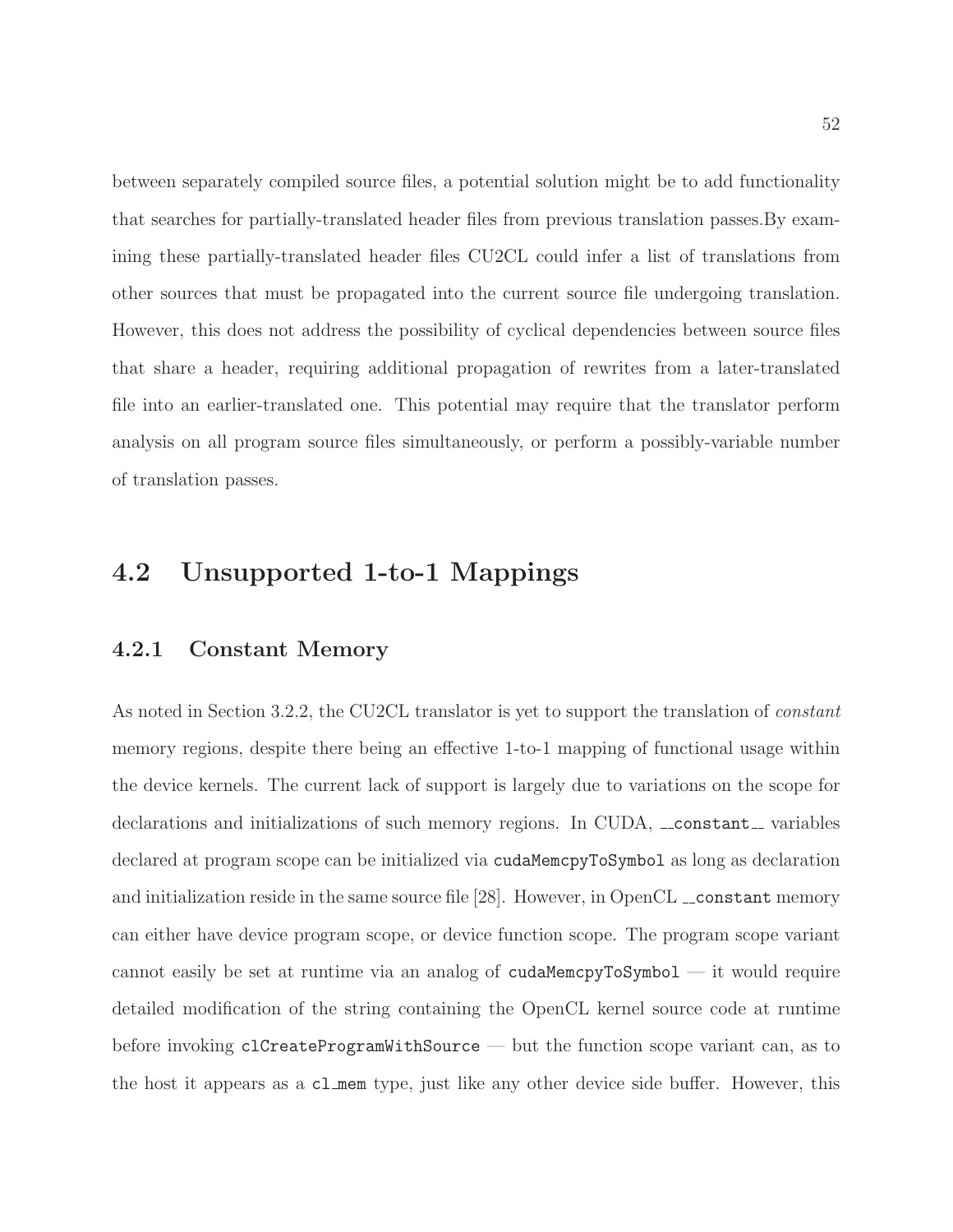comes with the restriction of needing to be explicitly defined as a parameter to kernels that reference the constant memory region. Thus, in order to effect a full translation of constant memory, the translator must both convert the host-side reference to a cl mem, as well as dynamically insert the reference into both the host- and device-side parameter list for kernels that reference the region. In order to avoid over-zealously appending all declared constant memory to parameter lists for all kernels, the translator will need to be extended to actively identify access to variables by a kernel that utilize the constant address space.

#### <span id="page-60-0"></span>4.2.2 Shared Memory

. . . }

```
// host codedim3 block (BDIM_X, BDIM_Y);
         dim3 grid(GDIMX / block.x, GDIMY / block.y);
         size_t simem = GDIM X * GDIM Y * size of (float);
         \text{kernel} \ll \ll \text{grid}, block , s_mem>>>(...);
        //device code
         \text{L-global}_- void kernel (\dots) {
             extern __shared__ float foo [];
         . . . }
                           (a) CUDA C
// host code
size_t[3] group_size = {BDIM_X, BDIM_Y, 1}
size_t [3] range_size = {GDIM.X, GDIM.Y, 1}size_t size-t s_mem = GDIM_X * GDIM_Y * size of (float);
clSetKernelArg([-cu2cl_Kernel_kernel, 0, s_{mem}, NULL);clEnqueueNDRangeKernel ( . . . ) ;
// device code
Lkernel void kernel(Llocal float* Lcu2cl_SharedMem, ...) {
```

```
\text{-} \text{local float} * \text{foo} = \text{-} \text{cu2cl-SharedMem};
```
#### (b) OpenCL

Figure 4.1: Dynamically allocated shared memory

There is also an effective mapping of CUDA's \_shared\_ memory space onto OpenCL's local memory space. The initial CU2CL prototype already handled conversion of kernel  $\text{\_}$ shared memory declarations to  $\text{\_}$ local memory declarations, which provides support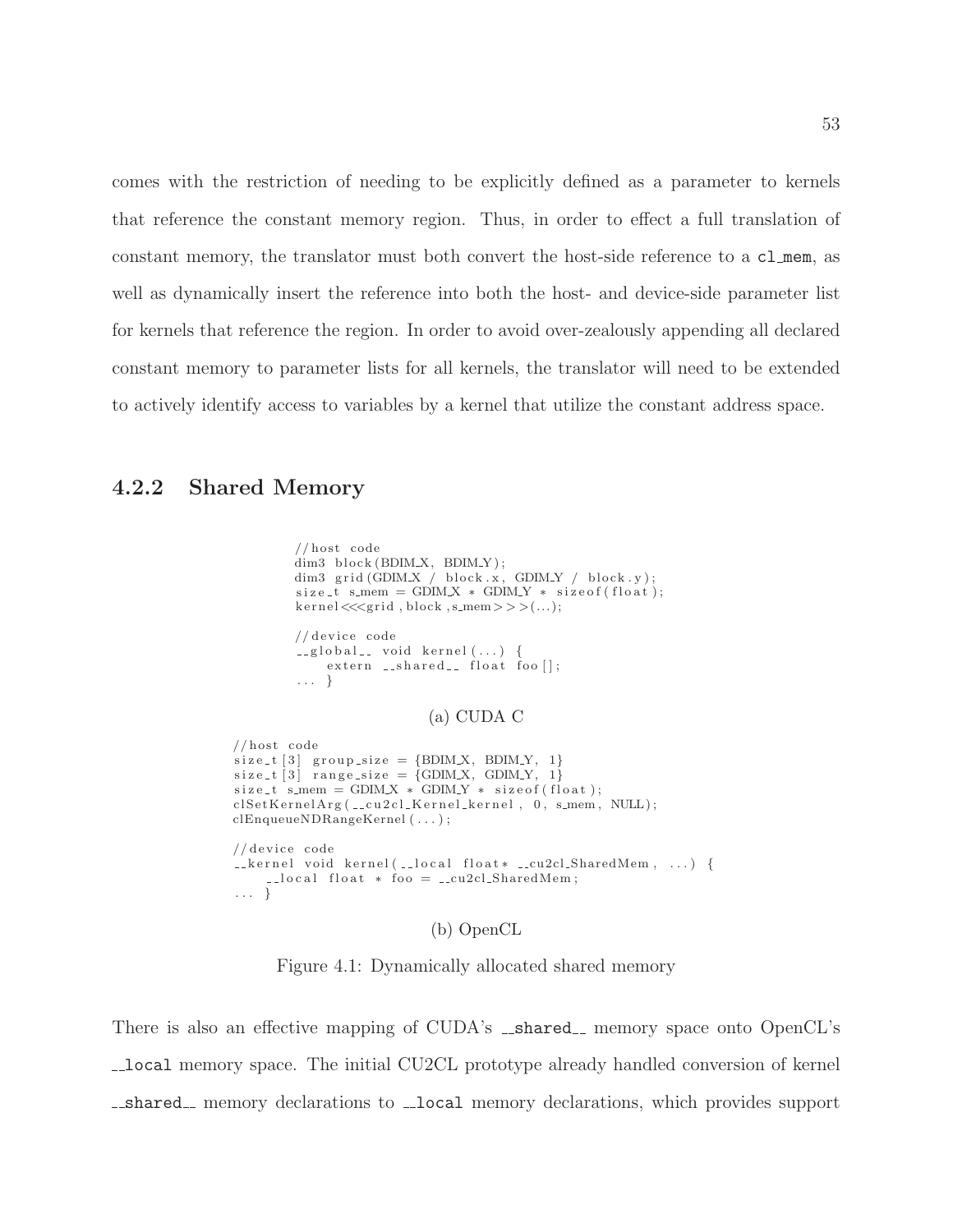for statically allocated regions of this type. However, there is a distinct difference between the semantics of dynamically allocating external shared memory for a kernel at runtime. In CUDA, such memory is declared to be external with the addition of the extern keyword, and the total memory allocated for all such external shared memory declarations within a given kernel is specified as an additional argument to the kernel launch execution configuration. Figure [4.1a](#page-60-0) provides an example of this behavior, with "s\_mem" being used to declared the size of the shared region on the host, and "foo" being a pointer into this region. Therefore if multiple dynamically allocated \_\_**shared**\_\_ variables are used, they all point to the same buffer and index offsets must be manually managed by the programmer.

In contrast, OpenCL's dynamically allocated  $\Box$ local variables are specified as additional formal parameters to the kernel, and the amount of space allocated for each such variable is specified by a separate call to clSetKernelArg. Thus, not only must the size of the allocation be extracted from the CUDA execution configuration statement, but additional  $\lnot$ local parameters must be added to the OpenCL kernel at translation time. Further, a mechanism must be added to ensure that offset indices referring to the memory region remain valid after translation. The direct approach is to emulate CUDA's behavior by allocating a single shared  $\Box$ local memory region, and converting all external declarations to initializations that point to this buffer. Figure [4.1b](#page-60-0) demonstrates the OpenCL this translation mechanism would produce.

#### 4.2.3 Texture to Image Translation

Translation of CUDA textures and surfaces to OpenCL cl images is another high-frequency translation that is yet to be supported. Both standards provide for read and write access to the device texture memory, organized in various multi-dimensional configurations. How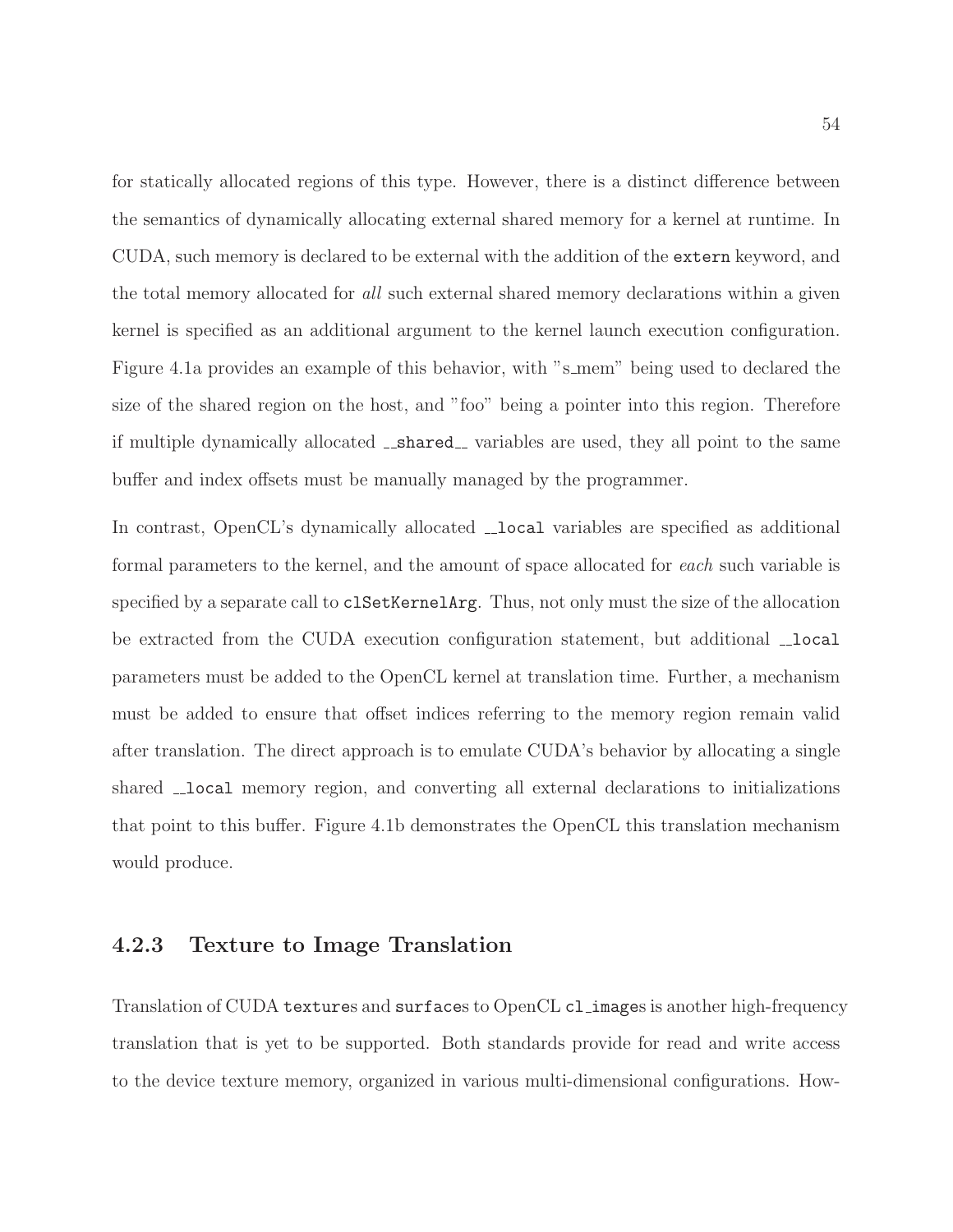ever, while the two types are conceptually similar, the semantics for utilizing them have a number of notable differences that complicate the translation process. For example, when mapping onto OpenCL 1.0, there is no direct equivalent for CUDA's 1-dimensional texture type, so a translator would have to provide a mechanism for translating the one-dimensional indices used by CUDA into a two-dimensional form for use with an OpenCL cl image. Further, CUDA provides both scalar and vector access to texture memory, whereas OpenCL exclusively provides four-member vector access. Additionally, texture access with OpenCL requires use of both a cl image and a cl sampler specifying the addressing, filter, and normalized coordinate settings used to access the image, whereas CUDA includes these settings directly in the texture reference type. Due largely to the number of variations on texture access, much work remains to fully conceptualize the additions necessary to provide automatic translation to OpenCL.

# 4.3 Functionally Emulatable Mappings

As mentioned in other sections, there exist a number of situations in which CUDA and OpenCL both provide equivalent functionality, but utilize different semantics for achieving it. In most cases this is simply a matter of converting a single CUDA function call or implicit behavior into a collection of various OpenCL structures and API calls. However, two situations were identified that require a more nuanced translation effort to ensure functional correctness once converted to OpenCL . The first of these is an emulation of CUDA's high level mechanism for invoking pointers to kernel functions directly via the execution configuration syntax. This requires intelligent identification of such invoked pointers and conversion to the more verbose OpenCL kernel invocation semantics. The second such case of potential emulation addresses the potential for codes to rely on the implicit synchronization guaran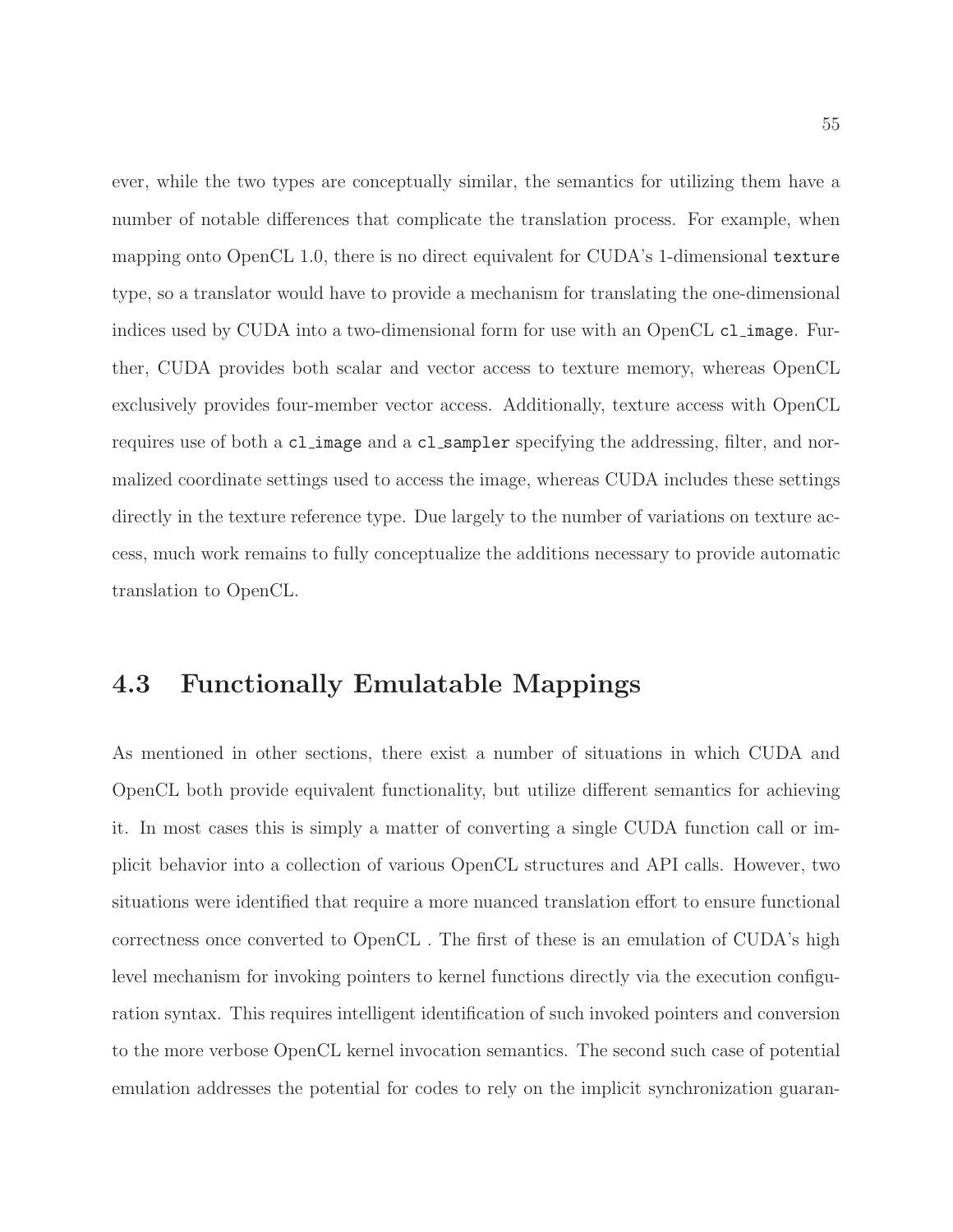teed within warps by virtue of current NVIDIA hardware platforms. Guaranteeing functional portability of codes that make use of this behavior is particularly difficult, as the underlying OpenCL devices may or may not provide similar implicit synchronization behavior.

#### 4.3.1 Kernel Function Pointer Invocation

As addressed in Section [3.3.2,](#page-51-0) CUDA provides a mechanism by which a kernel function pointer may be directly invoked from the host without a dereference, as if the pointer were itself an actual device kernel. Fortunately, use of this feature even within CUDA's own samples is not widespread, only observed within the SDK sample transpose, and the Fen Zi application. While OpenCL provides no similar method of kernel invocation to that of CUDA's high-level execution configuration syntax, this does not inhibit its potential ability to emulate function pointers. This is due to the fact that by default, when translating a CUDA kernel invocation using the execution configuration syntax, the translator must necessarily convert the kernel function to OpenCL's cl kernel type, in conjunction with other additions in the boilerplate region to force compilation of the kernel and initialization of the corresponding cl kernel object. Fortunately, this cl kernel is itself an opaque pointer type. Therefore, it is possible that a translator could actively convert CUDA function pointer variables into additional cl kernel variables, that would then point to the appropriate OpenCL kernels, and be seamlessly used in kernel invocations, just like their non-pointerbased analogues. Figure [3.7d](#page-52-0) gave an example of how this translation would appear in OpenCL. Addition of this functionality would require a modification of CU2CL's host-side translation code to actively search for kernel pointer declaration and assignment expressions, in order to drive conversion of the pointer types to cl kernel variables.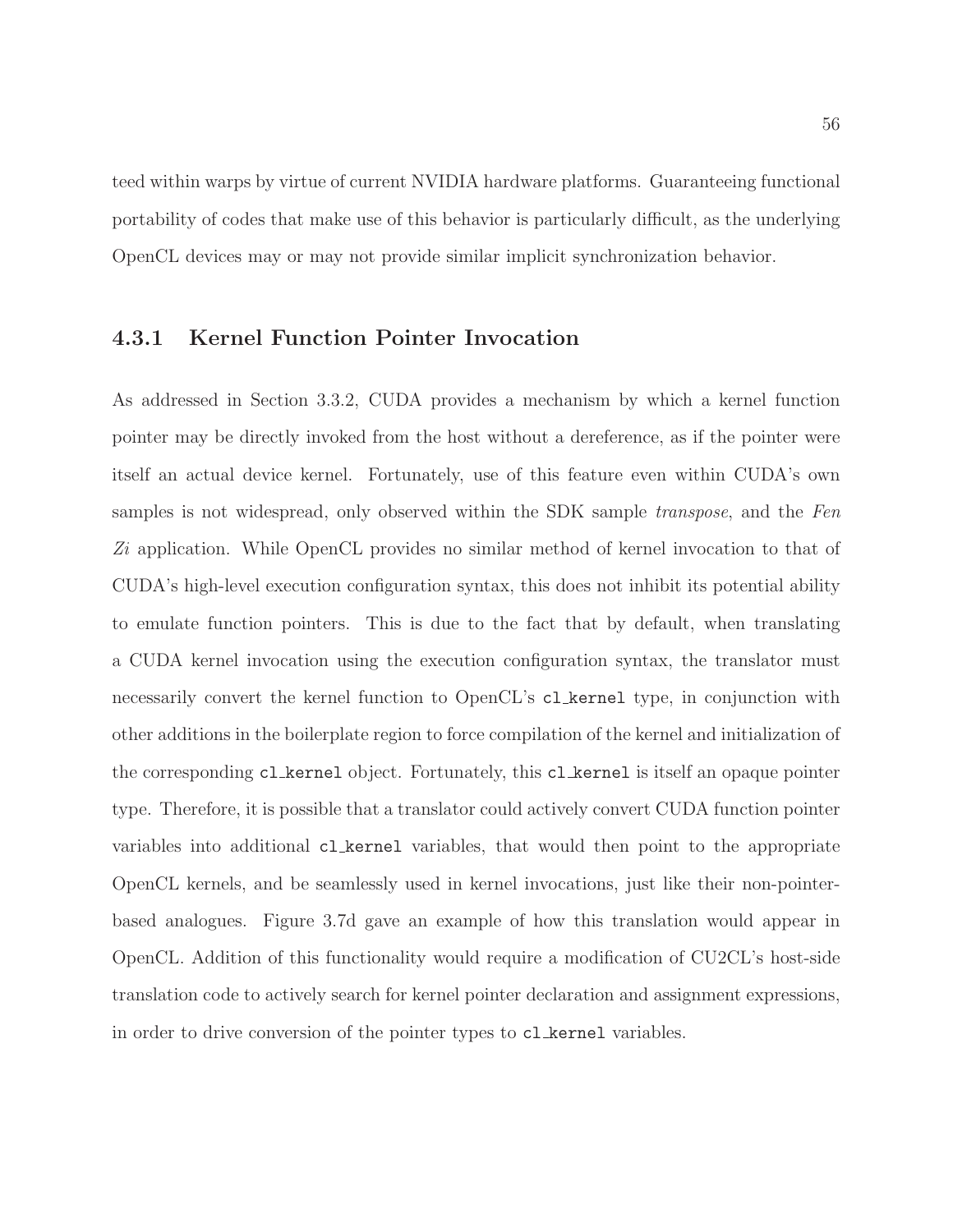#### <span id="page-64-0"></span>4.3.2 Warp-level Synchronization

```
. . .
//work−group s i z e 32
\text{\textendash} r_vals [32];
r_{\text{ivals}} [ tid & 31] = some_var [ tid ];
barrier (CLK LOCAL MEM FENCE
      CLK_GLOBAL_MEM_FENCE);
if (( tid & 31) < 16)
     r_v = vals [ tid & 31] \pmr_{\text{vals}}[(tid + 16) & 31];// implicit warp sync
if (( tid & 31) < 8)r-vals [tid & 31] +=
          r_{\text{-}vals} [(tid + 8) & 31];// implicit warp sync
if (( tid & 31) < 4)r-vals [tid & 31] +=
          r_{\text{iv}} r s [ ( tid + 4) & 31];
// im plicit warp sync
if (( tid & 31) < 2)r_{\text{-}vals} [ tid & 31] +=
          r_{\text{-}vals} [ ( tid + 2) & 31];
// implicit warp syncif ((\text{tid } \& 31) = 0)r_v = vals [0] += r_vals [1];
```
(a) OpenCL kernel reduction with warp-level synchronization

//work−group s i z e 32  $\lceil -\log a \rceil$  r vals  $\lceil 32 \rceil$ ;  $r_v = vals$  [ tid & 31] = some\_var [ tid ]; b a r r i e r (CLK LOCAL MEM FENCE | CLK GLOBAL MEM FENCE ) ; if  $(($  tid & 31 $) < 16$  $r$ -vals [tid & 31]  $+=$  $r_{\text{-}vals}$  [ ( tid + 16) & 31]; barrier (CLK\_LOCAL\_MEM\_FENCE CLK\_GLOBAL\_MEM\_FENCE); if  $(($  tid & 31 $) < 8)$  $r_v$  vals [tid & 31]  $+=$  $r_{\text{-}vals}$  [ ( tid + 8) & 31]; barrier (CLK\_LOCAL\_MEM\_FENCE CLK\_GLOBAL\_MEM\_FENCE); if  $(($  tid & 31 $) < 4)$  $r$ -vals [tid & 31]  $+=$  $r_{\text{-}vals}[(tid + 4) & 31];$ b a r r i e r (CLK LOCAL MEM FENCE CLK\_GLOBAL\_MEM\_FENCE); if  $(($  tid & 31 $) < 2)$  $r$ -vals [tid & 31]  $+=$  $r_{\text{-}v}$  als  $[(tid + 2) & 31];$ barrier (CLK\_LOCAL\_MEM\_FENCE CLK\_GLOBAL\_MEM\_FENCE); if  $(($  tid & 31 $) = 0)$  $\text{r-values}$  [0]  $\text{+=}$   $\text{r-values}$  [1]; barrier (CLK LOCAL MEM FENCE | CLK GLOBAL MEM FENCE ) ;

(b) OpenCL kernel reduction with explicit synchronization

Figure 4.2: Warp-level synchronization in reduce

. . .

Implicit synchronization is one area in which porting code targeted specifically towards NVIDIA GPUs to a myriad of OpenCL devices can potentially result in functionally incorrect results. By virtue of current NVIDIA device architectures, CUDA programs can rely on warps of 32 sequentially-indexed threads being executed in complete lock-step, obviating the need for explicit synchronizations between expressions in certain algorithms. In contrast, while these NVIDIA devices retain a warp size of 32 when executing OpenCL kernels, AMD GPUs have an effective warp size, or wavefront of 64, CPUs may have an effective warp size of either 1 or their SIMD width, and other devices may similarly provide all or none of this implicit synchronization behavior. Therefore, when translated to OpenCL, CUDA codes that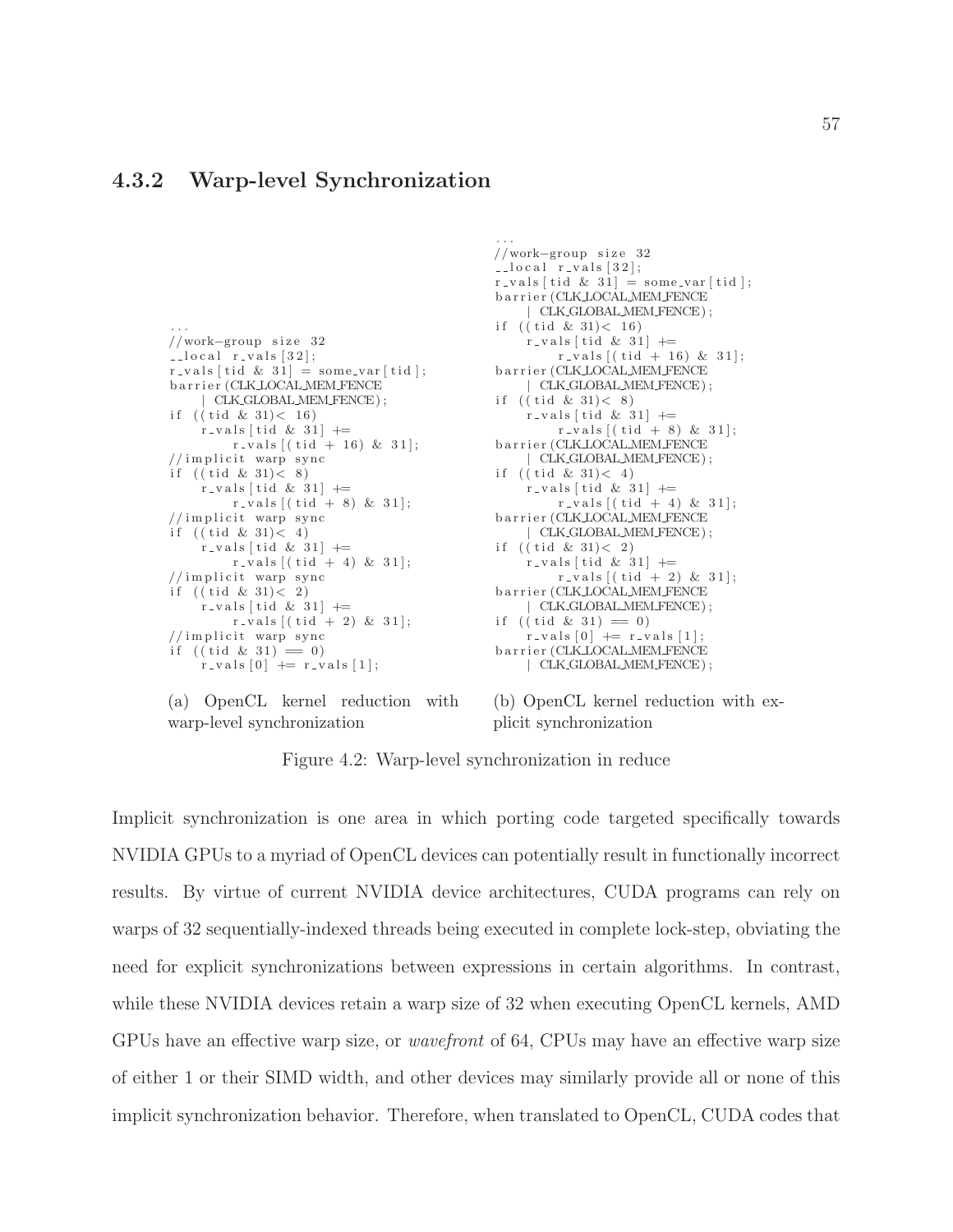rely on this behavior may show correct execution profiles on NVIDIA devices, and in lucky cases on AMD GPUs, but will almost certainly result in nondeterministic loss of correctness when executed on CPUs due to the relaxation of inherent underlying synchronization. For example, a typical OpenCL reduce operation in a work-group of 32 threads is demonstrated in Figure [4.2.](#page-64-0) The code in Figure [4.2a](#page-64-0) lacks explicit synchronization in favor of warp-level synchronization, and will only guarantee a correct result on hardware platforms with a warp size of at least 32. However, the code in Figure [4.2b](#page-64-0) includes the necessary explicit synchronization to reach a correct answer on any OpenCL device. This directly inhibits the goal of functional correctness and is exacerbated by a translator's relative inability to detect usage of such synchronization at the source level due to the lack of an explicit synchronization syntax. However, there have been efforts to automatically analyze code for the possible use of warp-level synchronization intrinsics in the context of GPU to CPU translation using dependence analysis [\[18\]](#page-83-0). Thus, it is possible that a similar functionality could be integrated into the tool to either automatically augment OpenCL device code with additional explicit synchronization, or at the very least emit a warning to the user that implicit synchronization has likely been detected. Thus, manual efforts could be more readily directed to handle the loss of correctness likely observed when such code was executed on a non-NVIDIA platform.

#### 4.3.3 OpenGL Interoperability

Both CUDA and OpenCL provide conceptually-similar mechanisms for interoperating between the compute context and OpenGL graphical context. This allows the sharing of buffers between contexts such that in situ visualization may occur between computation steps, without the need for additional GPUs or transfer of buffer data back to the host. While there exist several 1-to-1 mappings between API calls, such as cudaGraphicsMap/UnmapResources to clEnqueueAcquire/ReleaseGLObjects, other portions of interoperability modules have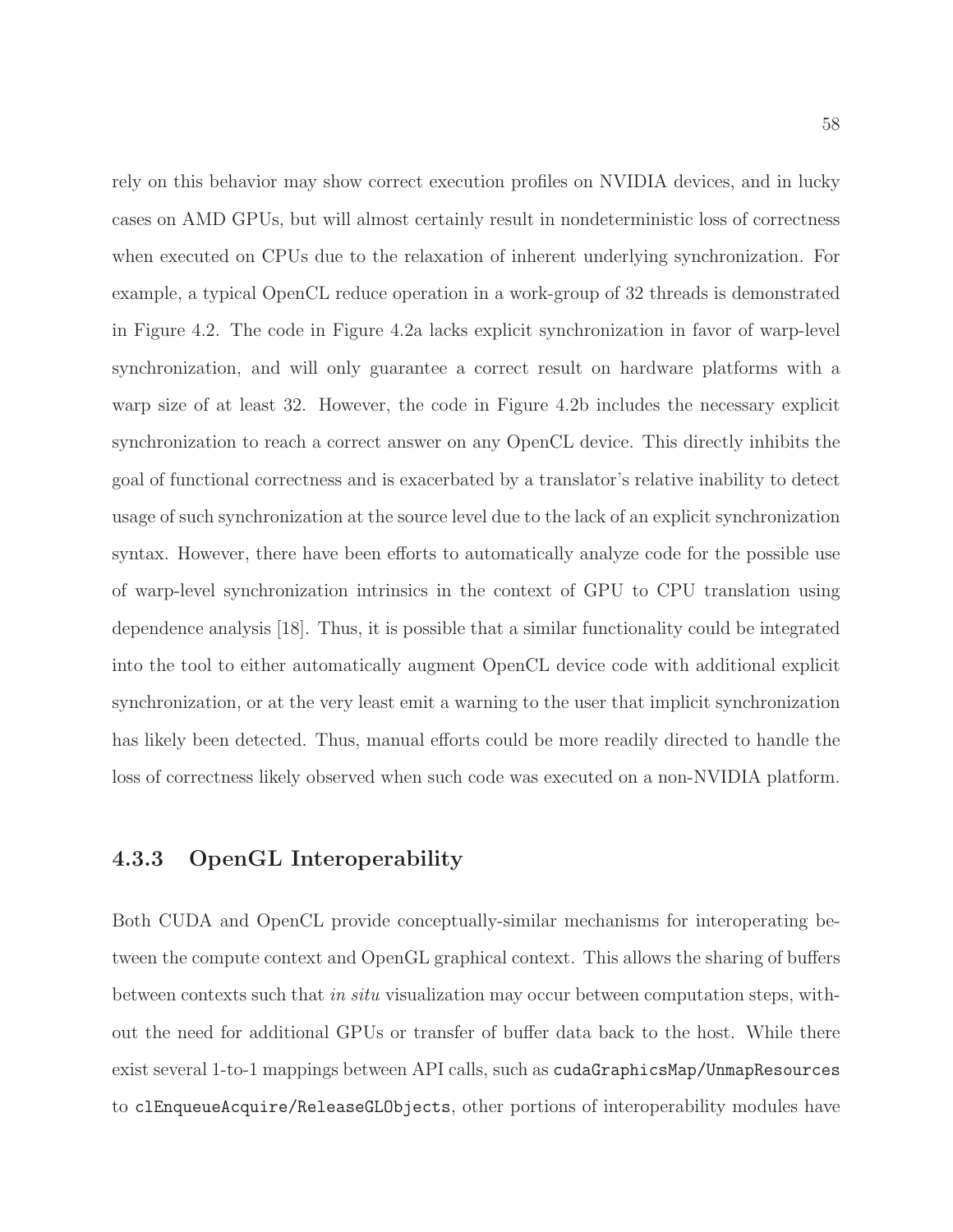more complex mappings, such as the previously mentioned texture to image translation. Work remains to conceptualize a complete functionally-equivalent mapping of this portion of the specifications and integrate it into the translator prototype, but has been deferred in favor of addressing other more critical translation issues.

# 4.4 Device Language Expressivity Limitations

A key restriction of source translation efforts is the difficulty in attempting to map a more expressive language onto another with reduced expressivity. In the case of CUDA-to-OpenCL translation, this reduction of expressivity takes a number of forms, some of which may be more readily resolved than others. The first of these concerns the core device language specifications of the two APIs, as CUDA's nearly complete support for on-device  $C++$ results in a number of potential source structures that cannot be concisely represented in OpenCL's more limited variant of C99. Additionally, CUDA provides functions that give access to special purpose features of their hardware, which are not present in the OpenCL standard due to its intention to support devices from a myriad of vendors.

## 4.4.1 Mapping  $C++$  to C

One of the main areas in which OpenCL's device language provides less expressivity than CUDA's is the disparity between CUDA supporting essentially the full  $C_{++}$  standard on device, whereas OpenCL only supports a variant of C99. Thus, there are a number of C++ programming practices and constructs that have no immediately-realizable representation in OpenCL's device language. One such feature that has already been given substantial attention in Section [3.3.1](#page-50-0) is the use of templates. These could potentially be emulated via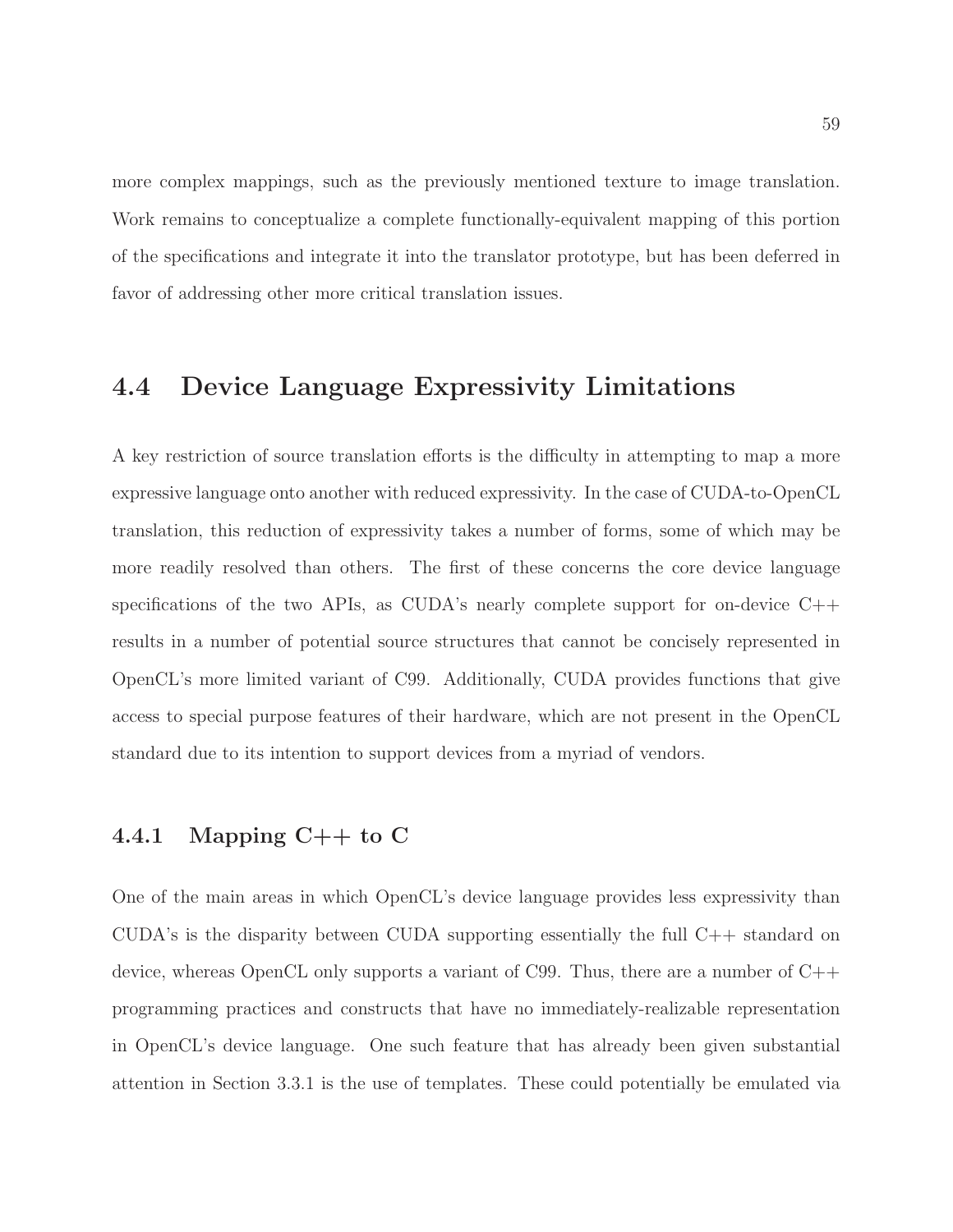extensive additions designed to generate all necessary kernel specializations in C. Another such issue is support for classes. While these see significantly less usage on-device, they remain a potential roadblock. In the majority of cases they could be largely replaced by C structs, however a method for automatically realizing this translation has not yet been devised, and will likely require a CFront-like approach of "compiling" C++ down to C.

#### 4.4.2 Threadfence and Other Intrinsic Device Functions

Additionally, CUDA provides access to several on-device operations for which OpenCL provides no direct or emulatable equivalence. One such operation is  $\Box$  threadfence(), which waits until all outstanding global or shared memory accesses by the calling thread are visible to threads in the same block for shared memory accesses or threads in the same device for global accesses  $[28]$ . Similarly, the  $\text{system}()$  variant of threadfence that supports coherency with page-locked host memory also has no equivalent mapping. However, threadfence block() does accurately map onto OpenCL's mem fence() device function with both CLK\_LOCAL\_MEM\_FENCE and CLK\_GLOBAL\_MEM\_FENCE flags set. The \_\_syncthreads() command also maps to OpenCL's barrier() operation with both CLK LOCAL MEM FENCE and CLK GLOBAL MEM FENCE flags. However, there is no mapping for  $\text{CUDA's }$  \_count(), \_and(), and  $\text{or}$  () variants of  $\text{--synchthreads}$ . Additionally, CUDA provides support for the "Warp Vote Functions"  $\text{\_all}($ ,  $\text{\_any}()$ , and  $\text{\_ballot}()$  that are not represented in OpenCL. There remain several other functions in this category, added as additional functionality became available on newer devices, a trend that is likely to continue. In these cases, until the function can be formally translated in an OpenCL specification, the most viable option is to emit a notification to the user, to advise them of the limitation so that they might manually refactor their algorithm to remove reliance on the unsupported function.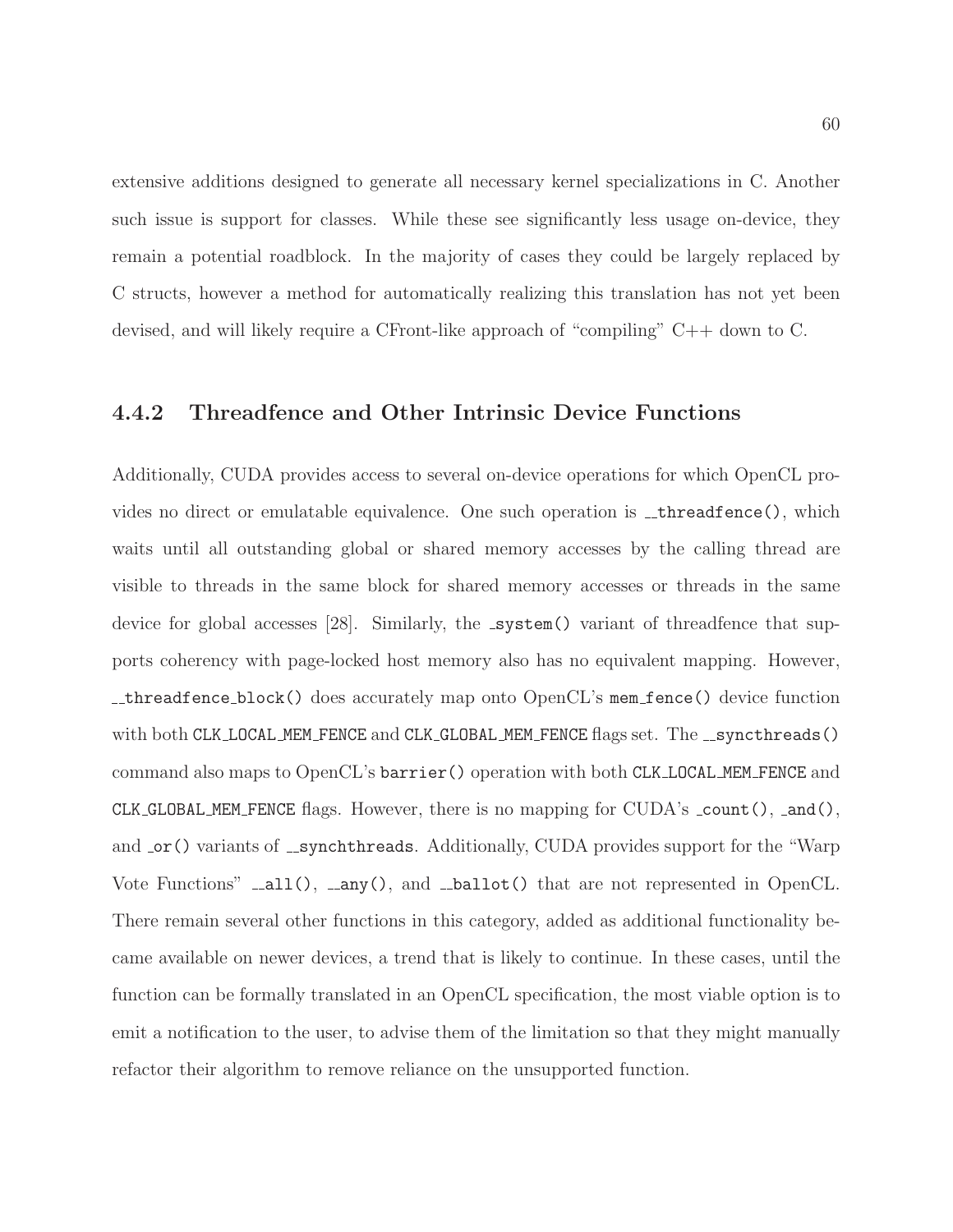# 4.5 Inherited Limitations

During the course of profiling, it became apparent that complete source-level CUDA-to-OpenCL translation was significantly inhibited by CUDA's basis as a C++ variant. By its construction, C and its descendant languages, such as CUDA, allow for a number of programmatic techniques and code structures that lie largely outside the reach of source translation. Three such structures have been identified that reduce CU2CL's effective code coverage in the sample applications. They are the use of preprocessor macros, multiple source file applications that are separately compiled and linked, and the integration of non-source precompiled modules.

#### 4.5.1 Preprocessor Macros

Source translation of heavily-preprocessed languages is known to be a difficult problem [\[37\]](#page-85-2). As CUDA is effectively an extension to C++, any preprocessor construct that is valid in C++ could be encountered in a CUDA program. Should the translator implement its own preprocessor and parser, it is possible that it might be able to handle these directives in stride, without any significant limitations on its effective reach. More frequently, source translators make use of an extant parser, likely from a modular compiler, as has been done with CU2CL [\[26,](#page-84-1) [25\]](#page-84-2). Many translators perform their transformations by walking the AST and directly modifying the AST, from which output source code is then regenerated by walking the modified tree. However, CU2CL instead uses the original AST assembled by Clang merely as a guide for identifying constructs demanding translation that are then rewritten by modification of the original source pointed to by the various AST nodes. In both cases, this raises a problem when dealing with preprocessor macros of all varieties, as they are inadequately represented on the AST and translation occurs long after preprocessing.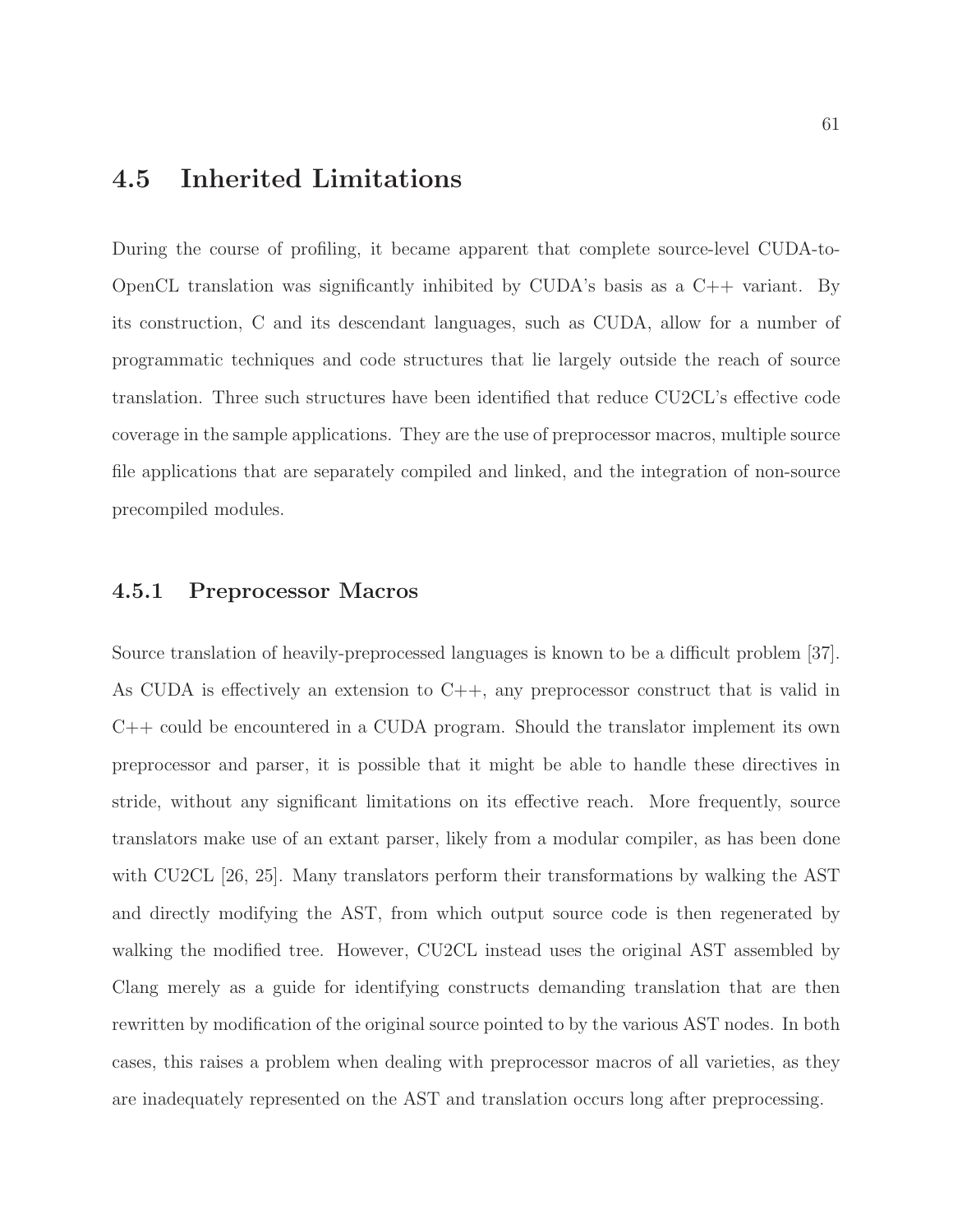CU2CL is able to infer from data fields on the AST nodes whether a given SourceLocation represents a macro, but there are limited tools for performing accurate string manipulations on located macros without manually implementing portions of parsing and preprocessing behavior. Extending Clang/LLVM to provide more information in these nodes would simplify rewriting of function-like macros and #defined constants. However, preprocessing causes an additional issue with translation in the presence of conditional compilation macros. As these are evaluated at preprocessing time, the compiler/translator only ever even "sees" one version of the program, with possibly widely varying function signatures, global state, and execution behavior between multiple versions. Currently, in order to achieve full translation of such a source file, one would have to manually perform multiple translation passes with varying combinations of conditional compilation arguments, in order to reach all possible code paths, and then manually merge the translated output files from all passes. A more automatic solution to this problem has not been fully constructed, but might take the form of generating multiple ASTs with varying conditional compilation definitions. It is possible that the Clang preprocessor could also be modified to allow the simultaneous parsing of incompatible conditional branches, similar to the method used in [\[17\]](#page-83-1).

#### 4.5.2 Separate Compilation

The separate compilation and linking stages of building applications in C and its descendants introduce an additional layer of complexity when translating multiple-file applications. In the case of CUDA-to-OpenCL translation, this is only exacerbated by the presence of a largelyimplicit global state in CUDA applications, which must be made completely explicit within OpenCL applications. This implicit global state consists of the device context, compiled kernels, device queues, and other associated CUDA mechanisms that function behind the scenes to provide a unified runtime state across application components, which may reside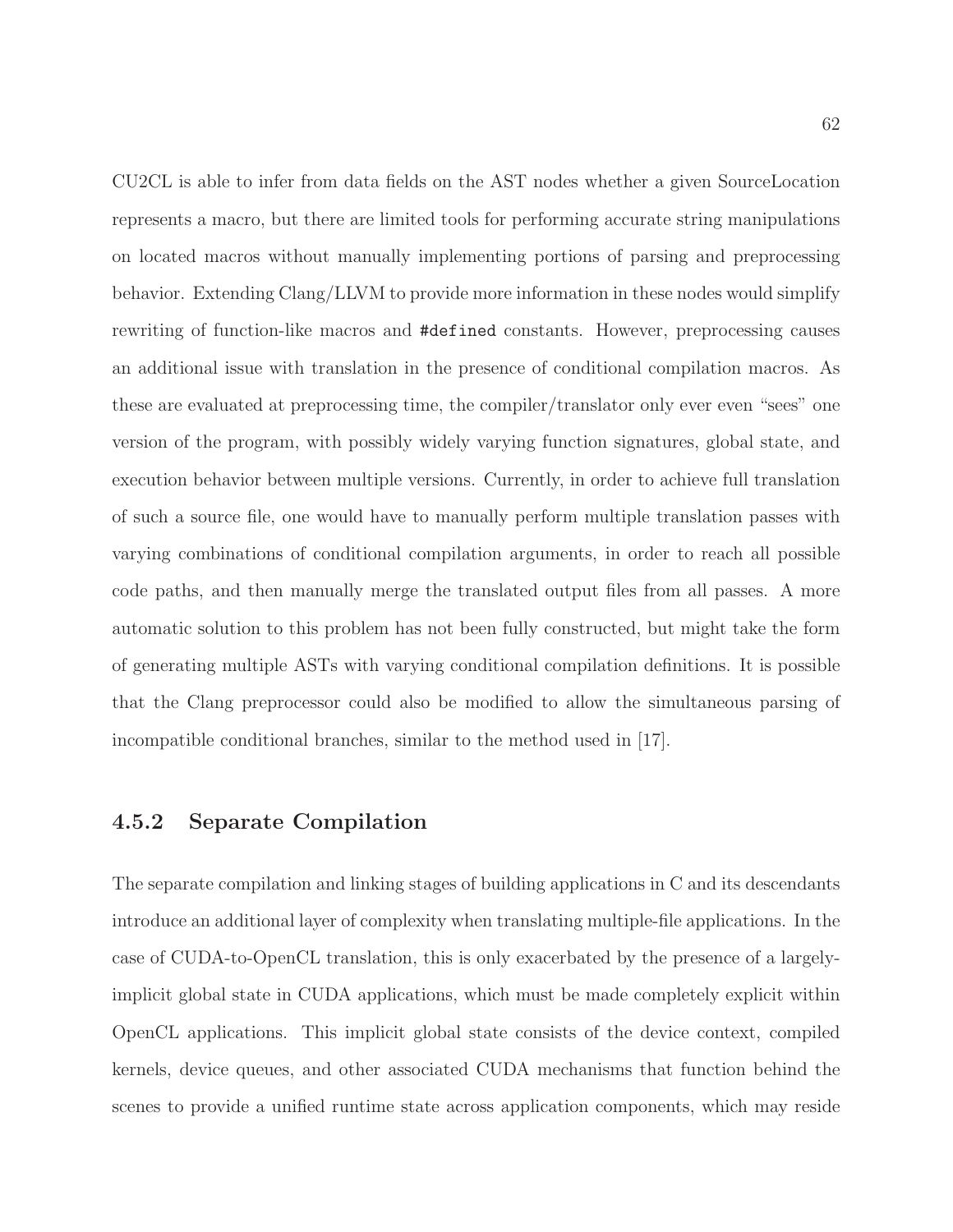in separate source files. In contrast, as mentioned elsewhere, OpenCL requires each of these components to be explicitly managed, and thus such management must be moved into application source. However, during translation this creates the complication of requiring access and modification of the explicit global state by code components that quite likely reside in separate source files, and are translated as distinct entities. Thus, complete source translation must provide a mechanism for ensuring cross-file global state modifications are accurately integrated in the output application, while preserving the separate compilation and linking semantics of the original CUDA. As mentioned in Section [3.3.3,](#page-53-0) a potentially viable solution would be to make use of the header files that are already shared between linked binary modules. This would require a mechanism for supporting the inspection of any partially-translated OpenCL equivalents created from a previous translation of another file, and potentially multiple translation passes or simultaneous analysis of all program source files.

#### 4.5.3 Precompiled Modules

One area in which a source-level translation effort is necessarily inhibited is in the translation of applications that make use of non-source components. This commonly takes the form of precompiled libraries, such as the many developed to provide high-performance CUDA implementations of commonly used operations. These modules see common use due to the convenience provided to programmers by removing the need to hand-develop and tune application components, the desire to allow programmers to make use of such libraries without the need to release proprietary source code, and the libraries' high performance. Therefore, a source translator must be mindful of the possibility of encountering API calls for such libraries. However, without access to library source, only library headers will be translated, and the output OpenCL will not be able to utilize the CUDA library. Further, portions of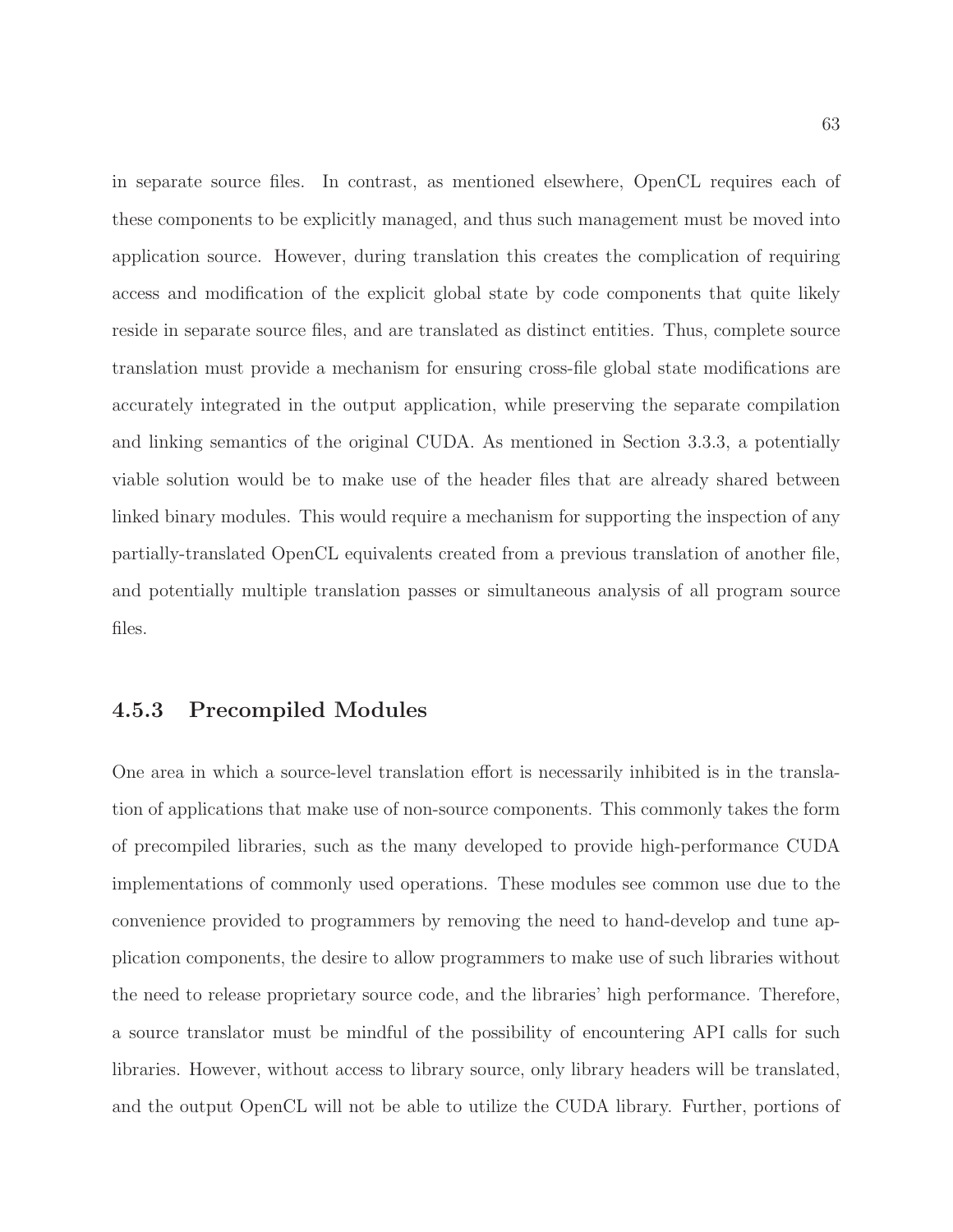CUDA applications can be implemented in NVIDIA's PTX IR, which cannot currently be converted to high-level OpenCL, but must be accounted for nonetheless.

Fortunately, there remain possible approaches to providing functionally portable translation in many cases despite the prevalence of these non-source components. For example, in the case of closed-source libraries for accelerated device code, there is a growing drive to provide similar or equivalent OpenCL libraries. Thus, for select cases, it is plausible that a source translator could recognize closed-source CUDA library calls for which there exist OpenCL equivalents, and translate the application to instead make use of the OpenCL libraries. Further, for the case of translating codes that make use of PTX, translation might take a hybrid approach. Translation of high-level CUDA source could be performed by a tool like CU2CL, with PTX translation to other architectures performed separately, via tools like Ocelot [\[9,](#page-83-2) [10\]](#page-83-3) and Caracal [\[11\]](#page-83-4).

# 4.6 Engineering Limitations

Many limitations of the current CU2CL translator prototype do not represent limitations of the CUDA and OpenCL languages themselves, nor do they represent limitations of automatic translation approaches. Rather, they represent situations where there is a well-defined mapping of CUDA to OpenCL and the translation has simply not yet been implemented. Each of these has already received some discussion within Chapter [3,](#page-33-0) and they are briefly presented here so that this chapter can serve as a summary of opportunities for future work on the CU2CL translator. Notable features of the translator that need implementation or modification include:

• Support for explicit rounding modes of all builtin kernel math functions (Section [3.1.3\)](#page-36-0)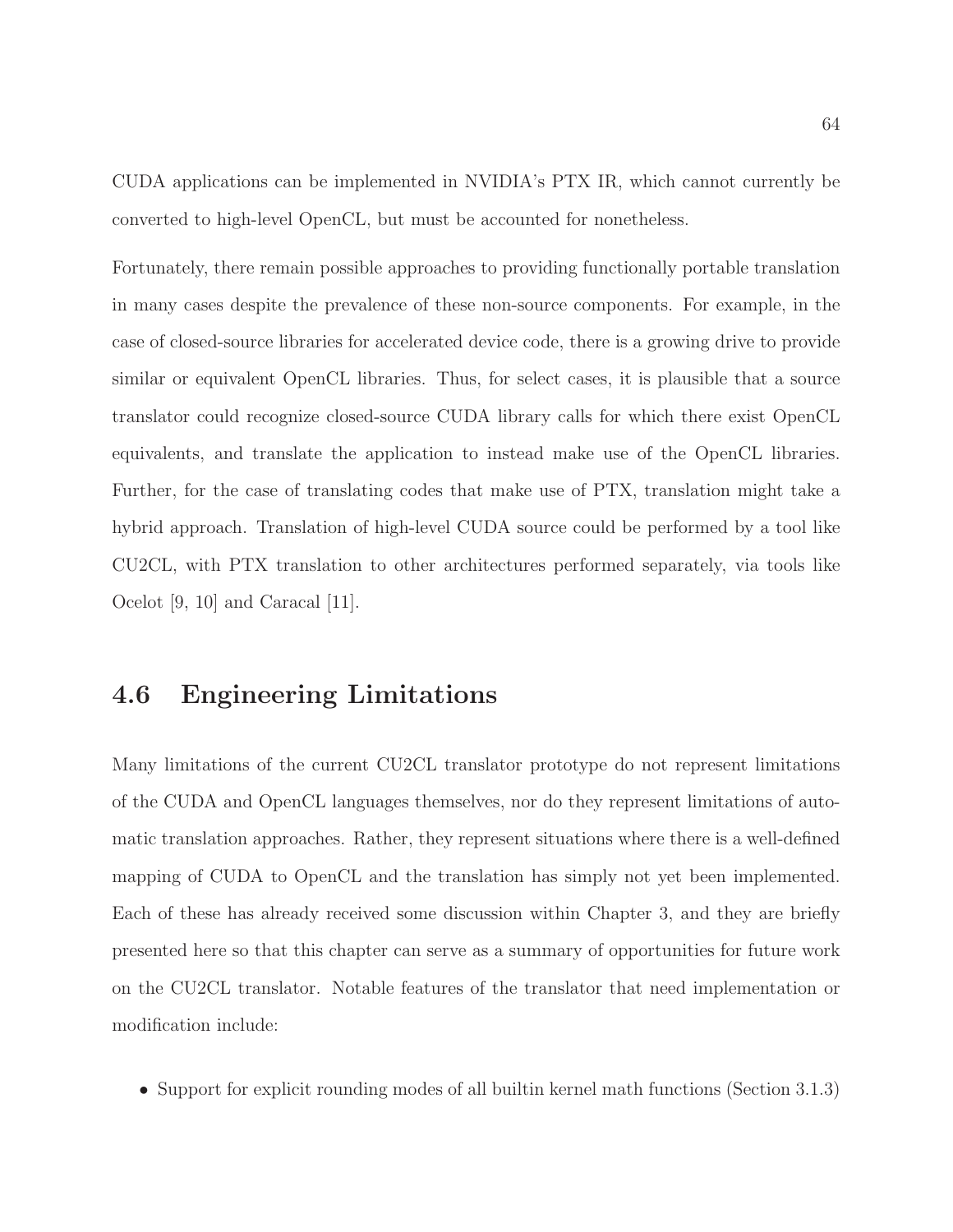- Emulation of the CUDA Runtime's background context saving in the \_cu2cl\_setDevice handler for cudaSetDevice (Section [3.1.4\)](#page-37-0)
- Compilation of OpenCL kernels for the new device and context in the \_cu2cl\_setDevice handler for cudaSetDevice (Section [3.1.4\)](#page-37-0)
- Support for checking if an OpenCL context has been previously released due to translation of a cudaThreadExit (Section [3.1.4\)](#page-37-0)
- Support for parsing and rewriting the parenthetical portion of function-like preprocessor macros (Section [3.1.5\)](#page-38-0)
- Complete the scaffold for handling of CUDA's  $\text{\_}align{\_}$  attribute (Section [3.1.6\)](#page-41-0)
- Support for removal of forward declarations of CUDA kernels from OpenCL host code (Section [3.3.4\)](#page-54-0)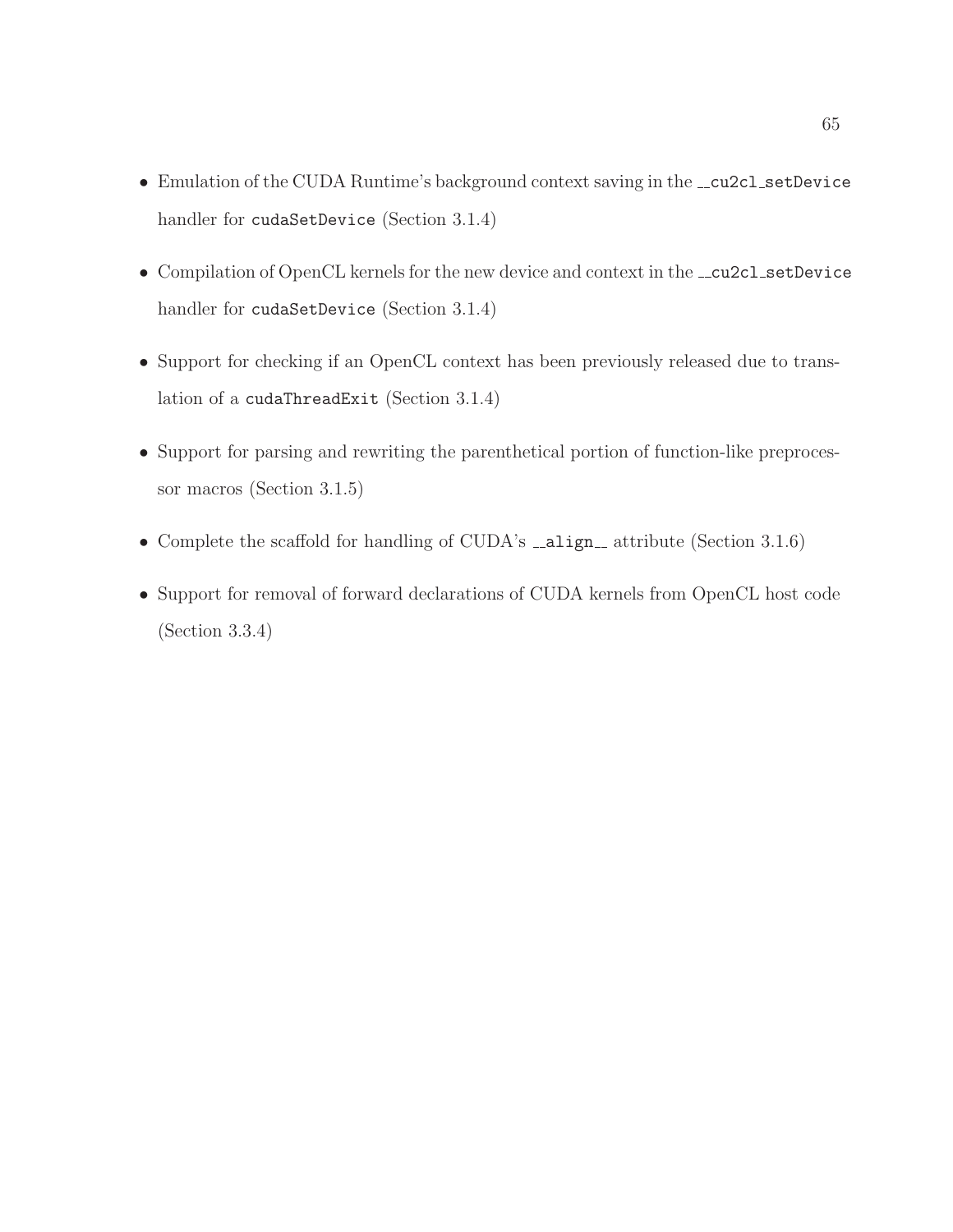## Chapter 5

## Conclusion

Accelerator-based heterogeneous computing has seen significant growth and interest in recent years, and there exist a number of approaches to providing programmatic access to accelerator devices. Some approaches take the form of a proprietary framework, like CUDA, providing ease of development on a single family of devices, whereas others take a more open approach, attempting to provide a single interface for programming a multitude of underlying device families, like OpenCL. When developing an accelerated application, performance and programmability are key considerations that often sway the decision of which accelerator framework is chosen. However, portability is also a significant consideration, to provide a wider user-base for accelerated software and to reduce the development cost required to access alternative or future devices that may afford increased performance. An expansive range of applications have been developed in CUDA that are currently vendor-locked to NVIDIA platforms barring time-intensive manual translation to another framework, such as OpenCL. Therefore, there is a demand for automated translation from CUDA to OpenCL. This thesis consists primarily of work to support automatic translation efforts, in particular the CU2CL prototype CUDA-to-OpenCL source-to-source translator.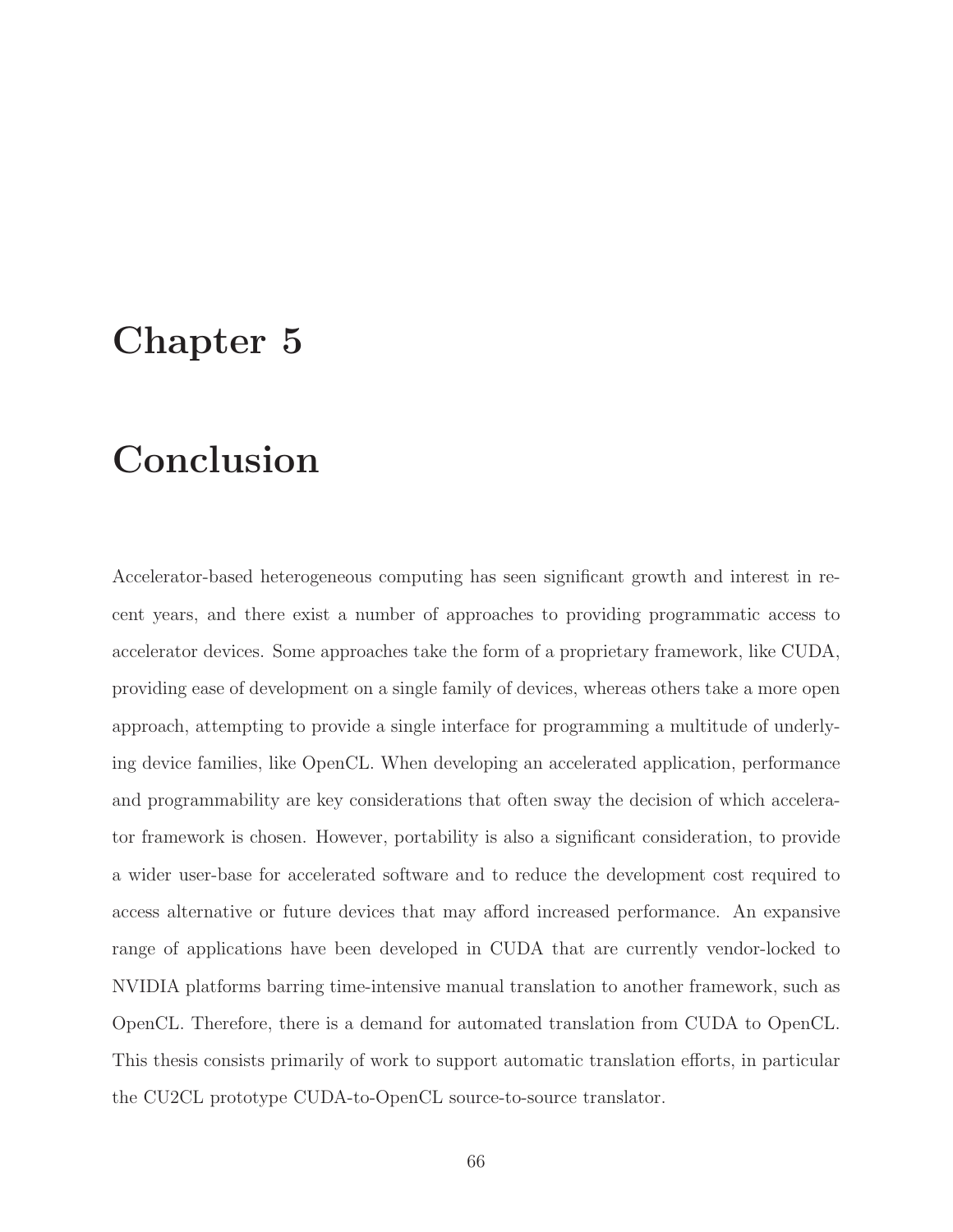Chapter [2](#page-21-0) of this thesis discussed efforts to provide quantitative measurement of several facets of the CU2CL prototype translator. This work was performed in the context of a large population of sample applications, consisting of 79 samples from the CUDA SDK [\[30\]](#page-84-0), 17 samples from the Rodinia benchmark suite [\[5,](#page-82-0) [6\]](#page-82-1), and three large applications, GEM [\[2,](#page-82-2) [14\]](#page-83-0), Fen Zi [\[3,](#page-82-3) [15,](#page-83-1) [16\]](#page-83-2), and IZ PS [\[44\]](#page-86-0). Two notable conclusions were reached through this analysis of the translator prototype. First, automatic translation dramatically reduces the cost of porting an application from CUDA to OpenCL. Translations that used to take days, weeks, or months when performed by hand can now be achieved in mere seconds or less, even for relatively large applications. The second major conclusion coming from analysis of the translator prototype is that when executing on the same NVIDIA platform with a modern driver and CUDA runtime, developers pay no major runtime performance penalty for porting CUDA applications to OpenCL.

Chapter [3](#page-33-0) provided a detailed discussion of specific changes made to the translator that underlie the dramatic improvement in its reliability and utility. By actively identifying syntax elements from the sample population that provide challenges to the translator, a number of bugs observed in the original prototype were effectively removed. Additionally, by examining the translations of the sample applications produced by the original prototype, handling for special variants of a number of CUDA structures was significantly improved. Finally, several new features were added to the translator, including a robust error reporting mechanism, designed to improve the tool's ability to actively guide manual translation of unsupported CUDA structures.

Finally, Chapter [4](#page-56-0) identifies a number of current limitations to providing automatic CUDAto-OpenCL translation. Many limitations addressed there are somewhat specific to the CU2CL prototype, and describe portions of the CUDA specification for which there exist valid OpenCL equivalences, but for which automatic translation has not yet been imple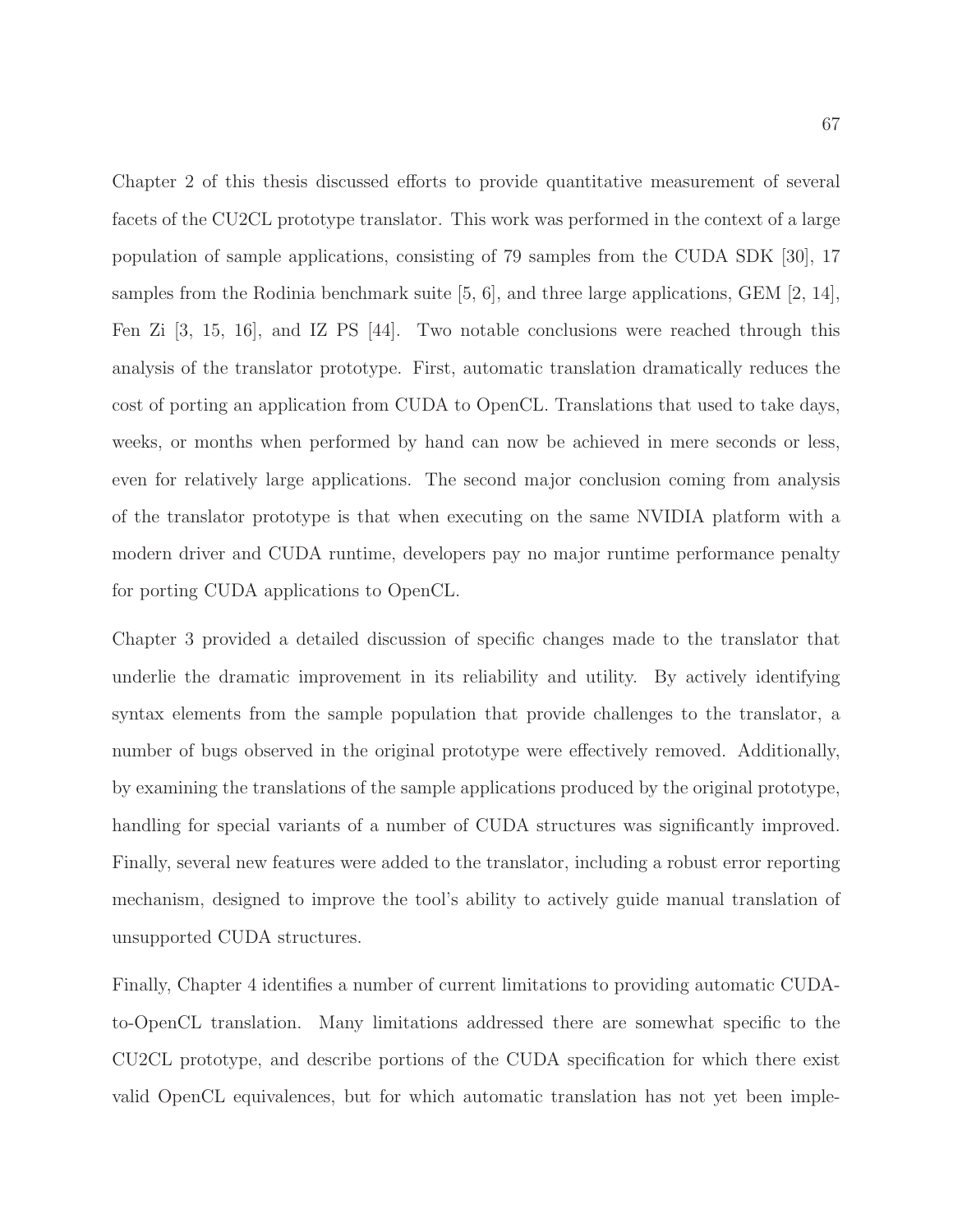mented. This chapter also discussed a number of limitations that are not necessarily specific to the CU2CL translator, but rather are specific to deficiencies in mapping CUDA onto OpenCL. By identifying and addressing these limitations, a more complete understanding of the difficulty in providing functional portability for CUDA codes via translation to OpenCL was constructed. In spite of these limitations, this thesis has demonstrated the automatic translation from CUDA to OpenCL is largely achievable, dramatically reducing the cost of providing CUDA programs access to new accelerator devices and users.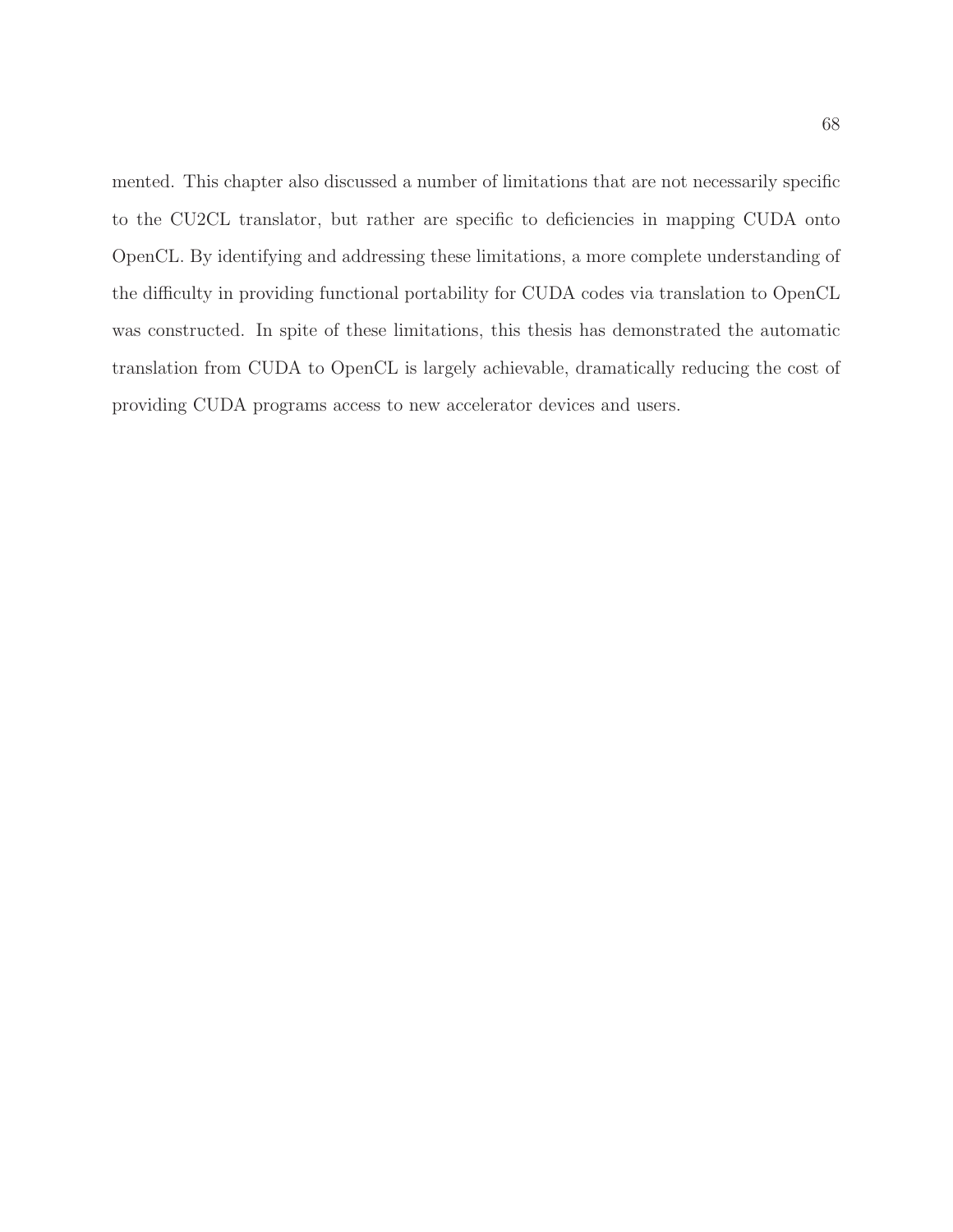## Appendix

|                             | $\rm CUDA$   | Total<br><b>Translation</b> | $\rm C U2 C L$<br>Time |
|-----------------------------|--------------|-----------------------------|------------------------|
| Application                 | <b>Lines</b> | Time (s)                    | $(\mu s)$              |
| <b>Back Propagation</b>     | 313          | 0.14                        | 174                    |
| <b>Breadth-First Search</b> | 306          | 0.14                        | 200                    |
| <b>CFD</b>                  | 2371         | 1.07                        | 1230                   |
| Gaussian                    | 390          | 0.14                        | 210                    |
| Heartwall                   | 2018         | 0.17                        | 532                    |
| Hotspot                     | 328          | 0.14                        | 204                    |
| Kmeans                      | 494          | 0.14                        | 241                    |
| LavaMD                      | 240          | 0.14                        | 192                    |
| Leukocyte                   | 624          | 0.28                        | 386                    |
| LU Decomposition            | 332          | 0.28                        | 277                    |
| MummerGPU                   | 3786         | 0.18                        | 655                    |
| Nearest Neighbor            | 278          | 0.17                        | 170                    |
| Needleman-Wunsch            | 430          | 0.14                        | 191                    |
| Particle Filter             | 1517         | 0.31                        | 582                    |
| Path Finder                 | 235          | 0.14                        | 186                    |
| SRAD <sub>v1</sub>          | 541          | 0.15                        | 366                    |
| Stream Cluster              | 443          | 0.26                        | 211                    |

Table A.1: Rodinia Sample Translation Times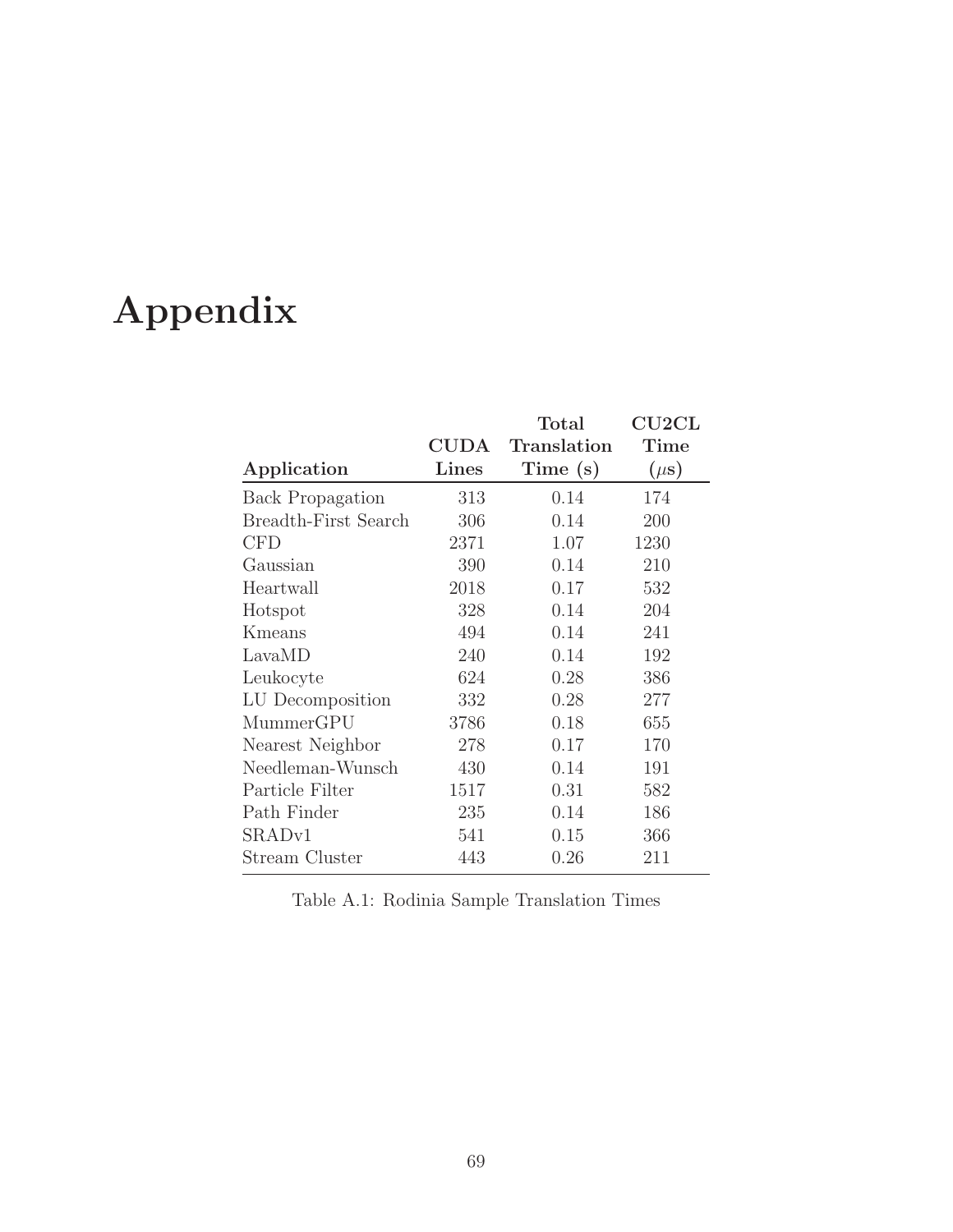|                         |              | Total       | CU2CL     |
|-------------------------|--------------|-------------|-----------|
|                         | <b>CUDA</b>  | Translation | Time      |
| Application             | <b>Lines</b> | Time(s)     | $(\mu s)$ |
| alignedTypes            | 316          | 0.16        | 239       |
| asyncAPI                | 135          | 0.14        | 163       |
| bandwidthTest           | 891          | 0.28        | 289       |
| bicubicTexture          | 1251         | 0.78        | 482       |
| bilateralFilter         | 864          | 0.89        | 415       |
| binomialOptions         | 443          | 0.64        | 328       |
| <b>BlackScholes</b>     | 347          | 0.27        | 200       |
| boxFilter               | 980          | 0.74        | 339       |
| clock                   | 162          | 0.15        | 149       |
| concurrentKernels       | 177          | 0.27        | 177       |
| conjugateGradient       | 196          | 0.06        | 170       |
| convolutionFFT2D        | 1175         | 0.65        | 488       |
| convolutionSeparable    | 363          | 0.75        | 288       |
| convolutionTexture      | 368          | 0.63        | 295       |
| cppIntegration          | 247          | 0.73        | 261       |
| dct8x8                  | 1715         | 0.29        | 539       |
| deviceQuery             | 165          | 0.57        | 160       |
| deviceQueryDrv          | 150          | 0.58        | 150       |
| dwtHaar1D               | 598          | 0.16        | 281       |
| $dx$ tc                 | 886          | 0.43        | 472       |
| eigenvalues             | 3109         | 0.48        | 1116      |
| fastWalshTransform      | 327          | 0.15        | 208       |
| FDTD3d                  | 870          | 0.99        | 405       |
| fluidsGL                | 811          | 0.28        | 330       |
| <b>FunctionPointers</b> | 1004         | 0.76        | 449       |
| histogram               | 545          | 0.90        | 436       |
| imageDenoising          | 1305         | 0.75        | 512       |
| lineOfSight             | 337          | 0.17        | 228       |
| Mandelbrot              | 2528         | 0.93        | 922       |
| marchingCubes           | 1571         | 0.80        | 540       |
| matrixMul               | 351          | 0.14        | 211       |
| matrixMulDrv            | 525          | 0.72        | 378       |
| matrixMulDynlinkJIT     | 301          | 0.46        | 158       |
| mergeSort               | 954          | 0.65        | 412       |
| MersenneTwister         | 310          | 0.27        | 193       |
| MonteCarlo              | 1014         | 0.79        | 726       |
| MonteCarlo Multi GPU    | 994          | 0.79        | 743       |
| nbody                   | 2088         | 1.54        | 824       |
| ocean FFT               | 1037         | 0.76        | 452       |

Table A.2: CUDA SDK Sample Translation Times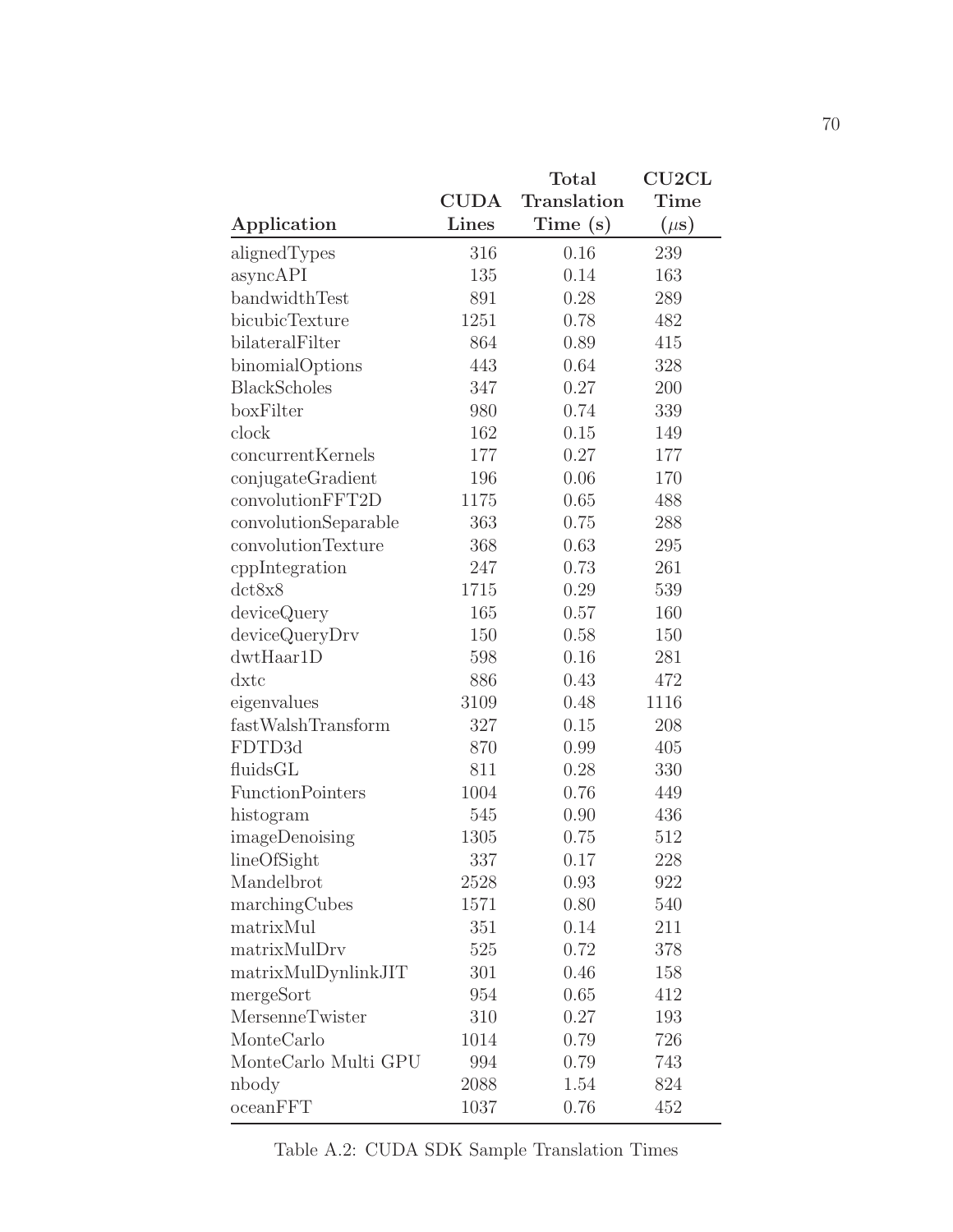|                          |              | $\rm Total$ | $\rm C U2 C L$ |
|--------------------------|--------------|-------------|----------------|
|                          | <b>CUDA</b>  | Translation | Time           |
| Application              | <b>Lines</b> | Time (s)    | $(\mu s)$      |
| particles                | 1184         | 2.41        | 1001           |
| postProcessGL            | 1291         | 0.88        | 489            |
| ptxjit                   | 132          | 0.58        | 120            |
| quasirandomGenerator     | 510          | 0.90        | 504            |
| radixSort                | 2387         | 1.37        | 1103           |
| randomFog                | 888          | 1.34        | 345            |
| recursiveGaussian        | 883          | 0.77        | 417            |
| reduction                | 1063         | 0.78        | 583            |
| scalarProd               | 251          | 0.16        | 226            |
| scan                     | 495          | 0.75        | 322            |
| simpleAtomicIntrinsics   | 197          | 0.15        | 155            |
| simpleCUBLAS             | 244          | 0.10        | 149            |
| simpleCUFFT              | 249          | 0.15        | 173            |
| simpleGL                 | 603          | 0.73        | 350            |
| simpleMPI                | 208          | 0.84        | 274            |
| simpleMultiCopy          | 351          | 0.27        | 254            |
| simpleMultiGPU           | 226          | 0.47        | 202            |
| simplePitchLinearTexture | 274          | 0.15        | 180            |
| simplePrintf             | 1066         | 0.43        | 893            |
| simpleStreams            | 243          | 0.15        | 193            |
| simpleSurfaceWrite       | 207          | 0.15        | 201            |
| simpleTemplates          | 458          | 0.16        | 248            |
| simpleTexture            | 239          | 0.15        | 186            |
| simpleTexture3D          | 506          | 0.78        | 305            |
| simpleTextureDrv         | 392          | 0.72        | 379            |
| simpleVoteIntrinsics     | 341          | 0.15        | 218            |
| simpleZeroCopy           | 149          | 0.15        | 147            |
| smokeParticles           | 2016         | 1.21        | 531            |
| SobelFilter              | 780          | 0.75        | 360            |
| SobolQRNG                | 10698        | 1.73        | 5275           |
| sortingNetworks          | 657          | 0.90        | 487            |
| template                 | 187          | 0.15        | 158            |
| threadFenceReduction     | 791          | 0.17        | 483            |
| threadMigration          | 434          | 0.72        | 393            |
| transpose                | 571          | 0.27        | 271            |
| vectorAdd                | 147          | 0.14        | 97             |
| vectorAddDrv             | 351          | 0.60        | 281            |
| volumeRender             | 884          | 0.78        | 393            |

Table A.3: CUDA SDK Sample Translation Times (cont.)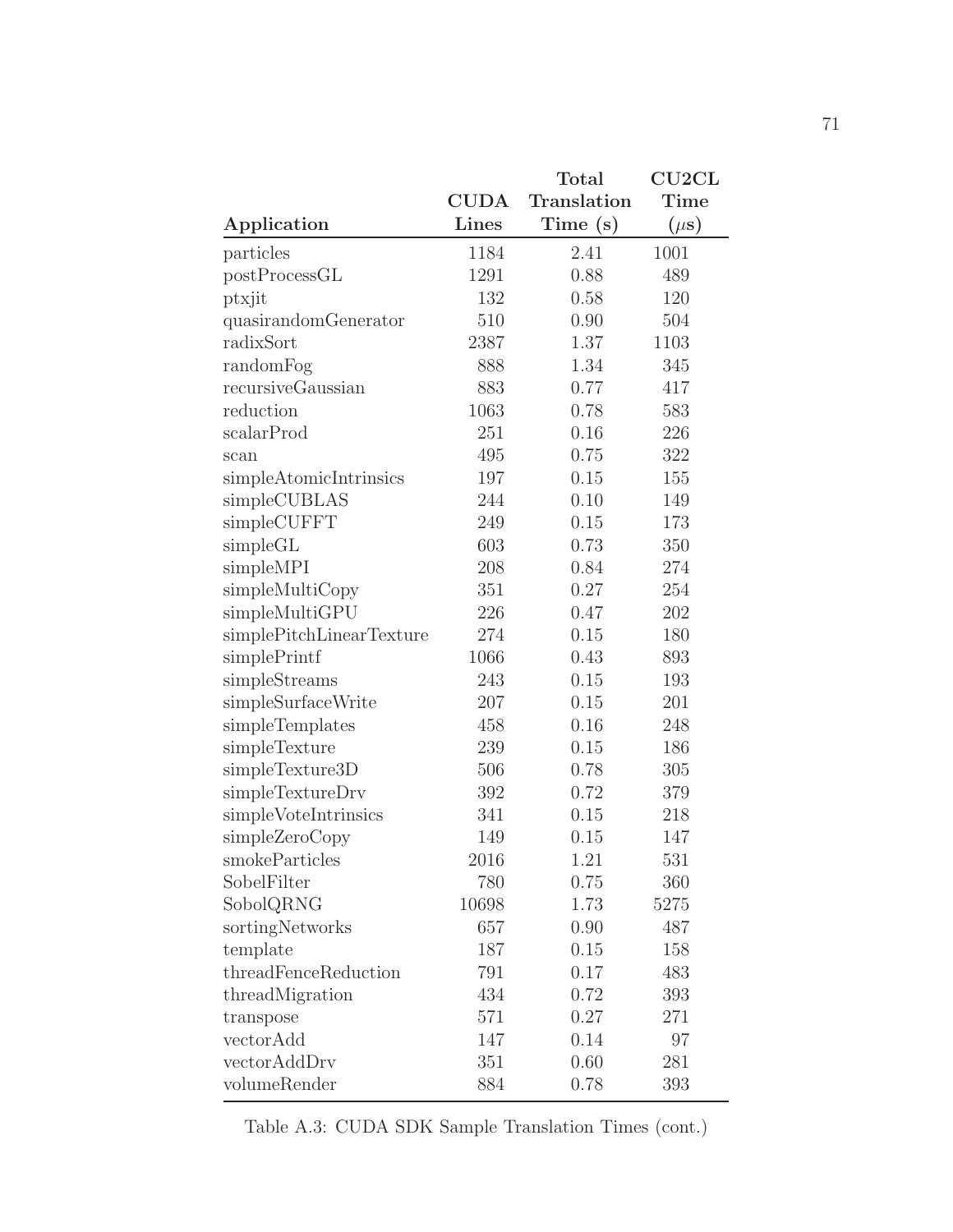| CUDA. | Translation | Time      |
|-------|-------------|-----------|
| Lines | Time (s)    | $(\mu s)$ |
| 524   | 0.14        | 182       |
| 17768 | 0.35        | 3491      |
| 7103  | 0.21        | 1091      |
|       |             |           |

|  | Table A.4: Large Application Translation Times |  |
|--|------------------------------------------------|--|

|                         | Original  | Current   |         |
|-------------------------|-----------|-----------|---------|
|                         | CU2CL     | CU2CL     | Related |
| Application             | Prototype | Prototype | Repairs |
| <b>Back Propagation</b> | Complete  | Complete  |         |
| Breadth-First Search    | Complete  | Complete  |         |
| <b>CFD</b>              | Failure   | Complete  | 3.3.1   |
| Gaussian                | Failure   | Complete  | 3.3.4   |
| Heartwall               | Complete  | Complete  |         |
| Hotspot                 | Complete  | Complete  |         |
| Kmeans                  | Complete  | Complete  |         |
| LavaMD                  | Partial   | Complete  | 3.3.3   |
| Leukocyte               | Failure   | Complete  | 3.3.3   |
| LU Decomposition        | Partial   | Complete  | 3.3.3   |
| MummerGPU               | Failure   | Failure   | 3.3.3   |
| Nearest Neighbor        | Failure   | Complete  | 3.1.2   |
| Needleman-Wunsch        | Complete  | Complete  |         |
| Particle Filter         | Complete  | Complete  |         |
| Path Finder             | Complete  | Complete  |         |
| SRAD <sub>v1</sub>      | Complete  | Complete  |         |
| Stream Cluster          | Failure   | Complete  |         |

Table A.5: Rodinia Sample Translation Robustness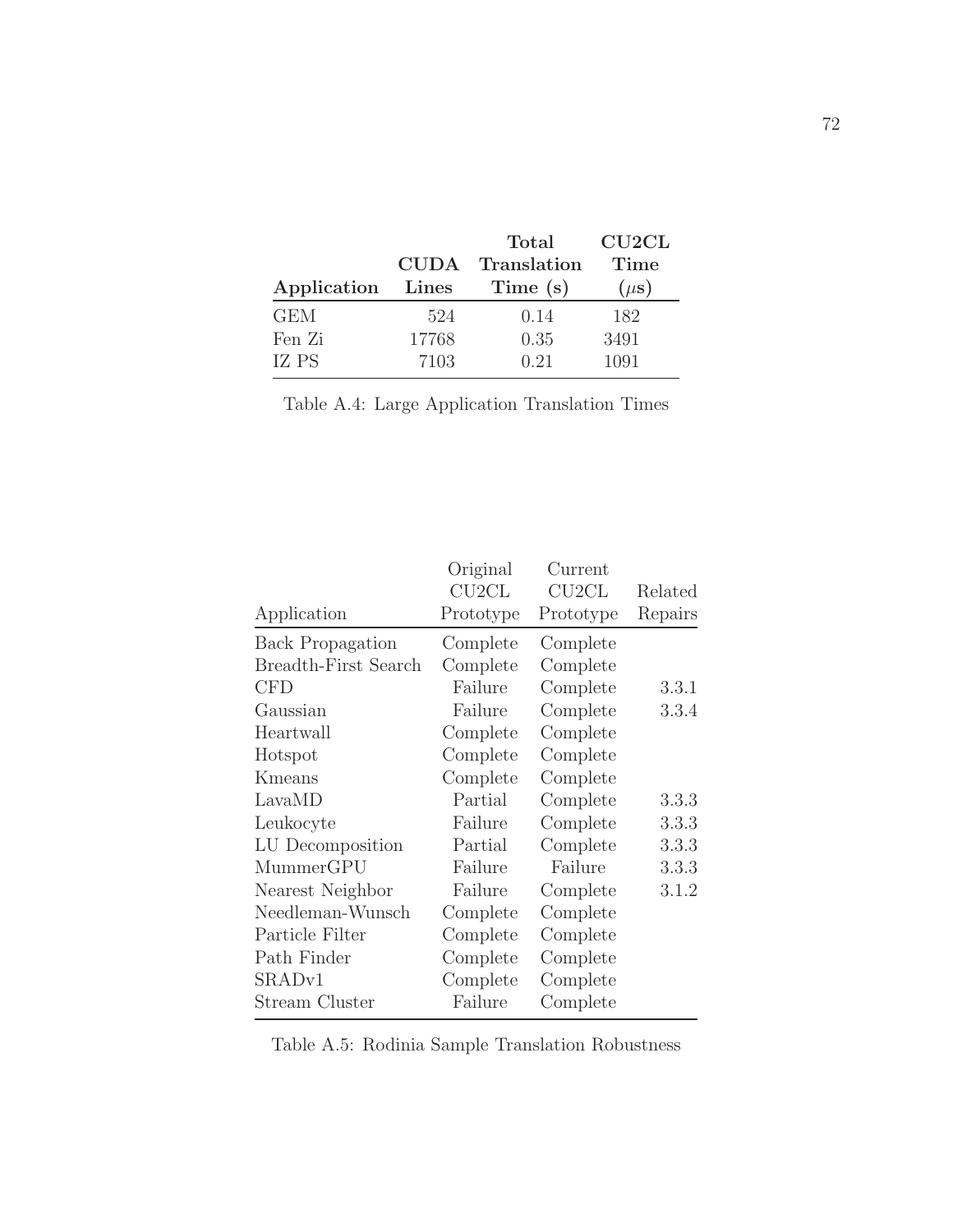|                         | Original           | Current            |                            |
|-------------------------|--------------------|--------------------|----------------------------|
|                         | CU <sub>2</sub> CL | CU <sub>2</sub> CL | Related                    |
| Application             | Prototype          | Prototype          | Repairs                    |
| alignedTypes            | Failure            | Complete           | 3.3.1                      |
| asyncAPI                | Complete           | Complete           |                            |
| bandwidthTest           | Failure            | Complete           | 3.1.2                      |
| bicubicTexture          | Failure            | Complete           | 3.3.1, 3.3.3, 3.3.5        |
| bilateralFilter         | Failure            | Complete           | 3.3.3, 3.3.5               |
| binomialOptions         | Partial            | Complete           | 3.3.3                      |
| <b>BlackScholes</b>     | Failure            | Complete           | 3.1.2                      |
| boxFilter               | Failure            | Complete           | 3.3.3, 3.3.5               |
| clock                   | Complete           | Complete           |                            |
| concurrentKernels       | Failure            | Complete           | 3.1.2                      |
| conjugateGradient       | Failure            | Complete           | 3.1.2                      |
| convolutionFFT2D        | Partial            | Complete           | 3.3.3                      |
| convolutionSeparable    | Failure            | Complete           | 3.1.2, 3.3.3               |
| convolutionTexture      | Partial            | Complete           | 3.3.1, 3.3.3               |
| cppIntegration          | Failure            | Complete           | 3.1.2, 3.3.3               |
| dct8x8                  | Failure            | Complete           | 3.1.2                      |
| deviceQuery             | Failure            | Complete           | 3.1.2                      |
| deviceQueryDrv          | Failure            | Complete           | 3.1.2                      |
| dwtHaar1D               | Complete           | Complete           |                            |
| $dx$ tc                 | Failure            | Complete           | 3.1.2, 3.3.1, 3.3.3        |
| eigenvalues             | Partial            | Complete           | 3.3.1, 3.3.3               |
| fastWalshTransform      | Complete           | Complete           |                            |
| FDTD3d                  | Failure            | Complete           | 3.1.2, 3.3.3               |
| fluidsGL                | Failure            | Complete           | 3.1.2, 3.3.5               |
| <b>FunctionPointers</b> | Failure            | Complete           | 3.1.2, 3.3.3, 3.3.5        |
| histogram               | Failure            | Complete           | 3.1.2, 3.3.3               |
| imageDenoising          | Failure            | Complete           | 3.1.2, 3.3.3, 3.3.5        |
| Interval                | Failure            | Failure            | 3.1.2                      |
| lineOfSight             | Failure            | Complete           | 3.3.4                      |
| Mandelbrot              | Failure            | Complete           | 3.1.2, 3.3.1, 3.3.3, 3.3.5 |
| marchingCubes           | Failure            | Complete           | 3.1.2, 3.3.1, 3.3.3, 3.3.5 |
| matrixMul               | Complete           | Complete           |                            |
| matrixMulDrv            | Failure            | Complete           | 3.1.2, 3.3.3               |
| matrixMulDynlinkJIT     | Failure            | Complete           | 3.3.5                      |
| mergeSort               | Partial            | Complete           | 3.3.1, 3.3.3               |
| MersenneTwister         | Failure            | Complete           | 3.1.2                      |
| MonteCarlo              | Partial            | Complete           | 3.3.1, 3.3.3               |
| MonteCarloCURAND        | Partial            | Partial            | 3.1.2                      |
| MonteCarloMultiGPU      | Partial            | Complete           | 3.3.1, 3.3.3               |
| nbody                   | Failure            | Complete           | 3.1.2, 3.3.1, 3.3.3, 3.3.5 |
| ocean FFT               | Failure            | Complete           | 3.1.2, 3.3.3, 3.3.5        |

Table A.6: CUDA SDK Sample Translation Robustness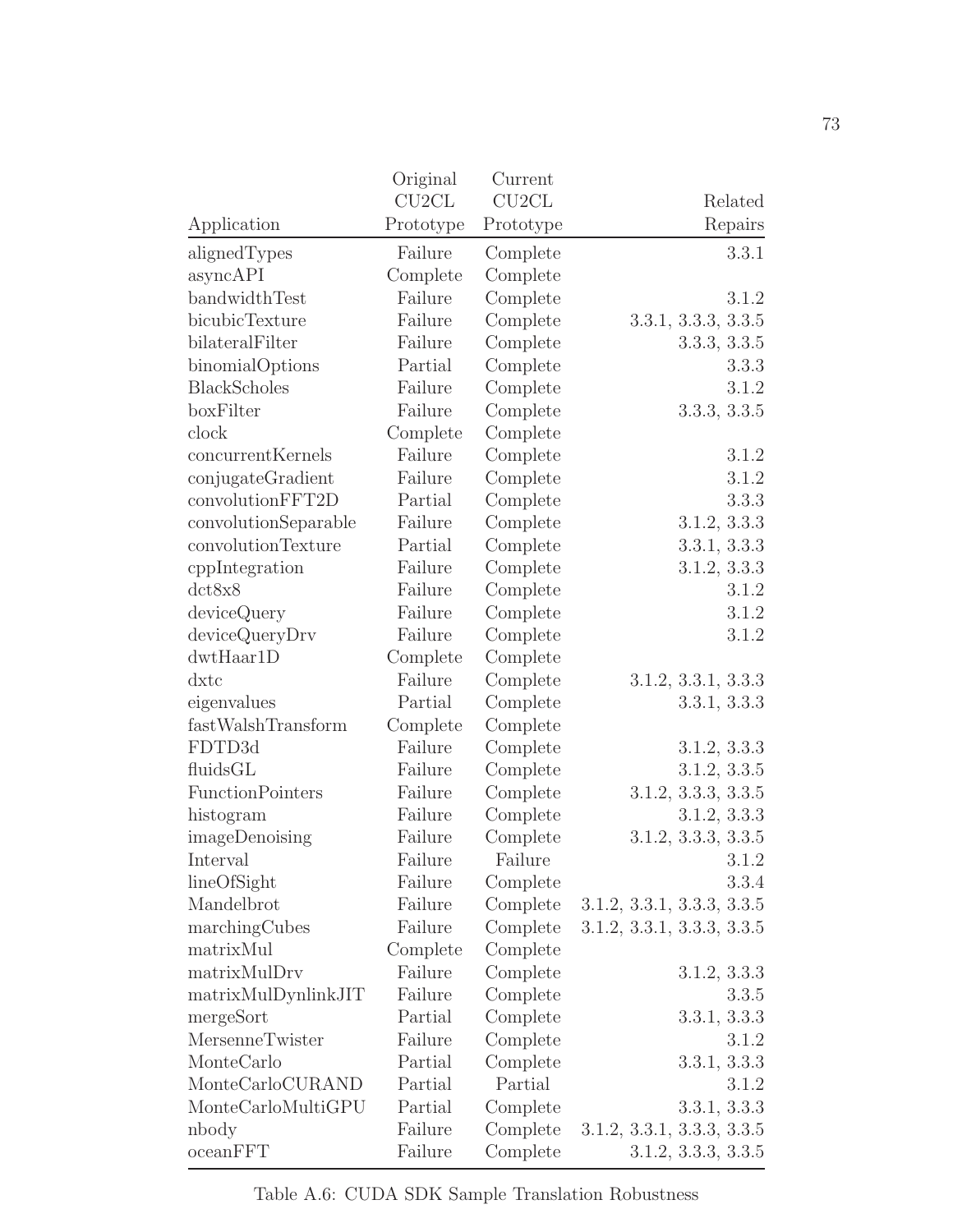|                                                                | Original           | Current   |                     |
|----------------------------------------------------------------|--------------------|-----------|---------------------|
|                                                                | CU <sub>2</sub> CL | CU2CL     | Related             |
| Application                                                    | Prototype          | Prototype | Repairs             |
| particles                                                      | Failure            | Complete  | 3.1.2, 3.3.3, 3.3.5 |
| postProcessGL                                                  | Failure            | Complete  | 3.1.2, 3.3.3, 3.3.5 |
| ptxjit                                                         | Failure            | Complete  | 3.1.2               |
| quasirandomGenerator                                           | Failure            | Complete  | 3.1.2, 3.3.3        |
| radixSort                                                      | Failure            | Complete  | 3.1.2, 3.3.1, 3.3.3 |
| randomFog                                                      | Failure            | Complete  | 3.1.2, 3.3.3        |
| recursiveGaussian                                              | Failure            | Complete  | 3.1.2, 3.3.3, 3.3.5 |
| reduction                                                      | Failure            | Complete  | 3.1.2, 3.3.1, 3.3.3 |
| scalarProd                                                     | Complete           | Complete  |                     |
| scan                                                           | Failure            | Complete  | 3.1.2, 3.3.3        |
| simpleAtomicIntrinsics                                         | Complete           | Complete  |                     |
| simpleCUBLAS                                                   | Complete           | Complete  |                     |
| simpleCUFFT                                                    | Failure            | Complete  | 3.3.4               |
| simpleGL                                                       | Failure            | Complete  | 3.1.2, 3.3.3, 3.3.5 |
| simpleMPI                                                      | Failure            | Complete  | 3.1.2, 3.3.3        |
| simpleMultiCopy                                                | Failure            | Complete  | 3.1.2               |
| simpleMultiGPU                                                 | Partial            | Complete  | 3.3.3               |
| $\label{eq:simplePitchLinear} \text{simplePitchLinearTexture}$ | Complete           | Complete  |                     |
| simplePrintf                                                   | Failure            | Complete  | 3.3.1, 3.3.3        |
| simpleStreams                                                  | Complete           | Complete  |                     |
| $\rm simple SurfaceWrite$                                      | Complete           | Complete  |                     |
| simpleTemplates                                                | Failure            | Complete  | 3.3.1               |
| simpleTexture                                                  | Complete           | Complete  |                     |
| simpleTexture3D                                                | Failure            | Complete  | 3.1.2, 3.3.3, 3.3.5 |
| simpleTextureDrv                                               | Failure            | Complete  | 3.1.2, 3.3.3        |
| simpleVoteIntrinsics                                           | Complete           | Complete  |                     |
| simpleZeroCopy                                                 | Complete           | Complete  |                     |
| smokeParticles                                                 | Failure            | Complete  | 3.1.2, 3.3.3, 3.3.5 |
| SobelFilter                                                    | Failure            | Complete  | 3.1.2, 3.3.3, 3.3.5 |
| SobolQRNG                                                      | Failure            | Complete  | 3.1.2, 3.3.3        |
| sortingNetworks                                                | Failure            | Complete  | 3.1.2, 3.3.3        |
| template                                                       | Complete           | Complete  |                     |
| threadFenceReduction                                           | Failure            | Complete  | 3.3.1               |
| threadMigration                                                | Failure            | Complete  | 3.1.2, 3.3.3        |
| transpose                                                      | Failure            | Complete  | 3.1.2, 3.3.2        |
| vectorAdd                                                      | Complete           | Complete  |                     |
| vectorAddDrv                                                   | Failure            | Complete  | 3.1.2, 3.3.3        |
| volumeRender                                                   | Failure            | Complete  | 3.1.2, 3.3.3, 3.3.5 |

Table A.7: CUDA SDK Sample Translation Robustness (cont.)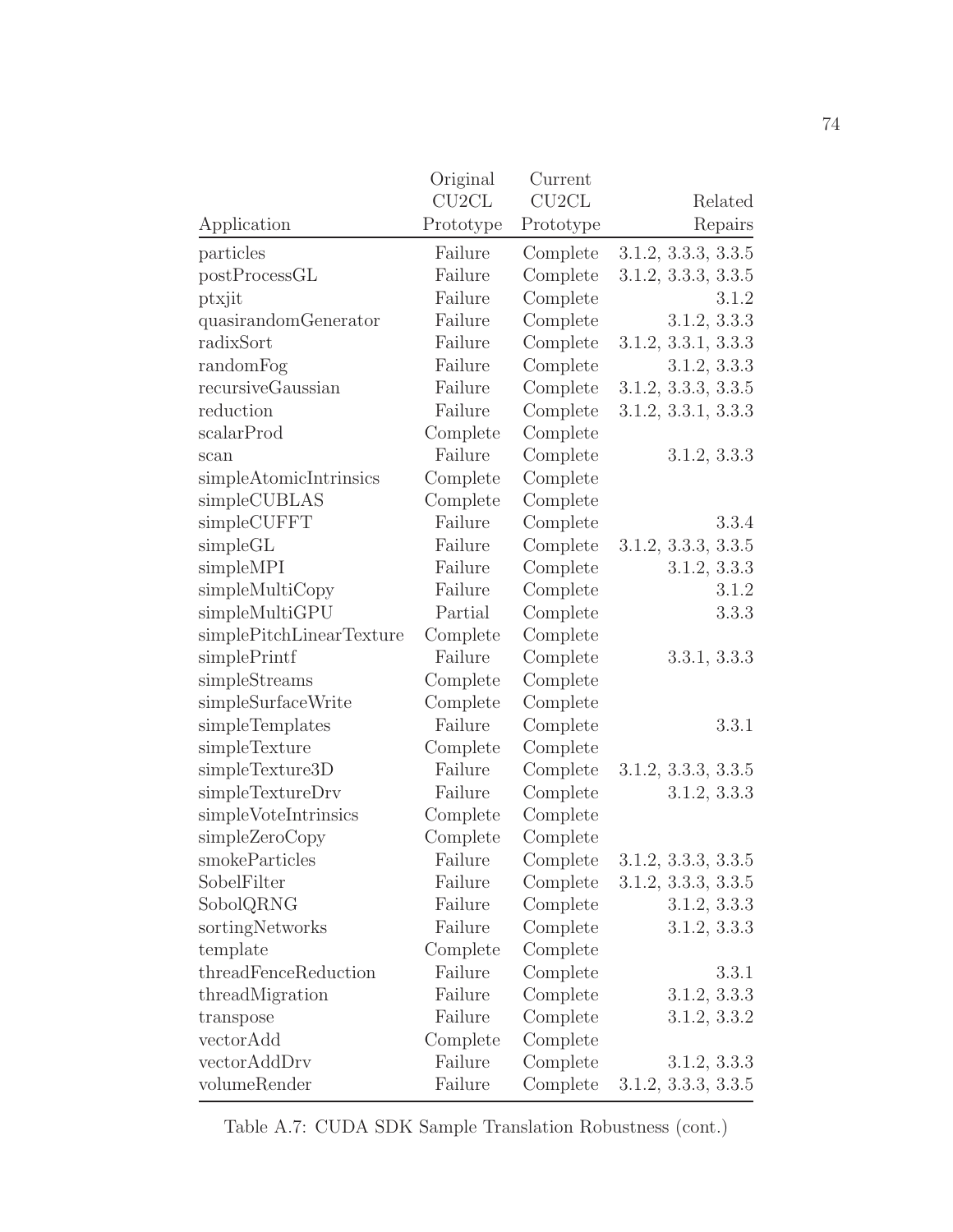## Bibliography

- <span id="page-82-2"></span>[1] "clang" C Language Family Frontend for LLVM, [http://clang.llvm.org/.](http://clang.llvm.org/) [Online; Accessed March 11, 2013].
- [2] R. Anandakrishnan, T. R. Scogland, A. T. Fenley, J. C. Gordon, W. chun Feng, and A. V. Onufriev, "Accelerating Electrostatic Surface Potential Calculation with Multi-Scale Approximation on Graphics Processing Units," Journal of Molecular Graphics and Modelling, vol. 28, no. 8, pp. 904 – 910, 2010.
- <span id="page-82-3"></span>[3] B. A. Bauer, J. E. Davis, M. Taufer, and S. Patel, "Molecular Dynamics Simulations of Aqueous Ions at the LiquidVapor Interface Accelerated using Graphics Processors," Journal of Computational Chemistry, vol. 32, no. 3, pp. 375–385, 2011.
- [4] I. Buck, T. Foley, D. Horn, J. Sugerman, K. Fatahalian, M. Houston, and P. Hanrahan, "Brook for GPUs: Stream Computing on Graphics Hardware," in ACM SIGGRAPH 2004 Papers, ser. SIGGRAPH '04. New York, NY, USA: ACM, 2004, pp. 777–786, [http://doi.acm.org/10.1145/1186562.1015800.](http://doi.acm.org/10.1145/1186562.1015800) [Online].
- <span id="page-82-0"></span>[5] S. Che, M. Boyer, J. Meng, D. Tarjan, J. Sheaffer, S.-H. Lee, and K. Skadron, "Rodinia: A Benchmark Suite for Heterogeneous Computing," in Workload Characterization, 2009. IISWC 2009. IEEE International Symposium on, Oct., pp. 44–54.
- <span id="page-82-1"></span>[6] S. Che, J. W. Sheaffer, M. Boyer, L. G. Szafaryn, L. Wang, and K. Skadron, "A Characterization of the Rodinia Benchmark Suite with Comparison to Contemporary CMP Workloads," in Proceedings of the IEEE International Symposium on Workload Characterization (IISWC'10), ser. IISWC '10. Washington, DC, USA: IEEE Computer Society, 2010, pp. 1–11.
- [7] M. Daga, T. Scogland, and W. chun Feng, "Architecture-Aware Mapping and Optimization on a 1600-Core GPU," in Parallel and Distributed Systems (ICPADS), 2011 IEEE 17th International Conference on, Dec., pp. 316–323.
- [8] K. Datta, M. Murphy, V. Volkov, S. Williams, J. Carter, L. Oliker, D. Patterson, J. Shalf, and K. Yelick, "Stencil Computation Optimization and Auto-Tuning on State-of-the-Art Multicore Architectures," in Proceedings of the 2008 ACM/IEEE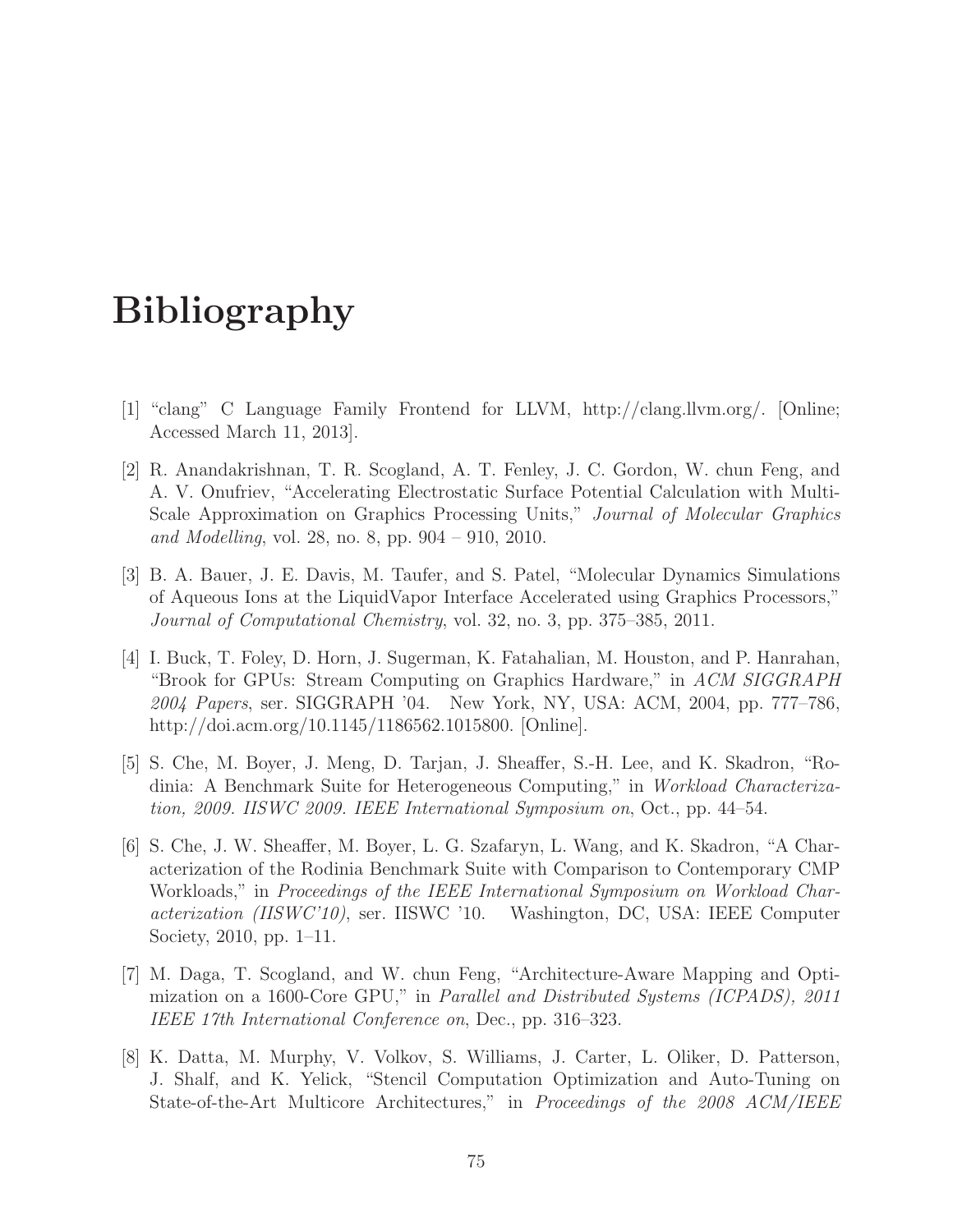conference on Supercomputing, ser. SC '08. Piscataway, NJ, USA: IEEE Press, 2008, pp. 4:1–4:12, [http://dl.acm.org/citation.cfm?id=1413370.1413375.](http://dl.acm.org/citation.cfm?id=1413370.1413375) [Online].

- [9] G. Diamos, A. Kerr, and M. Kesavan, "Translating GPU binaries to Tiered SIMD Architectures with Ocelot," Tech. Rep., 2009.
- [10] G. F. Diamos, A. R. Kerr, S. Yalamanchili, and N. Clark, "Ocelot: A Dynamic Optimization Framework for Bulk-Synchronous Applications in Heterogeneous Systems," in Proceedings of the 19th international conference on Parallel architectures and compilation techniques, ser. PACT '10. New York, NY, USA: ACM, 2010, pp. 353–364.
- [11] R. Dom´ınguez, D. Schaa, and D. Kaeli, "Caracal: Dynamic Translation of Runtime Environments for GPUs," in Proceedings of the Fourth Workshop on General Purpose Processing on Graphics Processing Units, ser. GPGPU-4. New York, NY, USA: ACM, 2011, pp. 5:1–5:7.
- [12] P. Du, R. Weber, P. Luszczek, S. Tomov, G. Peterson, and J. Dongarra, "From CUDA to OpenCL: Towards a Performance-Portable Solution for Multi-Platform GPU Programming," *Parallel Computing*, vol. 38, no. 8, pp.  $391 - 407$ ,  $2012$ .
- <span id="page-83-0"></span>[13] M. Ernst, G. Badros, and D. Notkin, "An Empirical Analysis of C Preprocessor Use," Software Engineering, IEEE Transactions on, vol. 28, no. 12, pp. 1146 – 1170, dec 2002.
- [14] A. T. Fenley, J. C. Gordon, and A. Onufriev, "An Analytical Approach to Computing Biomolecular Electrostatic Potential. I. Derivation and Analysis," The Journal of Chemical Physics, vol. 129, no. 7, p. 075101, 2008.
- <span id="page-83-1"></span>[15] N. Ganesan, M. Taufer, B. Bauer, and S. Patel, "FENZI: GPU-Enabled Molecular Dynamics Simulations of Large Membrane Regions Based on the CHARMM Force Field and PME," in Parallel and Distributed Processing Workshops and Phd Forum (IPDPSW), 2011 IEEE International Symposium on, May, pp. 472–480.
- <span id="page-83-2"></span>[16] N. Ganesan, B. A. Bauer, T. R. Lucas, S. Patel, and M. Taufer, "Structural, dynamic, and electrostatic properties of fully hydrated DMPC bilayers from molecular dynamics simulations accelerated with graphical processing units (GPUs)," *Journal of Computa*tional Chemistry, vol. 32, no. 14, pp. 2958–2973, 2011.
- [17] A. Garrido and R. Johnson, "Refactoring C with Conditional Compilation," in Automated Software Engineering, 2003. Proceedings. 18th IEEE International Conference on, Oct., pp. 323–326.
- [18] Z. Guo, E. Zhang, and X. Shen, "Correctly Treating Synchronizations in Compiling Fine-Grained SPMD-Threaded Programs for CPU," in Parallel Architectures and Compilation Techniques (PACT), 2011 International Conference on, Oct., pp. 310–319.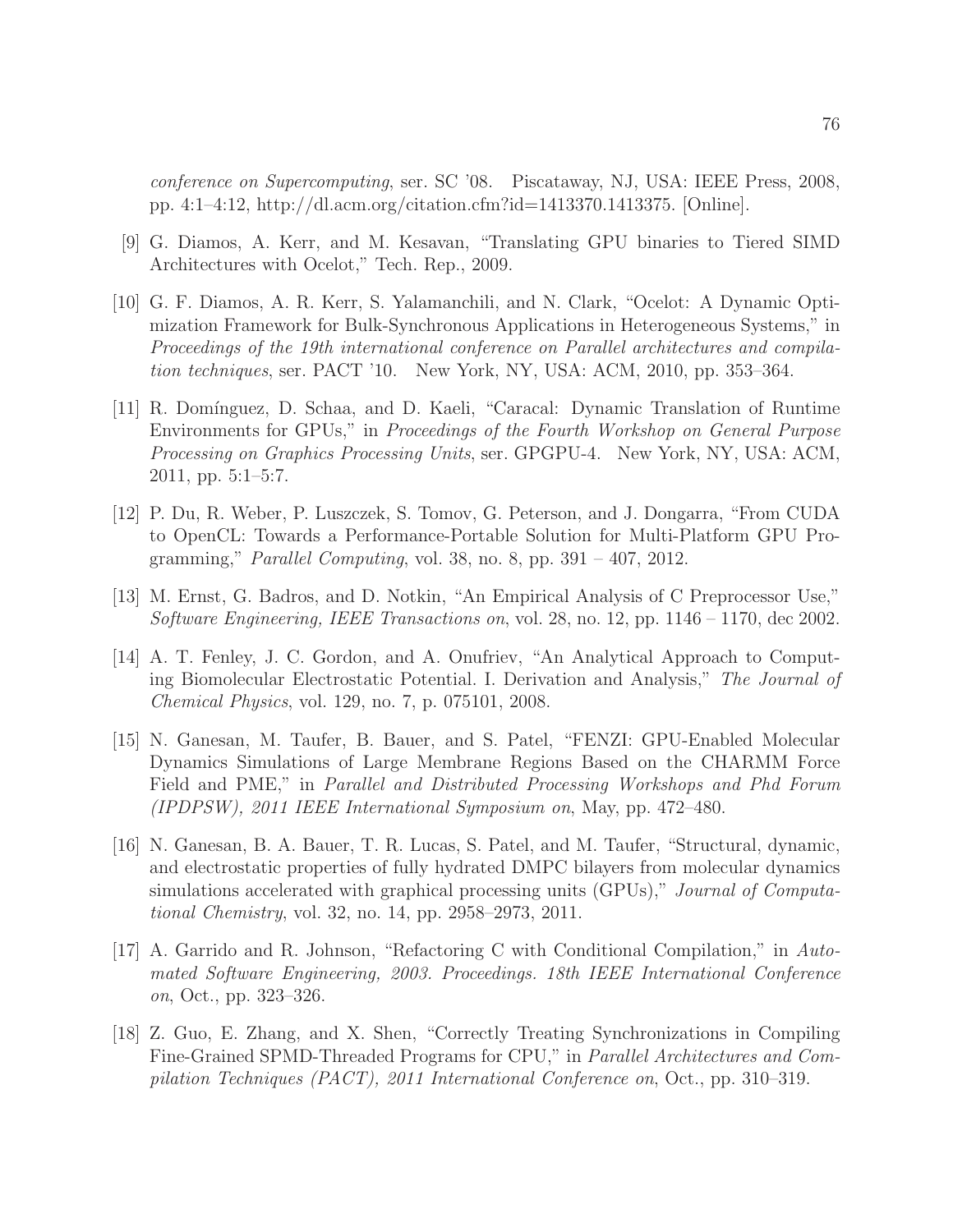- [19] M. Harvey and G. D. Fabritiis, "Swan: A tool for porting CUDA programs to OpenCL," Computer Physics Communications, vol. 182, no. 4, pp. 1093 – 1099, 2011.
- [20] F. Jacob, D. Whittaker, S. Thapaliya, P. Bangalore, M. Mernik, and J. Gray, "CUD-ACL: A tool for CUDA and OpenCL programmers," in High Performance Computing (HiPC), 2010 International Conference on, Dec., pp. 1–11.
- [21] Khronos Group. The OpenCL C++ Wrapper API, [http://www.khronos.org/registry/](http://www.khronos.org/registry/cl/specs/opencl-cplusplus-1.1.pdf) [cl/specs/opencl-cplusplus-1.1.pdf.](http://www.khronos.org/registry/cl/specs/opencl-cplusplus-1.1.pdf) [Online; Accessed March 11, 2013].
- [22] C. Lattner and V. Adve, "LLVM: A Compilation Framework for Lifelong Program Analysis & Transformation," in Code Generation and Optimization, 2004. CGO 2004. International Symposium on, March, pp. 75–86.
- [23] S. Lee, S.-J. Min, and R. Eigenmann, "OpenMP to GPGPU: A Compiler Framework for Automatic Translation and Optimization," in Proceedings of the 14th ACM SIGPLAN symposium on Principles and practice of parallel programming, ser. PPoPP '09. New York, NY, USA: ACM, 2009, pp. 101–110.
- [24] Y. Liu, D. Maskell, and B. Schmidt, "CUDASW++: Optimizing Smith-Waterman Sequence Database Searches for CUDA-Enabled Graphics Processing Units," BMC Research Notes, vol. 2, no. 1, pp. 1–10, 2009, [http://dx.doi.org/10.1186/1756-0500-2-73.](http://dx.doi.org/10.1186/1756-0500-2-73) [Online].
- [25] G. Martinez, M. Gardner, and W. chun Feng, "CU2CL: A CUDA-to-OpenCL Translator for Multi- and Many-Core Architectures," in Parallel and Distributed Systems (ICPADS), 2011 IEEE 17th International Conference on, Dec., pp. 300–307.
- [26] G. Martinez, "CU2CL: A CUDA-to-OpenCL Translator for Multi-and Many-Core Architectures," Master's thesis, Virginia Polytechnic Institute and State University, 2011.
- [27] D. Nandakumar, "Automatic Translation of CUDA to OpenCL and Comparison of Performance Optimizations on GPUs," Master's thesis, University of Illinois at Urbana-Champaign, 2011.
- [28] NVIDIA. CUDA C Programming Guide, [http://docs.nvidia.com/cuda/](http://docs.nvidia.com/cuda/cuda-c-programming-guide/index.html) [cuda-c-programming-guide/index.html.](http://docs.nvidia.com/cuda/cuda-c-programming-guide/index.html) [Online; Accessed March 11, 2013].
- [29] NVIDIA. CUDA Parallel Computing Platform, [http://www.nvidia.com/object/cuda](http://www.nvidia.com/object/cuda_home_new.html) home\_[new.html.](http://www.nvidia.com/object/cuda_home_new.html) [Online; Accessed February 15, 2013].
- <span id="page-84-0"></span>[30] NVIDIA. CUDA Toolkit Archive, [https://developer.nvidia.com/cuda-toolkit-archive.](https://developer.nvidia.com/cuda-toolkit-archive) [Online; Accessed March 11, 2013].
- [31] OpenACC. OpenACC Home, [http://www.openacc-standard.org/.](http://www.openacc-standard.org/) [Online; Accessed March 11, 2013].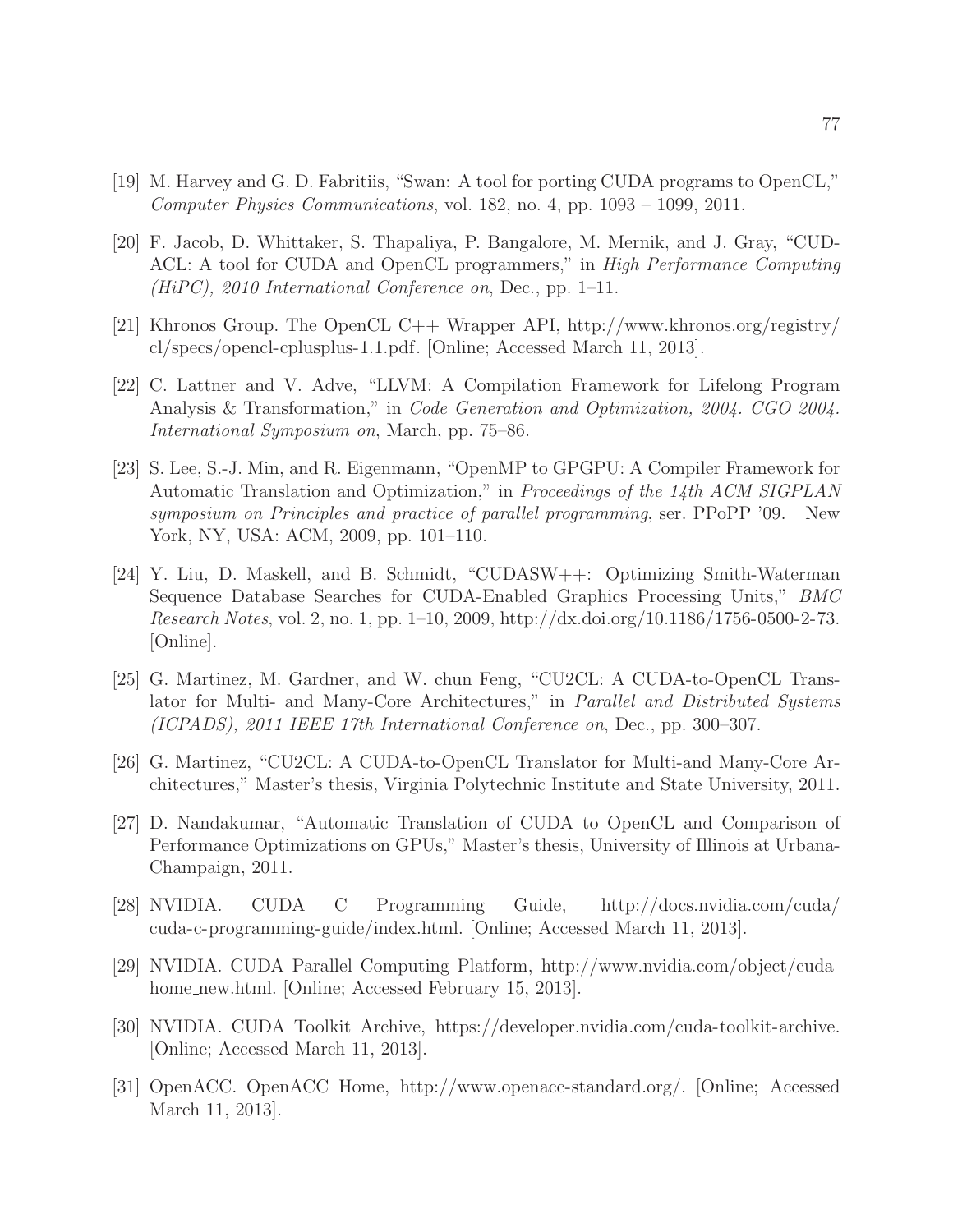- [32] C. Reano, A. Pena, F. Silla, J. Duato, R. Mayo, and E. S. Quintana-Ortı, "CU2rCU: a CUDA-to-rCUDA Converter," Proceedings of the 13th Jornadas de Paralelismo, vol. 1, 2012.
- [33] R. Reyes, I. López-Rodríguez, J. Fumero, and F. de Sande, "accULL: An OpenACC Implementation with CUDA and OpenCL Support," Euro-Par 2012 - 18th International European Conference on Parallel and Distributed Computing, pp. 871–882, 2012.
- [34] B. Rosenkraenzer. Bug 9526 clang++ (2.9 branch) can't deal with GNU libstdc++ 4.6.0 headers, [http://llvm.org/bugs/show](http://llvm.org/bugs/show_bug.cgi?id=9526) bug.cgi?id=9526. [Online; Accessed March 11, 2013].
- [35] S. Ryoo, C. I. Rodrigues, S. S. Baghsorkhi, S. S. Stone, D. B. Kirk, and W.-m. W. Hwu, "Optimization Principles and Application Performance Evaluation of a Multithreaded GPU Using CUDA," in Proceedings of the 13th ACM SIGPLAN Symposium on Principles and practice of parallel programming, ser. PPoPP '08. New York, NY, USA: ACM, 2008, pp. 73–82, [http://doi.acm.org/10.1145/1345206.1345220.](http://doi.acm.org/10.1145/1345206.1345220) [Online].
- [36] P. Sathre, M. Gardner, and W.-C. Feng, "Lost in Translation: Challenges in Automating CUDA-to-OpenCL Translation," 2012 41st International Conference on Parallel Processing Workshops, vol. 0, pp. 89–96, 2012.
- [37] D. Spinellis, "Global Analysis and Transformations in Preprocessed Languages," IEEE Transactions on Software Engineering, vol. 29, no. 11, pp. 1019–1030, Nov. 2003.
- [38] J. A. Stratton, S. S. Stone, and W.-M. W. Hwu, "Languages and Compilers for Parallel Computing," J. N. Amaral, Ed. Berlin, Heidelberg: Springer-Verlag, 2008, ch. MCUDA: An Efficient Implementation of CUDA Kernels for Multi-core CPUs, pp. 16– 30.
- [39] B. Stroustrup, "History of Programming Languages—II," T. J. Bergin, Jr. and R. G. Gibson, Jr., Eds. New York, NY, USA: ACM, 1996, ch. A History of C++: 1979–1991, pp. 699–769.
- [40] R. Weber, A. Gothandaraman, R. Hinde, and G. Peterson, "Comparing Hardware Accelerators in Scientific Applications: A Case Study," Parallel and Distributed Systems, IEEE Transactions on, vol. 22, no. 1, pp. 58 –68, jan. 2011.
- [41] S. Williams, J. Carter, L. Oliker, J. Shalf, and K. Yelick, "Lattice Boltzmann Simulation Optimization on Leading Multicore Platforms," in Parallel and Distributed Processing, 2008. IPDPS 2008. IEEE International Symposium on, 2008, pp. 1–14.
- [42] S. Williams, L. Oliker, R. Vuduc, J. Shalf, K. Yelick, and J. Demmel, "Optimization of Sparse MatrixVector Multiplication on Emerging Multicore Platforms," Parallel Computing, vol. 35, no. 3, pp. 178 – 194, 2009, revolutionary Technologies